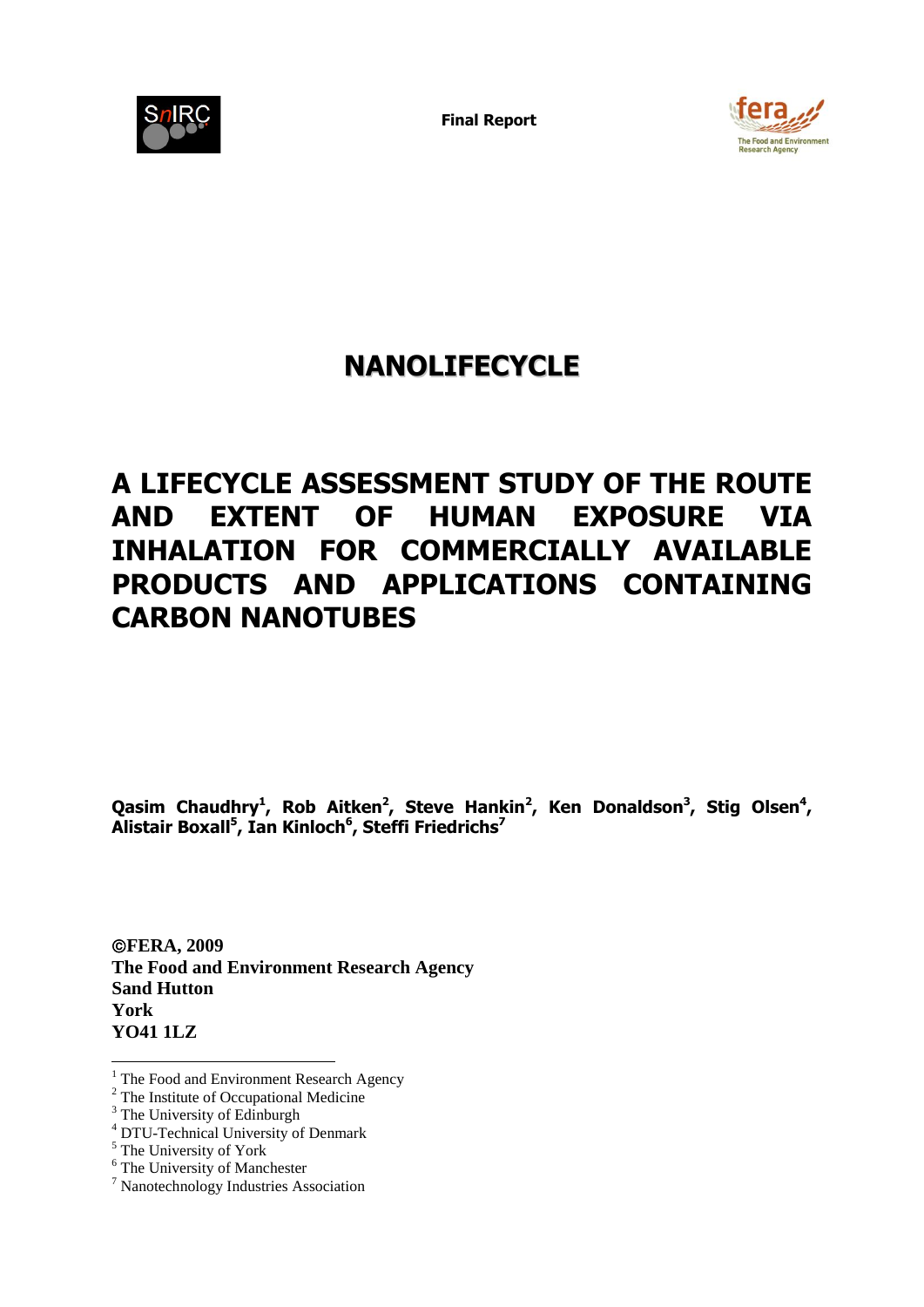### **CONTENTS**

| 1.0                                                                        |                                                                                                                                                                                                                                                          |  |
|----------------------------------------------------------------------------|----------------------------------------------------------------------------------------------------------------------------------------------------------------------------------------------------------------------------------------------------------|--|
| 2.0                                                                        |                                                                                                                                                                                                                                                          |  |
| 2.1<br>3.0                                                                 |                                                                                                                                                                                                                                                          |  |
| 3.1<br>3.2<br>3.3<br>3.4<br>4.0                                            |                                                                                                                                                                                                                                                          |  |
| 4.1<br>4.2<br>4.3<br>4.4<br>4.5<br>4.6<br>4.7<br>4.8<br>4.9<br>4.10<br>5.0 | International Reference Life Cycle Data System (ILCD) Handbook  29<br>Summary of LCA recommendations and standards in relation to exposure  33<br>Estimation of the likelihood of inhalation exposure to CNTs 36                                         |  |
| 5.1<br>5.2<br>5.3<br>6.0                                                   | 5.2.2 Carbon Nanotubes in Epoxy Resins and Nanocomposites 43<br>5.2.3 Carbon Nanotubes in Textiles: CNT incorporated into yarn  46<br>Carbon Nanotubes in Textiles: CNT applied as a coating  49<br>5.2.4                                                |  |
|                                                                            | Appendix 1: The scope of Life cycle concepts and risk assessment methods  58<br>Appendix 2: CNT review in a LCA perspective. Emphasis on potential releases and<br>Appendix-3: Calculation of potential exposure to Carbon Nanotubes from the release of |  |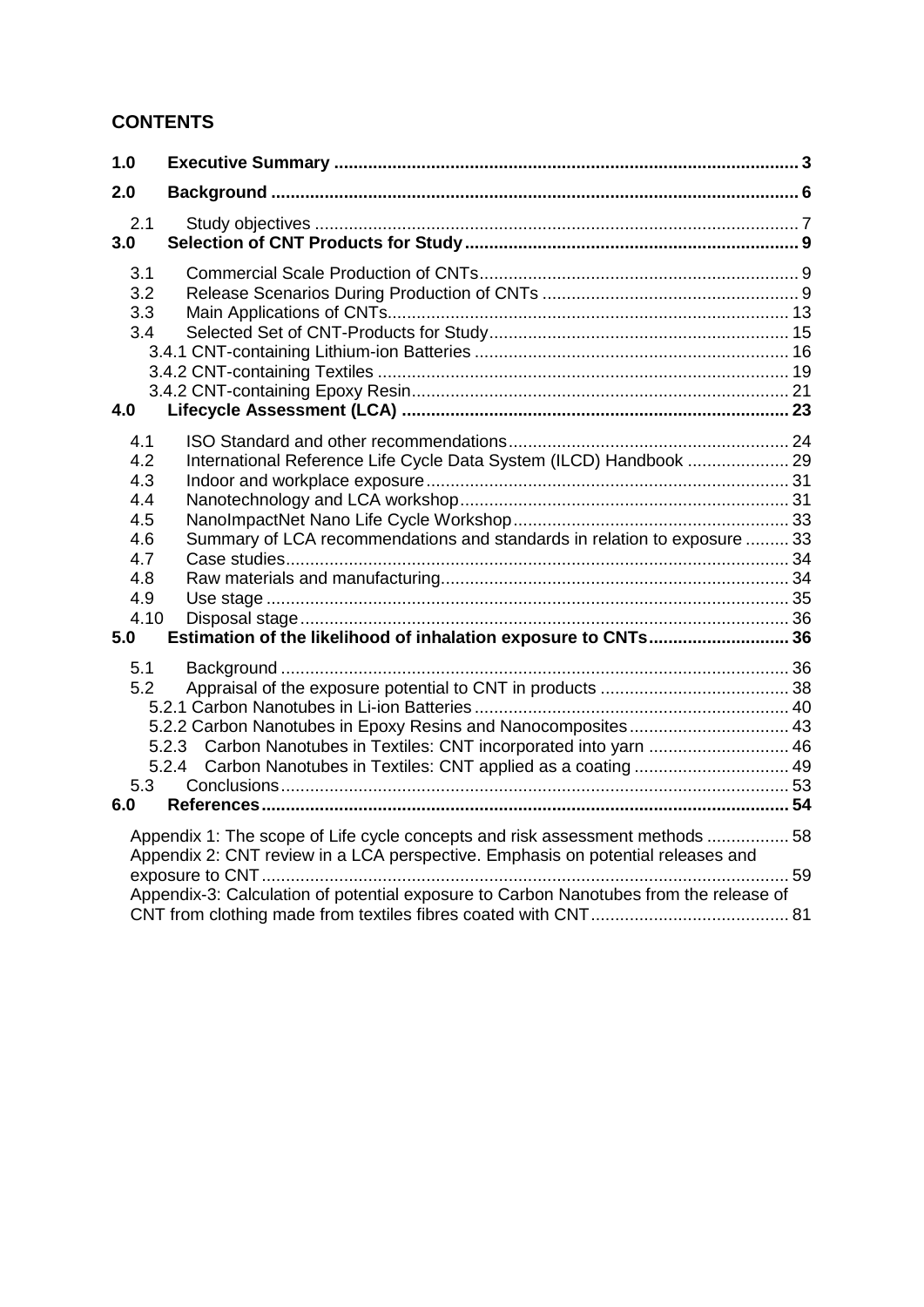#### **1.0 Executive Summary**

- 1) This study is aimed at analysing the likely route and extent of human exposure to carbon nanotubes (CNTs) via inhalation for a set of representative CNT-containing products in a lifecycle perspective.
- 2) The study has been conducted by the Safety of nanomaterial Interdisciplinary Research Centre (SnIRC), led for this study by the Food and Environment Research Agency, with participation of other Academic and Industrial Experts.
- 3) As part of the study, a review of all available CNT-containing products was carried out, and a representative subset of the products was identified for exposure analysis. The three CNT-containing products selected for the study included lithium-ion batteries, epoxy adhesive resins, and textiles.
- 4) The study assessed the suitability of current lifecycle assessment (LCA) protocols for assessing inhalation exposure from CNT and other nano-products. The relevance and adequacy of the relevant ISO protocols was assessed in relation to nanotechnology products (especially CNT-containing products), and any inadequacies have been highlighted.
- 5) The study also analysed the possibility of exposure to CNTs arising via inhalation during all stages of the life cycles of the selected study products.
- 6) The findings of the study indicate that:
	- 6a) LCA is not a tool for exposure assessment. On the contrary, exposure assessments can provide information to LCA that is relevant for impact assessment of CNT releases. LCA is, however, useful in identifying the stages in the lifecycle during which exposure may be relevant.
	- 6b) There is an almost complete lack of data to enable both a full-scale LCA, or a quantitative exposure assessment. Due to unavailability of the required data, a simplified LCA approach was adopted in this study, focusing on the potential inhalation exposure during the lifecycle of the selected CNT-containing products. Also, the exposure assessment was limited to qualitative analysis because of the lack of data necessary for a quantitative assessment.
- 7) Both LCA and exposure analysis have shown that the material synthesis stage (both for CNT materials, and CNT-containing products) is prone to giving rise to inhalation exposure to CNTs. However, the few studies carried out so far have generally shown that nanoparticle emissions during synthesis can be effectively controlled through appropriate engineering measures. Significant inhalation exposure to CNT material at this stage should be preventable provided such processes are carried out under appropriate emission control and waste management procedures. The main emphasis from the exposure point of view, therefore, needs to be on other stages/ processes in the lifecycle of products, where any sophisticated emission control measures are not likely to exist, e.g. postproduction handling, transportation, accidental release, and use and disposal of the relevant materials and products.
- 8) A brief summary of different lifecycle stages of CNT-containing batteries, textiles, and epoxy adhesive resin is shown in Table 1. Using the currently available level of scientific evidence, those stages in the lifecycle of each study product have been highlighted where inhalation exposure to CNT is possible.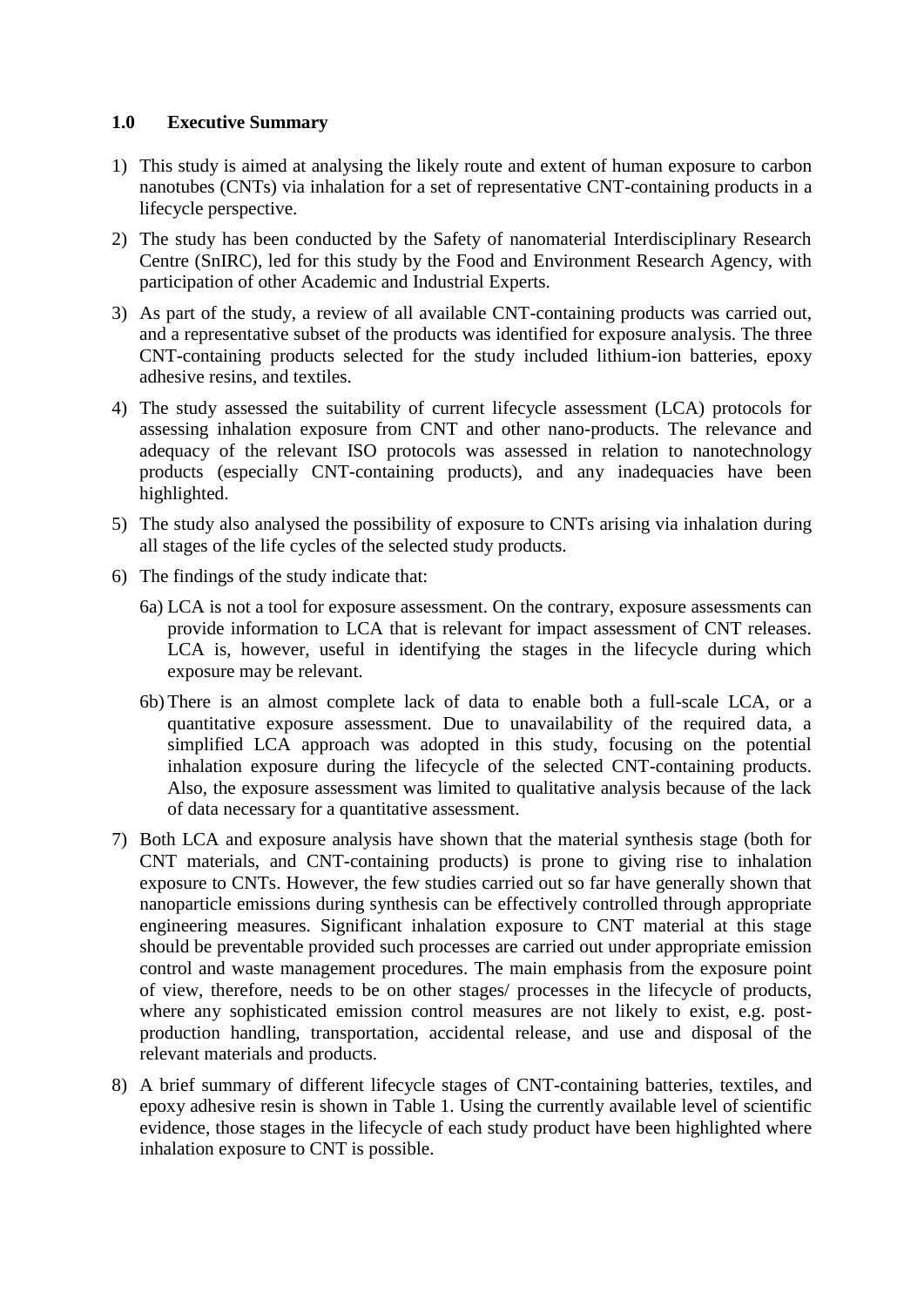| Table 1: Potential Inhalation Exposure to CNTs during the lifecycle of selected products |  |  |
|------------------------------------------------------------------------------------------|--|--|
|                                                                                          |  |  |

| <b>Level of Evidence</b>                                                                                                                  | <b>Batteries</b>                                                                                                                                                                                                               | <b>Textiles</b>                                                                                                                                                                                                | <b>Epoxy resin</b>                                                                                                                                                                                          |
|-------------------------------------------------------------------------------------------------------------------------------------------|--------------------------------------------------------------------------------------------------------------------------------------------------------------------------------------------------------------------------------|----------------------------------------------------------------------------------------------------------------------------------------------------------------------------------------------------------------|-------------------------------------------------------------------------------------------------------------------------------------------------------------------------------------------------------------|
| Deliberately aerosolised CNT,<br>with potential for inhalation<br>exposure - Evidence in the<br>literature, specific to CNT               |                                                                                                                                                                                                                                |                                                                                                                                                                                                                |                                                                                                                                                                                                             |
| Deliberately aerosolised CNT,<br>with potential for inhalation<br>exposure - Analogous evidence in<br>the literature, not specific to CNT |                                                                                                                                                                                                                                |                                                                                                                                                                                                                |                                                                                                                                                                                                             |
| Deliberately aerosolised CNT,<br>with potential for inhalation<br>exposure – but no evidence able<br>to be sourced                        |                                                                                                                                                                                                                                | <b>Manufacturing</b><br>(Coating)<br><b>Transport</b><br>(Accidents, fire)                                                                                                                                     |                                                                                                                                                                                                             |
| Free CNT, with potential for<br>inhalation exposure - Evidence in<br>the literature, specific to CNT                                      | <b>Manufacturing (Pre</b><br>cursor material<br>preparation)                                                                                                                                                                   | <b>Manufacturing</b><br>(Handling and<br>mixing)<br>Use (Accident $-$<br>exposure to high<br>temperature)<br><b>Manufacturing</b><br>(Accidents, fire)<br><b>Transport</b><br>(Accidents)                      | <b>Manufacturing</b><br>(Precursor<br>preparation)<br><b>Manufacturing</b><br>(Polymer<br>compounding)                                                                                                      |
| Free CNT, with potential for<br>inhalation exposure - Analogous<br>evidence in the literature, not<br>specific to CNT                     | <b>Recycling</b><br>(Processing)                                                                                                                                                                                               | <b>Manufacturing</b><br>(Weaving)<br><b>Manufacturing</b><br>(Finishing)<br>Use (Wear $&$ tear)<br><b>Disposal</b> (Shredding<br>/ milling / recycling)<br><b>Disposal</b><br>(Incineration -<br>uncontrolled) | <b>Recycling</b><br>(Processing)                                                                                                                                                                            |
| Free CNT, with potential for<br>inhalation exposure - No evidence<br>able to be sourced                                                   | <b>Manufacturing</b><br>(Equipment<br>maintenance)<br><b>Manufacturing</b><br>(Accidents)<br><b>Disposal</b><br>(Incineration -<br>controlled conditions)<br><b>Disposal</b><br>(Incineration -<br>uncontrolled<br>conditions) | <b>Manufacturing</b><br>(Accidents -<br>spillages)                                                                                                                                                             | <b>Manufacturing</b><br>(Equipment<br>maintenance)<br><b>Manufacturing</b><br>(Waste materials)<br><b>Manufacturing</b><br>(Accidents)<br><b>Disposal</b><br>(Incineration -<br>uncontrolled<br>conditions) |
| Matrix-bound CNT particulate,<br>with potential for inhalation<br>exposure - Evidence in the<br>literature, specific to CNT               |                                                                                                                                                                                                                                |                                                                                                                                                                                                                |                                                                                                                                                                                                             |
| Matrix-bound CNT particulate,<br>with potential for inhalation<br>exposure - Analogous evidence in                                        |                                                                                                                                                                                                                                | <b>Manufacturing</b><br>(Spinning)<br><b>Manufacturing</b>                                                                                                                                                     |                                                                                                                                                                                                             |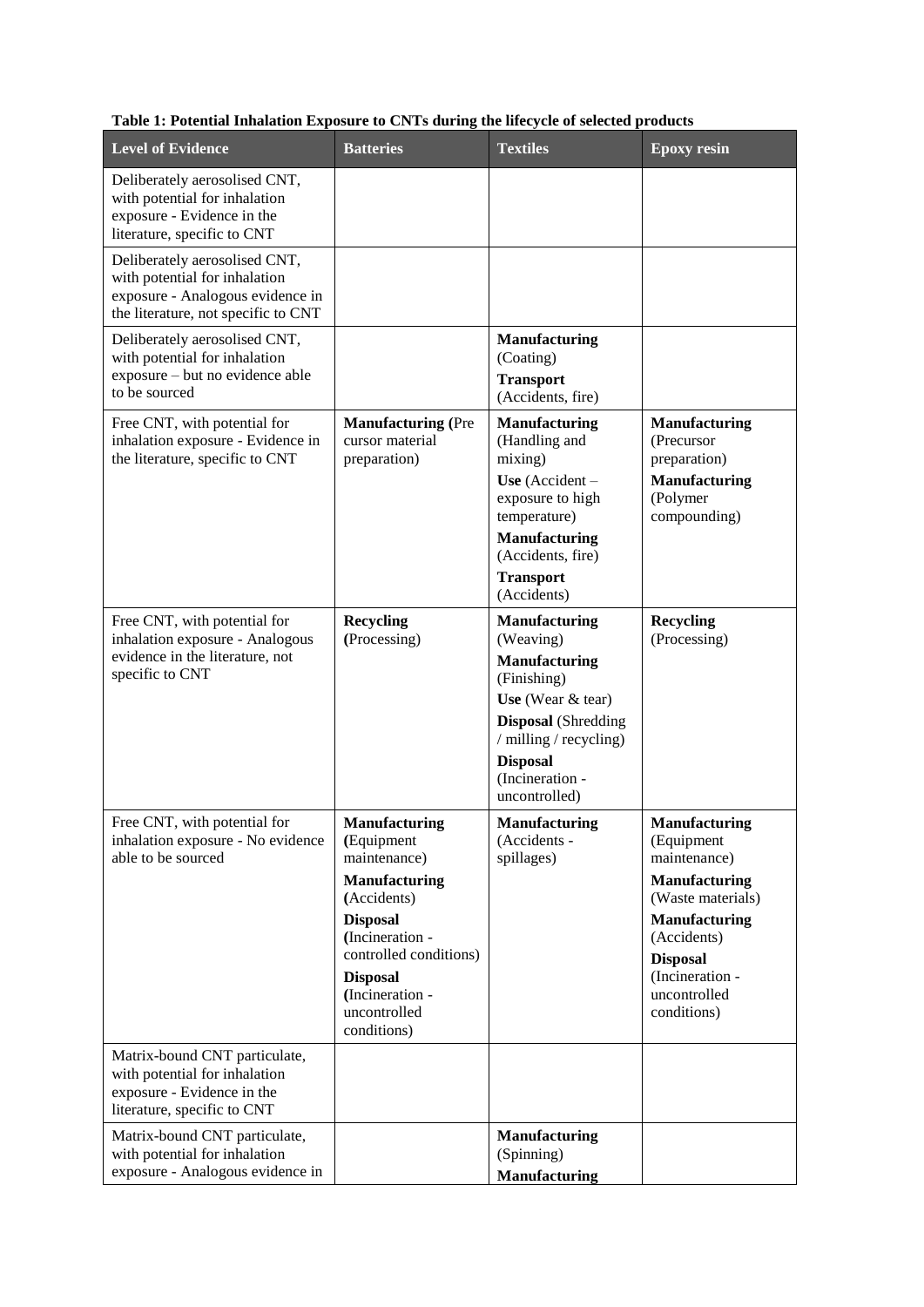| <b>Level of Evidence</b>                                                                                                              | <b>Batteries</b>                                                                                                                                                                                           | <b>Textiles</b>                                                                                                                                                                                | <b>Epoxy resin</b>                                                                                                                                                                     |
|---------------------------------------------------------------------------------------------------------------------------------------|------------------------------------------------------------------------------------------------------------------------------------------------------------------------------------------------------------|------------------------------------------------------------------------------------------------------------------------------------------------------------------------------------------------|----------------------------------------------------------------------------------------------------------------------------------------------------------------------------------------|
| the literature, not specific to CNT                                                                                                   |                                                                                                                                                                                                            | (Weaving)<br><b>Disposal</b> (Shredding<br>/ milling / recycling)                                                                                                                              |                                                                                                                                                                                        |
| Matrix-bound CNT particulate,<br>with potential for inhalation<br>exposure - No evidence able to be<br>sourced                        | <b>Manufacturing</b><br>(Electrode<br>manufacturing prior<br>to battery sealing)<br><b>Transport</b><br>(Accidents)<br>Use (Accidents)                                                                     |                                                                                                                                                                                                | <b>Manufacturing</b><br>(Resin curing)<br><b>Transport</b><br>(Accidents)<br><b>Use</b> (Machining<br>manufactured<br>product)<br>Use (Accidents)<br><b>Disposal</b><br>(Incineration) |
| Matrix-bound CNT, with minimal<br>potential for inhalation exposure -<br>Evidence in the literature, specific<br>to CNT               |                                                                                                                                                                                                            |                                                                                                                                                                                                |                                                                                                                                                                                        |
| Matrix-bound CNT, with minimal<br>potential for inhalation exposure -<br>Analogous evidence in the<br>literature, not specific to CNT |                                                                                                                                                                                                            | Use (Wearing)                                                                                                                                                                                  |                                                                                                                                                                                        |
| Matrix-bound CNT, with minimal<br>potential for inhalation exposure -<br>No evidence able to be sourced                               | <b>Manufacturing</b><br>(Battery assembly)<br><b>Transport</b> (Routine<br>transport of<br>manufactured<br>batteries)<br>Use (Routine use)<br><b>Disposal</b> (Waste<br>collection)<br>Disposal (Landfill) | <b>Manufacturing</b><br>(finishing, handling/<br>mixing)<br><b>Transport</b> (Finished<br>items)<br>Use (Washing)<br>Use (Ironing)<br>Disposal (Landfill)<br><b>Disposal</b><br>(Incineration) | <b>Transport</b> (Routine<br>transport of<br>materials)<br>Use (Routine<br>handling of liquid<br>epoxy)<br><b>Disposal</b> (Waste<br>collection)<br>Disposal (Landfill)                |

- 9) In brief, the study has indicated that during post-production lifecycle stages:
	- 9a) CNT-containing batteries are unlikely to pose a risk of inhalation exposure to the users, except in a situation where they are physically shattered or cut open. The likelihood of exposure also exists from accidental releases (e.g. fire), during manual recycling, and as a result of inappropriate disposal (e.g. incomplete incineration, or landfilling). People who may be at risk of exposure to airborne CNTs will be those working at the recycling facilities (especially manual recycling in developing countries), waste disposal premises, or in the immediate vicinity.
	- 9b)CNT-containing epoxy adhesive resins will only carry a risk of inhalation exposure during use if there were conditions that could lead to formation of aerosols. The likelihood of exposure could also result from disposal through incomplete incineration of CNTs. It is also of note that epoxy resins generally have a relatively short shelf life (less than one year for a typical product). The large-scale use of such resins in the future would need appropriate mechanisms for safe disposal of the unused (unhardened, liquid) epoxy resin.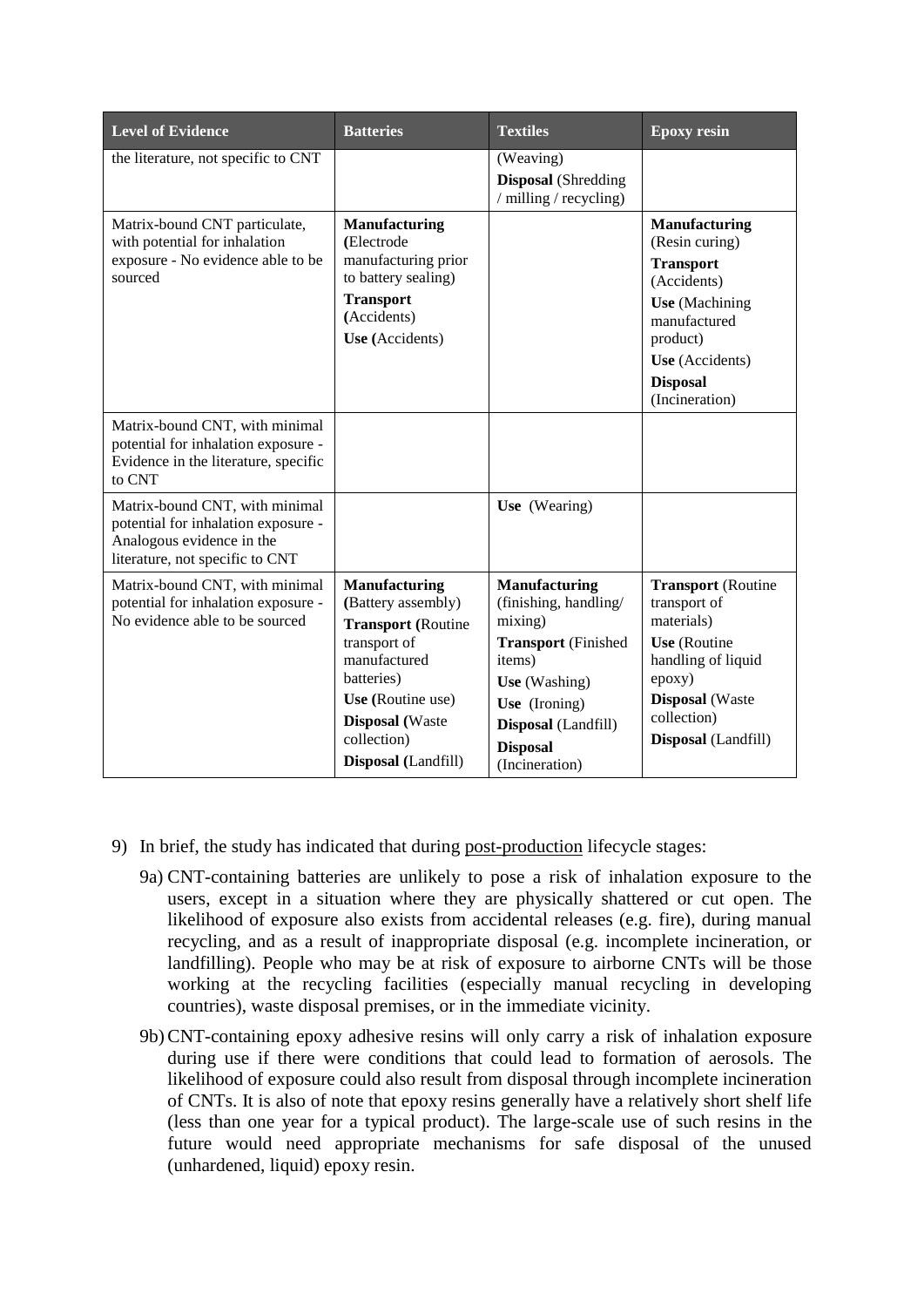- 9c) Textiles, to which CNT was added on the outer surface of the yarn in a postproduction coating process, were identified as the most likely product that can pose a potential exposure to airborne CNTs. Among the products and processes studied, this is the only case where a significant consumer exposure during use stage seems plausible. Other lifecycle stages of the CNT-coated textiles that may pose a likelihood of inhalation exposure, include recycling (shredding and milling of worn-out textiles), and disposal through incomplete incineration. People who may be at risk of exposure to CNTs in these scenarios will be those working at the recycling or waste disposal premises, or in the immediate vicinity.
- 10) Common to the three product types studied is the need for mechanisms for appropriate end-of-life treatments, e.g. separate collection of (spent) CNT-containing batteries, recycling of CNT-containing batteries and textiles under controlled conditions, and appropriate disposal methods that ensure complete destruction of CNTs. It is known that CNTs breakdown completely when heated at  $740^{\circ}$ C under oxidative conditions. It is, therefore, imperative that if final disposal of CNT-containing products relies on incineration, it is carried out under appropriately controlled conditions to ensure complete destruction of CNTs.
- 11) Urgent research is needed to address the almost total lack of exposure data for CNTcontaining consumer products, and the appropriateness of end-of-life treatments. The findings of this study will help manufacturers in developing safer products through a better design that is aimed at minimising the likelihood of exposure to CNTs (and/ or other nanomaterials) during post-production stages of the product lifecycle.

#### **2.0 Background**

The advent of nanotechnologies has unleashed enormous prospects for the development of new products and applications for a number of industrial and consumer sectors. Currently, over 800 nanotechnology-derived consumer products are listed in the inventory maintained by the Woodrow Wilson International Center for Scholars<sup>8</sup>. The use of engineered nanomaterials (ENMs) in consumer products has also raised certain concerns over safety of the ENM-containing products to human health and the environment. Of particular concern amongst these products are those that contain carbon nanotubes, nanowires or nanorods (collectively referred as CNTs). CNTs can be single- or multi-walled, and are a particular elongated tubular form of fullerenes (carbon bucky balls). CNTs have very high tensile strength and are considered to be far lighter but much stronger than steel, making them potentially the strongest, smallest fibre known. CNTs also exhibit high electrical conductivity, high surface area, distinct electronic properties, and potentially high molecular adsorption capacity. The currently available CNT-containing consumer products range from sporting items, such as tennis rackets and hockey sticks, to bicycle and aeroplane parts, and a variety of CNT-coated products.

The possibility that consumers may be exposed to CNTs through use or disposal of the CNTcontaining products has raised particular concerns, because CNTs share some structural resemblance with asbestos fibres. There are a few reports, which indicate the potential of CNTs to cause harmful effects in living organisms. A recent pilot study at the University of Edinburgh by Professor Ken Donaldson"s group has indicated that long multi-walled CNTs introduced into the abdominal cavity of mice can manifest asbestos-like pathogenic effects that include inflammation and formation of lesions (termed "granulomas"). Whilst the study

1

<sup>8</sup> [www.nanotechproject.org/inventories/consumer/](http://www.nanotechproject.org/inventories/consumer/)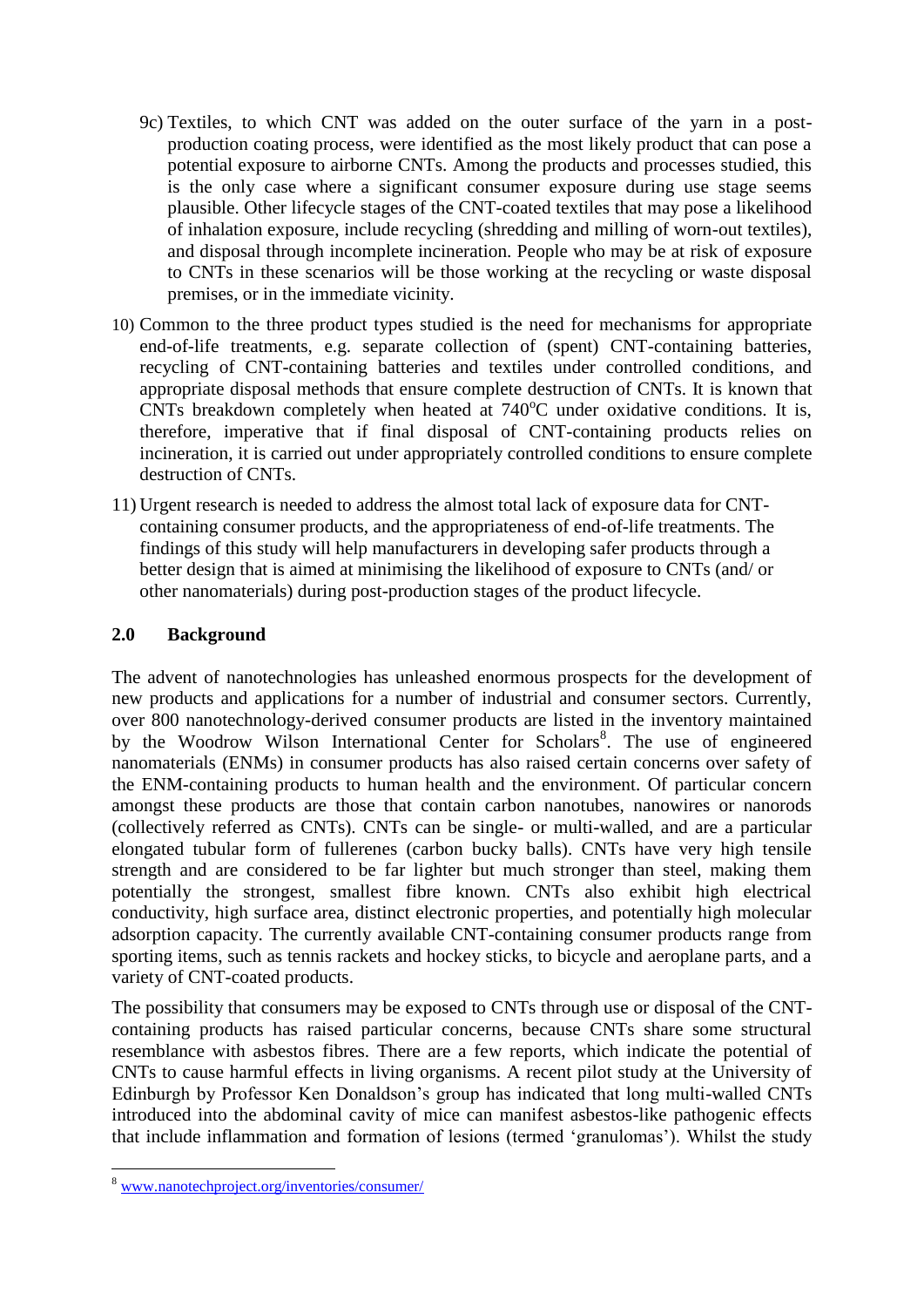suggests a potential link between inhalation exposure to long CNTs and mesothelioma, there is insufficient information to assess whether there would ever be realistic exposure in the workplace, during product use, or through environmental contamination to reach a threshold dose in the mesothelium. It is, therefore, important that potential exposure to CNTs is assessed in a lifecycle context before commercial use of CNTs (especially long CNTs) becomes widespread. In this context, the current study was funded by Defra to identify the likelihood and possible pathways of exposure via inhalation using a selection of commercially available CNT-containing products. The level of current knowledge gaps and uncertainties in regard to potential exposure meant that the study considered different scenarios covering the whole life cycle of the CNT-containing products - from R&D to manufacture, transportation, formulation, use, and recycling/ disposal.

The lifecycle analysis (LCA) is essentially an environmental tool, which is complementary to risk assessment. LCA aims to address the whole life cycle of a product or a service, e.g. a product containing CNTs. An LCA would therefore include all the stages from production of CNTs, through transport to a manufacturer (and any subsequent further transportation), manufacture of CNT-containing product(s), use of product(s), to final disposal of the product(s). The protocols established by the International Organization for Standardization (ISO) provide recommendations on how to define this life cycle and what to consider in the definition. The aim of this study is to use LCA to inform and complement risk assessment, by estimating the potential exposure to CNTs throughout the lifecycle of selected products. The conventional LCA, however, does not cover two issues so well - the occupational exposure and the consumer exposure. This is primarily due to difficulties in collecting the data and modelling the exposure. The ISO protocols do not specify or restrict what can or can not be included in an LCA. Therefore, this study also took into consideration the current LCA methodologies and their suitability, to include workplace and consumer exposure, and to identify if there is a need for any adjustment in the methodologies to make them more relevant to ENMs (such as CNTs).

This study has attempted to collate all available information in regard to possible inhalation exposure to CNTs throughout the lifecycle of the selected products. The overall aim was to adopt an LCA approach to identify the critical stages within the lifecycle of selected CNT products that may pose inhalation risk.

#### **2.1 Study objectives**

The overall aim of this study was to identify the potential pathways, and assess the likelihood and extent of human exposure via inhalation that might arise throughout the lifecycle of selected commercially available articles containing carbon nanotubes, nanowires or nanorods (collectively referred as CNTs).

To achieve this aim, the study first identified a set of relevant products through a review of the available CNT-containing products. The study then attempted to collate the relevant data for exposure analysis, and estimation of potential human inhalation exposure throughout the whole life cycle of the selected products. For this, the study adopted a life cycle assessment (LCA) approach. It is clear from the study that the existing methodologies (as defined by ISO protocols) for LCA have not been designed specifically for nanotechnology products, and that there is a scarcity of data required for LCA. The study, therefore, assessed the suitability of ISO protocols for applicability and adequacy to exposure assessment, identifying any major discrepancies in the protocols and making recommendations for possible adjustments, revisions, or adaptations to render them more relevant to the assessment of exposure to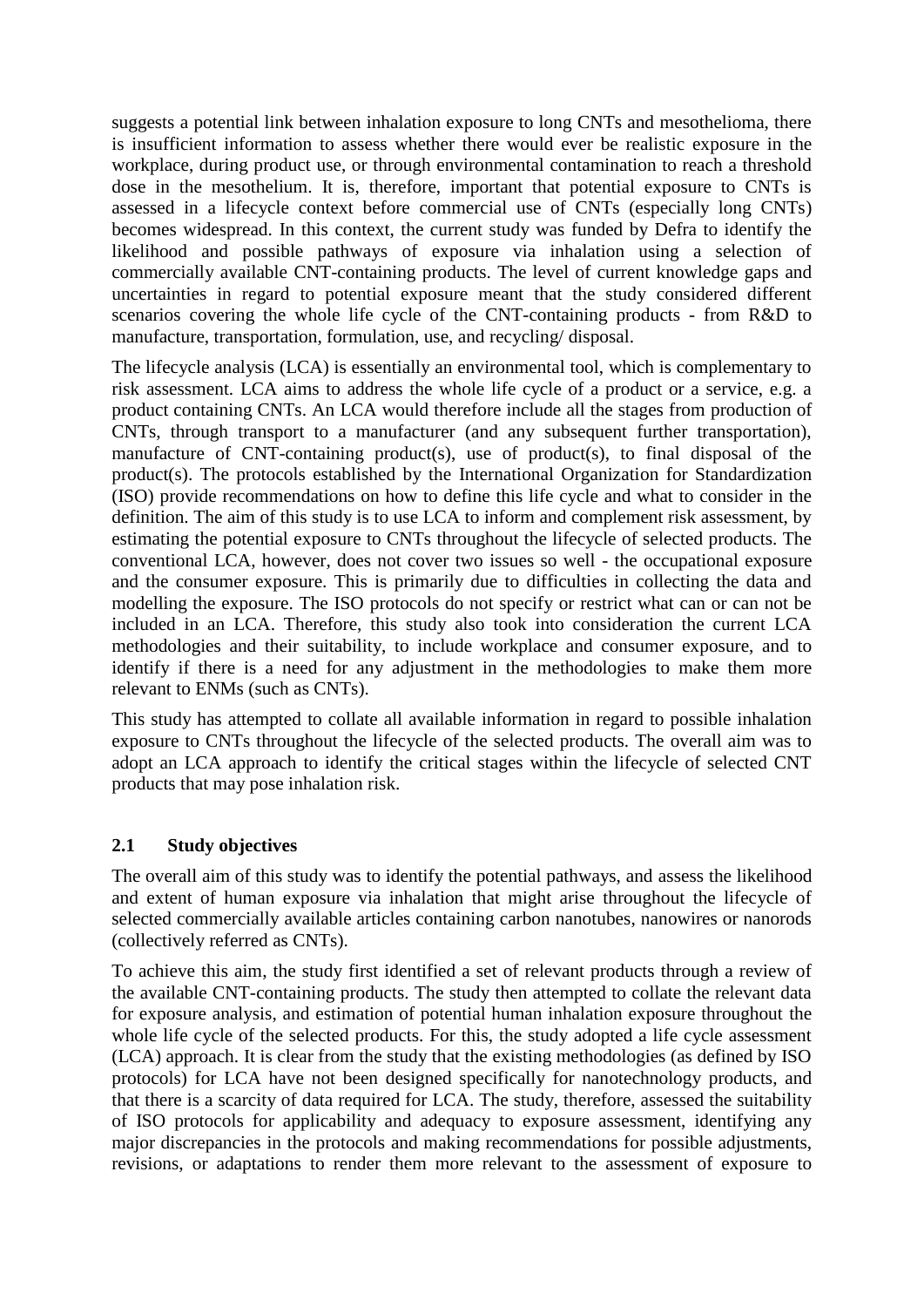nanoparticles that might arise from nanotechnology products. Another main focus of the study was to identify the critical stages within the lifecycle of selected CNT-products that are likely to give rise to any significant inhalation exposure to human. The main objectives of the study are as follows:

- To conduct a review and report on all products containing CNTs, which are currently commercially available or present in the UK, and recommend a representative subset of these for inhalation exposure analysis.
- To evaluate and report on the suitability of current LCA protocols for assessing inhalation exposure from CNT and other nano-products.
- To assess the possibility of exposure to CNTs arising via inhalation during all stages of the life cycles of the agreed selection of representative products.
- To report on further inhalation exposure assessment work which may need to be carried out, but which cannot currently be done due to any identified limitations in the ISO protocols.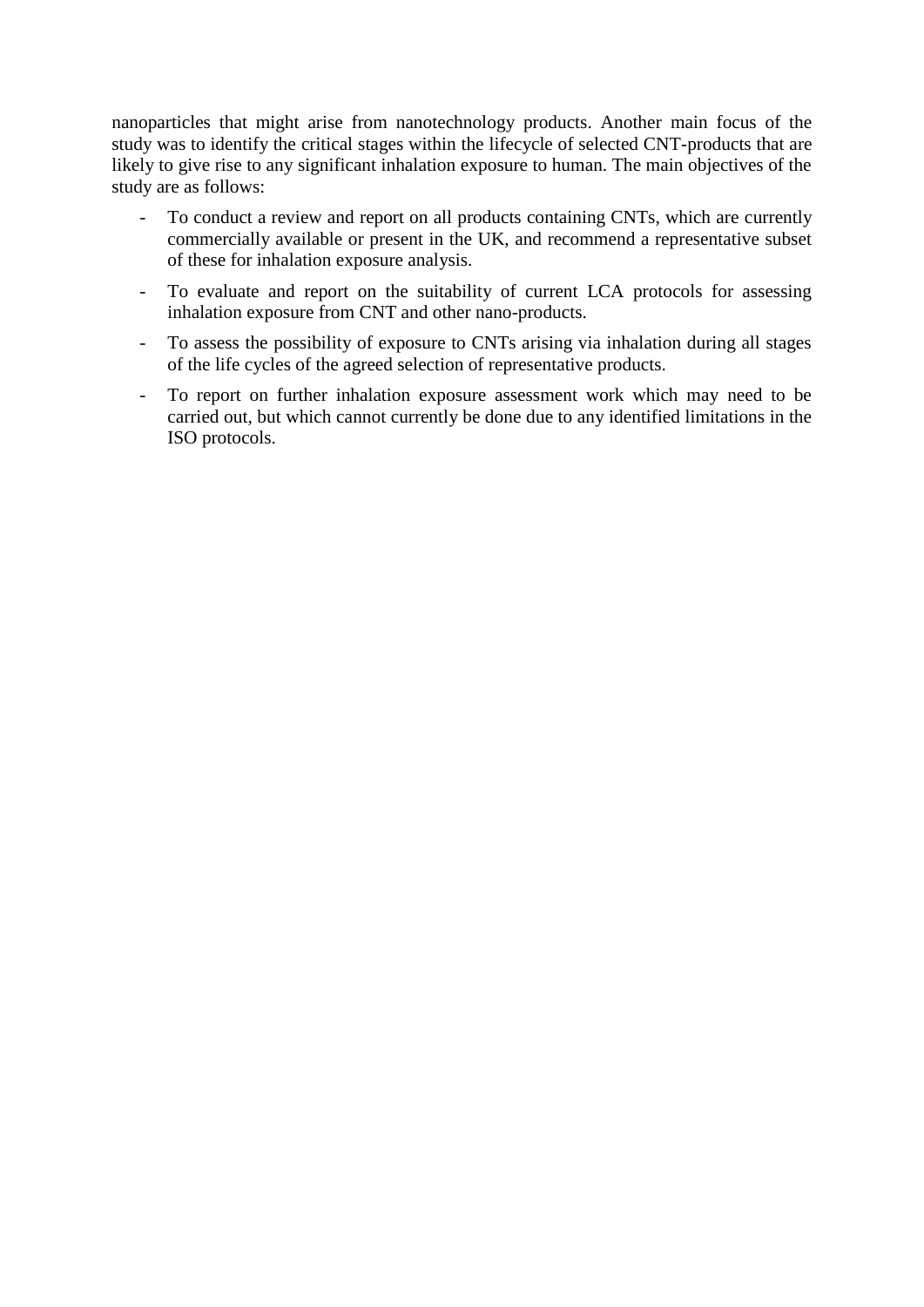#### **3.0 Selection of CNT Products for Study**

#### **3.1 Commercial Scale Production of CNTs**

According to the US-based BCC Research, the global market for CNTs was estimated at \$79.1m in 2007, predicted to reach \$807.3m by 2011. CNT-based composites make up the largest share  $(>80%)$  of the market<sup>9</sup>. Another report by Global Industry Analysts Inc. suggests the global CNT market is likely to exceed US\$1.9 Billion by 2010. According to the report, the CNT market is dominated by the US, whilst the EU is projected to be the fastest growing market for CNT products. Current forecasts also estimate that the global market for CNTs will grow by 25% per annum. In ten years, annual sales of these products are expected to reach US\$2 billion.

The major industrial manufacturers of CNTs include Bayer Material Science, who opened a new CNT production facility at Laufenburg on the German-Swiss border in 2007, doubling their production to 60 tonnes per year. They plan to open new plants to take production to up to 300 tonne/year. Another major manufacturer Nanocyl (Belgium), have a production capacity of  $40$  tonnes a year.<sup>10</sup> Other chemical companies are also boosting up their production of CNT. For example, the French chemical company Arkema has opened a CNT pilot plant in France in 2006 with an annual production capacity of 10 tonnes. In the UK, Thomas Swan & Co. Ltd. are the producers of single and multi-walled CNTs

In terms of R&D, the German Federal Ministry for Education and Research (BMBF) are supporting the InnoCNT that has more than 70 partners from industry and science aiming for development of new technologies and applications for CNT-based materials.

Large commercial-scale production of CNTs is understood to have already brought the price of CNTs to from around US\$200 per gram in 1999 to around US\$50 per gram.

#### **3.2 Release Scenarios During Production of CNTs**

There is a range of production methods for CNTs. However, the basic premise of all of them is to take a source of carbon, break it down typically to the atomic or diatomic levels and then reform the atoms into nanotubes. The needs of scalability and repeatability though, tend to mean that only three production routes have really been used for mass-production. These include:

- Catalytic chemical vapour deposition (CCVD) route the dominant process used commercially.
- Arc-vapour route only used by a few companies.

1

Laser-oven route - no longer used for commercial scale production.

Both the laser and arc route can be considered as high temperature routes, where carbon is ablated at high temperatures ( $>2500$  °C) by either a high power laser or electric arc. The ablated atoms then assemble into nanotubes. Under the right conditions, multi-walled carbon nanotubes (MWCNTs) can be produced from a pure carbon target or electrode. However, in order to produce single-walled nanotubes (SWCNTs) metal catalysts have to be introduced, by doping the target/ electrode. The CCVD route is a relatively low temperature process (200

<sup>&</sup>lt;sup>9</sup> [www.nextbigfuture.com/2007/04/carbon-nanotube-market-projection-79.html](http://www.nextbigfuture.com/2007/04/carbon-nanotube-market-projection-79.html) - accessed 06 February 2009 <sup>10</sup> Manufacturing the carbon nanotube market,

<http://content.stockpr.com/nanotailor/media/a0da718661c7255937283d166ca5687b.pdf>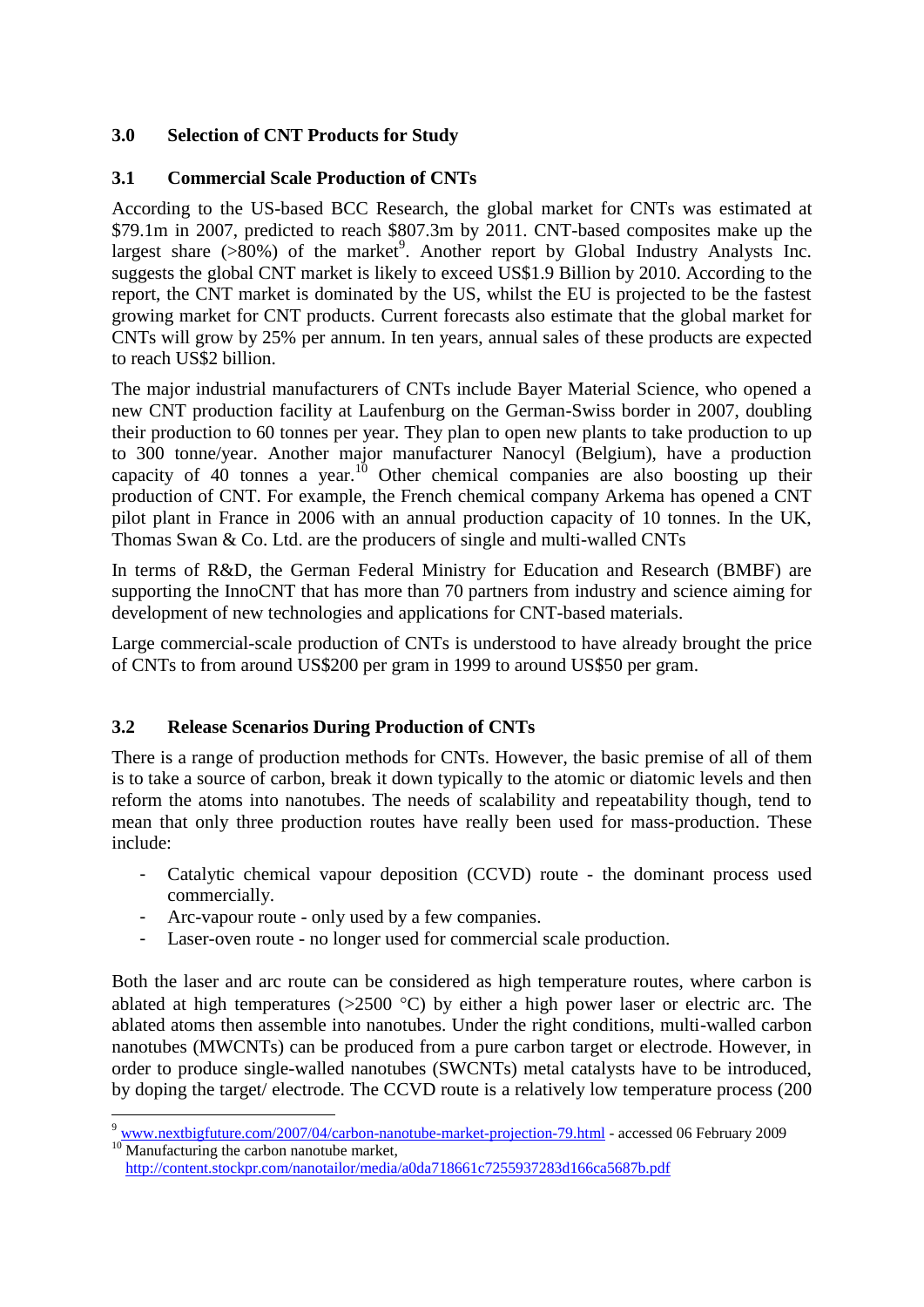to  $\sim$  1300 °C) and uses a metallic catalyst to breakdown a (hydro)carbon feedstock (e.g. carbon monoxide, methane). It is generally accepted that smaller the catalyst particle, the smaller in diameter the nanotubes produced.

| Table 1: Summary of the main CNT manufacturing routes and potential release scenarios |
|---------------------------------------------------------------------------------------|
| during manufacturing stage                                                            |

| <b>CNT</b> manufacturing route                                                                                                                                                                                        | <b>Possible CNT-release scenarios</b>                                                                                                          | <b>Comments</b>      |
|-----------------------------------------------------------------------------------------------------------------------------------------------------------------------------------------------------------------------|------------------------------------------------------------------------------------------------------------------------------------------------|----------------------|
| <b>Catalytic Chemical Vapour Deposition</b>                                                                                                                                                                           | During manufacturing stage:                                                                                                                    | The CCVD route is    |
| (CCVD)                                                                                                                                                                                                                | The production process based on                                                                                                                | the dominant process |
| The CCVD route has evolved from Baker's work                                                                                                                                                                          | CCVD should not present any                                                                                                                    | used to make CNTs    |
| on the catalytic production of carbon nanofibres.                                                                                                                                                                     | exposure to CNTs for<br>the                                                                                                                    | commercially due to  |
| The route involves the cracking of a hydrocarbon                                                                                                                                                                      | workforce during growth<br>of                                                                                                                  | its relative ease of |
| catalyst over a metallic catalyst, from which the                                                                                                                                                                     | CNTs, as the process uses                                                                                                                      | scalability.         |
| nanotubes then grow. Typically carbide forming                                                                                                                                                                        | controlled atmospheres in sealed                                                                                                               |                      |
| catalysts such as iron, cobalt or nickel are used.                                                                                                                                                                    | However,<br>reactors.<br>during                                                                                                                |                      |
| However, the process has been shown to work                                                                                                                                                                           | synthesis by a gas-phase process,                                                                                                              |                      |
| with a wide range of metals, including gold. The                                                                                                                                                                      | CNTs are formed as aerosol                                                                                                                     |                      |
| catalysts may be made prior to the reaction or                                                                                                                                                                        | inside the reactor, and any                                                                                                                    |                      |
| formed in-situ from precursors such as ferrocene                                                                                                                                                                      | leakage may lead to release of                                                                                                                 |                      |
| during the nanotube<br>growth process. The                                                                                                                                                                            | CNT aerosol, especially if the                                                                                                                 |                      |
| feedstock used is typically matched to the                                                                                                                                                                            | operating<br>system is<br>under                                                                                                                |                      |
| production temperatures involved, with more                                                                                                                                                                           | pressure. <sup>13</sup> The HiPCO process                                                                                                      |                      |
| stable compounds (e.g. methane) being used at                                                                                                                                                                         | produces SWCNT with greater                                                                                                                    |                      |
| higher temperatures and less stable ones at lower                                                                                                                                                                     | concentrations of aerosol than                                                                                                                 |                      |
| temperatures (e.g. acetylene). The feedstock may                                                                                                                                                                      | other production methods, which                                                                                                                |                      |
| also be diluted with inert gases (e.g. nitrogen and                                                                                                                                                                   | may be due to the lower density                                                                                                                |                      |
| argon) or active gases such as hydrogen and                                                                                                                                                                           | of<br>the<br>HiPCO<br>produced                                                                                                                 |                      |
| ammonia. The size of the catalyst in general                                                                                                                                                                          | SWCNT. <sup>14</sup> Compared to this,                                                                                                         |                      |
| dictates the diameter of the nanotube, which                                                                                                                                                                          | CNTs formed in a substrate                                                                                                                     |                      |
| grows from it. Hence for SWCNTs, $\lt \sim 3$ nm                                                                                                                                                                      | bound process are unlikely to be                                                                                                               |                      |
| catalyst particles are required, whilst $3$ to $\sim$ 50 nm                                                                                                                                                           | directly released into the air. <sup>15</sup>                                                                                                  |                      |
| particles are needed for DWCNTs. It is important                                                                                                                                                                      |                                                                                                                                                |                      |
| to prevent the Oswald ripening of these catalysts                                                                                                                                                                     | During recovery of CNTs:                                                                                                                       |                      |
| at the high growth temperatures used. Hence the                                                                                                                                                                       | The removal of CNTs form the                                                                                                                   |                      |
| catalysts are either dispersed in the feedstock                                                                                                                                                                       |                                                                                                                                                |                      |
|                                                                                                                                                                                                                       | reactors may pose a risk of                                                                                                                    |                      |
| (gas-phase production) or held on a substrate                                                                                                                                                                         | exposure to airborne particulates,<br>unless suitable control measures                                                                         |                      |
| (substrate-bound production).                                                                                                                                                                                         |                                                                                                                                                |                      |
| obvious                                                                                                                                                                                                               | are in place. The recovery of                                                                                                                  |                      |
| Gas-phase<br>production<br>has<br>the<br>bulk<br>advantage                                                                                                                                                            | CNTs after a gas-phase process<br>takes place in bag-filters, which                                                                            |                      |
| for<br>commercial<br>nanotube<br>production that it has no substrate material to                                                                                                                                      |                                                                                                                                                |                      |
|                                                                                                                                                                                                                       | are reverse-pulsed and CNTs re-                                                                                                                |                      |
| remove post-growth. Also, a continuous process                                                                                                                                                                        | collected into a receptacle. If the                                                                                                            |                      |
| is realisable by continually adding reactants at<br>one of the reactor and collecting the nanotubes                                                                                                                   | filters are ineffective, the CNT<br>may escape and pose a risk of                                                                              |                      |
|                                                                                                                                                                                                                       |                                                                                                                                                |                      |
| produced at the other. Gas-phase production,                                                                                                                                                                          | exposure to the workers,                                                                                                                       |                      |
| though, tends to make entangled agglomerates of                                                                                                                                                                       | especially if there is<br>air                                                                                                                  |                      |
| nanotubes<br>at<br>the<br>quantities<br>required                                                                                                                                                                      | recirculation at the workplace. <sup>13</sup>                                                                                                  |                      |
| commercially. A well known example of a gas-                                                                                                                                                                          | In vapour- phase process, the                                                                                                                  |                      |
| phase production route is the HiPCO process                                                                                                                                                                           | recovery of CNTs is generally by                                                                                                               |                      |
| developed in Rice University and scaled up by                                                                                                                                                                         | mechanical means. This may also                                                                                                                |                      |
|                                                                                                                                                                                                                       |                                                                                                                                                |                      |
|                                                                                                                                                                                                                       |                                                                                                                                                |                      |
|                                                                                                                                                                                                                       |                                                                                                                                                |                      |
| CNI in the USA. The manufacturing processes<br>are catalysed by metal particles such as cobalt,<br>nickel, iron etc, that may remain as contaminants<br>in the final product. <sup>11</sup> Other impurities, such as | result in aerial escape of CNTs,<br>but they are most likely to be in<br>agglomerated bulk powder form<br>rather than free CNTs. <sup>15</sup> |                      |

 $11$  Moisala A, Nasibulin AG, Kauppinen EI. The role of metal nanoparticles in the catalytic production of singlewalled carbon nanotubes e a review. J Phys Condens Matter 2003;15: 3011-3035.

<u>.</u>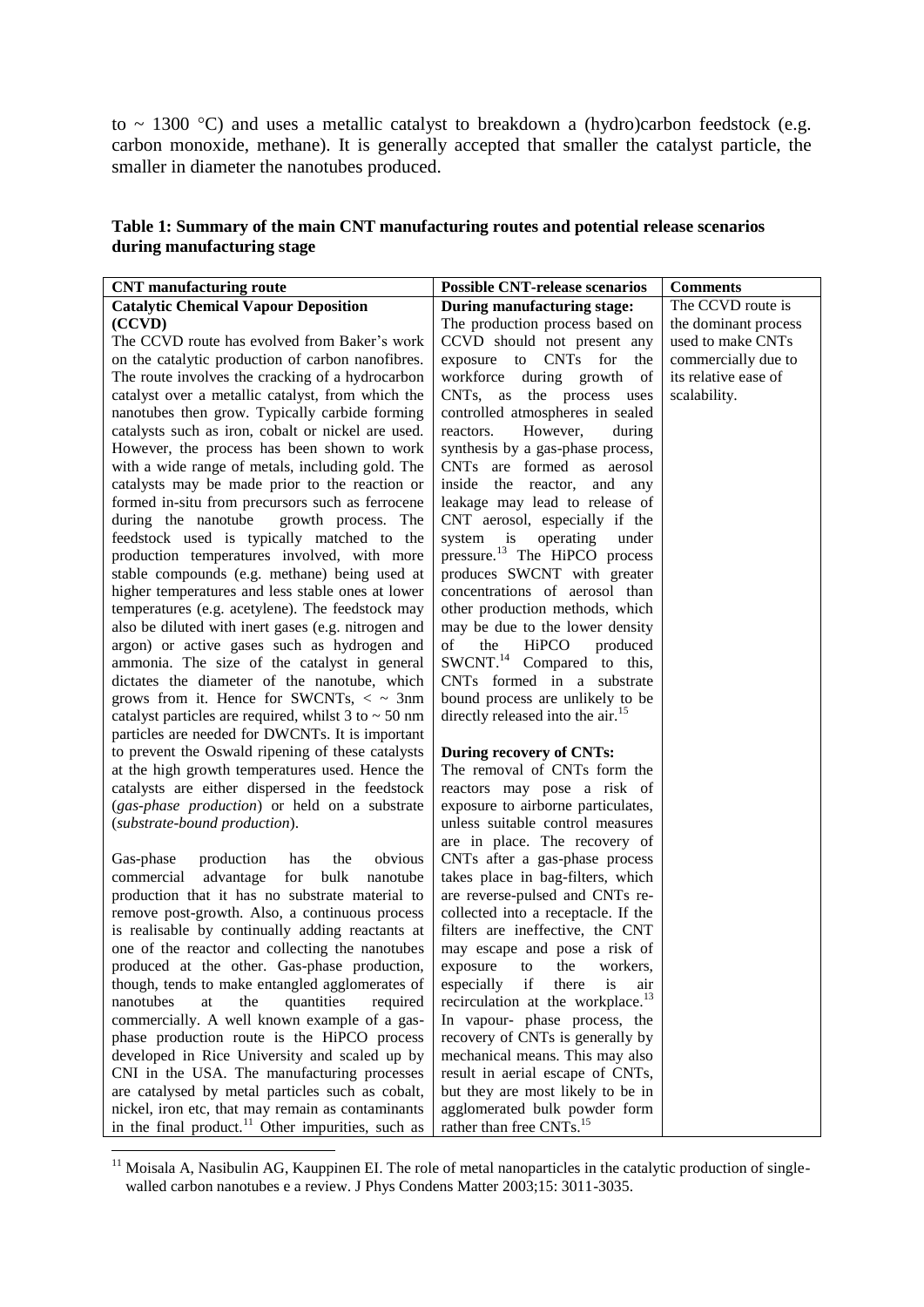| amorphous carbon, nano-sized graphite structures  |                                          |  |
|---------------------------------------------------|------------------------------------------|--|
| carbon<br>encapsulated catalytic<br>and<br>metal  | During cleaning/ maintenance             |  |
| nanoparticles that may be present in substantial  | of reactor:                              |  |
| amounts (up to 40% by weight). <sup>12</sup>      | Cleaning and maintenance of the          |  |
|                                                   | reactor, and disposal of waste           |  |
| Substrate-bound bulk production involves the      | materials may also give rise to the      |  |
| reaction of catalysts typically held on silica or | release of CNTs.                         |  |
| magnesium oxide substrates in either a fixed bed  |                                          |  |
| or fluid bed configuration. The substrate is then | post-production<br>During                |  |
| removed using acids after growth.                 | handling:                                |  |
|                                                   | Post-production<br>handling<br>of        |  |
|                                                   | CNTs may include purification of         |  |
|                                                   | fractions using a number of              |  |
|                                                   | different such as solubilisation,        |  |
|                                                   | filtration,<br>centrifugation,<br>and    |  |
|                                                   | separation<br>techniques.<br>other       |  |
|                                                   | CNTs may also be functionalised          |  |
|                                                   | by linking different functional          |  |
|                                                   | groups to the surface. <sup>16</sup> The |  |
|                                                   | functionalisation of CNTs is             |  |
|                                                   | likely to alter some of the              |  |
|                                                   | physicochemical properties of            |  |
|                                                   | $CNTs - e.g.$ in terms of increased      |  |
|                                                   | solubility, or ability to bind with      |  |
|                                                   | other matrices.                          |  |
|                                                   |                                          |  |
|                                                   | <b>During transportation:</b>            |  |
|                                                   | Post-production transportation of        |  |
|                                                   | CNTs is likely to be in sealed           |  |
|                                                   | containers, and hence should pose        |  |
|                                                   | no risk of exposure – except in          |  |
|                                                   | the case of an accidental release.       |  |
|                                                   |                                          |  |
|                                                   | <b>During formulation of products</b>    |  |
|                                                   | The processes involved in the            |  |
|                                                   | formulation<br><b>CNTs</b><br>of<br>into |  |
|                                                   | products will vary with the type         |  |
|                                                   | of product, and are most likely to       |  |
|                                                   | be carried out under necessary           |  |
|                                                   | containment levels. The likely           |  |
|                                                   | aerial emissions of CNTs may             |  |
|                                                   | take place during transfer of (dry)      |  |
|                                                   | materials from one receptacle to         |  |
|                                                   | another.<br>Cleaning<br>of<br>the        |  |
|                                                   | formulation equipment may also           |  |
|                                                   | release CNTs into wastewater.            |  |
|                                                   |                                          |  |
|                                                   | Disposal of industrial waste:            |  |
|                                                   | It is not clear how industrial           |  |

 $13$  Aitken R, Creely KS, Tran CL. Nanoparticles: an occupational hygiene review. Edinburgh: Institute of Occupational Medicine; 2004.

1

<sup>&</sup>lt;sup>14</sup> Maynard AD, Baron PA, Foley M, Shvedova AA, Kisin ER, Castranova V. Exposure to carbon nanotube material: aerosol release during the handling of unrefined single-walled carbon nanotube material. J Toxicol Environ Health A 2004;67(1):87-108.

<sup>&</sup>lt;sup>15</sup> Kohler AR, Som C, Helland A, Gottschalk F. (2008) Studying the potential release of carbon nanotubes throughout the application life cycle, Journal of Cleaner Production 16: 927-937.

<sup>&</sup>lt;sup>12</sup> Giles J. Growing nanotech trade hit by questions over quality. Nature 2004; 432:791.

<sup>&</sup>lt;sup>16</sup> Hirsch A, Vostrowsky O. Functionalization of carbon nanotubes. In: Schluïter AD, editor. Topics in current chemistry, 245. Berlin/Heidelberg: Springer; 2005. p. 193-237.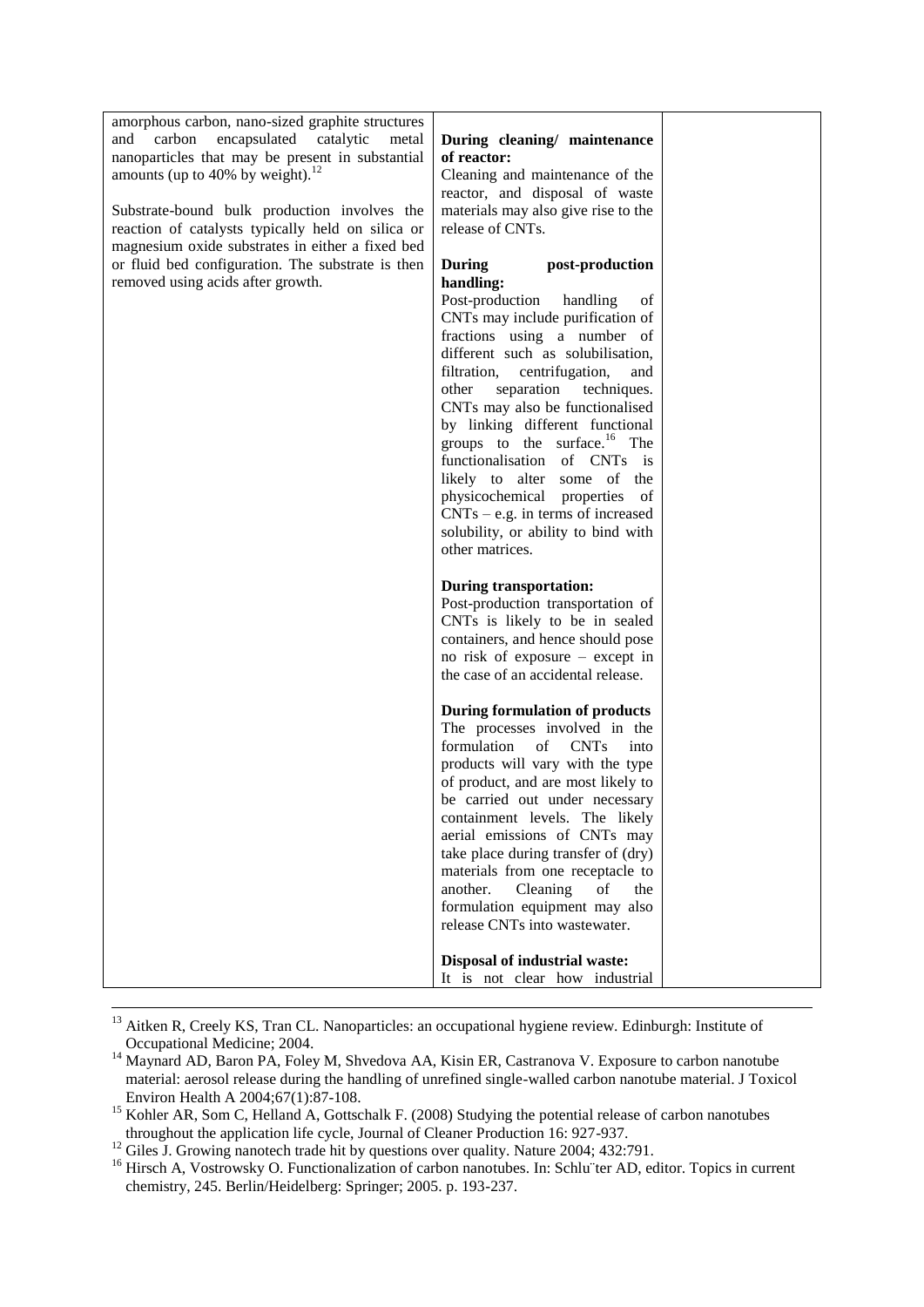|                                                                                                                                                                                                                                                                                                                                                                                                                                                                                                                                                                                                                                                                                                                                                                                                                                                                                                                                                                                                                                                                                                                                                                                                                                                                                                                                                                                                                                                                                                                                                                                                  | waste is currently dealt with, i.e.<br>whether<br>it<br>is<br>recycled,<br>incinerated, or land-filled.                                                                                                                                                                                                                                                                                                                                                                                                                                                                                                                                                                                                                                                                                                                                                        |                                                                                                                                                                                    |
|--------------------------------------------------------------------------------------------------------------------------------------------------------------------------------------------------------------------------------------------------------------------------------------------------------------------------------------------------------------------------------------------------------------------------------------------------------------------------------------------------------------------------------------------------------------------------------------------------------------------------------------------------------------------------------------------------------------------------------------------------------------------------------------------------------------------------------------------------------------------------------------------------------------------------------------------------------------------------------------------------------------------------------------------------------------------------------------------------------------------------------------------------------------------------------------------------------------------------------------------------------------------------------------------------------------------------------------------------------------------------------------------------------------------------------------------------------------------------------------------------------------------------------------------------------------------------------------------------|----------------------------------------------------------------------------------------------------------------------------------------------------------------------------------------------------------------------------------------------------------------------------------------------------------------------------------------------------------------------------------------------------------------------------------------------------------------------------------------------------------------------------------------------------------------------------------------------------------------------------------------------------------------------------------------------------------------------------------------------------------------------------------------------------------------------------------------------------------------|------------------------------------------------------------------------------------------------------------------------------------------------------------------------------------|
| Arc-vapour<br>A typical apparatus set-up for the arc vapour<br>method is shown in Figure 1. The electrodes are<br>made from graphite with the anode 6-10 mm in<br>diameter and the cathode twice the diameter of<br>the anode. The distance between the electrodes is<br>1 to 3 mm. The chamber is usually filled with<br>helium at a pressure of 500 to 600 Torr. (Helium<br>is preferential to argon since it ionises more<br>easily.) The arc is started by applying a current of<br>60 to 200A across the electrodes at a voltage of<br>25 to 50V. The plasma formed in-between the<br>electrodes has a temperature of $\sim 3700$ °C and the<br>current density at the surface of the anode at<br>150A cm <sup>-2</sup> . The high temperature sublimates the<br>carbon and the anode is consumed. The anode is<br>move as it evaporates to maintain a constant<br>distance between the electrodes in order to sustain<br>the arc. The MWNTs are found to deposit on the<br>cathode and the walls of the chamber.<br>SWNTs can be produced by drilling a hole in the<br>anode and filling it with a mixture of graphite and<br>approximately 0.1 to 6% of a metal. This method<br>was announced in the same issue of Nature by<br>two independent groups, Iijima et al. and Bethune<br>et al. Since the publications, various catalysts and<br>combinations of catalysts have successfully been<br>used. These include Co, Fe, Ni, La, Y, Fe-Ni, Ni-<br>Y, Rh, Pt, Rh-Pt, Ce-Ni, Co-S, Co-Bi, Co-Pb and<br>Co-Pt. The SWCNTs are found to form web-like<br>deposits throughout the chamber. | There is no obvious risk of<br>exposure to CNTs to the operator<br>during the running of the<br>apparatus as the chamber is<br>enclosed<br>and<br>under<br>run<br><sub>a</sub><br>controlled<br>atmosphere.<br>This<br>assumes adequate filters on the<br>exhaust gas outlet. The possible<br>risk of CNT exposure may occur<br>during the breaking of the<br>chamber's seals and harvesting of<br>the nanotubes, depending on local<br>extraction procedures and rules. It<br>should be noted that majority of<br>the CNTs produced in this route<br>deposit as agglomerates rather<br>individual<br>than<br>nanotubes,<br>however information on airborne<br>CNTs, if any, is currently not<br>available.<br>All further exposure possibilities<br>throughout the CNTs' lifecycle<br>are equivalent to that of the<br>CCVD-produced CNTs described<br>above. | The arc-vapour route<br>is only used by a few<br>companies.                                                                                                                        |
| <b>Laser Oven</b><br>A typical apparatus set-up for the laser oven<br>method is shown in Figure 2. A pulsed Nd-YAG<br>is scanned across the surface of the graphite<br>target. The graphite vaporises and then is swept<br>towards a water-cooled copper target where a<br>carbonaceous deposit is found. This deposit<br>contains 30% MWCNTs at the optimal oven<br>temperature of 1200 $^{\circ}$ C. As the oven temperature<br>is lowered the purity and quality of the nanotubes<br>drop until $200 \degree C$ at which no nanotubes are<br>formed. SWCNTs are produced using the same<br>apparatus as for MWCNT production but<br>substituting the graphite target for a mixed metal-<br>graphite target. The typical target composition<br>used is $Ni0.6 Co0.6C98.8$ for which purities of<br>SWCNTs of up to 90 vol% are obtainable.<br>Variations on the production set up include using<br>more lasers or switching to a continuous laser.                                                                                                                                                                                                                                                                                                                                                                                                                                                                                                                                                                                                                                             | As with arc-vapour method, there<br>should be no risk of exposure to<br>CNTs to the operator during the<br>growth process as long as suitable<br>filters are in place on the exhaust.<br>Similar concerns for collecting<br>the CNTs after growth exist.<br>All further exposure possibilities<br>throughout the CNTs' lifecycle<br>are equivalent to that of the<br>CCVD-produced CNTs described<br>above.                                                                                                                                                                                                                                                                                                                                                                                                                                                    | The laser-oven route<br>was used a lot initially<br>to produce high<br>quality SWCNTs but<br>as far as we are aware<br>it is no longer used for<br>commercial scale<br>production. |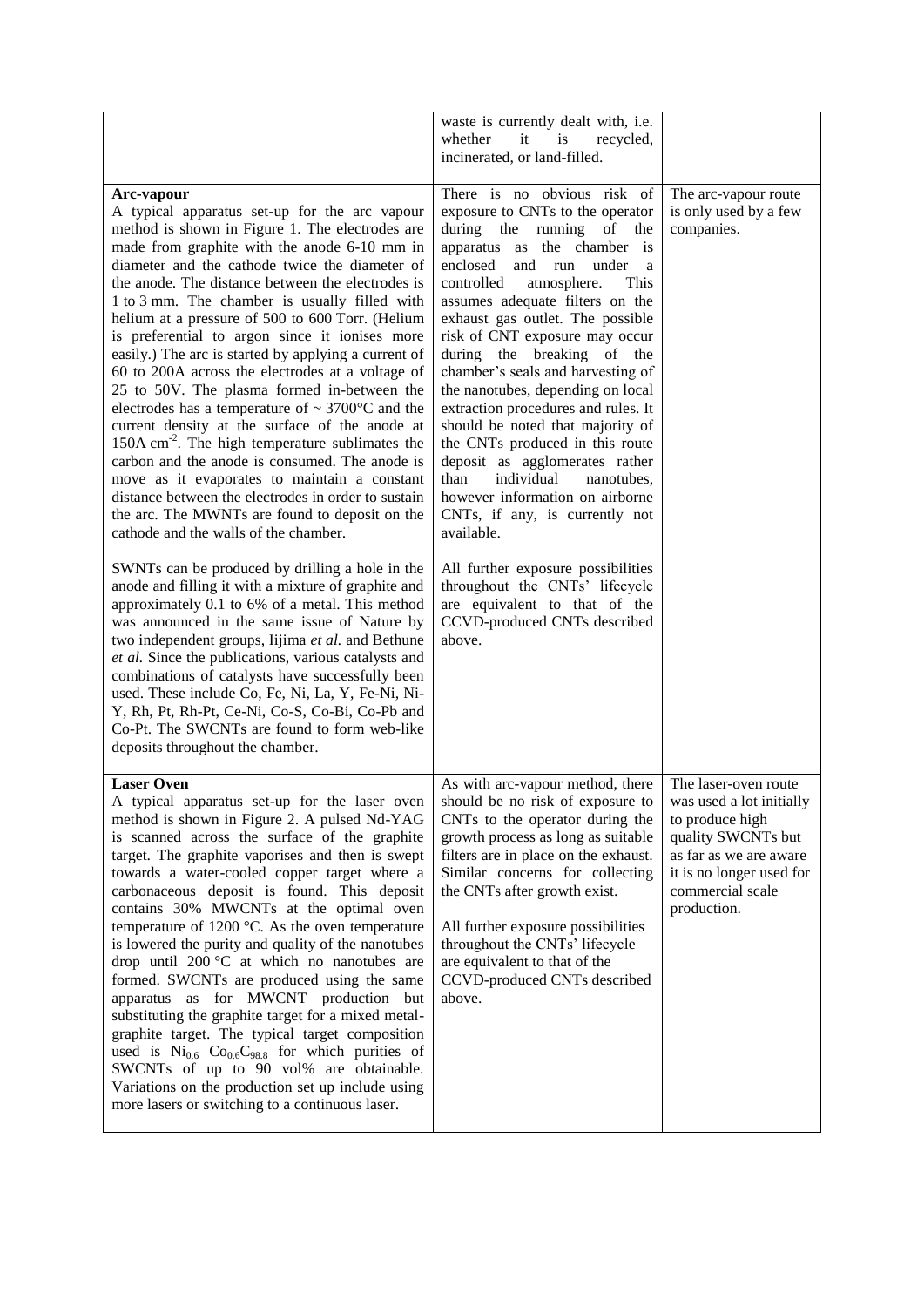

**Figure 1: Example arc-vapour production apparatus**



**Figure 2: The apparatus used for the laser oven production route**

#### **3.3 Main Applications of CNTs**

A list of the currently available CNT products is provided in Table 1. The following main areas of application have been identified from the search of published literature, company websites, product information, and inventories for CNT products.

**Composites:** Because of the high tensile strength, the main of use of CNTs is in structural materials, such as ceramic and polymer composites, and conducting composites for the aerospace, automotive and electronics industries, and adhesive such as epoxy resin (Table 1).

**Electronic components**: A large area of CNT application is likely to be in the electronics sector. Because of greater mechanical strength and heat-dissipation, CNTs are likely to be used in heat-transfer units in a variety of electronic devices, such a computers, display devices etc. Other uses vary from still under R&D (such as capacitors, flexible displays,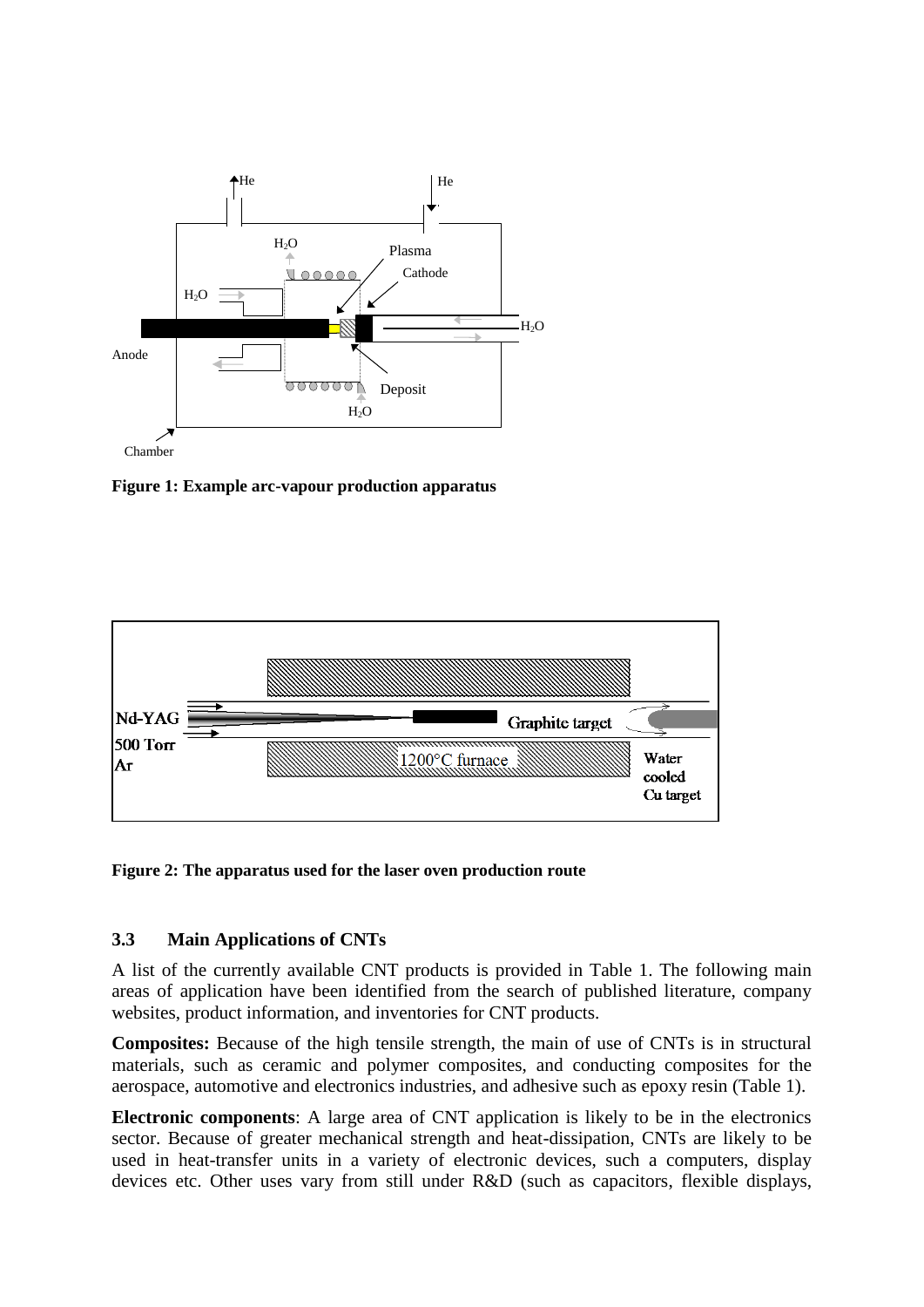hydrogen storage devices, solar (photovoltaic) cells, (bio)sensors) to near market (such as flat panel displays). Another major area of potential large-scale application of CNTs is as a cathode material in lithium-ion secondary (rechargeable) batteries. It has been quoted by Kohler et al.  $(2008)^{15}$  that CNTs are widely used in mobile phone and laptop batteries. However, the article refers to a single (unsubstantiated) quote, $17$  that batteries used in around 60% of cell phones and notebook computers contained MWCNTs. However, all the published studies indicate the potential of CNTs for use in batteries as a superior material for storage of charge, and therefore if the application is already not widespread, it is likely to be in the future.

**Textiles:** There are known military uses of CNT containing textiles as bullet-proof, lightweight vests. Other textiles are being developed in which CNTs can either be spun, coated on surface, or dispersed in the polymer matrix. Because of the high cost of CNTs, these areas of application have so far not seen a widespread use of CNTs, but future low-cost manufacturing may lead to large-scale applications in this area.

**R&D:** Currently a number of applications of CNTs are at R&D stage. These include sensing devices (e.g. chemical and pressure sensors, biosensors), biomedical applications (CNT based drug delivery vehicles), energy storage, industrial adhesives and other composite materials (such as for stronger packaging). Other potential applications have also been described, such as use in hair colouring and cosmetic compositions<sup>18</sup>, in which CNTs have been chemically functionalised or physically modified to increase their affinity for hair.

| Product/<br><b>Application</b>                                                      | Company                                                                    | <b>Description</b>                                                                                                                                                                                                                                   | Available in<br>the UK?  |
|-------------------------------------------------------------------------------------|----------------------------------------------------------------------------|------------------------------------------------------------------------------------------------------------------------------------------------------------------------------------------------------------------------------------------------------|--------------------------|
| Epoxy resin                                                                         | Zyvex<br><u>www.zyvexpro.com/epov</u><br>ex.html                           | Epovex is a new line of liquid epoxy resins<br>from Zyvex Performance Materials (ZPM).<br>Epovex resins are high performance, carbon<br>strengthened epoxies<br>nanotube<br>ideal for<br>composites<br>and<br>adhesives<br>numerous<br>applications. | $\overline{\mathcal{C}}$ |
| Bicycle frame                                                                       | <b>Bianchi</b><br>www.bianchiusa.com/08<br>hoc 928 record.html             | incorporates carbon nanotechnology (nanofibre<br>?). No further details available                                                                                                                                                                    | $\overline{\mathcal{C}}$ |
| Bicycle frame                                                                       | <b>BMC</b><br>www.bmc-<br>racing.com/en/us/bikes/te<br>chnology/materials/ | Incorporates CNTs. No further details available                                                                                                                                                                                                      | $\overline{\cdot}$       |
| Different<br>bicycle<br>(such<br><b>as</b><br>parts<br>DeltaForce<br>Carbon<br>Bar) | Easton <sup>®</sup><br>Sports,<br>Inc.,<br><b>Bicycle Products Group</b>   | Reinforced with CNTs                                                                                                                                                                                                                                 | Yes                      |
| Baseball bat (Stealth<br><b>CNT®</b> Baseball Bat)                                  | Easton® Sports, Inc.                                                       | Baseball bat reinforced with CNTs                                                                                                                                                                                                                    | $\overline{\mathcal{C}}$ |

**Table 2: CNT products currently available in the UK or elsewhere**

<sup>&</sup>lt;u>.</u> <sup>17</sup> [www.aip.org/tip/INPHFA/vol-8/iss-6/p18.html](http://www.aip.org/tip/INPHFA/vol-8/iss-6/p18.html) - accessed 03 March 2009

<sup>&</sup>lt;sup>18</sup> Huang, Xueying, Kobos, Robert K. and Xu, Gann (2007) Hair coloring and cosmetic compositions comprising carbon nanotubes, US Patent 7276088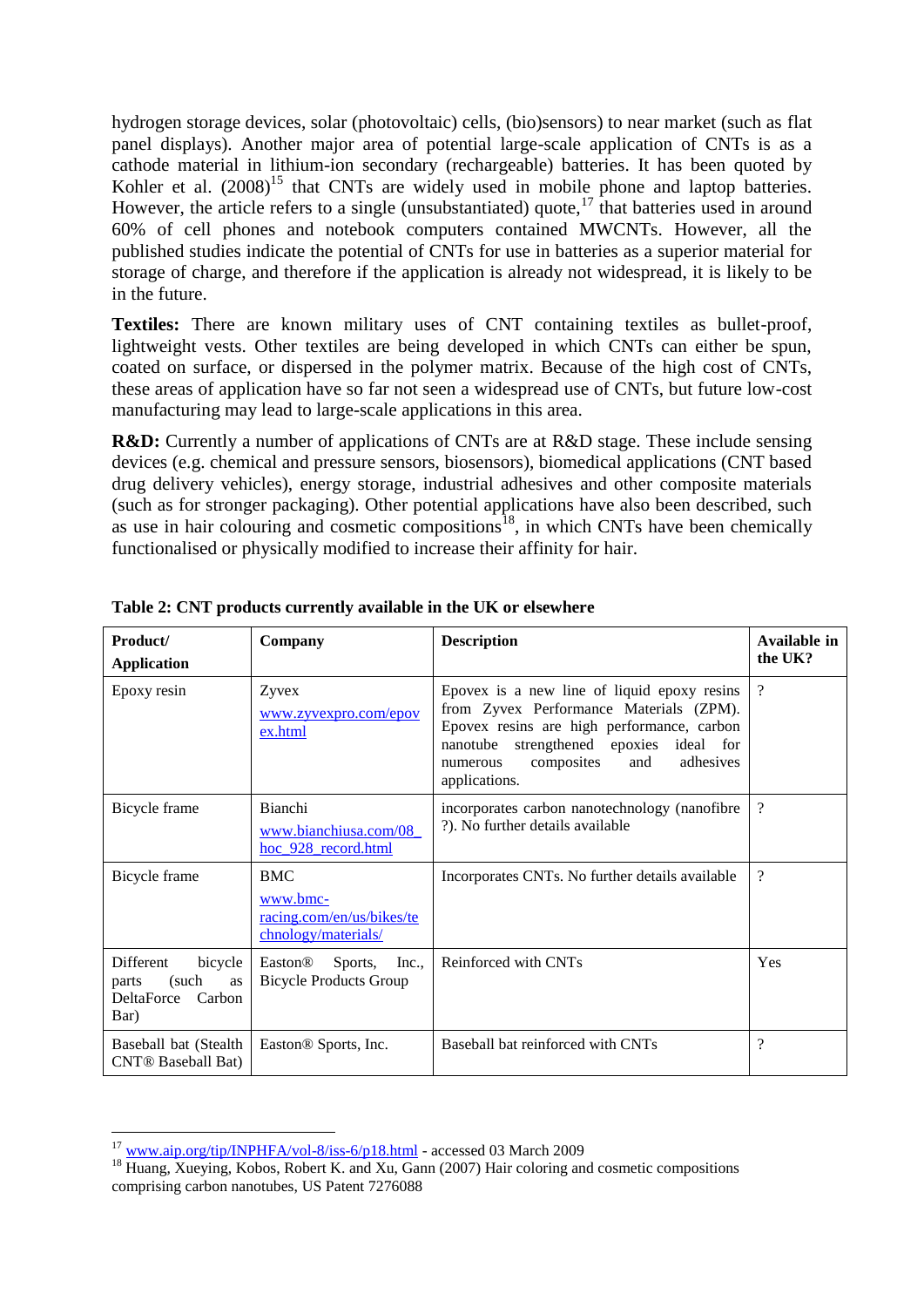| Tennis Racquet<br><b>Babolat®</b><br>Contain CNT incorporated to stiffen key areas<br>of the racquet head and shaft |                                                       | Yes                                                                                 |                    |
|---------------------------------------------------------------------------------------------------------------------|-------------------------------------------------------|-------------------------------------------------------------------------------------|--------------------|
| Giles G-200 Aircraft                                                                                                | Avalon Aviation                                       | CNTs incorporated into airframe for increased<br>strength and flexibility           | N <sub>o</sub>     |
| Flat-screen display                                                                                                 | Eikos Inc.<br>www.eikos.com/dispappli<br>cations.html | <b>CNT</b><br>Flat-screen<br>display<br>incorporating<br>technology                 | $\overline{\cdot}$ |
| Spike<br>Star<br>Lone<br>shoes                                                                                      | Adidas                                                | CNTs reinforced full-length shoe plate                                              | $\gamma$           |
| Light<br>Organic<br>Emitting<br>Diodes<br>(OLED <sub>s</sub> )                                                      | Motorola®                                             | No details available                                                                | $\gamma$           |
| Nitro Hockey Sticks                                                                                                 | Montreal Sports Oy                                    | Hockey stick incorporating CNTs                                                     | Yes                |
| Comp<br>Prototype<br>NT® Golf Club                                                                                  | Grafalloy <sup>®</sup> , Inc.                         | Improved strength of golf club with CNTs                                            | Yes                |
| TX Express Laptop<br>Computer                                                                                       | <b>LG®</b> Electronics                                | CNTs technology used to reduce heat emissions                                       | $\ddot{?}$         |
| <b>Evolution Golf Shaft</b><br>AccuFlex                                                                             |                                                       | Nano-composite<br>(compared to high-density<br>graphite) no more details available. | Yes                |

## **3.4 Selected Set of CNT-Products for Study**

Based on the information, 3 applications types were identified to cover the versatile range of CNT products. One product from each area of application was selected for further study. These include:

| <b>Application Types</b>                                                                                  | <b>Products selected for study</b>                   | <b>Notes</b>                                                                                                                                                                            |
|-----------------------------------------------------------------------------------------------------------|------------------------------------------------------|-----------------------------------------------------------------------------------------------------------------------------------------------------------------------------------------|
| Products containing CNTs in<br>bound or embedded forms -<br>such as batteries and packaging<br>materials. | Batteries (rechargeable, secondary<br>batteries)     | Potential use for laptops/<br>mobile phones and other<br>mobile devices means that<br>they are likely to be<br>manufactured, used and<br>disposed of at a large scale in<br>the future. |
| Products containing CNT in a<br>surface coating - such as textiles<br>and flat-panel displays.            | Textiles (made of CNT fibre, or<br>coated with CNTs) | The reducing cost of CNTs is<br>likely to lead to a boost in<br>this area of application in the<br>coming years.                                                                        |
| Products containing CNTs in a<br>(relatively) free form - such as a<br>liquid epoxy resin.                | Epoxy resin (due to improved<br>performance)         | Due to improved<br>performance, products like<br>these are likely to find wider<br>and large-scale applications –<br>e.g. in construction and DIY<br>sectors.                           |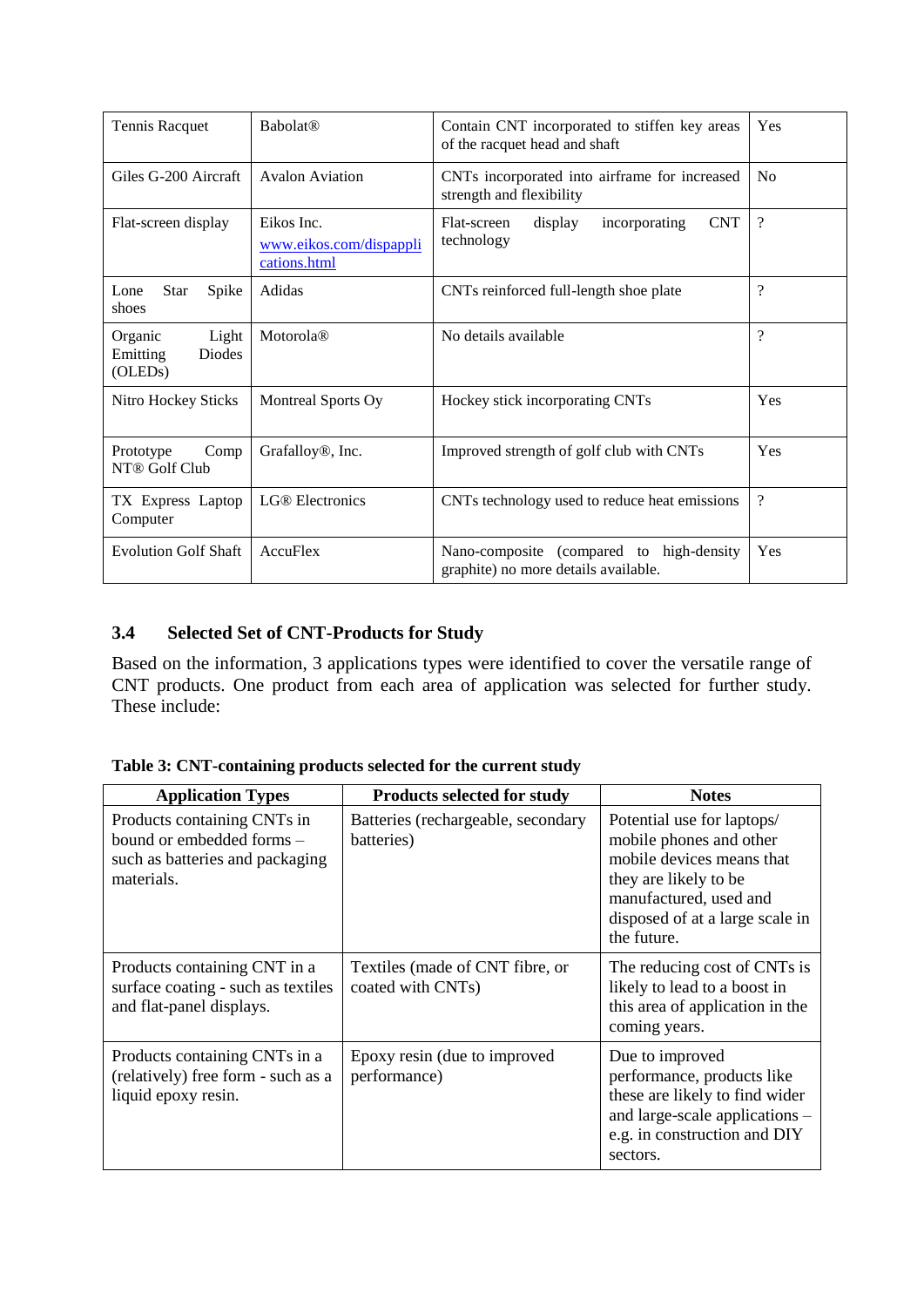#### **3.4.1 CNT-containing Lithium-ion Batteries**

The lithium-ion rechargeable batteries hold the charge by electrochemical intercalation of Liions in a graphite anode. The charge is released when lithium ions move from the anode to the cathode.<sup>19</sup> This type of batteries is used in most mobile devices, such as mobile phones, laptop computers and other electronic devices. They are also reported to be used in power supply for hybrid electric vehicles.<sup>15</sup> The use of SWCNTs in these batteries can enable storage of almost twice the energy density per mass unit than graphite.<sup>15</sup> Because of the physical and chemical stability, large surface area, and greater electrical conductivity, SWCNTs can enable development of long-lasting and rapid-charging batteries (see<sup>15</sup> and the references cited therein). It has been quoted by Kohler et al.  $(2008)^{15}$  that CNTs are widely used in mobile phone and laptop batteries. The article refers to a single (yet unsubstantiated) quote that batteries in about 60% of cell phones and notebook computers already contain  $\text{MWCNTs}^{20}$ . Nevertheless, a number of published studies indicate the potential of CNTs for use in batteries as a superior material for storage of charge, and therefore if the application is not widespread at present, it is likely to be in the future. The main limiting factor seems to be the current high cost of the CNT material.

Research into the use of CNTs in batteries includes use for both anode or cathode materials. For anode use, entangled CNTs have been incorporated in the form of a thin nonwoven mat (the so called- bucky paper<sup>21</sup>), as porous composite of CNT with superfine Ni-P/Si particles,<sup>22</sup> or as composite with SnO comprising 90% CNT, 38% SnO, 5% carbon black, and 5% PTFE. For cathode application, the use of MWCNT has been suggested in the form of tubular cavity structure,<sup>23</sup> as nanocomposite of sulfur-containing MWCNT,<sup>24</sup> or as highly porous  $V_2O_5$  aerogel with SWCNT.<sup>25</sup>

| <b>CNT-containing Li-ion batteries</b><br>(from Kohler et al., 2008) <sup>15</sup> | <b>Possible CNT-release scenarios</b><br>(from Kohler et al., 2008) <sup>15</sup> | <b>Comments</b>               |
|------------------------------------------------------------------------------------|-----------------------------------------------------------------------------------|-------------------------------|
| <b>Manufacturing process</b>                                                       | Assuming a similar scheme is used                                                 | Only minor possibility for    |
| A typical cylindrical Li-ion cell consists                                         | for the manufacturing of CNT-                                                     | emission of CNTs during       |
| of approximately 30 components,                                                    | containing batteries, CNT-release is                                              | preparatory stages of         |
| including solvents and electrolytes.                                               | possible during the manufacturing                                                 | manufacturing (e.g.           |
| Manufacturing process involves                                                     | process until the cells are sealed.                                               | mechanical milling, mixing    |
| chemical and mechanical processing of                                              | Some of the processes may include                                                 | of materials) – most          |
| the electrode materials. The cathode and                                           | certain preparatory steps such as                                                 | possible route of emission is |
| anode are then separated by a                                                      | mechanical milling, mixing of                                                     | through (improper) disposal   |
| polypropylene separator, wound around                                              | materials, assembling and winding                                                 | of industrial wastes (e.g.    |
| a plastic liner to form a cylindrical shape                                        | of the electrodes. Once batteries are                                             | rejected materials/           |
| (termed a "jellyroll"), which is placed                                            | assembled, there is less likelihood of                                            | batteries).                   |
| in a steel can along with a plastic                                                | CNT release. Some emissions may                                                   | CNT released from Li-ion      |

<sup>19</sup> Nishi Y. Lithium ion secondary batteries; past 10 years and the future. J Power Sources 2001;100:101-106.

1

<sup>&</sup>lt;sup>20</sup> [www.aip.org/tip/INPHFA/vol-8/iss-6/p18.html](http://www.aip.org/tip/INPHFA/vol-8/iss-6/p18.html) - accessed 03 March 2009.

 $^{21}$  Ng SH, Wang J, Guo ZP, Chen J, Wang GX, Liu HK. Single wall carbon nanotube paper as anode for lithium-ion battery. Electrochim Acta 2005;51:23-28

<sup>&</sup>lt;sup>22</sup> Shu J, Li H, Yang R, Shi Y, Huang X. Cage-like carbon nanotubes/Si composite as anode material for lithium ion batteries. Electrochem Commun 2006;8:51-54

<sup>&</sup>lt;sup>23</sup> Q, Li H, Chen L, Huang X, Zhong D, Wang E. Investigation of lithium storage in bamboo-like CNTs by HRTEM. J Electrochem Soc 2003;150(9):A1281-1286.

 $^{24}$  Zheng W, Liu YW, Hua XG, Zhang CF. Novel nanosized adsorbing sulfur composite cathode materials for the advanced secondary lithium batteries. Electrochim Acta 2006;51:1330-1335.

<sup>&</sup>lt;sup>25</sup> Sakamoto JS, Dunn B. Vanadium oxide-carbon nanotube composite electrodes for use in secondary lithium batteries. J Electrochem Soc 2002;149(1):A26-30.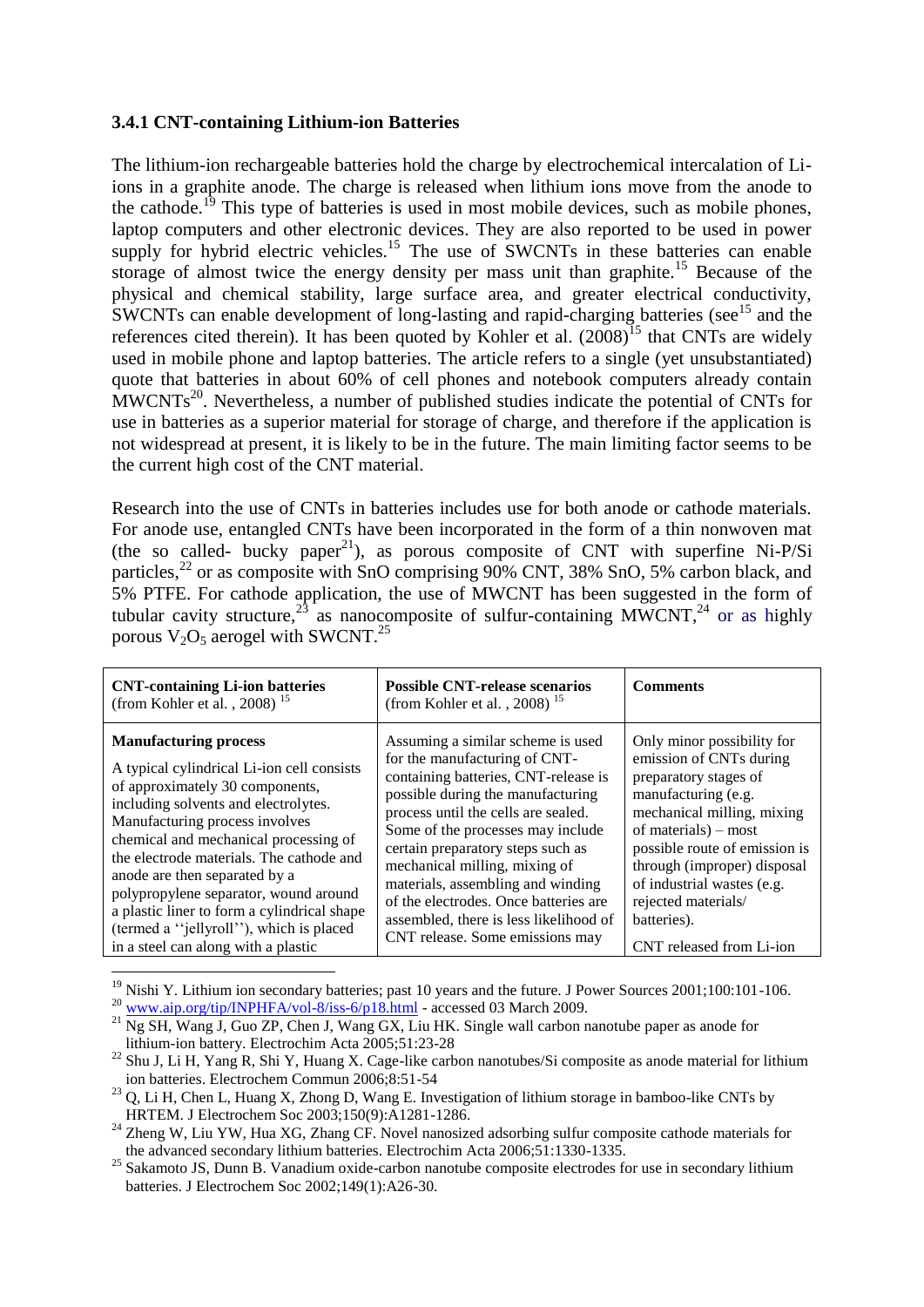| insulator. The can is filled with an<br>electrolyte solution and covered with a<br>well plate and cap. Manufacturing<br>usually takes place under an inert gas<br>atmosphere. After sealing, the cell is<br>covered with a hard plastic wrap and is<br>ready for use. <sup>26</sup>                                                                                                                                                                                                                                                                                                                                   | be possible through the production<br>waste materials.                                                                                                                                                                                                                                                                                                                                                                                                                                                                                                                                                                            | batteries may have a porous<br>wall structure and residues<br>of intercalated lithium<br>ions. <sup>15</sup>                                                                                                                                                                                                                                                                                                   |
|-----------------------------------------------------------------------------------------------------------------------------------------------------------------------------------------------------------------------------------------------------------------------------------------------------------------------------------------------------------------------------------------------------------------------------------------------------------------------------------------------------------------------------------------------------------------------------------------------------------------------|-----------------------------------------------------------------------------------------------------------------------------------------------------------------------------------------------------------------------------------------------------------------------------------------------------------------------------------------------------------------------------------------------------------------------------------------------------------------------------------------------------------------------------------------------------------------------------------------------------------------------------------|----------------------------------------------------------------------------------------------------------------------------------------------------------------------------------------------------------------------------------------------------------------------------------------------------------------------------------------------------------------------------------------------------------------|
| Use stage<br>The Li-ion batteries are usually fitted as<br>an integral part of electronic devices.<br>Also, the CNT-material in batteries is<br>sealed within a metal or plastic case, and<br>hence the release of CNT materials is<br>unlikely under conditions of normal use.                                                                                                                                                                                                                                                                                                                                       | CNT release is possible if batteries<br>are physically opened or are<br>subjected to high temperatures.<br>Some reports suggest a rare risk of<br>fire hazard associated with Li-ion<br>batteries. <sup>27</sup> However, such a risk has<br>been considered negligible in<br>relation to the use of CNTs, as the<br>vast majority of Li-ion batteries<br>remain intact during the use phase. <sup>15</sup>                                                                                                                                                                                                                       | Direct human exposure to<br>the content of the batteries is<br>unlikely during the use<br>phase (only in rare cases of<br>an incidental disintegration<br>of the battery casing).                                                                                                                                                                                                                              |
| Handling, transportation                                                                                                                                                                                                                                                                                                                                                                                                                                                                                                                                                                                              | As above, CNT release is only<br>possible if batteries are physically<br>opened.                                                                                                                                                                                                                                                                                                                                                                                                                                                                                                                                                  | Direct human exposure to<br>CNTs is unlikely except in<br>an incidental disintegration<br>of battery casing.                                                                                                                                                                                                                                                                                                   |
| <b>Recycling and disposal</b><br>Li-ion batteries are most likely to be<br>disposed of as electronic waste, with a<br>smaller proportion through the normal<br>waste streams.<br>In some countries spent batteries are<br>collected and recycled as a separate<br>stream. In the EU (and Switzerland)<br>waste regulations <sup>15,28</sup> require recycling<br>prior to disposal. For recycling, the<br>waste batteries are separately collected,<br>or separated from other waste items. The<br>CNT emission from CNT-containing<br>batteries may take place during recycling<br>as it will involve opening of the | As recycling is intended to recover<br>metals (e.g. Fe and Co), the batteries<br>are physically opened by mechanical<br>shredding and/or milling, followed<br>by mechanical sorting (such as by<br>sieving or application of magnetic<br>field), and thermal processing (such<br>as pyrolysis and smelting). These<br>processes may generate particulate<br>emissions with likely release of<br>airborne CNTs. Such releases are<br>likely to be through the exhaust<br>emissions of the recycling facilities<br>if improper filters are used. There<br>may be much greater likelihood of<br>inhalation exposure in some parts of | Emissions of CNTs likely<br>during recycling $-$ e.g.<br>mechanical recovery of<br>metals. Direct exposure of<br>workers is likely during<br>manual recycling (in some<br>countries). Non-recycled<br>batteries (only a minor<br>proportion) may be<br>incinerated or landfilled.<br>Both processes may not<br>destroy CNTs completely<br>and some environmental<br>release is possible in the<br>longer term. |

 $26$  NEC TOKIN Corporation. Manufacturing process for prismatic type lithium ion rechargeable batteries, <http://www.nec-tokin.com/english/ product/me/chisiki/li6.html>; 2006.

1

<sup>&</sup>lt;sup>27</sup> [http://technology.timesonline.co.uk/tol/news/tech\\_and\\_web/article4572316.ece,](http://technology.timesonline.co.uk/tol/news/tech_and_web/article4572316.ece) accessed 28 June 2009.

<sup>&</sup>lt;sup>28</sup> In the EU, the substances that can be used in the manufacture of electrical and electronic equipment are regulated by Directive 2002/95/EC on the restriction of the use of certain hazardous substances in electrical and electronic equipment (RoHS Directive) and the manufacturing processes are covered by general environmental controls. Specific waste legislation in the form of Directive 2002/96/EC on waste electrical and electronic equipment (WEEE) governs the recovery and disposal of electrical equipment. This Directive also influences the design of the equipment to encourage recovery and recycling whilst requiring the establishment of waste collection systems and the setting of recovery and recycling targets. As a minimum, a number of specified substances, preparations and components have to be removed from any separately collected WEEE (waste electrical and electronic equipment) and treated as specified in the Directive: The list includes batteries. In addition, the Directive 91/157/EEC on batteries and accumulators containing certain dangerous substances (as amended) prohibits the placing on the market of certain batteries and accumulators containing lead, mercury or cadmium. It also promotes a high level of collection and recycling of waste batteries and accumulators and improved environmental performance of all operators involved in the lifecycle of batteries and accumulators, e.g. producers, distributors and end-users and, in particular, those operators directly involved in the treatment and recycling of waste batteries and accumulators. The Directive is implemented in the UK by the Batteries and Accumulators (Containing Dangerous Substances) Regulations 1994 (as amended).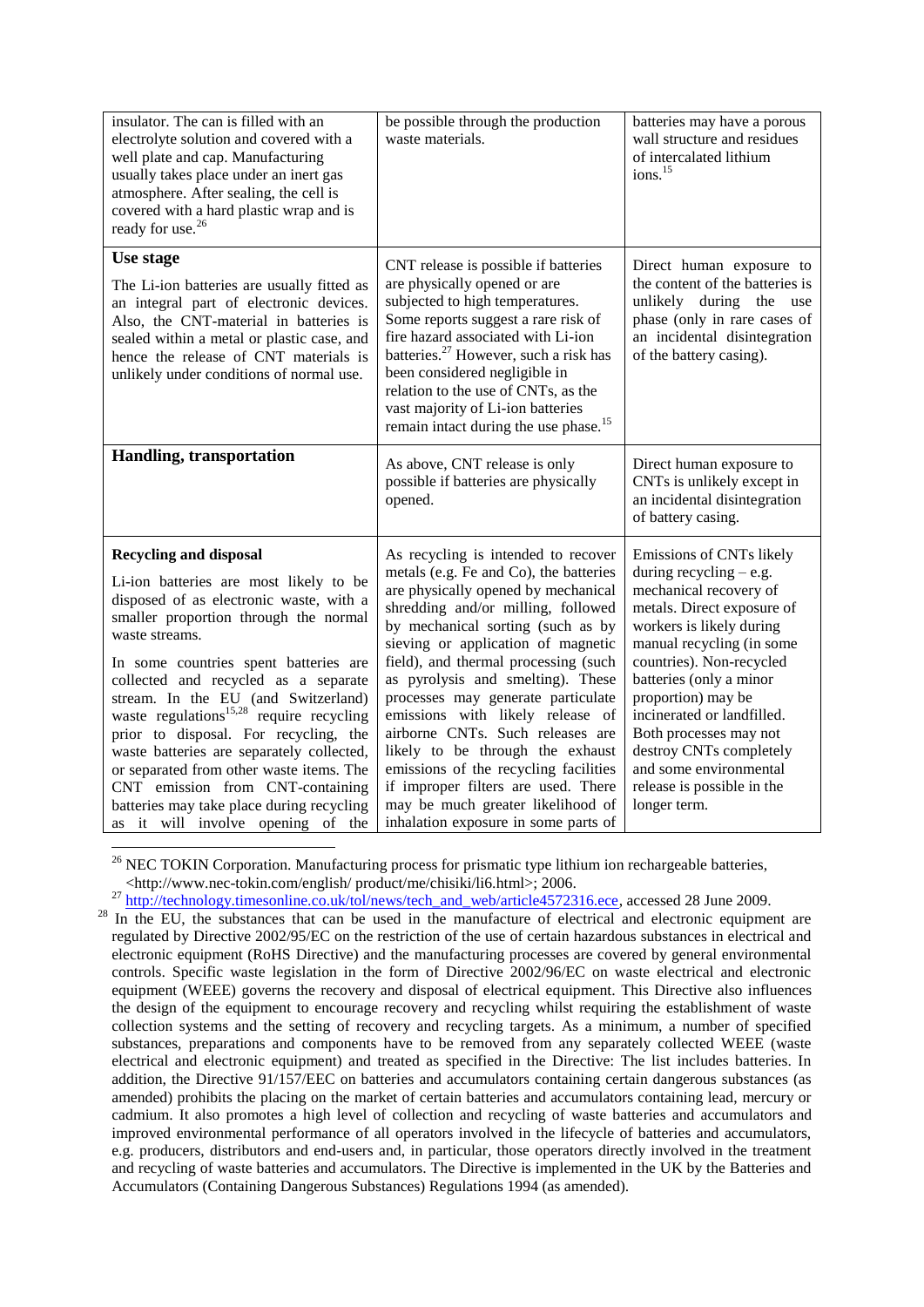| metal/plastic casing. However, this is<br>likely to happen at the recycling                                                                                                                                                                    | the world where battery recycling is<br>carried out manually.                                                                                                                                                                                                                                                                                                                                                                                                                                                                                                                                     |  |
|------------------------------------------------------------------------------------------------------------------------------------------------------------------------------------------------------------------------------------------------|---------------------------------------------------------------------------------------------------------------------------------------------------------------------------------------------------------------------------------------------------------------------------------------------------------------------------------------------------------------------------------------------------------------------------------------------------------------------------------------------------------------------------------------------------------------------------------------------------|--|
| facilities, not at the collection points.<br>Kohler et al. $(2008)^{15}$ have identified the<br>following processing routes:                                                                                                                   | Thermal processing of batteries also<br>may not completely destroy CNTs;                                                                                                                                                                                                                                                                                                                                                                                                                                                                                                                          |  |
| automated sorting and dismantling<br>of batteries, followed by recycling<br>under controlled mechanical or<br>thermal processing conditions (e.g.<br>pyrolysis, smelting)<br>mechanical co-processing together<br>$\qquad \qquad \blacksquare$ | as they are reported to be transferred<br>into granulate interstage products<br>fraction). <sup>15</sup><br>(e.g. cobalt<br>These<br>granulate materials have been<br>considered a major source of CNT-<br>emission because their handling<br>would take place outside controlled<br>environments. <sup>15</sup>                                                                                                                                                                                                                                                                                  |  |
| with e-waste<br>manual sorting and dismantling by a<br>-<br>workforce, based on improvised<br>technology (e.g. open burning).                                                                                                                  | A proportion of batteries may not be<br>recycled, and instead be dumped<br>into the normal waste steams. Such<br>wastes are likely to end up as waste<br>for incineration (or open burning in<br>developing<br>countries),<br>some<br>illegal dumping.<br>landfilling;<br>However, less than 0.04% of all<br>batteries sold in Switzerland were<br>out of<br>missed<br>recycling<br>or<br>incineration (reference 65 in $^{15}$ ).                                                                                                                                                                |  |
|                                                                                                                                                                                                                                                | Free SWCNT burn out at around<br>$600 \degree$ C in the presence of oxygen.<br>Incineration<br>temperatures<br>are<br>typically $>850^{\circ}$ C, and retention<br>times of up to 60 minutes. These<br>conditions are likely to destroy CNT<br>materials. However, some densely<br>packed CNT inside the metallic<br>casing may not be exposed to<br>oxygen during incineration. <sup>15</sup> Under<br>reductive conditions, SWCNT may<br>reform into MWCNT at around 2200<br>$\rm{^oC}.$<br>Therefore cylindrical cells,<br>which enter the slag, can still contain<br>some CNTs. <sup>15</sup> |  |
|                                                                                                                                                                                                                                                | Batteries disposed off through<br>landfilling are also likely to corrode<br>over time. It is not known whether<br>CNTs will migrate into soil/ water<br>environments.                                                                                                                                                                                                                                                                                                                                                                                                                             |  |
|                                                                                                                                                                                                                                                | CNT-containing batteries wrongly<br>disposed of may corrode into the<br>environment over time and release<br>CNTs.                                                                                                                                                                                                                                                                                                                                                                                                                                                                                |  |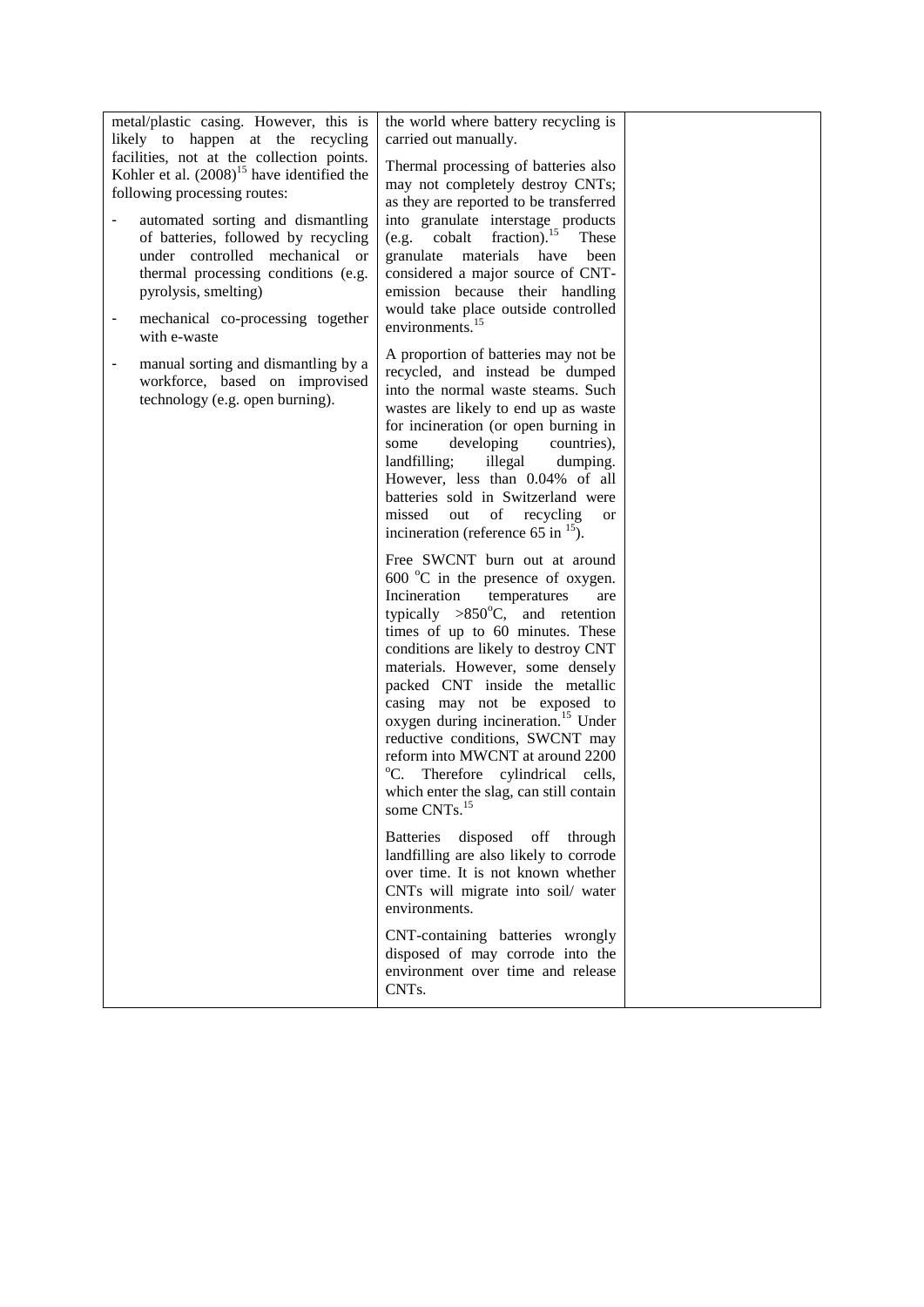#### **3.4.2 CNT-containing Textiles**

1

Despite a wide range of potential applications in the textile sector, the relatively high cost of CNTs has so far prevented large-scale use of CNTs in this area. However, a number of applications are at different stages of R&D. Different spinning processes can used to make CNT fibres and yarns from agglomerated CNTs, or CNT fibres can be interwoven with other polymer yarns. An addition there may be other possible applications of CNTs; for example:

- Where synthetic fibres have been surface coated with a layer of CNT;
- Where fabrics have been printed on with a CNT-containing material;
- Where CNTs are integrated into other polymers, through in situ polymerisation or dispersal in molten polymers, to produce composite master batches. Because of the aggregation of CNTs, their uniform dispersion in polymer matrices is generally problematic, and requires chemical modification of the CNT surface.

The short-term applications for textiles are expected to be mainly in the form of composites of CNTs with other polymers to improve mechanical or functional properties. It is also expected that first products incorporating CNT materials would be for the high-value sports wear, due to the current high cost of CNTs.

| <b>CNT-containing textile</b>                                                                                                                                                                                                                                                                                                                                                                                                                                                                                                                                                  | <b>Possible CNT-release scenarios</b>                                                                                                                                                                                                                                                                                                                                                                                                                                                                                                                                                                                                                                                                     | <b>Comments</b>                                                                                                                                                                                                                                                                                                                                                                                                                                                                                                                                                                                                                                                                 |
|--------------------------------------------------------------------------------------------------------------------------------------------------------------------------------------------------------------------------------------------------------------------------------------------------------------------------------------------------------------------------------------------------------------------------------------------------------------------------------------------------------------------------------------------------------------------------------|-----------------------------------------------------------------------------------------------------------------------------------------------------------------------------------------------------------------------------------------------------------------------------------------------------------------------------------------------------------------------------------------------------------------------------------------------------------------------------------------------------------------------------------------------------------------------------------------------------------------------------------------------------------------------------------------------------------|---------------------------------------------------------------------------------------------------------------------------------------------------------------------------------------------------------------------------------------------------------------------------------------------------------------------------------------------------------------------------------------------------------------------------------------------------------------------------------------------------------------------------------------------------------------------------------------------------------------------------------------------------------------------------------|
| (from Kohler et al., 2008) <sup>15</sup>                                                                                                                                                                                                                                                                                                                                                                                                                                                                                                                                       | (from Kohler et al., 2008) <sup>15</sup>                                                                                                                                                                                                                                                                                                                                                                                                                                                                                                                                                                                                                                                                  |                                                                                                                                                                                                                                                                                                                                                                                                                                                                                                                                                                                                                                                                                 |
| <b>Production stage:</b><br>The production of CNT-containing<br>textiles will involve production of<br>materials such as polymers and<br>master batches, and products such as<br>fibres, yarns, fabrics and finished<br>products (e.g. apparel).<br>Material manufacture will involve<br>processes such as melting, mixing,<br>co-extruding, granulating.<br>Product manufacture will involve<br>fibre production - melting, spinning,<br>weaving, sizing, knitting, bleaching,<br>printing,<br>dyeing,<br>washing,<br>drying/fixing, cutting,<br>sewing,<br>shaping, washing. | CNT-release is potentially possible<br>in the early steps where the<br>polymers are blended with CNTs<br>to make master batches.<br>Several methods can be used to<br>disperse CNT in a polymer, e.g.<br>the dry powder mixing method,<br>phase<br>dispersion<br>liquid<br>by<br>ultrasonic<br>treatment,<br>in<br>situ<br>polymerisation, or using a twin-<br>screw extruder. Some emission of<br>CNT may be possible during such<br>processes.<br>Considerable<br>particle<br>release<br>during spinning and weaving is not<br>expected but fabric finishing and<br>tailoring could potentially result in<br>wet or dry abrasion of fibre<br>fragments<br>that<br>may<br>contain<br>CNTs. <sup>15</sup> | Some information is available on<br>the polymer CNT composite<br>material compositions, the uses<br>of which may include textiles.<br>For example:<br>Polyacrinitrile /SWCNT fibres<br>containing up to 10% SWCNT<br>exhibit a 100% increase in<br>tensile<br>modulus<br>at<br>room<br>temperature. <sup>29</sup><br>Polypropylene/SWCNT<br>composite<br>fibres<br>with<br>1%<br>SWCNT, improved the tensile<br>modulus of the fibres by 3 times.<br>Up<br>20%<br><b>CNTs</b><br>to<br>in<br>polyethylene composites<br>and<br>0.7% in Polystyrene composites<br>have been developed. <sup>30</sup><br>CNT from textiles may be<br>surface functionalised or<br>polymer coated. |
| Use stage:<br>of<br>CNT-textiles.<br>During<br>use<br>degradation of the matrix could lead<br>to release of CNT (because CNTs<br>will be much more stable and will                                                                                                                                                                                                                                                                                                                                                                                                             | During their life cycle, garments<br>typically suffer a 10% weight<br>loss. <sup>15</sup> CNT-containing textiles are<br>likely to be less prone to wear and<br>tear; but some fibre fragments are                                                                                                                                                                                                                                                                                                                                                                                                                                                                                                        | Garments are worn close to the<br>human body over longer periods<br>of time. If there was a release of<br>CNT from textile fibres, some<br>risk of direct dermal exposure                                                                                                                                                                                                                                                                                                                                                                                                                                                                                                       |

 $^{29}$  Sreekumar TV, Liu T, Min BG, Guo H, Kumar S, Hauge RH, et al. Polyacrylonitrile single-walled carbon nanotube composite fibers. Adv Mater 2004;16(1):58-61.

<sup>&</sup>lt;sup>30</sup> Haggenmuller R, Zhou W, Fischer JE, Winey KI. Production and characterization of polymer nanocomposites with highly aligned single-walled carbon nanotubes. J Nanosci Nanotechnol 2003; 3: 105-110.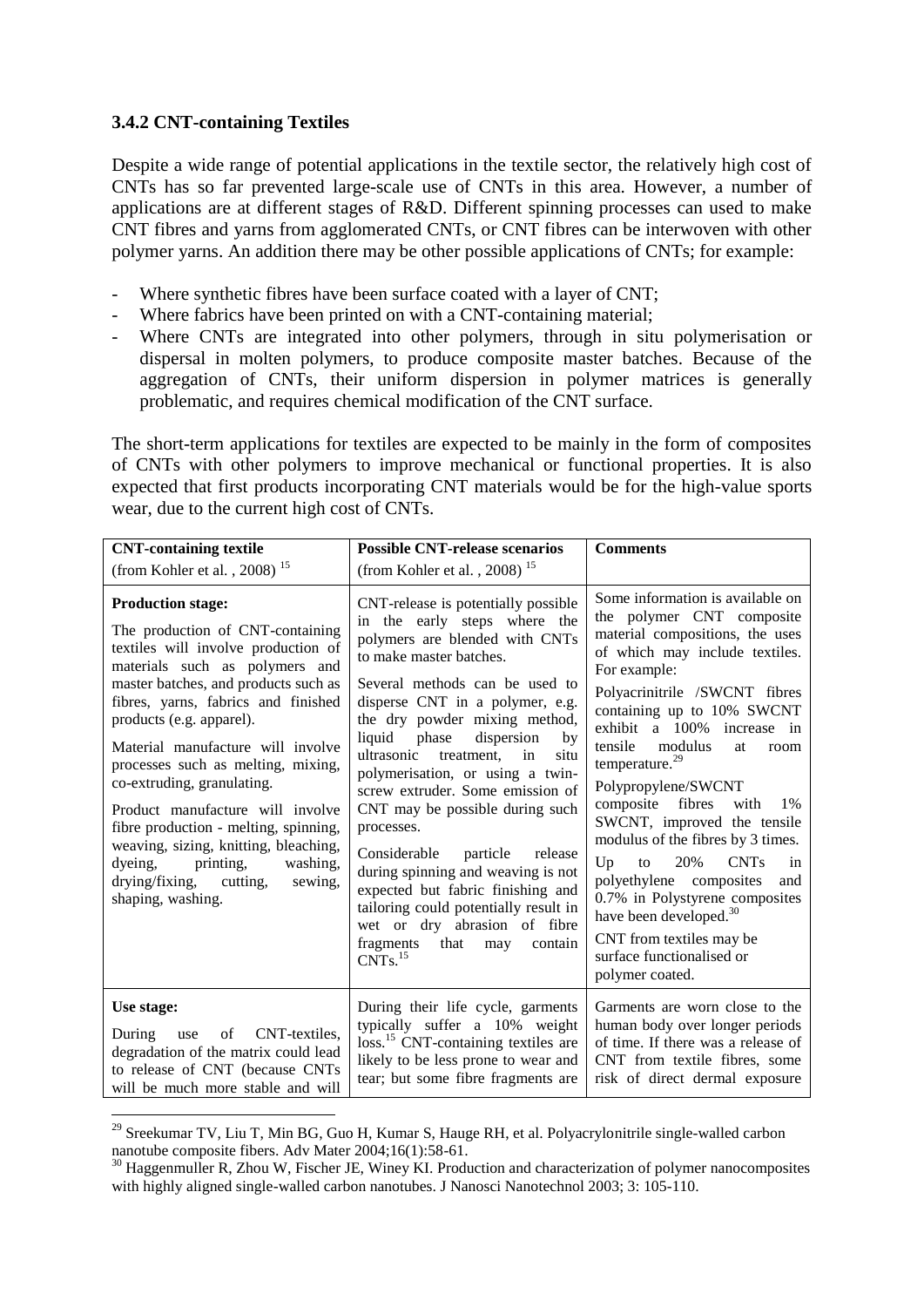| not degrade as polymers).<br>Degradation of polymers can also<br>happen<br>due<br>to<br>UV-radiation.<br>exposure to chemicals, water, or due<br>to oxidation of polymer molecules.<br>During use stage, the textiles are<br>likely to undergo washing, ironing,<br>exposure to sunlight, heat, sweat,<br>microbial activity, as well as<br>physical wear and tear.                                                                                                                                                                                                                                                                                                                                                                                                   | likely to come off during use,<br>which are likely to end up in<br>wastewaters during washing, or in<br>the environment as fluff or dust.<br>Textiles may be exposed to heat<br>during use (e.g. ironing, drying<br>cycle). The effect of (UV) light on<br>in the respect is not known. The<br>physicochemical nature of the<br>CNTs coming off the textiles is not<br>known. It is of note that CNTs<br>used in textile applications may not<br>be of a uniform composition in<br>terms of purity, length, degree of<br>aggregation, wall structure and<br>surface functionalisation etc. | would be likely, which may<br>cause skin irritation. <sup>15</sup>                                                                                                                                                                                                                                                                                                                                |
|-----------------------------------------------------------------------------------------------------------------------------------------------------------------------------------------------------------------------------------------------------------------------------------------------------------------------------------------------------------------------------------------------------------------------------------------------------------------------------------------------------------------------------------------------------------------------------------------------------------------------------------------------------------------------------------------------------------------------------------------------------------------------|--------------------------------------------------------------------------------------------------------------------------------------------------------------------------------------------------------------------------------------------------------------------------------------------------------------------------------------------------------------------------------------------------------------------------------------------------------------------------------------------------------------------------------------------------------------------------------------------|---------------------------------------------------------------------------------------------------------------------------------------------------------------------------------------------------------------------------------------------------------------------------------------------------------------------------------------------------------------------------------------------------|
| <b>Recycling stage:</b><br>Textile waste from industry is<br>reclaimed and reused. Used clothes<br>are collected by charities and resold<br>in second hand shops or sent to<br>developing countries.<br>The destination of used consumer<br>textiles in the UK has been mapped<br>by Kohler et al $(2008)^{15}$ . The<br>material may be shredded and fibres<br>undergo screening and cleaning.<br>They may be blended with other<br>fibres for spinning. To recover some<br>of the polymers, such as polyester,<br>the textiles may be cut into pieces<br>and granulated into small pellets.<br>The pellets undergo processing to<br>recover the polymer monomers that<br>are re-polymerised and processed by<br>extruding, melting, spinning etc into<br>new fibre. |                                                                                                                                                                                                                                                                                                                                                                                                                                                                                                                                                                                            | The recycling processes involve<br>a variety of mechanical, thermal<br>and chemical treatment<br>processes. These processes may<br>release CNT from composite<br>fibres. The introduction of CNT-<br>containing textiles into recycling<br>may also cross contaminate<br>other materials, especially if the<br>materials are processed to<br>recover polymer materials for re-<br>polymerisation. |
| Disposal:<br>In the UK at least 75% of fashion<br>textiles<br>not recycled<br>but<br>are<br>landfilled at the end of their useful<br>life. $31$ In Switzerland annually 5.5<br>kg textiles per inhabitant are<br>disposed of and burned in municipal<br>waste incinerators as a part of<br>municipal solid waste. <sup>15</sup>                                                                                                                                                                                                                                                                                                                                                                                                                                       | MWCNT and SWCNT have been<br>shown to be burnt off completely<br>740<br>$\rm ^{o}C$<br>under<br>oxidative<br>at<br>conditions. It is, therefore, likely<br>CNT/polymer<br>composites<br>that<br>would incinerate completely, and<br>any remaining CNTs agglomerate<br>with other particles in the waste<br>gas stream and removed by the<br>filter.<br>Incineration in open fires (in<br>developing countries) does not<br>necessarily destroy the CNTs. As a<br>consequence CNTs may enter the<br>fume or the ashes and pose a risk<br>of inhalation exposure.                            | The risk of human exposure to<br>CNTs is likely to increase during<br>recycling and disposal<br>(especially at the vicinity) if the<br>products decompose without<br>destroying the CNTs (e.g. by<br>shredding or low-temperature<br>incineration).                                                                                                                                               |

<sup>&</sup>lt;sup>31</sup> Waste Watch. Textile recycling information sheet, <http://www. wasteonline.org.uk>; 2006.

1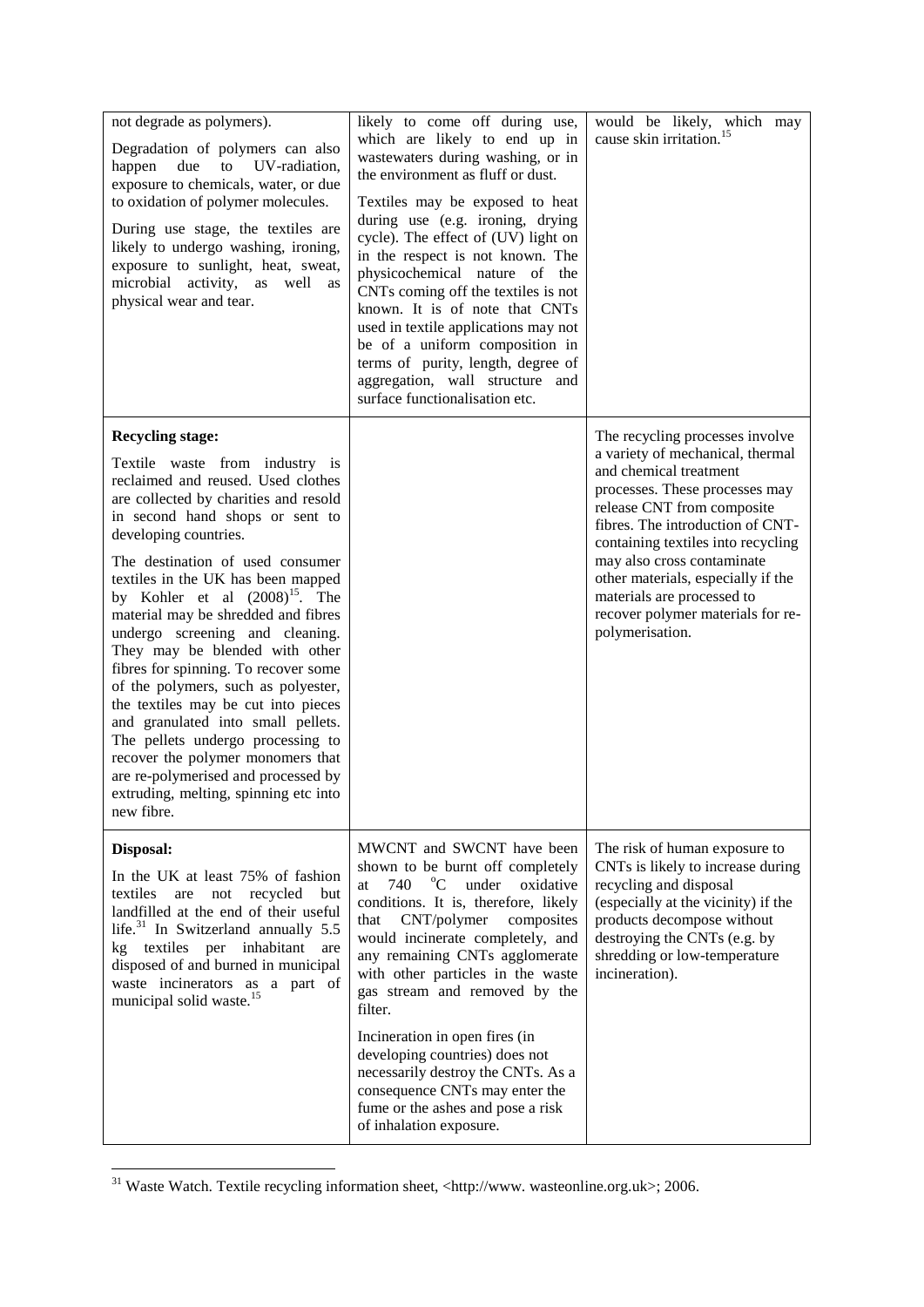#### **3.4.2 CNT-containing Epoxy Resin**

1

The  $3<sup>rd</sup>$  case study selected for this project is an epoxy resin containing CNTs. Because of greatly improved performance of adhesives and other materials made of such polymer composites, they are likely to find wider and large-scale applications in many sectors. A typical example of CNT-containing epoxy resin is the Zyvex"s NanoSolve® Additive, which is available as a low viscosity liquid resin that can be hardened on mixing with a suitable initiator. The range of Zyvex products comprise the epoxy concentrate blends with MWCNTs, SWCNTs, or carbon nanofibers, and exploit the exceptional properties of the carbon nanomaterials in terms of tensile strength and electrical conductivity.<sup>32</sup> The inclusion of CNTs in epoxy polymers is reported to greatly enhance the electrical, mechanical, and thermal performance compared to conventional fillers (e.g. carbon black, or other ultra-fine metal powders). However incorporating CNTs into polymers requires functionalisation of the CNTs external walls to overcome certain problems, such as in relation to phase separation, aggregation, and poor dispersion and adhesion. For the Zyvex products, such problems have been overcome through development of multi-functional CNT walls that non-covalently bind to the polymer matrices. One such functionalisation is based on cyclodextrin.<sup>33</sup> The company has developed the concentrates with different concentrations of CNTs (between 1 to 20 wt %) for different applications. The main application areas include glass, aramid, adhesives, coatings etc. The main sectors that could use the concentrates include sporting goods, defence, electronics and electronic packaging, rapid prototyping, aerospace components, and marine.

| <b>CNT-containing epoxy resin</b>                                                                                                                                                                                                                                                                                                                                                                                                                                                                                                                                                                                      | <b>Possible CNT-release scenarios</b>                                                                                                                                                                                                                                                                                                                                                                                                                                                                                                                                                                                                                                                                                                                         | <b>Comments</b>                                                                                                                                                                                                                                                                                                                                                                                                                                                                                                     |
|------------------------------------------------------------------------------------------------------------------------------------------------------------------------------------------------------------------------------------------------------------------------------------------------------------------------------------------------------------------------------------------------------------------------------------------------------------------------------------------------------------------------------------------------------------------------------------------------------------------------|---------------------------------------------------------------------------------------------------------------------------------------------------------------------------------------------------------------------------------------------------------------------------------------------------------------------------------------------------------------------------------------------------------------------------------------------------------------------------------------------------------------------------------------------------------------------------------------------------------------------------------------------------------------------------------------------------------------------------------------------------------------|---------------------------------------------------------------------------------------------------------------------------------------------------------------------------------------------------------------------------------------------------------------------------------------------------------------------------------------------------------------------------------------------------------------------------------------------------------------------------------------------------------------------|
| <b>Production stage:</b><br>For the CNT-containing epoxy<br>resin, the polymer resins, curing<br>agents, and CNTs are manufactured<br>manufacturers<br>by different<br>(MWCNTs by Arkema,<br>and<br>SWCNTs by Thomas Swan &<br>Company).<br>different<br>The<br>concentrates use<br>epoxy resins – such Bis-phenol A,<br>Bis-phenol F, Cycloaliphatic resins,<br>Tetraglycidyl<br>methylene<br><sub>or</sub><br>dianalines (TGDDM).<br>The description of concentrates<br>states that they are black viscous<br>resin with a slight odour, with<br>negligible solubility in water, and<br>boiling point $>200$ °C. The | DuPont have investigated the use of<br>CNTs as nano-fillers to improve<br>mechanical and electrical properties of<br>engineering thermoplastics.<br>The<br>Dupont lifecycle assessment<br>has<br>highlighted the lack of information on<br>physicochemical properties, health and<br>environmental behaviour, fate and<br>effect data. According to the study,<br>CNTs are generally supplied as a black<br>powder in the form of highly<br>agglomerated visible fibrils with less<br>dusting potential than carbon black, or<br>as pellets, which are CNT concentrates<br>encapsulated in a polymer.<br>The<br>following processes are generally<br>involved:<br>CNT powder compounded into a<br>$\overline{\phantom{a}}$<br>polymer melt using conventional | The potential inhalation<br>under polymer-CNT<br>nanocomposite<br>manufacturing, or use, is<br>possible under conditions<br>where exposure to powder<br>dust, vapours or mists is<br>possible.<br>DuPont conducted area and<br>employee exposure<br>monitoring in a batch melt<br>compounding operation<br>using small quantities of<br>representative MWNT's.<br>The air monitoring results<br>are described in Attachment<br>1. The results show that the<br>samples were below the<br><b>OSHA</b><br>established |
| composition of the concentrates                                                                                                                                                                                                                                                                                                                                                                                                                                                                                                                                                                                        | continuous<br>batch<br>mixers or                                                                                                                                                                                                                                                                                                                                                                                                                                                                                                                                                                                                                                                                                                                              | permissible exposure level                                                                                                                                                                                                                                                                                                                                                                                                                                                                                          |
| states that they are bisphenol-F,                                                                                                                                                                                                                                                                                                                                                                                                                                                                                                                                                                                      | extrusion equipment. Incorporation                                                                                                                                                                                                                                                                                                                                                                                                                                                                                                                                                                                                                                                                                                                            | (PEL) guidelines for Total                                                                                                                                                                                                                                                                                                                                                                                                                                                                                          |
| CNT-strengthened, liquid epoxy                                                                                                                                                                                                                                                                                                                                                                                                                                                                                                                                                                                         | may be by direct addition of the                                                                                                                                                                                                                                                                                                                                                                                                                                                                                                                                                                                                                                                                                                                              | Dust (PEL 15mg/m3 for 8                                                                                                                                                                                                                                                                                                                                                                                                                                                                                             |
| suitable<br>for<br>resin<br>numerous                                                                                                                                                                                                                                                                                                                                                                                                                                                                                                                                                                                   | CNT powder into the compounder                                                                                                                                                                                                                                                                                                                                                                                                                                                                                                                                                                                                                                                                                                                                | hour TWA) and Respirable                                                                                                                                                                                                                                                                                                                                                                                                                                                                                            |

 $32$  Yu, S., Tong, M.N., Critchlow, G. (2009) Wedge test of carbon-nanotube-reinforced epoxy adhesive joints, Journal of Applied Polymer Science, 111(6): 2957–2962.

<sup>&</sup>lt;sup>33</sup> Chen, Jian, Dyer, Mark J. (2008) System and method for manipulating nanotubes, United States Patent 7344691, Zyvek Performance Materials, LLC, Columbus, OH, USA.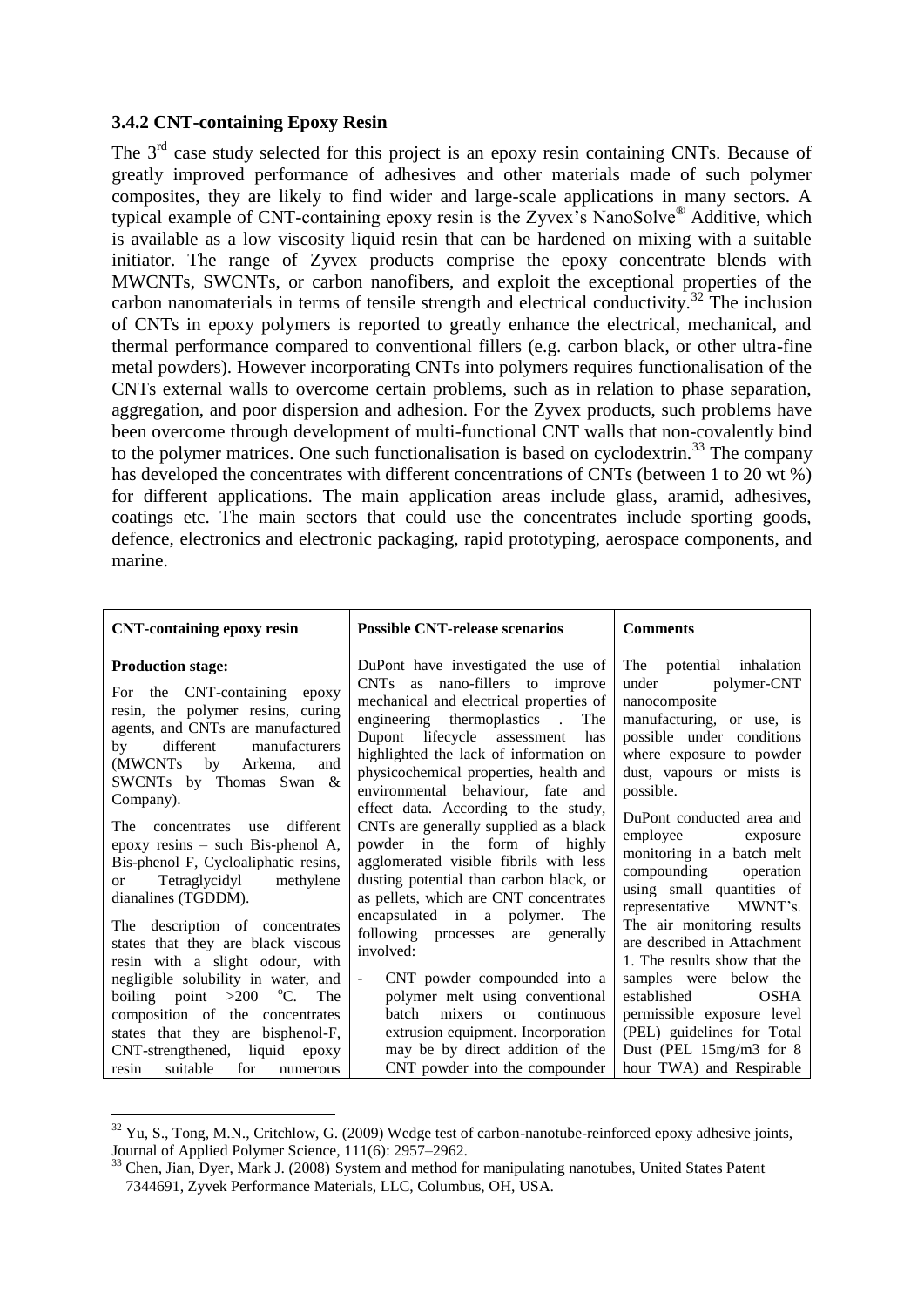| adhesives<br>composites<br>and                                                                                                            | at the final composition (typically                                                                                                                                                | Dust (PEL 5mg/m3 for 8 |
|-------------------------------------------------------------------------------------------------------------------------------------------|------------------------------------------------------------------------------------------------------------------------------------------------------------------------------------|------------------------|
| applications. The company produces                                                                                                        | 0.5 to 5% by weight), or at high                                                                                                                                                   | hour TWA). $^{34}$     |
| three types of concentrates:                                                                                                              | concentrations $(5\% - 50\%)$ by                                                                                                                                                   |                        |
| $\text{ZS-250}:$<br>Epovex<br>vapour<br>pressure 82 Pa at 20 $^{\circ}$ C,<br>viscosity $@25^{\circ}\text{C} = 5,000-6,000$               | weight) to create a masterbatch.<br>The composite product would<br>normally be in a pellet form.                                                                                   |                        |
| cPs                                                                                                                                       | Addition of a pre-compounded                                                                                                                                                       |                        |
| $\text{ZS-350}:$<br>Epovex<br>vapour<br>pressure = $0.03$ mbar at 77 <sup>o</sup> C,<br>viscosity $@25^{\circ}C = 8,000-9,500$<br>$cPs$ ) | CNT masterbatch pellet form into<br>compounding<br>melt<br><b>or</b><br>a<br>shaping/forming<br>process,<br>commonly called a letdown step.                                        |                        |
| Epovex $\text{ZS-450:}$ = viscosity<br>$@25\degree C = 22,000-24,000 \text{ cPs},$<br>Vapour pressure $= 0.03$ mbar at<br>$77^{\circ}$ C  | Addition of CNT powders into<br>solvents<br>other<br>monomers,<br><sub>or</sub><br>carrier liquids for addition to<br>polymerisation, compounding or<br>shaping/forming processes. |                        |
|                                                                                                                                           | CNTs are generally in powder<br>$\overline{\phantom{a}}$<br>form, with 0% to 4% impurities.                                                                                        |                        |
|                                                                                                                                           | Masterbatch concentrations<br>of<br>CNTs may range from $5 - 50$<br>wt.%, with 10-25% being typical.                                                                               |                        |
|                                                                                                                                           | Nanocomposite products<br>may<br>$\overline{\phantom{a}}$<br>contain $0.1 - 10$ wt.% CNTs, with<br>1–5% being typical.                                                             |                        |
|                                                                                                                                           | The diameters range from $\sim 0.4$ to                                                                                                                                             |                        |

 $34$  Air monitoring was conducted by Dupont to evaluate potential exposure to CNTs while performing extrusion and molding of a mixture of an example polymer and a CNT. DuPont Industrial Hygiene experts sampled the workplace air to determine if exposure potential is being adequately controlled. Area samples were collected from various positions in the room around a sample preparation enclosure and small-scale batch mixing and injection molding systems. An air sampling device was worn by the research technician performing the nanocomposite synthesis experiments. Air monitoring and sample analysis was conducted in accordance with NIOSH method 0500 for Total Dust.

<u>.</u>

Some dust generation was observed, contained within ventilated enclosures, during operations involving handling of the powder. A condensation particle counter was used to measure concentrations of particles, in the range of 20 to 1000 nanometers, emitted from processes in close proximity to the point where material was handled during sample preparation (decanting CNTs from a jar or bag and weighing) and insertion into the mixing equipment. Particle count readings quickly rose when material was added and quickly fell to background levels, indicating that engineering controls were effectively collecting airborne particulate matter. Particle count readings were taken at the HEPA vacuum cleaner filter exhaust (filtered air). Levels dropped to below background levels, indicating that HEPA filter was removing airborne particles.

The results showed that the samples were below the established OSHA permissible exposure guidelines (PEL) for Total Dust, PEL 15mg/m3 for 8 hour TWA, and Respirable Dust, PEL 5 mg/m3 for 8 hour TWA. Currently, exposure limits have not been established for carbon nanotubes. Also, there are no established exposure guidelines for particles in the nano-sized range (less than 100 nm or 0.1 μm). Since an arbitrary PEL could not be set for CNTs, the engineering controls developed, PPE used and operating procedures adopted were designed to reduce exposure to as low a level as reasonably achievable. The air monitoring tests showed that exposure potential near the equipment ranged between the non-detection limit of the measurement and a maximum of 0.65 mg/m3.

Similar programs with other nanomaterials (e.g., TiO2, SiO2, nanoclays) have included monitoring of the workplace air during continuous melt compounding and post processing operations (grinding and cutting). The grinding and cutting tests of such composites have not thus far indicated any detectable regeneration of any nanoparticles.

<sup>[</sup>Dupont Nanomaterial Risk Assessment Worksheet: Incorporation of Single and Multi Walled Carbon Nano Tubes (CNTs) into Polymer Nanocomposites by Melt Processing, [www.edf.org/documents/6553\\_CNTs\\_Summary.pdf\]](http://www.edf.org/documents/6553_CNTs_Summary.pdf)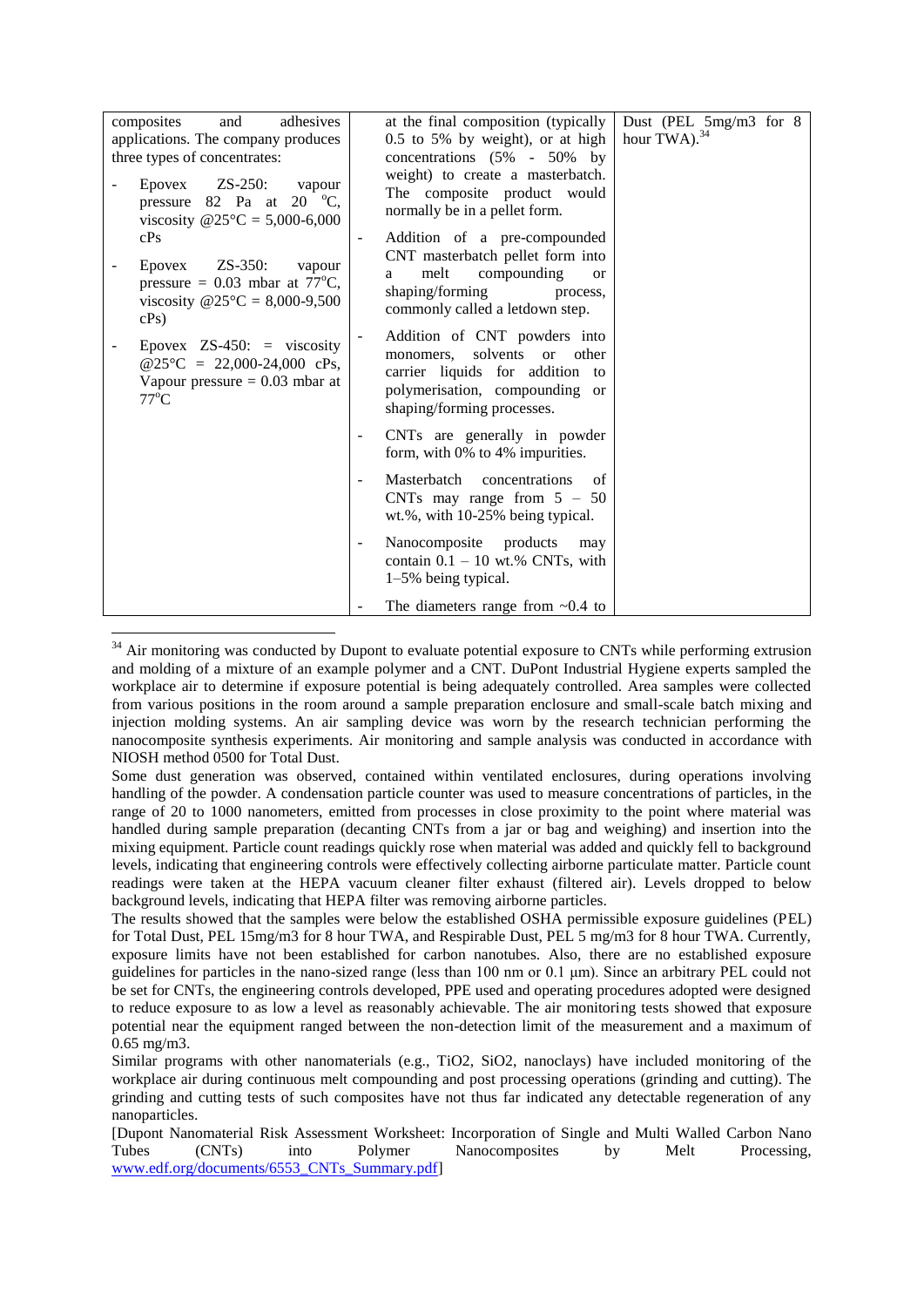|                                                                                                                                                                                                                                                                                                                                                                                                                                                | $> 3$ nm for SWCNTs, and from<br>$\sim$ 1.4 to at least 100 nm for<br>MWCNTs. The length of CNTs<br>varies from 100nm to several<br>millimetres. |                                                                                                                                                                                                                                                                                                                                                                                                                                                                                       |
|------------------------------------------------------------------------------------------------------------------------------------------------------------------------------------------------------------------------------------------------------------------------------------------------------------------------------------------------------------------------------------------------------------------------------------------------|--------------------------------------------------------------------------------------------------------------------------------------------------|---------------------------------------------------------------------------------------------------------------------------------------------------------------------------------------------------------------------------------------------------------------------------------------------------------------------------------------------------------------------------------------------------------------------------------------------------------------------------------------|
| Use stage:<br>The concentrates are stated to be<br>stable at room temperature, but can<br>vigorously with<br>react<br>strong<br>oxidising agents, strong lewis or<br>mineral acids, and strong mineral<br>especially<br>organic<br>bases,<br>and<br>primary and secondary aliphatic<br>amines. Run-away cure reactions<br>may char and decompose the resin<br>generating<br>unidentified<br>system,<br>fumes and vapours that may be<br>toxic. |                                                                                                                                                  | The company literature<br>suggests that no respiratory<br>protection would usually be<br>required under normal<br>conditions of use, and the<br>use should be carried out in<br>a well-ventilated area, skin<br>contact should be avoided.<br>and hands must be protected<br>with butyl or EVAL-<br>laminate gloves when<br>handling. Lab coats and<br>chemical goggles must be<br>worn, as well as a face<br>shield if molten product is<br>used and there is a splash<br>potential. |
| <b>Recycling stage:</b>                                                                                                                                                                                                                                                                                                                                                                                                                        | Not applicable                                                                                                                                   |                                                                                                                                                                                                                                                                                                                                                                                                                                                                                       |
| Disposal:<br>It is not clear how industrial waste is<br>currently dealt with, i.e. whether it is<br>recycled, incinerated, or land-filled.                                                                                                                                                                                                                                                                                                     | The quoted shelf life for the study<br>product is 9 months.                                                                                      | The short shelf-life of the<br>product will need<br>appropriate mechanism for<br>the disposal of unused<br>(unhardened, liquid) epoxy<br>resin, potentially spread out<br>within the wide supply<br>chain.                                                                                                                                                                                                                                                                            |

#### **4.0 Lifecycle Assessment (LCA)**

The LCA methodology for a wide range of products and applications has been standardised in the two protocols - 14040 (2006) and 14044 (2006) - established by the International Organization for Standardisation (ISO).

The protocol 14040 sets out the principles and framework for performing LCA, whereas the protocol 14044 provides the necessary requirements and guidelines. In principal, the LCA encompasses four phases:

- Definition of the goals and scope – to provide description of a product system in terms of system boundaries and a functional unit that defines the function of the given product system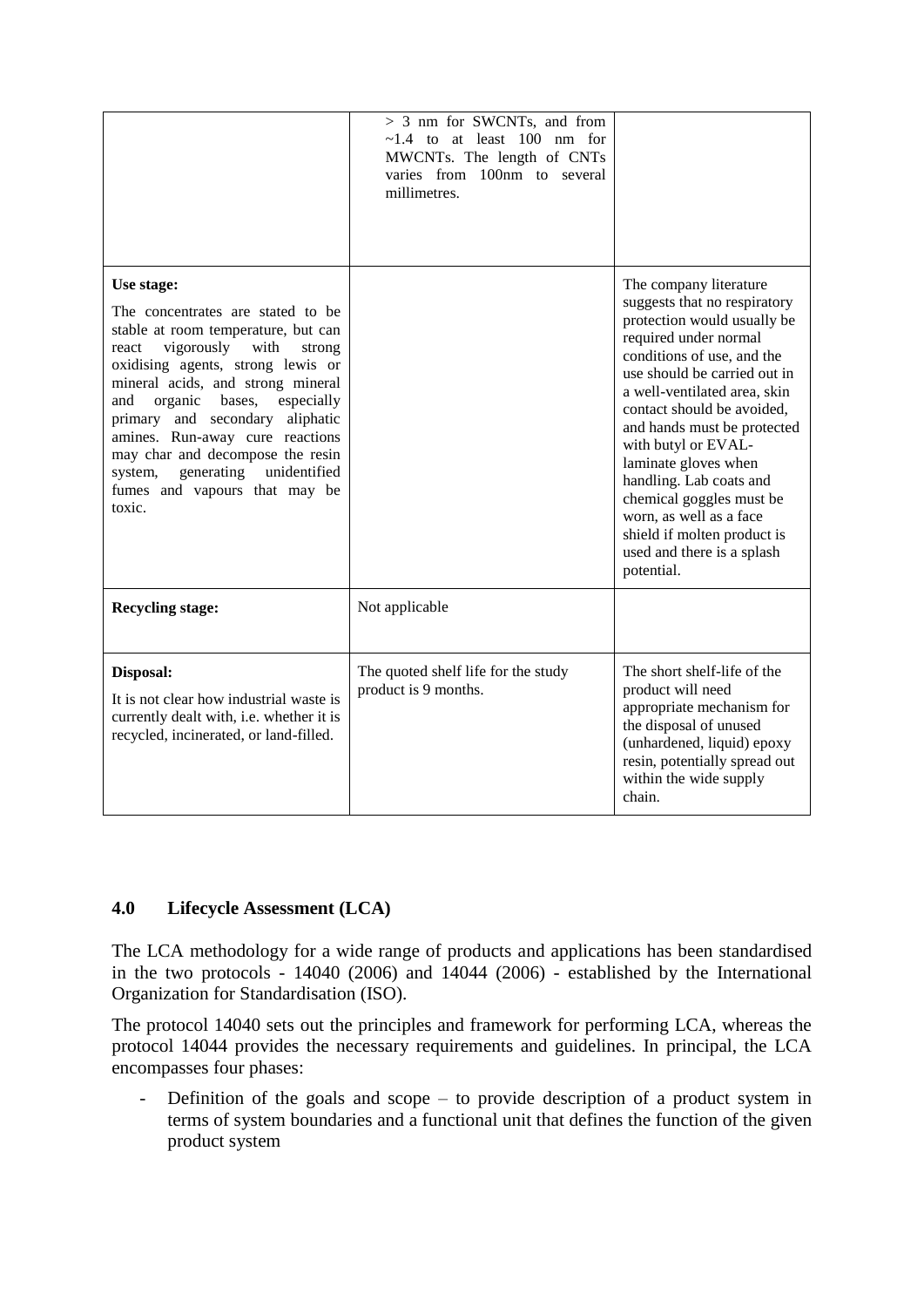- Development of life cycle inventory  $(LCI)$  to collect data and provide calculation procedures for quantification of relevant inputs (e.g., material inputs) and outputs (e.g., emissions to air), considering a product system from cradle to grave
- Life Cycle Impact Assessment (LCIA) to aggregate the results from the inventory analysis and to evaluate the significance of the product's potential environmental impacts. This process involves connecting inventory data with specific environmental impact categories and the respective category indicators, such as the global warming potential as an indicator for climate change
- Interpretation of the assessment to consider the findings both from LCI and LCIA to provide conclusions and recommendations.

Assessing nanotechnology and nanoproducts with LCA gives an opportunity for proactive action by different stakeholders to prevent or minimise potential adverse effects to human health and the environment over the entire life cycle of nanoproducts. In the case of toxicological safety, LCA can add supplementary environmental information to support decisions on the development of certain nanomaterials or nanoproducts (Klöpffer et al., 2007). It is, however, of note that LCA is not a tool for carrying out exposure assessment. It is merely the other way around, i.e. that exposure assessments can provide information to LCA relevant for impact assessment of nanoparticle releases. LCA can nonetheless be helpful in identifying the stages in the life cycle during which exposure may be relevant. This study did not follow all the steps of an LCA for the reasons that it would need a far longer-term project, and a good database, which is currently not available for nanotechnologies and CNTs. The LCA approach adopted in the study is thus a simplified approach focusing primarily on illustrating the potential for inhalation exposure during the life cycle.

Sections 4.1 to 4.6 show how the ISO standards and other recommendations for LCA relate to exposure potentials in LCAs in general, and more specifically which issues are relevant for LCA of nanotechnologies. Section 4.7 discusses the three case studies; CNT in batteries, in textiles and in epoxy resin.

#### **4.1 ISO Standard and other recommendations**

The relevant ISO protocols have been studied with particular emphasis on how the principles and guidelines for LCA can support exposure assessment of products that contain engineered nanoparticles (ENPs) in general, and carbon nanotubes (CNTs) in particular. In the current format, the ISO protocols for LCA are not intended to present a framework for exposure assessment. Especially the ISO 14040, which provides the principles and the general framework for LCA, does not provide any guidance or requirement concerning the exposure assessment of humans or the environment during the life cycle of materials or products.

In this regard, a workshop sponsored and organised by Woodrow Wilson Institute for International Scholars and the EU Commission held in Washington 2-3 October 2006 (Klöpffer et al., 2007) has already discussed the extent to which the ISO protocols are sufficient for nanotechnology products, and whether any amendments would be needed. It was concluded that the ISO-framework for LCA is fully applicable to LCA of nanomaterials and nanoproducts. In some phases and steps, however, there are a number of issues that need to be addressed in more detail. These include, for example:

that nanoproducts may have functions that are quite new, and for which it may be difficult to specify a functional alternative,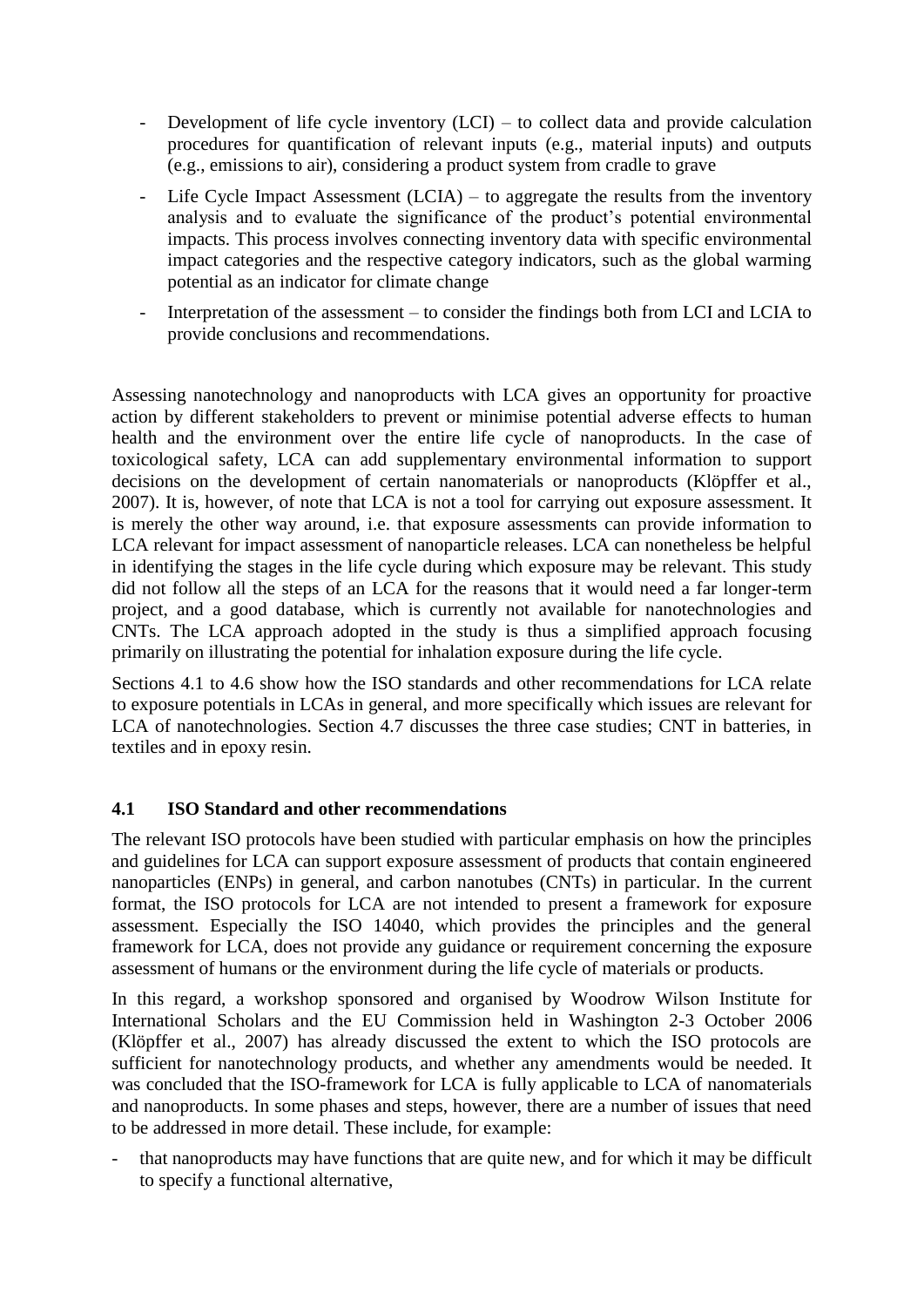- that the inventory may be difficult to develop due to rapidly evolving production technologies, and in particular
- that the impact assessment of risks of nanoparticles is difficult due to the lack of data for release exposure and effects of nanoparticles.

In relation to exposure assessment, the functional unit is not relevant as such (only relevant for comparative purposes), but both the inventory and the impact assessment may be relevant to study. The inventory provides information about releases in the different life cycle stages whereas the impact assessment aims to cover the cause-effect relationship from the release to the effect (or impact) on human and/or the environment.

Generally, the goal and scope definition must be clearly defined and consistent with the intended application of the study. In the scope definition, the following items must be considered and clearly described (ISO 14044, 2006):

- the product system to be studied:
- the functions of the product system or, in the case of comparative studies, the systems;
- the functional unit;
- the system boundary;
- allocation procedures;
- LCIA methodology and types of impacts;
- interpretation to be used;
- data requirements;
- assumptions;
- value choices and optional elements;
- limitations;
- data quality requirements;
- type of critical review, if any;
- type and format of the report required for the study.

Some of these items are described in more detail in the standard. In this project, where the goal is to exemplify the use of LCA as input for the inhalation exposure assessment, it is for example important that the system boundaries include processes in which there may be a significant potential for exposure to nanoparticles and CNT. Omission of unit processes is only allowed to the extent that the omission does not change significantly the conclusion of the study. It should for example be specified which inputs and outputs are included in the study (or which criteria are used to determine their significance (make cut-offs), e.g. mass, energy or environmental significance. In the definition of scope it must additionally be specified which impact assessment methodology and type of data will be used. So when dealing with nanotechnologies it must already be specified in the scope definition whether or not potential impacts of nanoparticles are included in the assessment, and if included which requirement for data and impact assessment this decision poses to the study. LCAs are of an iterative nature as also illustrated for the inventory analysis in Figure 3, which means that the initial requirements etc for study are defined in the scope but these can be subject to change as the study progresses.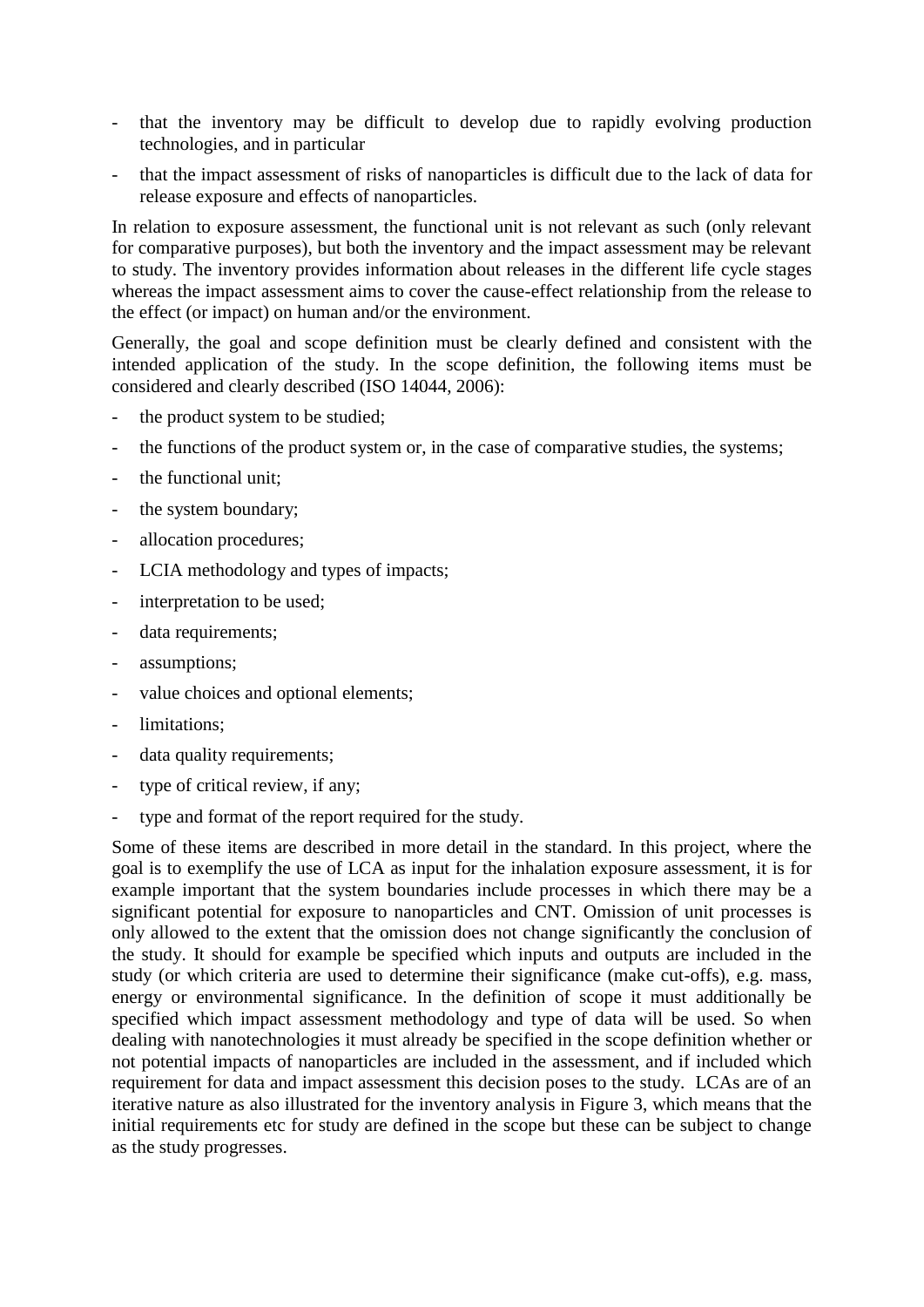In the ISO 14044, which provides the requirements and guidelines for LCA, chapters are dedicated to the inventory and the impact assessment, respectively.

When executing the plan for inventory analysis the operational steps in Figure 3 should be performed (note that not all iterative steps are included in the figure) (ISO 14044, 2006).



**Figure 3: Simplified procedure for inventory analysis (ISO 14044, 2006)**

The qualitative and quantitative data shall be collected for each unit process that is included in the system boundaries. Measures should be taken to ensure uniform and consistent understanding of the product system to be modelled. These measures include the following (ISO 14044, 2006):

- drawing unspecific process flow diagrams that outline all the unit processes to be modelled, including their interrelationships;
- describing each unit process in detail with respect to factors influencing inputs and outputs;
- listing of flows and relevant data for operating conditions associated with each unit process;
- developing a list that specifies the units used;
- describing the data collection and calculation techniques needed for all data;
- providing instructions to document clearly any special cases, irregularities or other items associated with the data provided.

The major headings under which data may be classified include (ISO 14044, 2006):

- energy inputs, raw material inputs, ancillary inputs, other physical inputs,
- products, co-products and waste,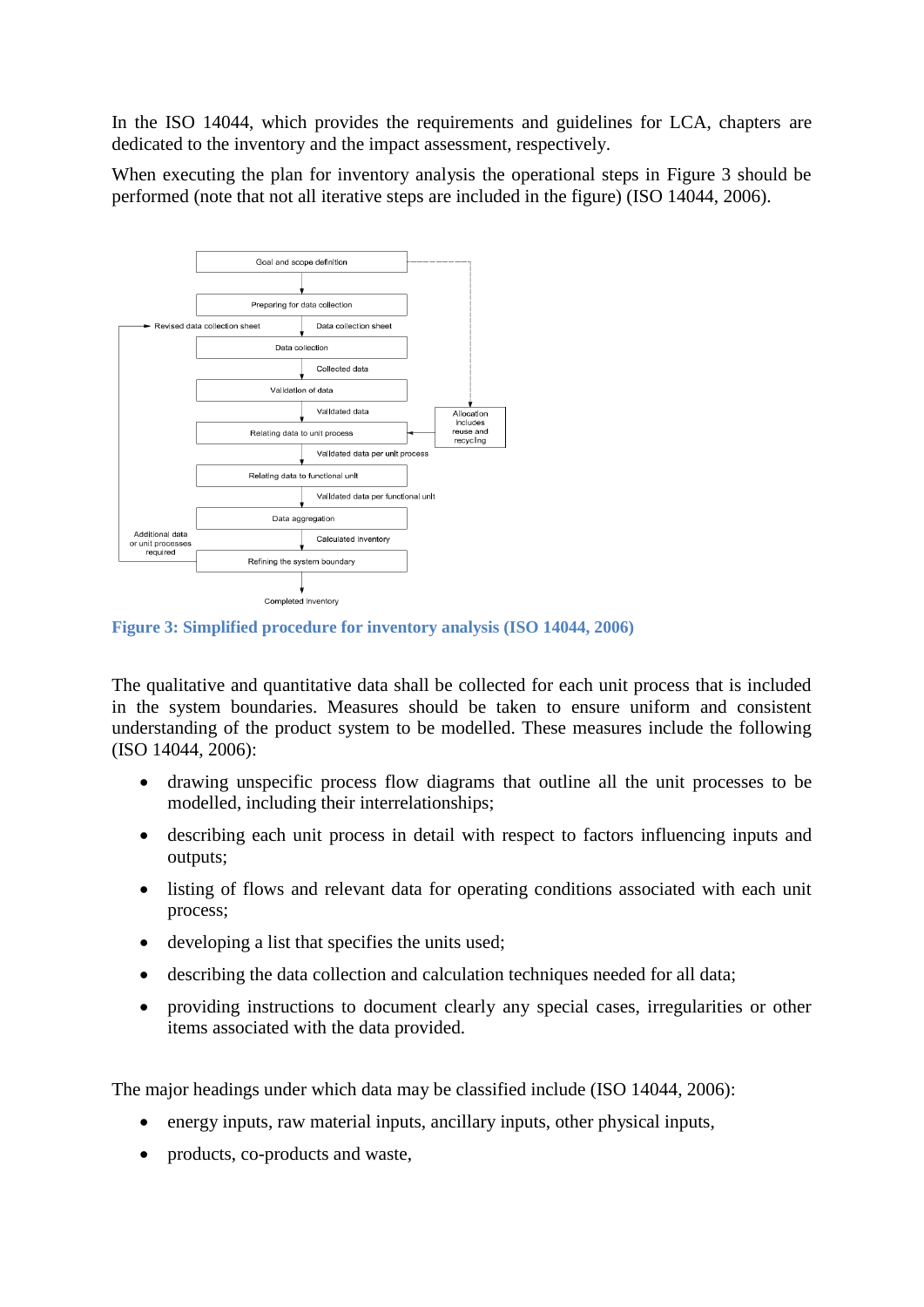- releases to air, water and soil, and
- other environmental aspects.

Within these headings, individual data shall be further detailed to satisfy the goal of the study.

Thus the specification of data collection (inventory) in the ISO protocol does not entail any requirements to include data that supports a more specific exposure assessment, unless it is specified in the goal and scope of the study.

The Life Cycle Impact Assessment (LCIA) also does not specifically address such aspects. For LCIA it is important to realize that it is different from other techniques such as e.g. risk assessment since it is a relative approach based on a functional unit (see. eg. Olsen et al, 2001) although LCA may use data gathered by other techniques.

The LCIA phase shall be carefully planned to achieve the goal and scope of an LCA study. The LCIA phase shall be coordinated with other phases of the LCA to take into account the following possible omissions and sources of uncertainty (ISO 14044, 2006):

- whether the quality of the LCI data and results is sufficient to conduct the LCIA in accordance with the study goal and scope definition;
- whether the system boundary and data cut-off decisions have been sufficiently reviewed to ensure the availability of LCI results necessary to calculate indicator results for the LCIA;
- whether the environmental relevance of the LCIA results is decreased due to the LCI functional unit calculation, system wide averaging, aggregation and allocation.

Four stages of the impact assessment are distinguished: classification, characterization, normalisation and weighting. Classification concerns the assignment of LCI results to the impact category, i.e., the data from the inventory table are grouped together into a number of impact categories. The characterization is the actual calculation of category indicator results and concerns the analysis and estimation of the magnitude of potential impacts on the ecological health, human health or resource depletion for each of the impact categories. Each emission will contribute differently to the impact categories depending on the specific substance properties and thus has a distinguished characterization factor that quantifies the impact potential per kilogram of substance. Normalization and weighting are optional and will not be further explained here.

For each impact category, the necessary components of the LCIA include (ISO 14044, 2006):

- identification of the category endpoint(s),
- definition of the category indicator for given category endpoint(s),
- identification of appropriate LCI results that can be assigned to the impact category, taking into account the chosen category indicator and identified category endpoint(s), and
- identification of the characterization model and the characterisation factors.

Specifically, it is mentioned that the environmental mechanism and characterisation model that relate the LCI results to the category indicator and provide a basis for characterization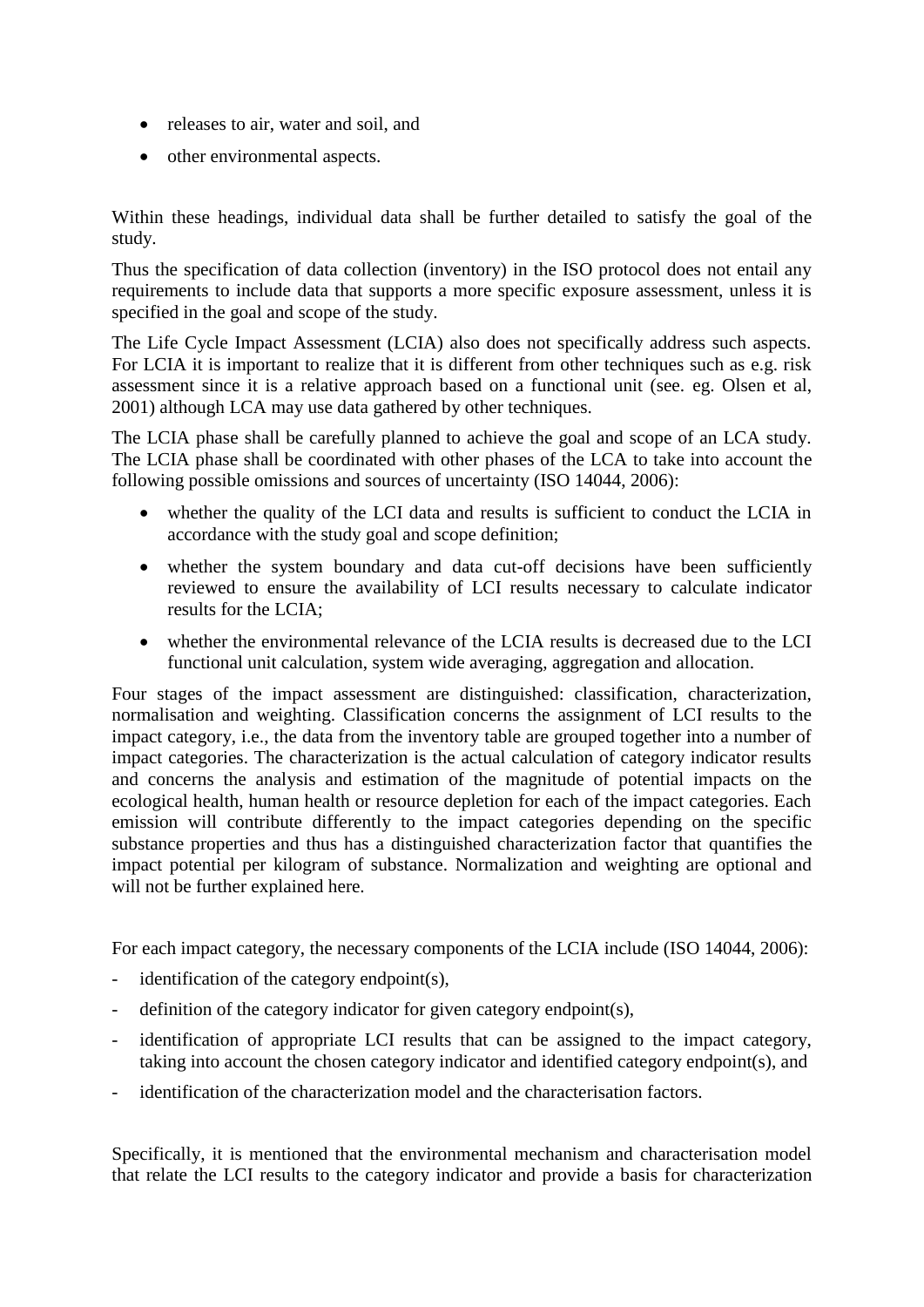factors shall be described. Additionally, the appropriateness of the characterization model used for deriving the category indicator in the context of the goal and scope of the study shall be described.

An example of the cause effect chains considered in LCA is illustrated in Figure 4. Here it is illustrated that LCIA models the entire chain from the emission till either mid-point or endpoint. This means that fate, dispersion etc. are all included in the characterisation model for the particular impact category. It is stated specifically in the standard that the environmental relevance of the category indicator or characterization model should be clearly stated in the following terms (ISO 14044, 2006):

- the ability of the category indicator to reflect the consequences of the LCI results on the category endpoint(s), at least qualitatively;
- the addition of environmental data or information to the characterization model with respect to the category endpoint(s), including
	- $\circ$  the condition of the category endpoint(s),
	- o the relative magnitude of the assessed change in the category endpoints,
	- o the spatial aspects, such as area and scale,
	- o the temporal aspects, such as duration, residence time, persistence, timing, etc.,
	- o the reversibility of the environmental mechanism, and
	- o the uncertainty of the linkages between the category indicators and the category endpoints.

Obviously, the formulations in the standard are rather general even if they specify the requirements of the LCIA. However, for a specific impact category as toxicity to human there are no specific requirements as how exactly to perform the assessment. The European Commission has very recently put a technical guidance document in stakeholder hearing that describes and recommends specific methodologies for performing the LCIA. How recommendations are for toxicity to humans will be elaborated later.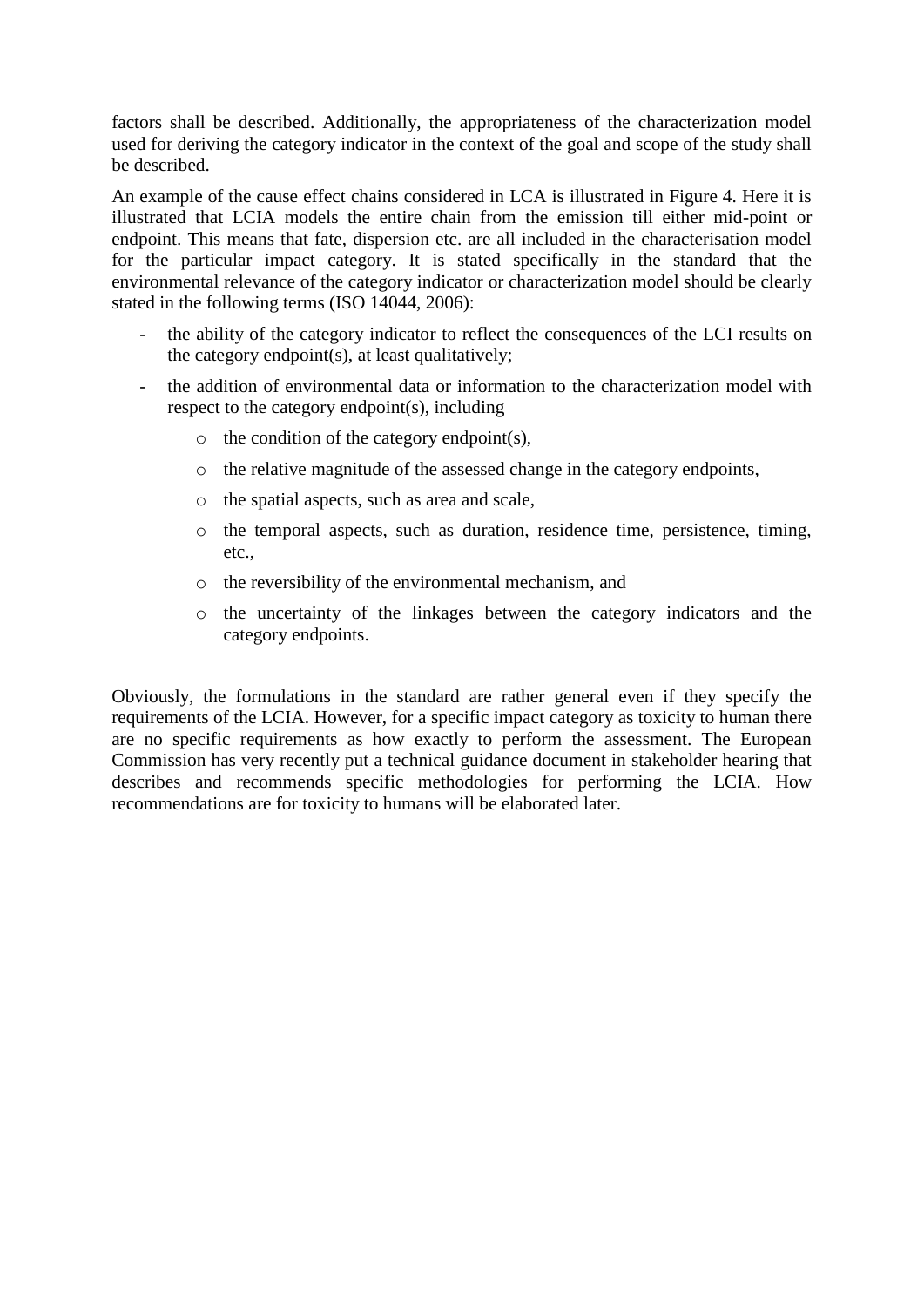

**Figure 4: Cause effect chains in LCIA (Modified and updated after Wenzel et al., 1997)**

To sum up the requirements in the ISO protocol the specification of data collection (inventory) does not entail any requirements to include data that supports a more specific exposure assessment, unless it is specified in the goal and scope of the study. Likewise for the LCIA no specific requirements are given relating to the methodology used to assess the impacts. Even though the overall framework of the ISO protocols can be applied to nanotechnologies it does not give good recommendation on how to deal with the particular issues related to nanotechnology e.g. exposure to particles in the life cycle.

#### **4.2 International Reference Life Cycle Data System (ILCD) Handbook**

In a draft guidance document for public consultation, the European Commission aims to set up a framework and requirements for Life Cycle Impact Assessment (LCIA) models and indicators (TGD, LCIA, 2009). No commonly accepted set of data nor methods for Life Cycle Impact Assessment (LCIA) exist and the Guidance Document provides the general framework and methodological requirements for the environmental impact assessment for use in LCA, as outlined in general terms in ISO 14044. Traditionally, as in many other environmental assessments, LCIA uses linear modelling and takes the effects of the substances into account, but not their background concentrations and the geographical dependency on fate. The method aggregates the environmental consequences over release points in time, release locations and substances (chemicals). This allows calculating potential impact scores, which reflect contributions to environmental burdens. This can be different from RAs that aim to ensure the safety of people or the environment and to identify the risks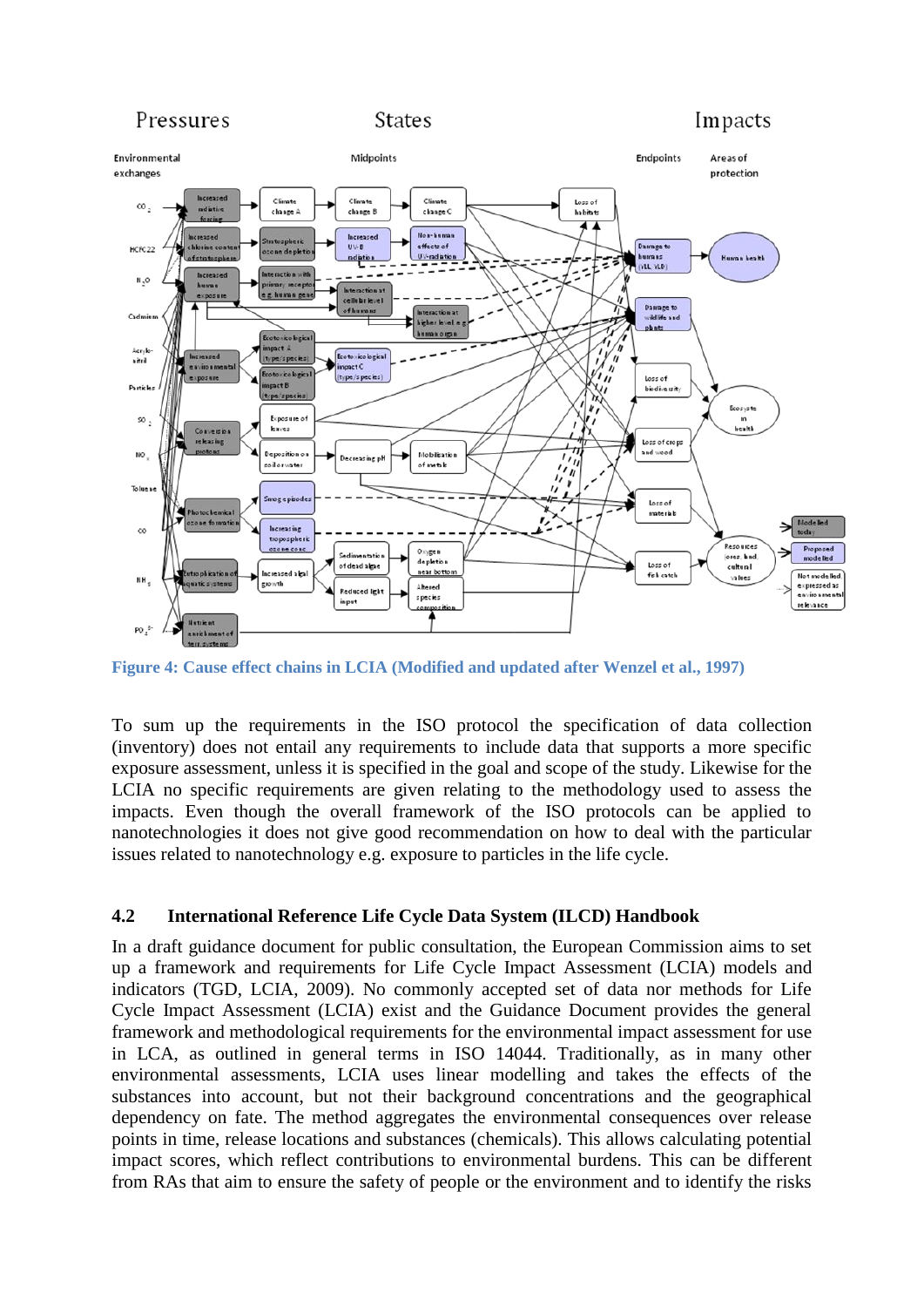due to a certain activity in a specific site or region and in a given time period. Risk assessment can therefore take a conservative approach. LCA, on the other hand, is a comparative framework in which it is essential that the potential impacts be compared on a realistic basis. Additionally, LCIA has a broad scope in terms of impacts covered, whereas RA has a clear focus on chemicals and their effects on the environment and human health.

The TGD address 11 impact categories of which particularly human toxicity and respiratory inorganics/particulate matter are relevant to this project. For human health in general the use of the DALY 35 -concept is recommended as a default indicator basis for human-health for environmental assessments for use in Life Cycle Assessment, including years of life lost for mortality and years of life disabled for morbidity, without age weighting and discounting.

Concerning human toxicity it is stated that "LCA characterisation models and factors for toxic effects must rely on models that account for a chemical"s fate in the environment, human exposure, and differences in toxicological response (both likelihood of effects and severity)." Concerning human toxicity it is stated that "LCA characterisation models and factors for toxic effects must rely on models that account for a chemical's fate in the environment, human exposure, and differences in toxicological response (both likelihood of effects and severity)." Figure 5 illustrates the models that ideally should be considered for each emission/release from a unit process in the LCIA of human toxicity. Currently, operational methods for assessing indoor air exposure at home or in the workplace have not been fully developed (see also chapter 4.3 below).



<u>.</u>

**Figure 5: Environmental mechanisms for the human toxicity effects (TGD LCIA, 2009)**

Contributions of emissions to short-term/acute and local scale effects are presently not addressed in the TGD, including those associated with indoor exposures, direct exposure to products during their use stage, and to exposures in the work place, focussing on the contribution of emissions to the risk of toxicological impacts and associated consequences considering the entire human population and disperse emissions. Thus, even in the most recent recommendations for LCIA of human toxicity some of the most relevant human exposure routes to CNT and nanoparticles (consumer and work place exposure) are not addressed.

<sup>&</sup>lt;sup>35</sup> The Daly Concept (Disability Adjusted Life Years) combines information on quality of life and life expectancy in one indicator, deriving the (potential) number of healthy life years lost due to premature mortality or morbidity. Morbidity is weighted for the severity of the disorder (Murray and Lopez, 1996).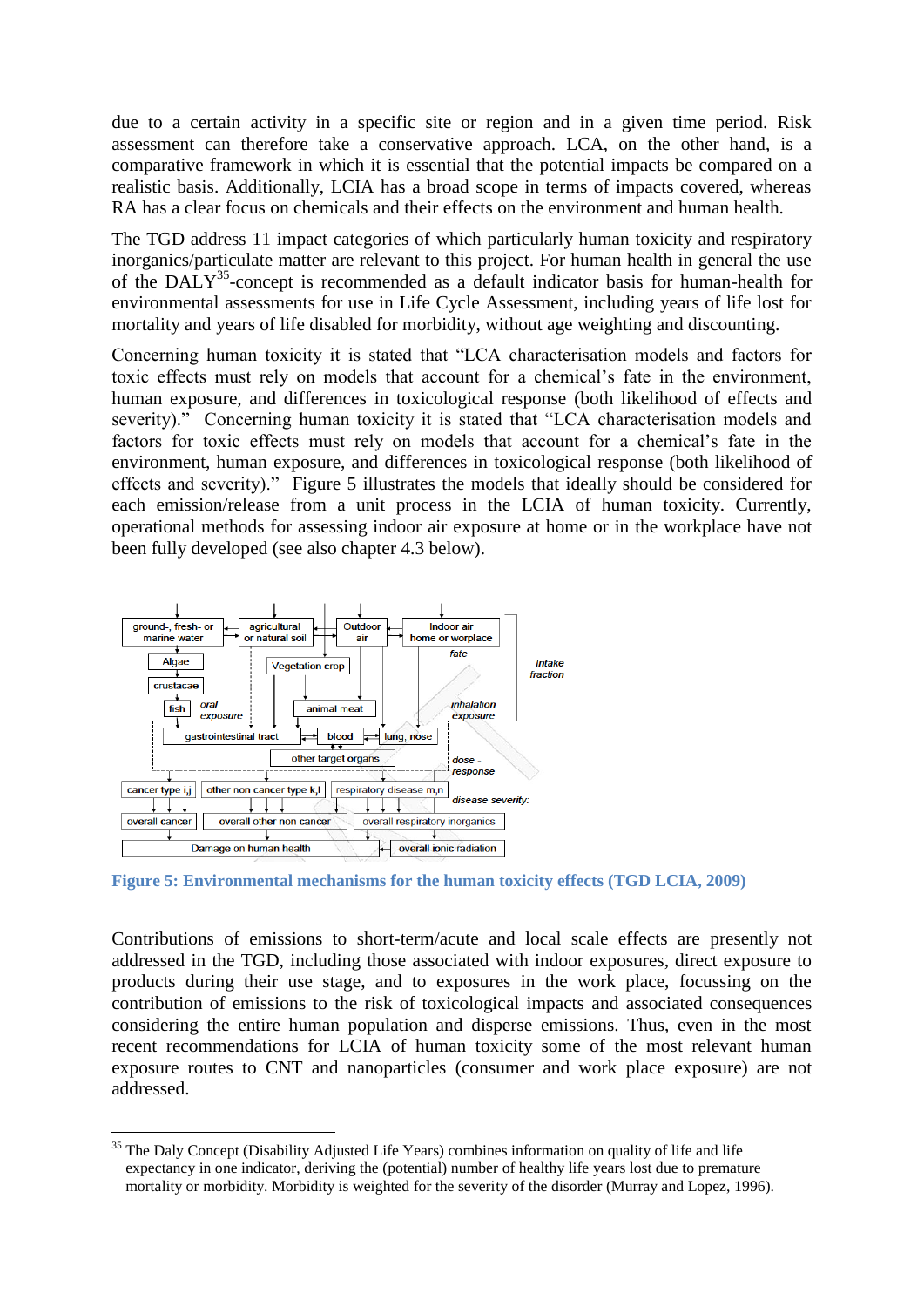The TGD also includes a recommendation for respiratory inorganics/particulate matter, which could perhaps be even more relevant for CNT and nanoparticles. However, also here the focus is on the increase in ambient concentration and the resulting effects. The main reason for the distinction between human toxicity and particulate matter is the differences in fate and exposure modelling but also to some degree the difference in dose-response. For example, formation of secondary particulate matter is considered (TGD, LCIA, 2009).

#### **4.3 Indoor and workplace exposure**

Methodologies for including indoor and workplace exposures in LCIA are still in their infancy. Methods for including work environment have not really been able to address the exposure issue, the main problem being that exposures in the workplace are not necessarily related to a specific production line (e.g. a worker on one production line may easily be exposed to releases from another production line). Therefore, impact assessment of work environment has been related to accident statistics within branches/industries.

For indoor exposures a working group in the UNEP/SETAC life cycle initiative has recently proposed a methodological framework (Hellweg et al., 2009) that takes origin in exposure models for occupational hygiene and indoor air quality studies. They suggest several models for calculation of indoor exposure concentrations from a simple 1-box model to an eddydiffusion model depending on the number of sources and mixing conditions in the room. For the use in the current project the methodology is still not operational so even though it is shown that indoor exposure have a very significant importance in the human health impacts assessment compared to outdoor exposures it is not yet possible to include within the timeframes available.

### **4.4 Nanotechnology and LCA workshop**

The workshop co-sponsored by the Woodrow Wilson Center for International Scholars and the European Commission (Klöpffer et al., 2007) also concludes that the ISO standards are appropriate for LCA of nanotechnologies, but that the main problem is lack of data and understanding in certain areas.

The main barriers for conducting LCAs in the nanotechnology field are essentially the same as those in all other fields. The first barrier is the necessity to increase awareness of applying the life cycle concept in order to avoid the unintended shifting of environmental burdens. The second main barrier is the lack of reliable inventory (input and output) data as well as data on impact relationships. Proprietary information on manufacturing processes, the absence of toxicological test results, a general lack of data and wide process-to-process variation are other examples of the barriers for all LCA work. As mentioned above in some phases and steps there are a number of issues that need to be addressed in more detail. The focus here will be on:

- that the inventory may be difficult to develop due to rapidly evolving production technologies, and in particular
- that the impact assessment of risks of nanoparticles is difficult due to the lack of data for release, exposure and effects of nanoparticles.

As nanoproducts are only starting to enter the market, it is at present unclear how processes related to use, maintenance and end-of-life services (e.g., disposal, recycling) will proceed. Some materials will be released during use, either intentionally (e.g., nano-additives in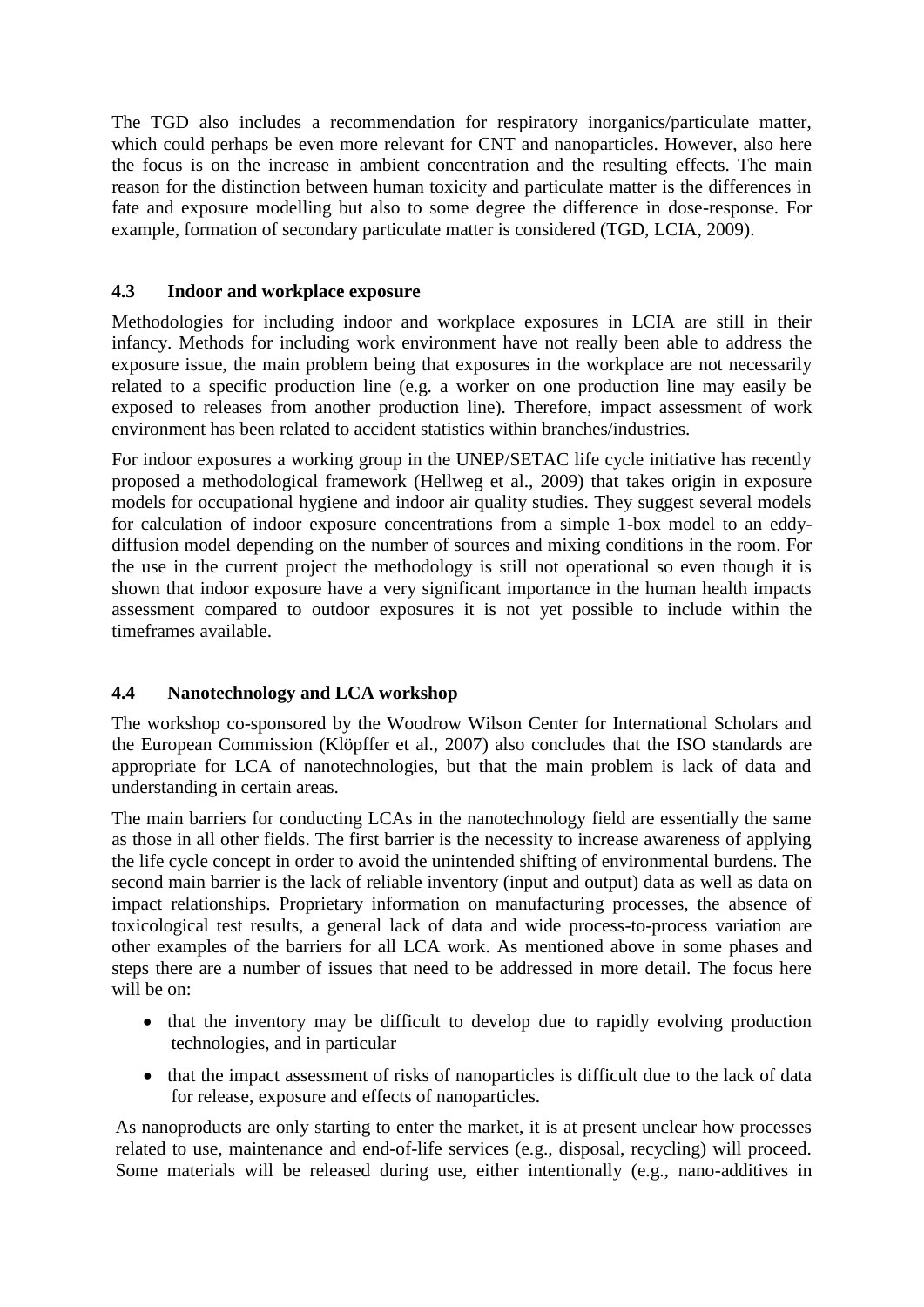gasoline) or unintentionally (e.g., nano-additives in tires). Exact release rates are not always available, especially when these are condition-dependent (e.g., when they depend on the driving style of the car driver or on the weather). The behaviour of nanomaterials that have been discarded after use is also not yet clear. For instance, their reaction with other materials in an incinerator or at a dump site is uncertain, yet these are required data in an LCA study.

To discuss the inventory further, it should aim to provide information that is appropriate to carry out a following LCIA as stated in the ISO 14044. When CNT or, more generally, nanoparticles are released exactly what should be measured in order to be able to carry out an impacts assessment? In standard LCI tables, only the quantity and the chemical composition of releases are reported. For instance, a typical inventory contains items such as "12 kg  $CO<sub>2</sub>$ " and "0.36 kg 1,1,1-trichloroethane." Only for some chemicals an additional characteristic is required, for instance, its isotope (for radioactive releases), its stereo-isomer (for a chemical like cyclohexane) or its valence (for an ion such as chromium). For nanoparticles that are released during any life-cycle stage, additional parameters will be of importance in the impact assessment (either for fate, exposure or effect modelling). Parameters that most likely influence toxicity of nanomaterials include the chemical composition, particle size, shape, aspect ratio, crystal structure, surface area, surface chemistry and charge, solubility, as well as adhesive properties. As nanoparticles may also be coated, it is important to find out whether to report the pure material or the composite. In this context, it is also important to know whether nanoparticles change their form (shape, coating, etc.) during their life cycle, for instance, due to aging and other influences such as weather, mechanical stress/pressure, electromechanical fields or catalysis. As a result, the elementary flows characterizing nanomaterials in the inventory may require that these additional characteristics be described. (Klöpffer et al., 2007).

Overall, the workshop concluded that the UNEP/SETAC framework (Udo de Haes et al. 2002) for toxic impacts (as illustrated in Figure 6) can, in principle, be used for specific impacts caused by nanoparticles and nanoproducts given that (nanomaterial-specific) fate, exposure and effects have been adequately identified. Examples of some considerations that must be taken into account include (Klöpffer et al, 2007):

- Traditional dose-response relationships based on mass or dose will not suffice since impacts may be linked to other aspects of the nanomaterials, e.g., surface area, chemical composition, particle size, shape and others;
- Transformation and structural changes could occur in the environment after release;
- Dermal uptake may have significance and should be covered for relevant applications;
- Fate and exposure models and Physiologically Based Pharmacokinetic Models (PBPK) based on basic nanoparticles properties (e.g., fullerene partition coefficients) may be useful to predict exposure;
- It may be useful to differentiate between bioactive and non-bioactive nanoparticles;
- It is an open question how to deal in toxicology with structural/physical mechanisms rather than chemical interactions/virus or enzyme-like behaviour (which do not fit into classical toxicological models); and
- There may be synergistic or antagonistic interactions between nanomaterials and existing sources of environmental impacts such as current chemicals.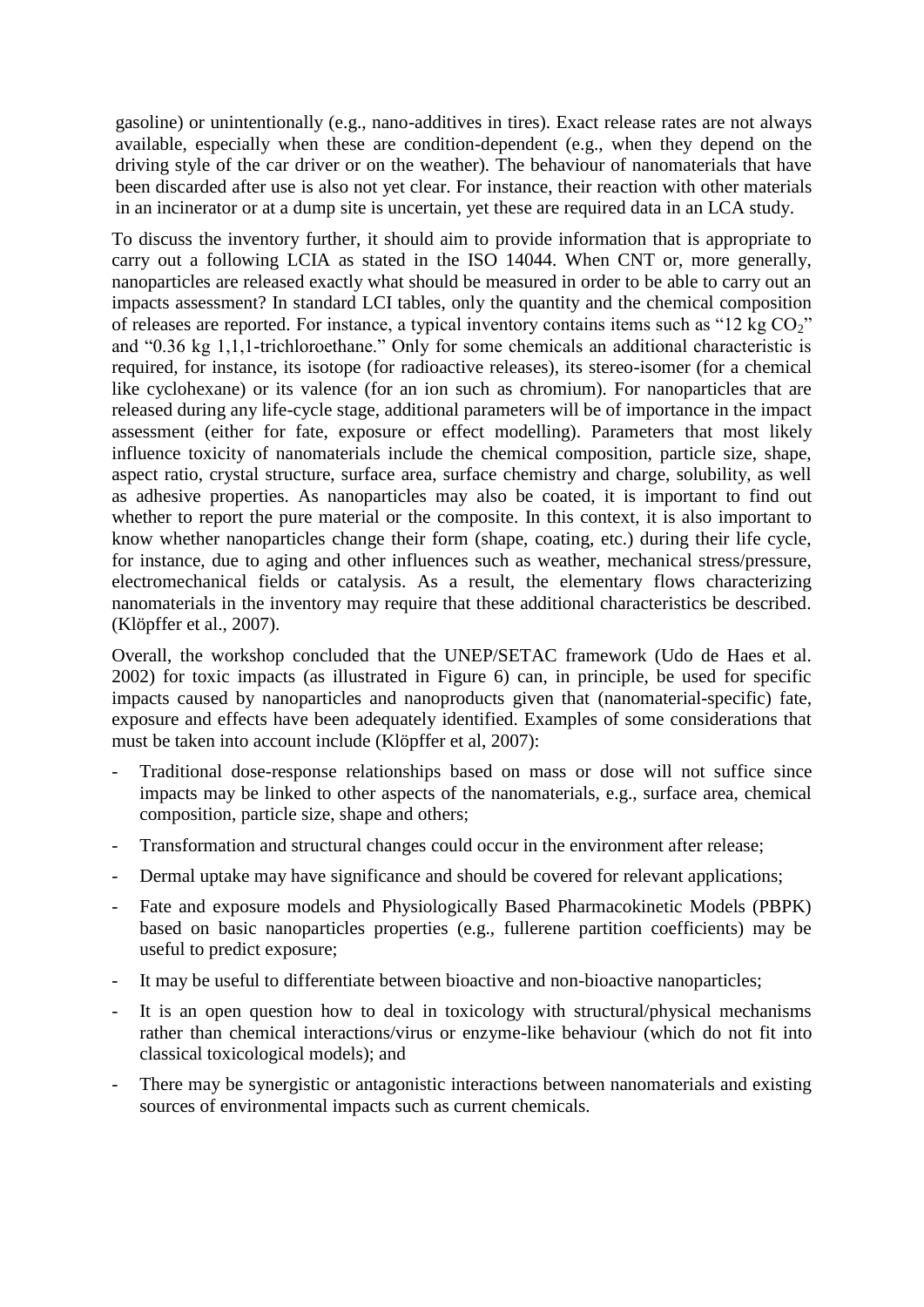It will be noticed that the consideration necessary for LCIA of nanoparticles are quite the same as those questions that to a large extent are still open when discussing risks of nanomaterials.



**Figure 6: The UNEP/SETAC framework for assessment of toxic impacts (Jolliet et al., 2004)**

#### **4.5 NanoImpactNet Nano Life Cycle Workshop**

Within the Nano Impact Net project (EU FP7 funded) a workshop was held in Zürich 4-5 September 2008 with a focus on Life Cycle of nanomaterials. The workshop resulted in a paper (Som et al., 2009)<sup>36</sup> where the applicability of different environmental management tools was scrutinised. Under the overall umbrella of "life cycle concepts", an important distinction is made between the formal ISO framework of LCA and other life cycle based tools and it was attempted to characterise the different tools based on what type of information they can provide. This is shown in the table in appendix 1. From this table it can be seen that the formal LCA potentially (depending on the information available) can provide information on future nano-applications and – products, release scenarios for nanoparticles, relative impact of nano-products on human health and environment, and opportunity for material and energy saving or risk for increased material consumption. The particular strength of LCA is that it embraces, in principle, all environmental impacts and thus can avoid a problem shifting. But it can also be seen that most exposure related information can be better retrieved by other tools.

#### **4.6 Summary of LCA recommendations and standards in relation to exposure**

It is clear from the overview given above that LCA is not a tool for exposure assessment. The ISO protocols require that the scope of LCA shall cover all parts of the life cycle that can have a decisive influence on the results. Unless potentially toxic impacts of nanoparticles or CNT are deliberately and arguably left out of the scope, their release during some life cycle stages should be included considering that they may have a significant human health impact. The impact assessment part of LCA, LCIA, should be able to make a plausible model for the cause effect chain comprising a transport and fate factor, human exposure, and the doseresponse of the causing agent. However, as for Risk Assessment, there are still many unknowns that make a proper impact assessment difficult.

<sup>&</sup>lt;u>.</u> <sup>36</sup> Som, C., Berges, M., Chaudhry, Q., Dusinska, M., Fernandes, T.F., Olsen, S.I., Nowack, B. (2009: In Press) The importance of life cycle concepts for the development of safe nanoproducts, Toxicology.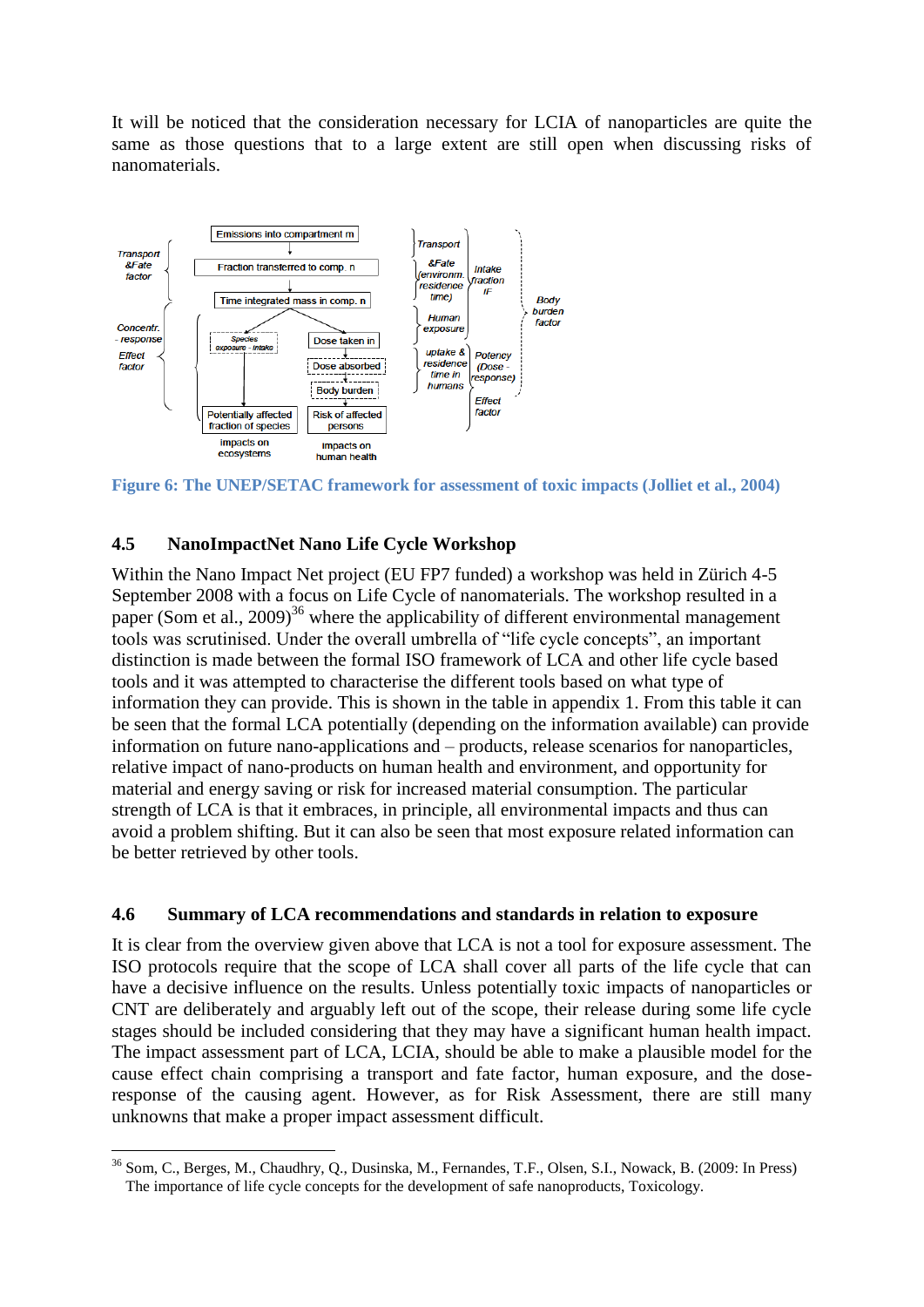Nonetheless, LCA may still be useful since no other environmental management tool aims to include all environmental impacts in the whole life cycle of a product. LCA can thus answer more broad question about the environmental performance of nanotechnologies and nanotechnological products, for example, (Klöpffer et al., 2007):

- How do the life cycles of devices/products using nanomaterials compare with those of conventional devices/products? To what extent do savings in energy efficiency compared to those of conventional devices/products balance the energy consumption used in producing nanomaterials?
- Which specific phase in the life cycle (e.g., manufacturing, end-of-life) dominates energy use?
- Are there any issues in end-of-life management that are specific to nanomaterials, especially recovery and reuse or recycling?
- What are the key eco-toxicity and human-toxicity potentials for nanomaterials?
- How do we integrate toxicological RA methods into LCA for nanomaterials?
- Are there trade-offs between potential eco-toxicological and human toxicity impacts and a potential environmental gain related to global change and other pressing environmental problems?
- What are the geographical impacts of devices/products using nanomaterials compared to those of conventional devices/products?

#### **4.7 Case studies**

Three study products were selected for exposure analysis in this project. Considering the current and projected large-scale use of CNTs, the products identified for the study included batteries (rechargeable, secondary), textiles (made of CNT fibre, or coated with CNTs), epoxy resin based adhesive formulations.

The case studies were performed using life cycle perspective, focusing on the exposure potential to CNT during the life cycle of the selected products. Because it was in the remit of this project to gather primary data, the study is based on the data available in literature. The study, therefore, performed literature searches to inform the LCA. An overview of relevant literature in relation to exposure potentials and energy use in raw materials, manufacturing, use and disposal stages, respectively is given in appendix 2. One published article by Köhler et al. (2007) was found to be particularly relevant as it reports a study of the potential release of CNT throughout the application life cycle for Li-ion batteries (with CNT) and for textiles.

#### **4.8 Raw materials and manufacturing**

The raw materials stages, i.e. including the manufacture of CNT, are identical for all three cases since our focus is on CNT exposure potential (other parts of the raw materials stage will of course differ since one case will require the production of textiles and another the production of resins). The production pathways of CNT are discussed elsewhere in this report (see section 3.2). Several papers study the energy requirements for production of CNT but only a few of them include any information on the potential releases and consequent exposure potentials.

Energy consumption in the production of CNT is generally considered to be very high but differs considerably between different studies. It ranges from 144 GJ/kg CNT for HiPCO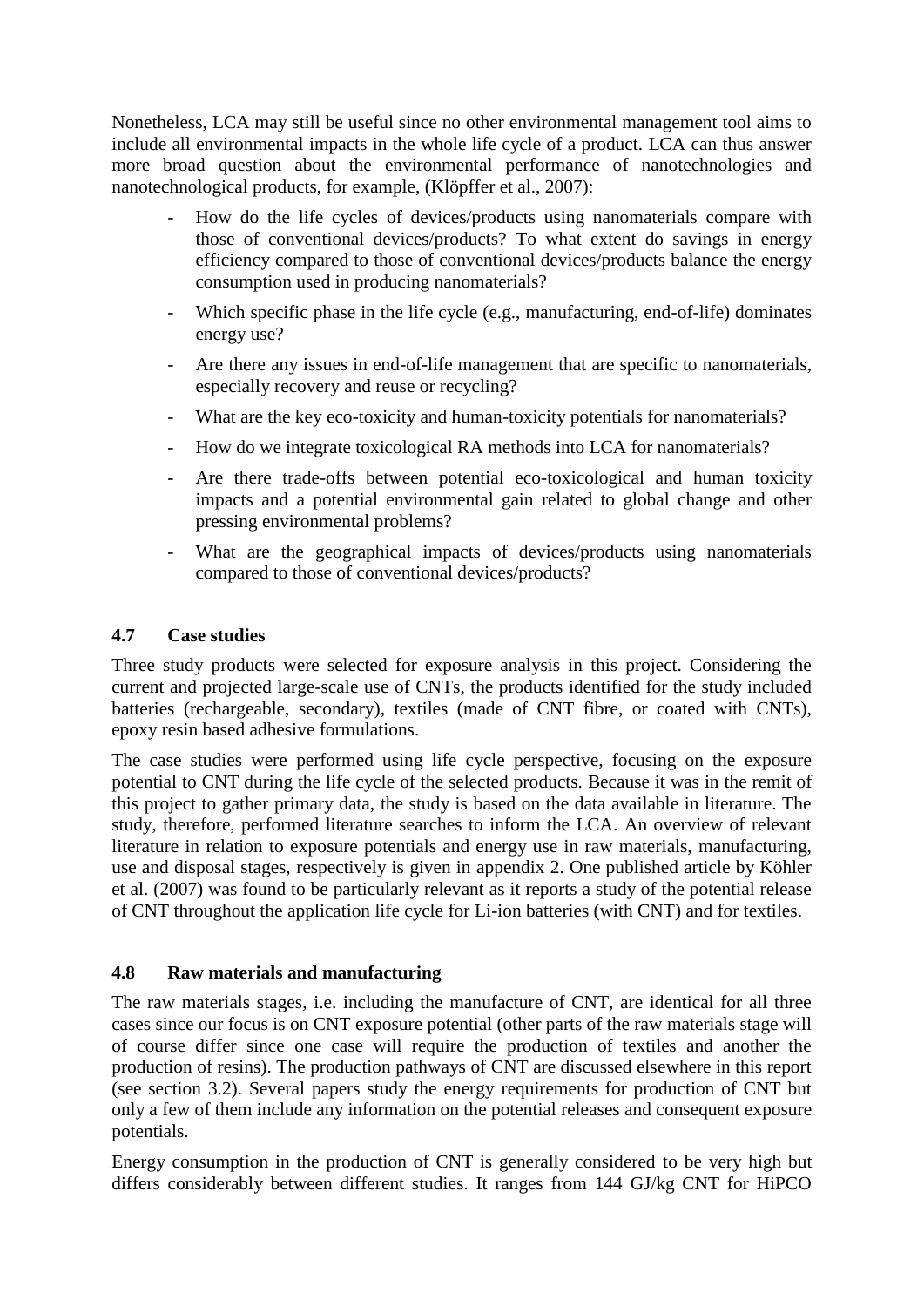production pathway to 880 GJ/kg for CVD production pathway (both including purification (Healy et al., 2008). Kushnir and Sandén have estimated considerably lower (but still high) energy uses ranging from 482 MJ/kg CNT for the CVD process to 9.6 GJ/kg CNT for laser ablation process. However, these number are strictly based on the cradle to gate study of 1 kg of CNT. The actual use of CNT in each product (per functional unit) may be very small thus lowering the energy consumption per functional unit. Khanna and Bakshi (2009) calculate that based only on the cradle to gate of a nanocomposite polymer (e.g. epoxy resin) the energy consumption is 1.3-10 times higher than steel (considering same functional unit, including stiffness) but again they have not taken into account that there might be significant energy saving in the use stage (e.g. reduced fuel consumption of a car due to lower weight of the car using nanocomposite polymers).

Concerning exposure potentials in the production stage Healy et al. (2008) emphasise the need for more data to enable assessment of impacts of worker exposure. Köhler et al. (2007) discuss qualitatively the exposure potentials. The gas phase processes may result in possible leakages if there is a positive pressure in the reaction vessels but not as probable if vacuum exists; vapour phase processes are not likely to results in direct releases; The recovery phase, which may be in bag-filters there is a risk of re-suspension of CNTs (most probable as agglomerated bulk powder) and also in the cleaning and maintenance of the machinery there may be exposure potentials.

The manufacture of batteries and textiles are specifically discussed in Köhler et al (2007) but no specific information has been available for epoxy resins. For the batteries, there is a potential exposure in all stages of manufacturing until the cells are sealed. Also production waste and contaminated facilities might be a source of CNT releases. In the textiles production (a complete overview of the use of nanoparticles in textiles is given in Som et al. (2009b)) there are potential releases in the early stages of manufacturing when the polymers are blended with CNT and in the fabric finishing and tailoring (due to dry and wet abrasion of fibres).

No studies on epoxy resins have been identified, but it can be assumed that the exposure potential is the same as for textiles i.e. that there may be a release potentials until the CNTs are blended into the resin and that there may be a further potential for release of resin particulates containing CNT during finishing (e.g. grinding).

#### **4.9 Use stage**

The energy consumption in the use stage is very scarcely covered in any of the studies identified. Bauer et al. (2007) find that Field emission displays (FED) have significant energy savings in the use stage compared to the wide spread LED technology. But the remainder is mostly estimates (e.g. Lloyd and Lave, 2003).

Only very few studies have dealt with the exposure potential in the use stage of products containing CNT. Again Köhler et al. (2007) is the most complete study looking into batteries and textiles. No studies on epoxy resins have been identified.

If properly handled the release from batteries is unlikely in the use stage due to the encapsulation of CNTs.

In textiles CNTs are very stable and their potential release depends on the degradation of the matrix material. The release depends on the binding of ENP and on influences on the textiles during its life cycle, e.g. mechanical stress, washing, UV-light, solvents etc. The ENP can be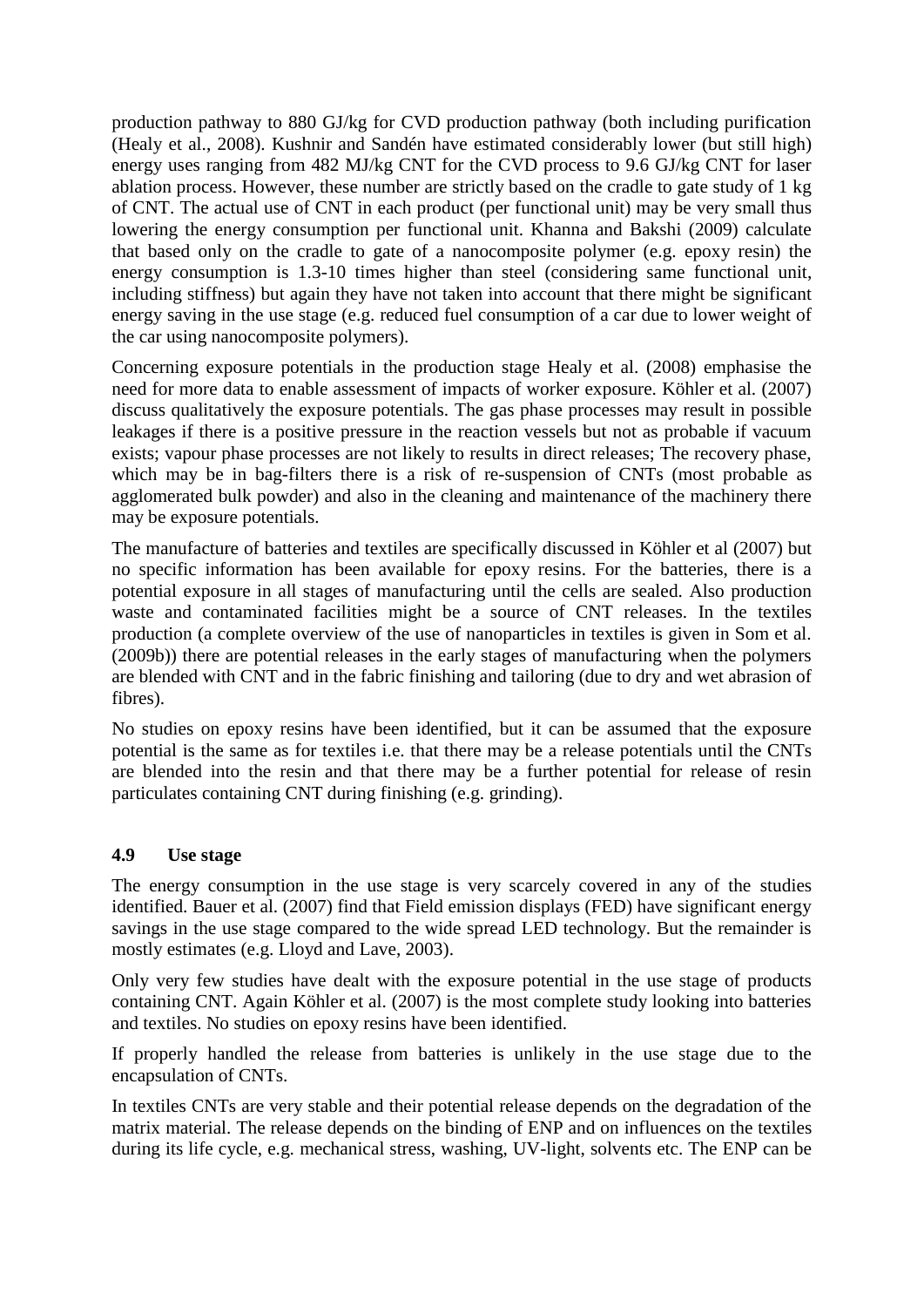released as single ENPs, agglomerated ENPs or nano- or micro meter scale textile containing ENP (Som et al., 2009b).

#### **4.10 Disposal stage**

The disposal stage is also primarily covered by Köhler et al. (2007) but also by Olapiriyakul and Caudill (2008). The latter mentions an increased energy use (about 1/3) in the disposal stage in order to ensure oxidation of the CNTs during incineration. This is in correspondence with an earlier paper (Cataldo, 2002) where it was shown that CNTs requires rather high temperatures to oxidise.

Exposure potentials depend on the process details for the disposal. Some technologies may imply shredding, milling and thermal processing which may result in high exposure potentials if not in enclosed processes, with a potential occurrence in the exhaust of the recycling facilities because filters are not designed for nanoparticles. Manual dismantling may cause release of CNT and direct exposure of workers. Mechanical processing and pyrolysis do not eliminate CNTs and may be a source of release because handling takes place outside controlled environments (Köhler et al., 2007). For textiles (in recycling) a cross contamination may occur (if downcycling to technical products).

CNTs are considered to be incinerated under high temperatures but densely packed CNTs might survive incineration and be collected in the filters together with other dust and enter either the slag or the flue gas cleaning products. In landfills there is a risk of leakages due to battery corrosion.

For epoxy resins, even though not mentioned in any references, it can again be assumed that they will act like the textiles since it is a polymer containing nanoparticles.

#### **5.0 Estimation of the likelihood of inhalation exposure to CNTs**

#### **5.1 Background**

The risk of health effects that may arise in an individual or a population as a result of exposure to any chemical agent, is generally considered to be a function of the intrinsic harmfulness of the chemical (its hazard or toxicity) and the dose (amount) which accumulates in the specific biological area of interest. In an occupational context, it is unusual to be able to quantify the dose, specifically in the case of insoluble particulates and fibres. In order to quantify and manage the risks, it is usual to use exposure as a proxy for dose.

Critical questions in relation to exposure are how much, how long and how many people might be exposed. Thus, exposure is usually measured (quantified or assessed) in terms of its intensity (concentration) and duration (or frequency). Control of exposure (to zero) effectively removes the risks from the toxic agent. Without exposure there is no risk.

Maynard et al. (2004) was the first to report exposures during production and handing of CNT. Maynard carried out a field study in which airborne and dermal exposure to single walled carbon nanotubes (SWCNT) were investigated while handling unrefined material. This was complemented by a laboratory based study to evaluate the physical nature of the SWCNT aerosol formed during mechanical agitation.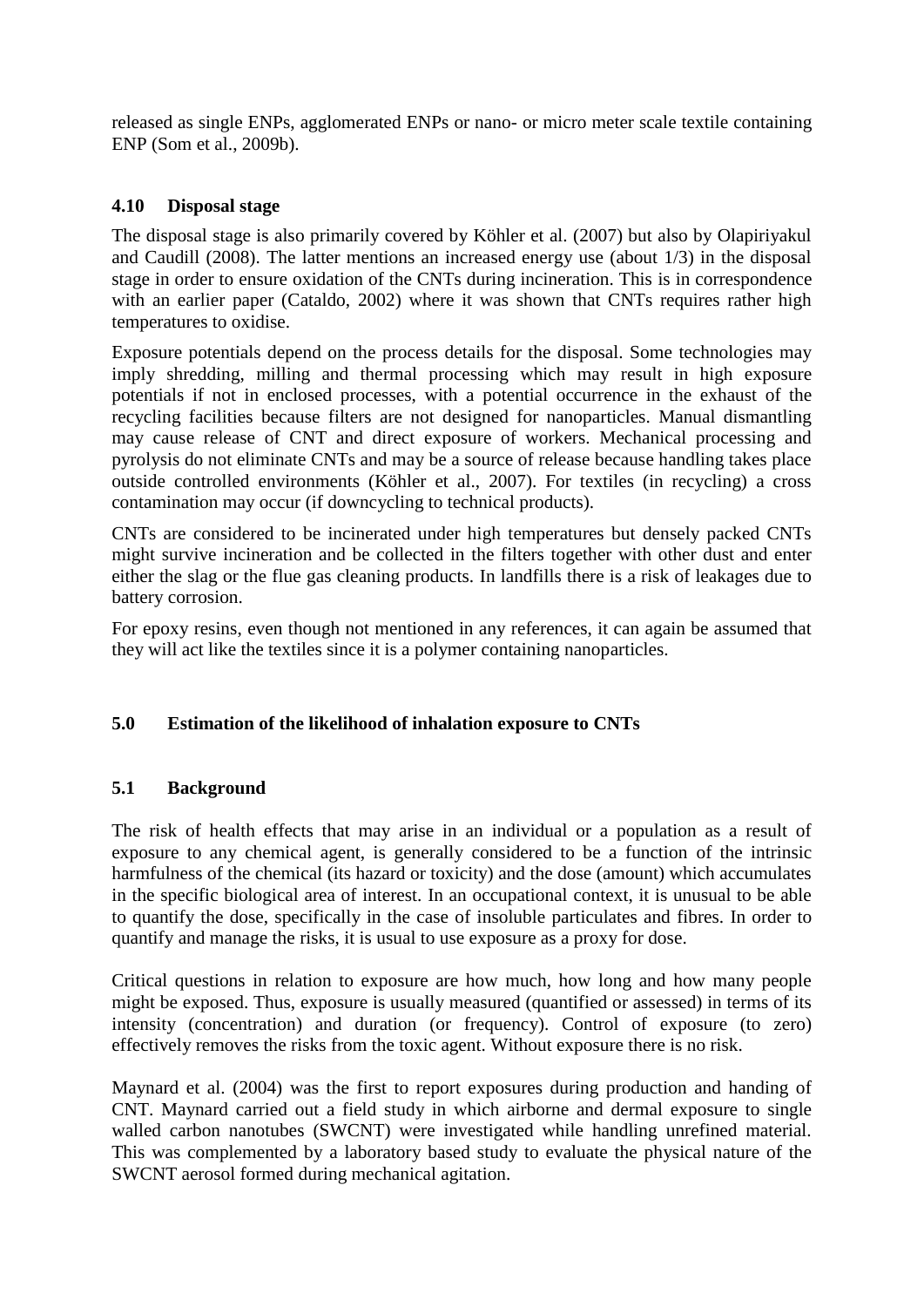Methner et al. (2006, 2007) reported the "Identification and characterization of potential sources of worker exposure to carbon nanofibres during polymer composite laboratory operations". The study considered various operations involved in the handling or processing of carbon nanofibre (CNF) materials to determine whether emission of these materials occurred. Mean concentrations of 64  $\Box$  g m<sup>3</sup> for weighing operations and 93  $\Box$  g m<sup>3</sup> for mixing with a solvent were reported. Notably, wet sawing of composite material and transferring carbon nanofibres to a mixing vessel were observed to elevate the airborne particle mass concentration compared to background levels, although the investigators could not conclude whether exposure was excessive or a health hazard existed in the absence of occupational exposure limits for carbon nanofibre and clearly defined health effects. At the time, the investigators recommended the use of interim precautionary measures (worker education, engineering controls, use of good practice to minimise exposure etc) prior to further information on the health risks and extent of occupational exposure to nanomaterials becomes available.

Han et al. (2008) monitored the possible exposure to MWCNT release in a carbon nanotube research laboratory. To estimate the potential exposure of researchers and evaluate the improvement of the workplace environment after the implementation of protective control measures, personal and area monitoring were conducted where the researchers handled unrefined materials. Measurements were made in the post production recovery of MWCNT, processing and in a blending activity, part of a composite formulation process. Mass concentrations of up to  $0.43 \text{ mg m}^{-3}$  were reported during blending before exposure control was implemented. Following implementation of exposure control (hood and ventilation), the maximum measured concentration (mass) was 0.04 mg m<sup>-3</sup>. Even without exposure control, mass concentrations during production were not detected and during weighing were low (0.1 mg m<sup>-3</sup>). This study is the first which has attempted to quantify release using methodology which is consistent with that recommended by WHO for other fibres. Han adapted the method to count fibres using a TEM. It is not clear from the paper, nor from subsequent discussions with the author, the extent to which all of the counting rules relevant to WHO have been applied. For example, many of the images in the paper show clumped or overlapping fibres. No comment is made in the paper as to how such aggregates were dealt with. Fibres were only found in the blending scenario and were found on both personal and area samples at approximately the same level. The reported number concentration was very high (193.6 and 172.9 fibre  $ml^{-1}$ ). These are two orders of magnitude greater than typical asbestos workplace exposure limits of  $0.1$  fibre ml<sup>-1</sup>. Enclosure of the blending activity reduced the fibre count by four orders of magnitude, indicating effective control of fibre release. Interestingly, following the installation of engineering measures where weighing was carried out, one sample showed a fibre concentration of  $1.99$  fibre ml<sup>-1</sup>. It is important to note however that all of the fibres counted were short. The reported maximum size of fibres observed was 1500 nm, which would be too small to be considered a fibre under the WHO criteria, where the minimum size of a fibre is 5000 nm (i.e. if counted under strict WHO rules), the fibre count would be zero.

In Bello et al. (2009), exposure to nanoscale particles and fibres during machining of hybrid advanced composites containing carbon nanotubes (as produced in Bello et al 2008) was examined. This study investigated airborne exposures to nanoscale particles and fibres generated during dry and wet abrasive machining of two three-phase advanced composite systems containing carbon nanotubes (CNTs), micron-diameter continuous fibres (carbon or alumina), and thermoset polymer matrices. Measurements were made of airborne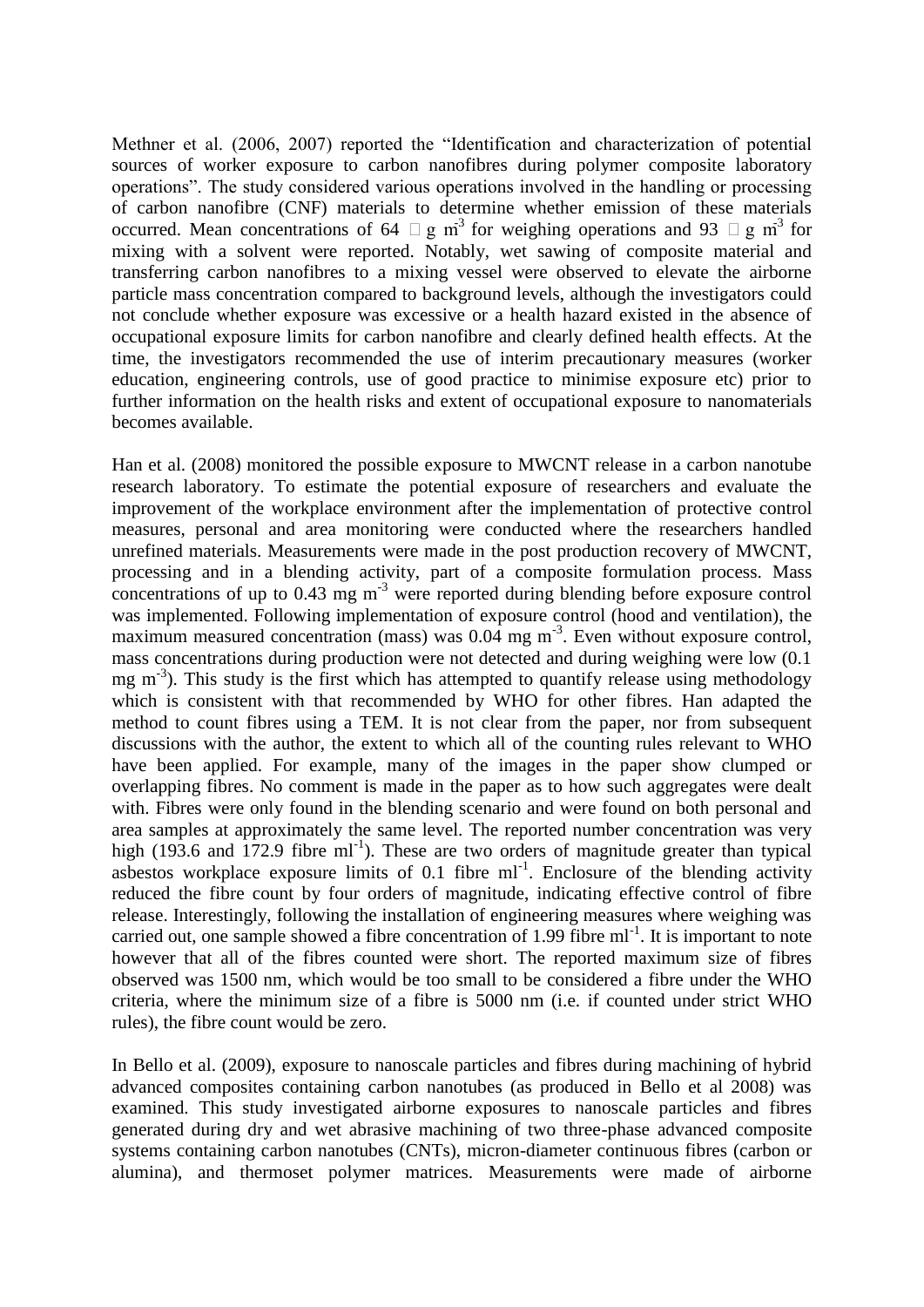concentrations at sources and in the breathing zone of workers. This is the only study which has reported surface area concentrations. Significant exposures to nanoscale particles compared to background were generated during dry cutting of all composites. Elemental composition of these particles matched reasonably well the expected composition of processed composites. Submicron and respirable fibres were generated from dry cutting of all composites. The base–alumina and CNT–alumina composites generated about 1.6 respirable fibres cm<sup>-3</sup>, ~2.4 times less than the base–carbon composites. No obvious differences were found in the behaviour of base- and CNT-composites with regards to their tendency to generate respirable fibres and particles. Breathing zone concentration of respirable fibres  $(\sim 0.2$  fibres cm<sup>-3</sup>) are still of concern in spite of these concentrations being an order of magnitude lower than source concentrations. Importantly, sub-micron long, thin (5–20 nm diameter) and sharp, needle-like fibres were also found for all composites. Although they could not be quantified, such fibres were common. Fibre morphology and elemental composition suggest they may be originating from two distinct processes: fracturing of advanced fibres along their axis or perpendicular to it, and fracturing of the CNT composite at the interface. Wet cutting in all, but one test (broken guard) reduced exposures to background levels. In one test, during which the guard around the rotary wheel was visibly damaged, wet cutting generated significant airborne exposures compared to background. Although airborne particulate matter was clearly emitted during this test (as confirmed by deposition of black aerosol on surfaces) and the size distribution was distinct from dry cutting it is unclear how much of that aerosol was water.

# **5.2 Appraisal of the exposure potential to CNT in products**

Incorporation of CNT into products provides the possibility of enhanced properties and functionality and is being actively pursued. Desirable properties include high tensile strength providing reinforcement and increased wear resistance, electrical conductivity providing antistatic, shielding of EMF and possible sensing capabilities, thermal conductivity providing dissipation of heat or flame retardancy and the possibility of "intelligent" textiles (Kohler et al 2008). However, current use of CNT in the development in many products is still primarily at a research stage due to still high cost of CNT and technical issues.

Carbon nanotubes are added to the carbon electrodes in lithium ion rechargeable batteries to improve the performance of the battery. A typical nanotube loading in the carbon electrode is 10 wt% of the electrode.

For composites, there are two main applications for nanotubes: matrix modifiers using the CNTs to change the thermal, electrical and rheological properties of the matrix, and reinforcement using the CNTs to improve the mechanical properties of a polymer. There has been a substantial amount of literature and even commercial applications on nanotubes as matrix modifiers to improve the electrical properties of a polymer. The literature was reviewed recently by Baunhofer et al (2009) who found that minimum concentration needed to achieve a useful increase in electrical conductivity of the composite varied from 0.002 to 5% w/w. It should be noted that the wide range of values for the percolation threshold in the literature are due to the differences in polymer, nanotube type and processing conditions. Commercial product literature suggests that a concentration of 7.3% w/w is recommended for anti-static additives. There is a major research focus on trying to realise excellent mechanical properties with low nanotube loadings. However, the closest to market contains  $\sim 60\%$  v/v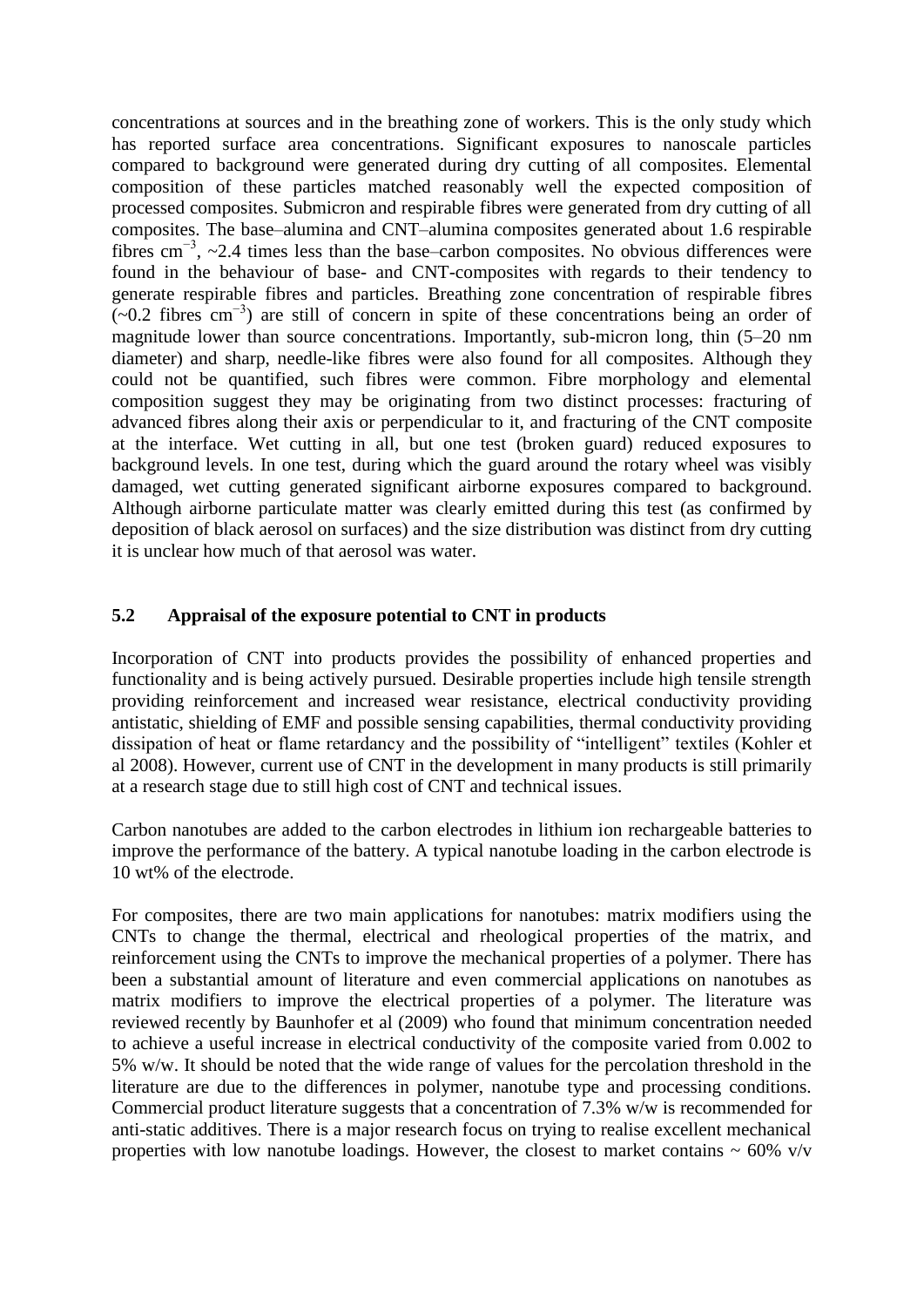carbon nanotubes, assuming a similar loading to that used in the conventional fibre composites.

For textiles, two types of processes have been considered. Firstly, the integration of CNT (both SWCNT and MWCNT) into the synthetic polymer fibres. This can be achieved by in situ polymerisation of a mixture of monomer and CNT or by dispersion of CNT in molten polymer. The resultant mix is then spun to produce a synthetic fibre with CNT integrated into the structure. This synthetic fibre is woven to produce textiles clothing etc. at the start of the process. Secondly, coating of synthetic or natural fibres with CNT usually by immersion in a bath or coating finished textiles or clothing by immersion, spraying or printing.

For the products considered in this study, we have identified and appraised the exposure potential for a comprehensive set of activities across the product life cycle, including occupational, environmental and consumer exposure scenarios. The appraisal highlights the possible sources of exposure, influencing factors and the available contextual information on particle/fibre production to rank the exposure potential.

The exposure ranking used in the assessment is based on consideration of the potential for exposure to CNT and the availability of supporting evidence in the literature. The binary rank is constructed using the following matrix:

|                             |                                                                                |                                                         | Level of Evidence                                                     |                                         |
|-----------------------------|--------------------------------------------------------------------------------|---------------------------------------------------------|-----------------------------------------------------------------------|-----------------------------------------|
|                             |                                                                                | 1.<br>Evidence in the<br>literature, specific<br>to CNT | 2.<br>Analogous evidence<br>in the literature, not<br>specific to CNT | 3.<br>No evidence able<br>to be sourced |
|                             | A. Deliberately aerosolised<br>CNT, with potential for<br>inhalation exposure. | A <sub>1</sub>                                          | A <sub>2</sub>                                                        | A <sub>3</sub>                          |
| CNT release characteristics | B. Free CNT, with potential<br>for inhalation exposure.                        | B1                                                      | <b>B2</b>                                                             | B <sub>3</sub>                          |
|                             | C. Matrix-bound CNT<br>particulate, with potential<br>for inhalation exposure. | C <sub>1</sub>                                          | C <sub>2</sub>                                                        | C <sub>3</sub>                          |
|                             | D. Matrix-bound CNT, with<br>minimal potential for<br>inhalation exposure.     | D1                                                      | D <sub>2</sub>                                                        | D <sub>3</sub>                          |

NB. The ranking is intended only to assist in our qualitative assessment and comparison of relative risks across and between the activities and products, as shown in the summary Table.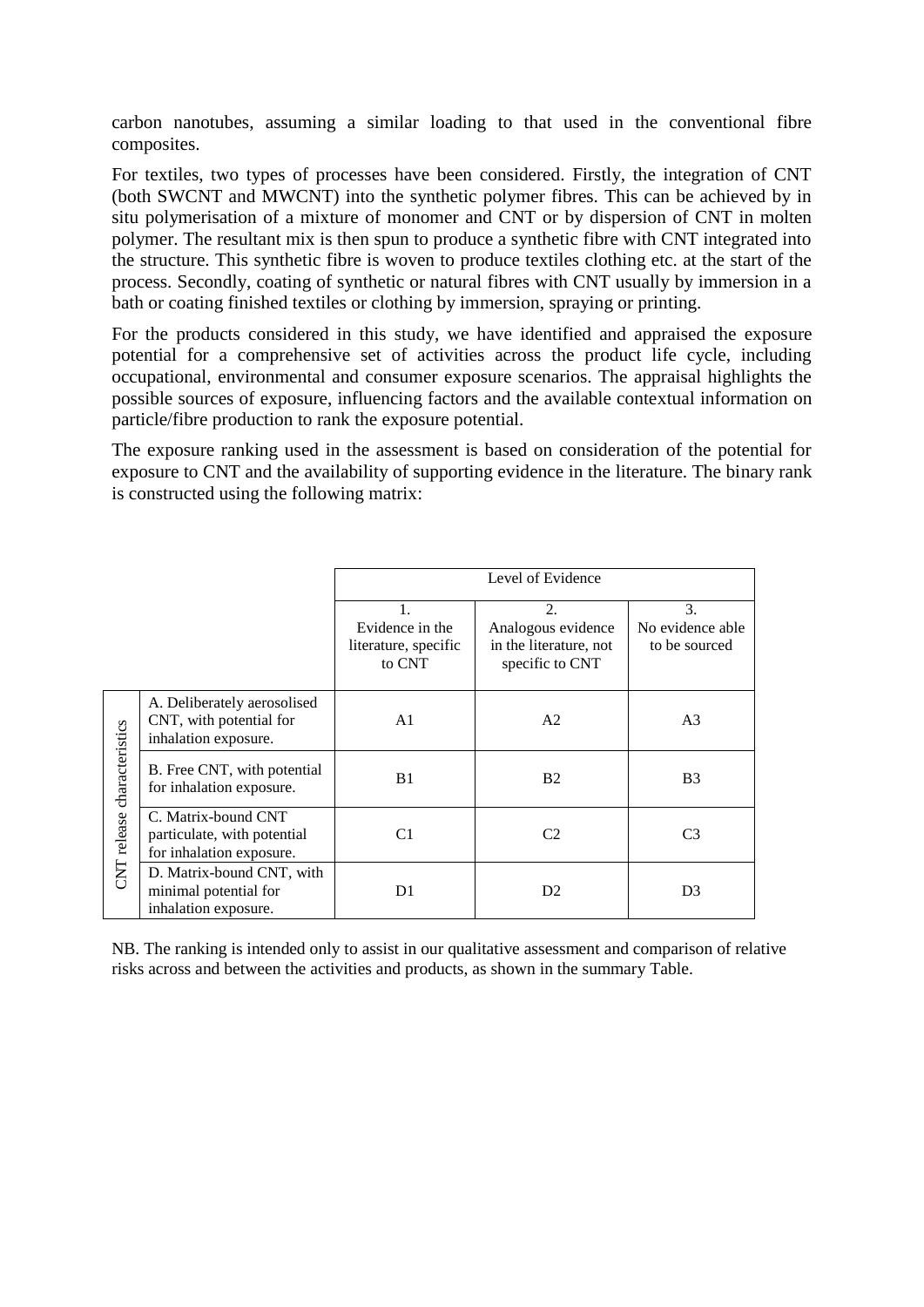#### **5.2.1 Carbon Nanotubes in Li-ion Batteries**

| <b>Activity Class</b>                                                                                                                                                                                                                                                                                                                                                                                                                                                                                                                                                                                                                                                                                                                                                                                                                                                                                                                                                                 | <b>Activity</b>                                        | <b>Material</b>                                                                                                                      | <b>Exposure</b><br>group | <b>Exposure ranking</b> |  |  |  |
|---------------------------------------------------------------------------------------------------------------------------------------------------------------------------------------------------------------------------------------------------------------------------------------------------------------------------------------------------------------------------------------------------------------------------------------------------------------------------------------------------------------------------------------------------------------------------------------------------------------------------------------------------------------------------------------------------------------------------------------------------------------------------------------------------------------------------------------------------------------------------------------------------------------------------------------------------------------------------------------|--------------------------------------------------------|--------------------------------------------------------------------------------------------------------------------------------------|--------------------------|-------------------------|--|--|--|
| Manufacturing                                                                                                                                                                                                                                                                                                                                                                                                                                                                                                                                                                                                                                                                                                                                                                                                                                                                                                                                                                         | <b>Pre-cursor CNT material</b><br>preparation          | CNT, semiconductor-CNT<br>composites, functionalised<br><b>MWCNT</b> or SWCNT                                                        | Occupational             | B1                      |  |  |  |
| It is anticipated that processes involving the preparation of CNT-containing pre-cursors, prior to the dispersion of CNTs in solvents or<br>electrolytes, may generate particulate emissions of CNTs, CNT-composites, or their aggregates. These include material decanting,<br>mechanical milling, and mixing. Factors that can be expected to influence the potential for release and inhalation exposure to CNT<br>include the physical state of the CNT material as-supplied (e.g. powder, dispersion, pre-mixed batches), quantities to be handled,<br>anticipated dustiness of the processes, process containment and particulate control measures in place (e.g. ventilated enclosures or<br>LEV). There is no published evidence of release in this specific scenario, however mixing tasks in other settings have demonstrated<br>release potential of CNT (e.g. Maynard et al 2004, Han et al 2008).                                                                        |                                                        |                                                                                                                                      |                          |                         |  |  |  |
| Manufacturing                                                                                                                                                                                                                                                                                                                                                                                                                                                                                                                                                                                                                                                                                                                                                                                                                                                                                                                                                                         | Electrode<br>manufacturing prior to<br>battery sealing | Fixed CNT, semiconductor-<br><b>CNT</b> composites, functionalised<br><b>MWCNT or SWCNT</b>                                          | Occupational             | C <sub>3</sub>          |  |  |  |
| It is anticipated that electrode preparation processes involving CNT pre-cursors may generate particulate emissions of CNTs,<br>composites or their aggregates if processes are capable of aerosolising materials. These processes may include the preparation of<br>electrode materials, slurry preparation, electrode assembly and disposal of any waste materials. Factor that can be expected to<br>influence the potential for release and inhalation exposure to CNT include the quantities of CNT-containing material being handled,<br>the anticipated dustiness of the processes, process containment and particulate control measures in place (e.g. ventilated enclosures or<br>LEV). However, no public domain data is available currently on the potential release of CNT from such situations.                                                                                                                                                                          |                                                        |                                                                                                                                      |                          |                         |  |  |  |
| <b>Manufacturing</b>                                                                                                                                                                                                                                                                                                                                                                                                                                                                                                                                                                                                                                                                                                                                                                                                                                                                                                                                                                  | <b>Battery</b> assembly                                | Fixed CNT, semiconductor-<br><b>CNT</b> composites, functionalised<br><b>MWCNT</b> or SWCNT                                          | <b>Occupational</b>      | D3                      |  |  |  |
| Process steps in battery assembly include electrode insertion into battery casing and case welding. Free CNTs are not anticipated to<br>be released under such normal process situations. Once the battery has been sealed with plastic wrap, CNTs are not anticipated to be<br>released under normal product use. However, no public domain data is available currently on the potential release of CNT from such<br>situations.                                                                                                                                                                                                                                                                                                                                                                                                                                                                                                                                                     |                                                        |                                                                                                                                      |                          |                         |  |  |  |
| <b>Manufacturing</b>                                                                                                                                                                                                                                                                                                                                                                                                                                                                                                                                                                                                                                                                                                                                                                                                                                                                                                                                                                  | Equipment<br>maintenance                               | Free or fixed CNT,<br>semiconductor-CNT<br>composites, functionalised<br><b>MWCNT</b> or SWCNT                                       | Occupational             | B <sub>3</sub>          |  |  |  |
| It is anticipated that maintenance of equipment for CNT-containing pre-cursors may generate particulate emissions of CNTs, CNT-<br>composites, or their aggregates, and be a secondary sources of aerosolisable CNT-containing material from residual material. Factors<br>that can be expected to influence the potential for release and inhalation exposure to CNT include the physical state of the CNT<br>material used (e.g. powder, dispersion, pre-mixed batches), the quantity of residual material to be removed, the anticipated dustiness<br>of the cleaning and maintenance processes, and the effectiveness of containment and particulate control measures in place (e.g.<br>ventilated enclosures or LEV). Whilst there is no published evidence of release in this specific scenario, as previously mentioned,<br>agitation and aerosolisation of CNT from mixing tasks have demonstrated the release potential of CNT (e.g. Maynard et al 2004, Han<br>et al 2008). |                                                        |                                                                                                                                      |                          |                         |  |  |  |
| Manufacturing                                                                                                                                                                                                                                                                                                                                                                                                                                                                                                                                                                                                                                                                                                                                                                                                                                                                                                                                                                         | <b>Accidents</b>                                       | Free or fixed CNT,<br>semiconductor-CNT<br>composites, functionalised<br><b>MWCNT</b> or SWCNT                                       | Occupational             | B3                      |  |  |  |
|                                                                                                                                                                                                                                                                                                                                                                                                                                                                                                                                                                                                                                                                                                                                                                                                                                                                                                                                                                                       |                                                        | It is anticipated that accidents involving CNT-containing pre-cursors, prior to encapsulation, may generate particulate emissions of |                          |                         |  |  |  |

CNTs, CNT-composites, or their aggregates, leading to secondary sources of aerosolisable CNT-containing material from dried spilled or residual material. No public domain data is available currently on the potential release of CNT from such situations.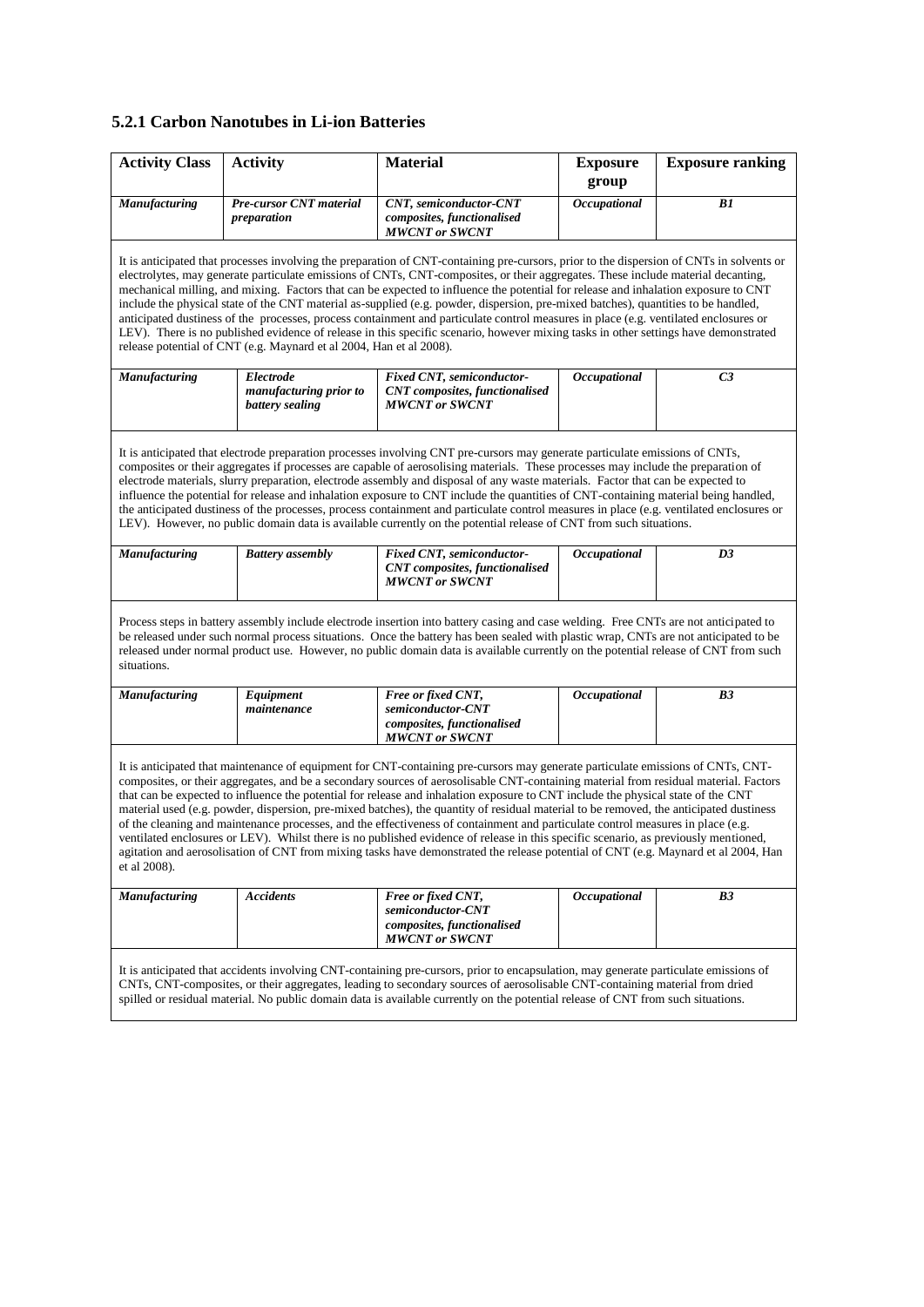| <b>Activity Class</b> | <b>Activity</b>                                | <b>Material</b>                                                                               | <b>Exposure</b><br>group              | <b>Exposure</b><br>ranking |
|-----------------------|------------------------------------------------|-----------------------------------------------------------------------------------------------|---------------------------------------|----------------------------|
| <b>Transport</b>      | Routine transport of<br>manufactured batteries | <b>Fixed CNT</b> , semiconductor-<br><b>CNT</b> composites, functionalised                    | Occupational,<br><b>Environmental</b> | D3                         |
|                       |                                                | <b>MWCNT</b> or SWCNT                                                                         |                                       |                            |
|                       |                                                | Release and inhalation exposure is not anticipated under normal transportation circumstances. |                                       |                            |

The effects of a substantial mechanical force causing damage, exposure to high temperature, and chemical incompatibilities causing corrosion of the casing material and a containment failure are the principle factors to consider in the assessment of the potential for exposure from accidents. Such situations might only be anticipated to have the potential to release measurable CNTs when large quantities of batteries are involved, such as in storage. However, no public domain data is available currently on the potential release of CNT from such situations.

| <b>Activity Class</b> | <b>Activity</b>  | <b>Material</b>                                                                                                                                                                                                                      | <b>Exposure</b><br>group                      | <b>Exposure</b><br>ranking |
|-----------------------|------------------|--------------------------------------------------------------------------------------------------------------------------------------------------------------------------------------------------------------------------------------|-----------------------------------------------|----------------------------|
| Use                   | Routine use      | Fixed CNT, semiconductor-<br><b>CNT</b> composites, functionalised<br><b>MWCNT</b> or SWCNT                                                                                                                                          | Consumer,<br><i><b>Occupational</b></i>       | D <sub>3</sub>             |
|                       |                  |                                                                                                                                                                                                                                      |                                               |                            |
|                       |                  | Once the battery has been sealed with plastic wrap, CNTs are not anticipated to be released under normal product use. However, no<br>public domain data is available currently on the potential release of CNT from such situations. |                                               |                            |
| <b>Use</b>            | <b>Accidents</b> | <b>Fixed CNT</b> , semiconductor-<br><b>CNT</b> composites, functionalised<br><b>MWCNT</b> or SWCNT                                                                                                                                  | <b>Consumer</b><br><i><b>Occupational</b></i> | C <sub>3</sub>             |

potential release of CNT from such situations.

| <b>Activity Class</b> | <b>Activity</b>                                                                   | <b>Material</b>                                                                                                                                                                                                                                                                                                                                                                                                                                                                                                                         | <b>Exposure</b><br>group              | <b>Exposure</b><br>ranking |
|-----------------------|-----------------------------------------------------------------------------------|-----------------------------------------------------------------------------------------------------------------------------------------------------------------------------------------------------------------------------------------------------------------------------------------------------------------------------------------------------------------------------------------------------------------------------------------------------------------------------------------------------------------------------------------|---------------------------------------|----------------------------|
| <b>Disposal</b>       | <b>Waste collection</b>                                                           | Fixed CNT, semiconductor-<br><b>CNT</b> composites, functionalised<br><b>MWCNT</b> or SWCNT                                                                                                                                                                                                                                                                                                                                                                                                                                             | Occupational,<br>Environmental        | D <sub>3</sub>             |
|                       | potential release of CNT from such situations.                                    | Waste collection and separation are not expected to cause damage leading to measurable release and inhalation exposure under normal<br>circumstances. Whilst compaction of batteries inappropriately disposed of in domestic waste may cause damage to the casing, but<br>this is not expected to result in measurable release and inhalation exposure, no public domain data is available currently on the                                                                                                                             |                                       |                            |
| <b>Disposal</b>       | <b>Incineration</b> (controlled<br><i>conditions</i> )                            | Fixed CNT, semiconductor-<br><b>CNT</b> composites, functionalised<br><b>MWCNT</b> or SWCNT                                                                                                                                                                                                                                                                                                                                                                                                                                             | Occupational,<br><b>Environmental</b> | B <sub>3</sub>             |
|                       | 2200°C. Therefore cylindrical cells, which enter the slag, can still contain CNT. | Free SWCNT ignite in the presence of oxygen at approximately 600°C. Therefore, the controlled conditions of industrial waste<br>incineration process (temperatures $>850^{\circ}$ C, and retention times of up to 60 minutes) are likely to destroy CNT materials, except<br>perhaps the densely packed CNT inside the metallic casing as there it may not be exposed to oxygen during incineration. It is also<br>known that under reductive conditions, SWCNT start transforming at around 1200°C and may reform into MWCNT at around |                                       |                            |
| <b>Disposal</b>       | <i>Incineration</i><br><i>(uncontrolled)</i><br><i>conditions</i> )               | Fixed CNT, semiconductor-<br><b>CNT</b> composites, functionalised<br><b>MWCNT</b> or SWCNT                                                                                                                                                                                                                                                                                                                                                                                                                                             | Occupational,<br>Environmental        | B <sub>3</sub>             |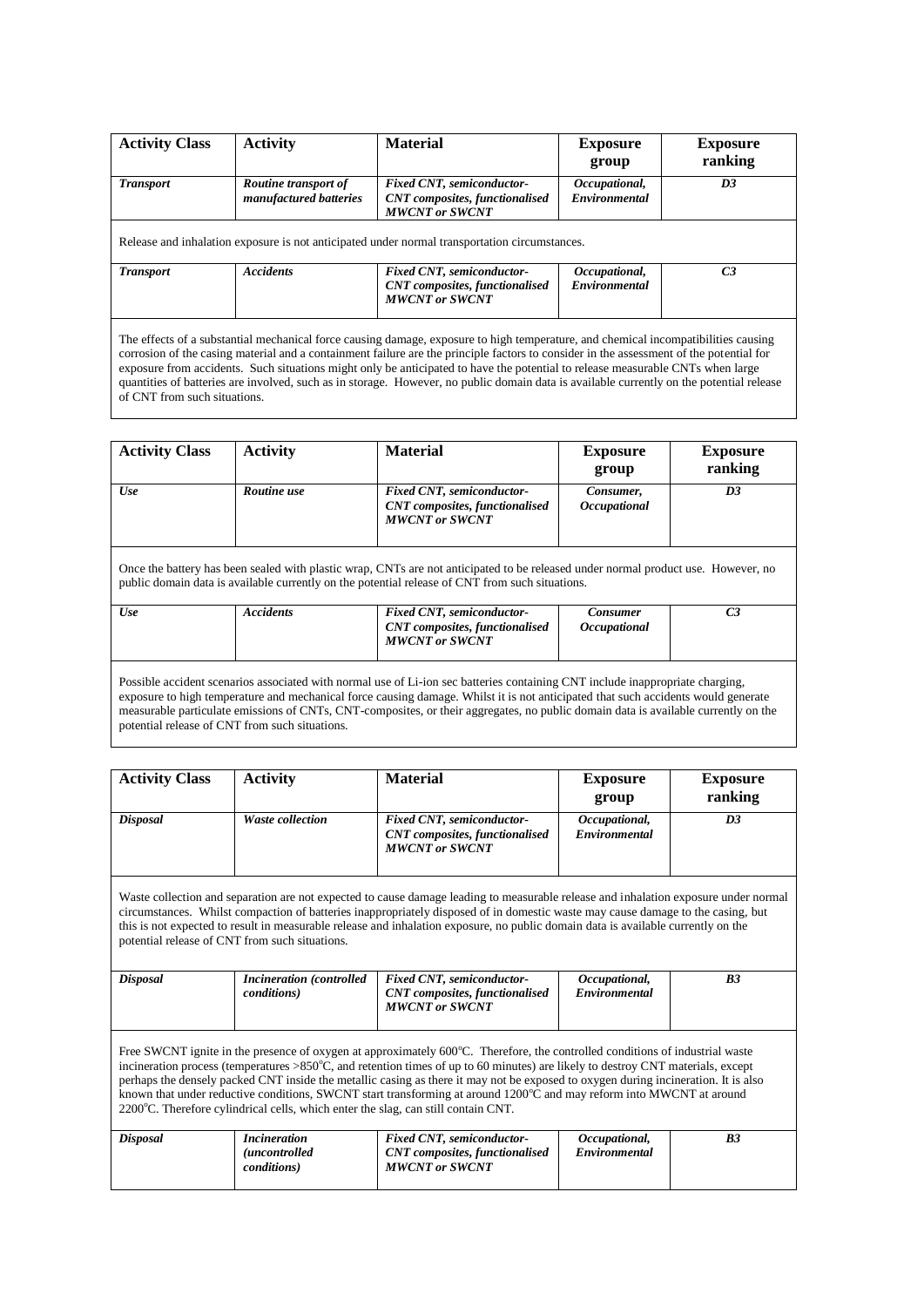Uncontrolled incineration, for example in uncontrolled fires, is unlikely to incinerate the CNT and so may present a greater risk of potential exposure.

| <b>Disposal</b> | Landfill | <b>Fixed CNT, semiconductor-</b><br><b>CNT</b> composites, functionalised<br><b>MWCNT or SWCNT</b> | Occupational,<br>Environmental | D3 |
|-----------------|----------|----------------------------------------------------------------------------------------------------|--------------------------------|----|
|                 |          |                                                                                                    |                                |    |

Batteries disposed to landfill are likely to corrode over time, however, it is not known whether CNTs will be available to migrate into soil/ water environments from the electrode material. The likelihood of significant quantities of CNT-containing material in landfill presenting an inhalation exposure potential is considered to be low, although there is no information in the public domain to evaluate the extent and significance of this as a source of potential CNT exposure via the environment.

| <b>Activity Class</b> | <b>Activity</b>   | <b>Material</b>                                                                                     | <b>Exposure</b><br>group       | <b>Exposure</b><br>ranking |
|-----------------------|-------------------|-----------------------------------------------------------------------------------------------------|--------------------------------|----------------------------|
| Recycling             | <b>Processing</b> | <b>Fixed CNT</b> , semiconductor-<br><b>CNT</b> composites, functionalised<br><b>MWCNT</b> or SWCNT | Occupational,<br>Environmental | B <sub>2</sub>             |

It is anticipated that processes involving the recycling of CNT-containing Li-ion sec batteries, including manual dismantling, mechanical shredding and/or milling, mechanical sorting (such as by sieving or application of magnetic field), and thermal processing (such as pyrolysis and smelting) may generate particulate emissions of CNTs, CNT-composites, or their aggregates. Any waste gas treatment control measures used in automated battery recycling facilities may be sufficient to prevent exposure. Manual processing has the potential for release of CNTs into the occupational settings and exposure of the workforce. Thermal processing of batteries does not eliminate CNTs; as they are reported to be transferred into granulate interstage products (e.g. cobalt fraction). These granulate materials have been considered a major source of CNT-emission because their handling would take place outside controlled environments. Factors that can be expected to influence the potential for release and inhalation exposure to CNT include the physical state of the CNT material as-supplied, quantities to be handled, anticipated dustiness of the processes, process containment and particulate control measures in place (e.g. ventilated enclosures or LEV). No public domain data is available currently on the potential release of CNT from such situations.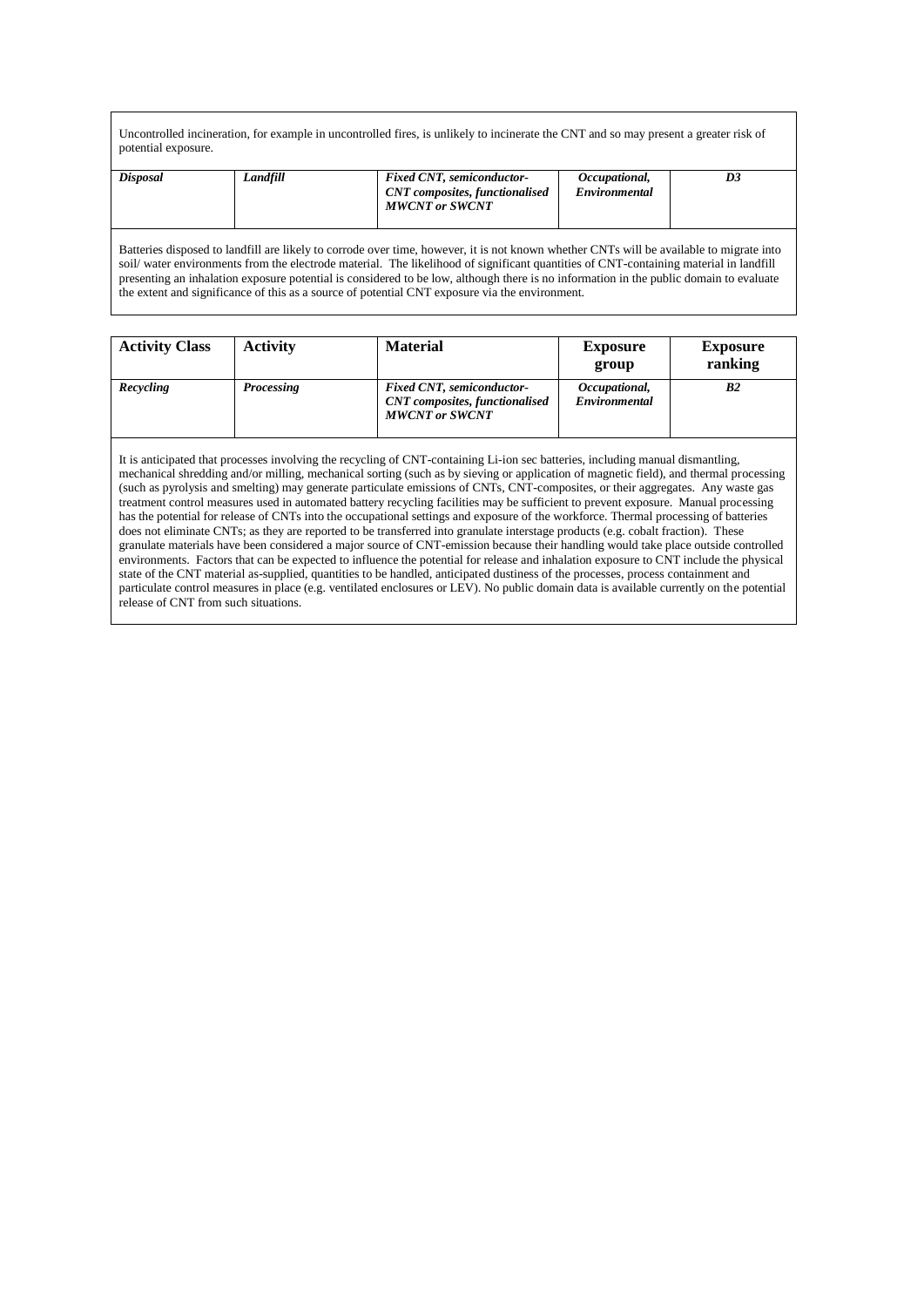# **5.2.2 Carbon Nanotubes in Epoxy Resins and Nanocomposites**

| <b>Activity Class</b>                        | <b>Activity</b>                                                                 | <b>Material</b>                                                                                                                                                                                                                                                                                                                                                                                                                                                                                                                                                                                                                                                                                                                                                                                                                                                                                                                                                                                                                                                                                                                                                                                                                                                                                                                                                                                                                                                                                                                                                                                                                              | <b>Exposure</b><br>group | <b>Exposure</b><br>ranking |
|----------------------------------------------|---------------------------------------------------------------------------------|----------------------------------------------------------------------------------------------------------------------------------------------------------------------------------------------------------------------------------------------------------------------------------------------------------------------------------------------------------------------------------------------------------------------------------------------------------------------------------------------------------------------------------------------------------------------------------------------------------------------------------------------------------------------------------------------------------------------------------------------------------------------------------------------------------------------------------------------------------------------------------------------------------------------------------------------------------------------------------------------------------------------------------------------------------------------------------------------------------------------------------------------------------------------------------------------------------------------------------------------------------------------------------------------------------------------------------------------------------------------------------------------------------------------------------------------------------------------------------------------------------------------------------------------------------------------------------------------------------------------------------------------|--------------------------|----------------------------|
| <b>Manufacturing</b>                         | Pre-cursor preparation                                                          | Free or fixed CNT/<br>functionalised MWCNT or<br><b>SWCNT</b>                                                                                                                                                                                                                                                                                                                                                                                                                                                                                                                                                                                                                                                                                                                                                                                                                                                                                                                                                                                                                                                                                                                                                                                                                                                                                                                                                                                                                                                                                                                                                                                | Occupational             | B1                         |
| anti-static properties, have ~7% w/w of CNT. | available as evidence of the potential for release of CNT from such situations. | It is anticipated that processes involving CNT prior to their dispersion in solvents or polymer melts may generate particulate<br>emissions of CNTs or their aggregates. These include powder handling (decanting and weighing), blending and disposal of waste<br>materials. Factors that can be expected to influence the potential for release and inhalation exposure to CNT include the physical state<br>of the CNT material as-supplied (e.g. powder, dispersion, pre-mixed batches*), quantities to be handled, anticipated dustiness of the<br>blending process, containment and particulate control measures in place (e.g. ventilated enclosures or LEV). Mixing tasks have<br>demonstrated release potential of CNT (e.g. Maynard et al 2004, Han et al 2008, Methner et al 2006 & 2007, Bello et al 2008) and the<br>industrial risk assessment for the incorporation of single and multi-walled CNT into polymer nanocomposites (DuPont 2007) is<br>*Use of pre-prepared masterbatches containing blended CNT absolves the user of the need to handle powder CNT and therefore<br>presents a lower potential for release and inhalation exposure (although clearly a risk remains with the preparation of the<br>masterbatch). Nanotube concentrations in polymer masterbatches will depend on the intended application; concentrations can range<br>from as low as $0.002\%$ w/w for improved electrical properties to ~60% w/w for reinforcement applications. Masterbatches for use by<br>composite manufacturers (who then further dilute the masterbatch in co-polymer to the concentrations required) containing CNT for |                          |                            |
| <b>Manufacturing</b>                         | Polymer compounding                                                             | Free or fixed CNT/r<br>functionalised MWCNT or<br><b>SWCNT</b>                                                                                                                                                                                                                                                                                                                                                                                                                                                                                                                                                                                                                                                                                                                                                                                                                                                                                                                                                                                                                                                                                                                                                                                                                                                                                                                                                                                                                                                                                                                                                                               | Occupational             | B1                         |
| <b>Manufacturing</b>                         | <b>Resin curing</b>                                                             | containing polymeric material, and cutting / shaping. Further compounding, machining, surface-finishing, grinding, and handling of<br>defective or off-quality parts may also be anticipated to the potential to generate particulate emissions of CNTs, CNT-composites or<br>their aggregates. Mixing and machining tasks have demonstrated release potential of CNT (e.g. Maynard et al 2004, Han et al 2008,<br>Methner et al 2006 & 2007, Bello et al 2008) and the industrial risk assessment for the incorporation of single and multi-walled CNT<br>into polymer nanocomposites (DuPont 2007) is available as evidence of the potential for release of CNT from such situations. Factors<br>that can be expected to influence the potential for release and inhalation exposure to CNT include the physical state of the CNT<br>material used in the pre-cursor material (e.g. powder, dispersion, pre-mixed batches), quantities to be handled, anticipated dustiness of<br>the blending process, containment and particulate control measures in place (e.g. ventilated enclosures or LEV). Measurable<br>quantities of CNTs are not anticipated to be released under normal handling of finished nanocomposites.<br>Fixed CNT / functionalised<br><b>MWCNT</b> or SWCNT                                                                                                                                                                                                                                                                                                                                                            | Occupational             | C <sub>3</sub>             |
|                                              | although no data available on the release of CNT from such reactions.           | Release and inhalation exposure is not anticipated under normal circumstances. However, it may be possible, although unlikely, for<br>run-away cure reactions to char and decompose the resin system, generating vapours and particulates which may contain CNT,                                                                                                                                                                                                                                                                                                                                                                                                                                                                                                                                                                                                                                                                                                                                                                                                                                                                                                                                                                                                                                                                                                                                                                                                                                                                                                                                                                             |                          |                            |
| Manufacturing                                | Equipment<br>maintenance                                                        | Free or fixed CNT/<br>functionalised MWCNT or<br><b>SWCNT</b>                                                                                                                                                                                                                                                                                                                                                                                                                                                                                                                                                                                                                                                                                                                                                                                                                                                                                                                                                                                                                                                                                                                                                                                                                                                                                                                                                                                                                                                                                                                                                                                | Occupational             | B3                         |
|                                              |                                                                                 | It is anticipated that maintenance of equipment for CNT-containing pre-cursors may generate particulate emissions of CNTs, CNT-<br>composites, or their aggregates, and be a secondary sources if CNT-containing material from residual material can be aerosolised.<br>Factors that can be expected to influence the potential for release and inhalation exposure to CNT include the physical state of the<br>CNT material used (e.g. powder, dispersion, pre-mixed batches), quantity of residual material to be removed, anticipated dustiness of<br>the cleaning and maintenance processes, containment and particulate control measures in place (e.g. ventilated enclosures or LEV).<br>No public domain data is available currently on the potential release of CNT from such situations.                                                                                                                                                                                                                                                                                                                                                                                                                                                                                                                                                                                                                                                                                                                                                                                                                                            |                          |                            |
| Manufacturing                                | <b>Waste materials</b>                                                          | Free or fixed CNT/<br>functionalised MWCNT or<br><b>SWCNT</b>                                                                                                                                                                                                                                                                                                                                                                                                                                                                                                                                                                                                                                                                                                                                                                                                                                                                                                                                                                                                                                                                                                                                                                                                                                                                                                                                                                                                                                                                                                                                                                                | Occupational             | B3                         |
|                                              |                                                                                 | It can be anticipated that only waste CNT not incorporated into epoxy, dispersions or solvents may present a potential inhalation<br>exposure hazard. Similar to the consideration of equipment maintenance, it is anticipated that waste CNT-containing pre-cursors may<br>generate particulate emissions of CNTs, CNT-composites, or their aggregates, and be secondary sources if CNT-containing material<br>from residual material can be aerosolised. Disposal of unused pre-hardened epoxy in liquid form is addressed under Disposal below.                                                                                                                                                                                                                                                                                                                                                                                                                                                                                                                                                                                                                                                                                                                                                                                                                                                                                                                                                                                                                                                                                           |                          |                            |
| <b>Manufacturing</b>                         | <b>Accidents</b>                                                                | Free or fixed CNT or<br>functionalised MWCNT or<br><b>SWCNT</b>                                                                                                                                                                                                                                                                                                                                                                                                                                                                                                                                                                                                                                                                                                                                                                                                                                                                                                                                                                                                                                                                                                                                                                                                                                                                                                                                                                                                                                                                                                                                                                              | Occupational             | B3                         |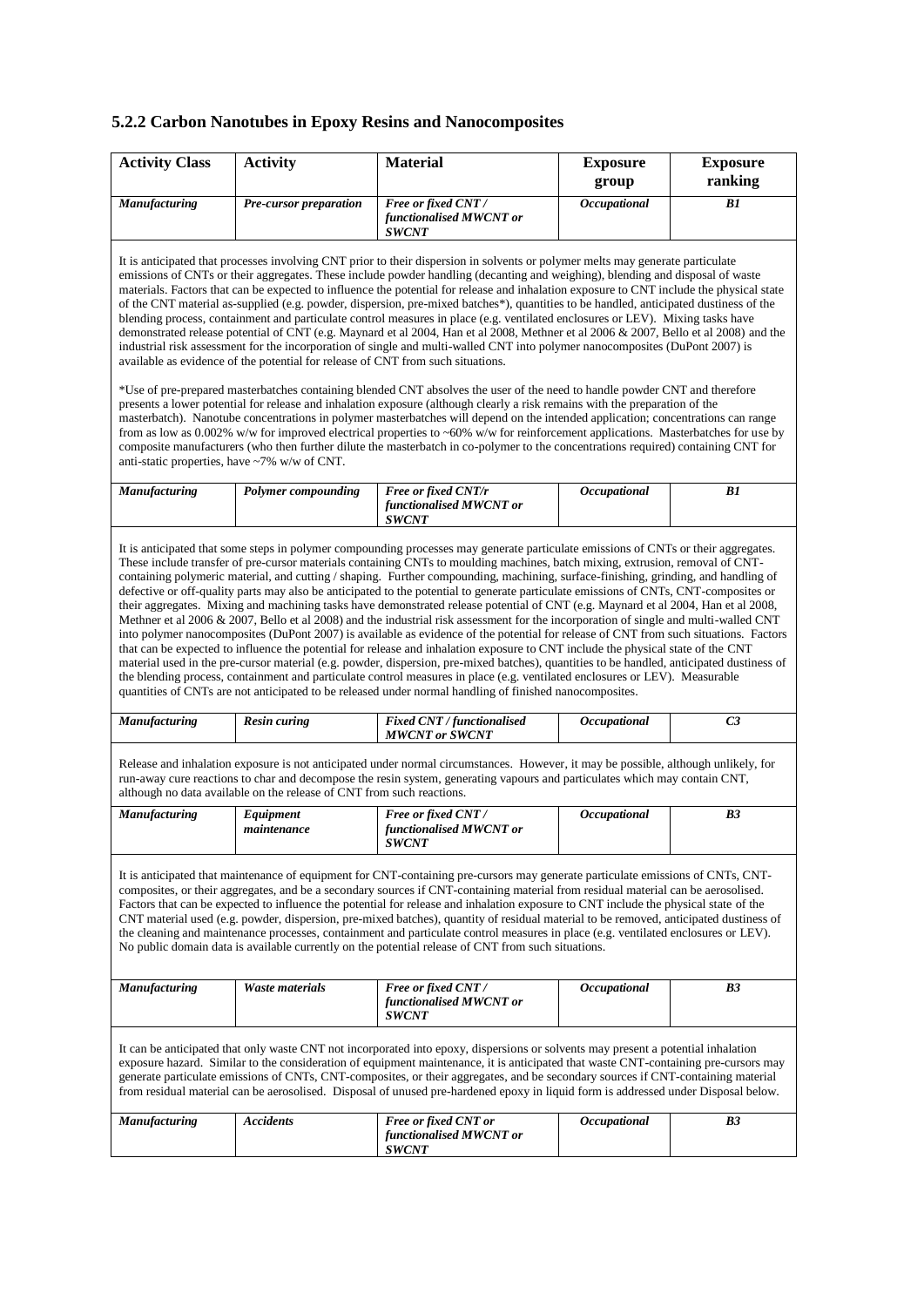It is anticipated that accidents involving CNT-containing resins and composites may generate particulate emissions of CNTs, CNTcomposites, or their aggregates, leading to secondary sources of aerosolisable CNT-containing material from dried spilled or residual material. Potential chemical incompatibilities should also be considered: whilst CNT-containing concentrates are stable at room temperature, they can potentially react vigorously with strong oxidising agents, strong lewis or mineral acids, and strong mineral and organic bases, especially primary and secondary aliphatic amines. No public domain data is available currently on the potential release of CNT from such situations.

| <b>Activity Class</b>                                                                         | <b>Activity</b>                   | <b>Material</b>                                            | <b>Exposure</b><br>group       | <b>Exposure</b><br>ranking |  |  |
|-----------------------------------------------------------------------------------------------|-----------------------------------|------------------------------------------------------------|--------------------------------|----------------------------|--|--|
| <b>Transport</b>                                                                              | Routine transport of<br>materials | <b>Fixed CNT / functionalised</b><br><b>MWCNT</b> or SWCNT | Occupational,<br>Environmental | D <sub>3</sub>             |  |  |
| Release and inhalation exposure is not anticipated under normal transportation circumstances. |                                   |                                                            |                                |                            |  |  |
| <b>Transport</b>                                                                              | <b>Accidents</b>                  | <b>Fixed CNT / functionalised</b><br><b>MWCNT</b> or SWCNT | Occupational,<br>Environmental | C <sub>3</sub>             |  |  |

The effects of exposure to high temperature and chemical incompatibilities are the principle factors to consider in the assessment of the potential for exposure from accidents. Such situations might only be anticipated to have the potential to release measurable CNTs when large quantities of the resin or nanocomposite are involved, such as in storage. However, no public domain data is available currently on the potential release of CNT from such situations.

| <b>Activity Class</b> | <b>Activity</b>                     | <b>Material</b>                                                                                                                                                                                                                                                                                                                                                           | <b>Exposure</b><br>group         | <b>Exposure</b><br>ranking |
|-----------------------|-------------------------------------|---------------------------------------------------------------------------------------------------------------------------------------------------------------------------------------------------------------------------------------------------------------------------------------------------------------------------------------------------------------------------|----------------------------------|----------------------------|
| Use                   | Routine handling of<br>liquid epoxy | <b>Fixed CNT / functionalised</b><br><b>MWCNT</b> or SWCNT                                                                                                                                                                                                                                                                                                                | Occupational,<br><b>Consumer</b> | D3                         |
|                       |                                     | Typical quantities of liquid-based epoxy resin available to consumers range from small tubes containing a few millilitres to larger<br>$\mathcal{L}$ , and the contract of the contract of the contract of the contract of the contract of the contract of the contract of the contract of the contract of the contract of the contract of the contract of the contract o |                                  |                            |

containers holding of the order of 40kg. However, for the larger volume containers which cannot prevent significant amounts of the material being exposed to the atmosphere once opened, the lifetime of an opened container is of the order of an hour or less, after which the epoxy begins to harden and is no longer usable.

CNTs are not anticipated to be released under normal handling of epoxy solutions, putty, fabric patches, and subsequent use of hardened epoxy and nanocomposites in articles.

| Use | <b>Machining</b><br>manufactured product | <b>Fixed CNT / functionalised</b><br><b>MWCNT</b> or SWCNT | Occupational.<br><i>Consumer</i> |  |
|-----|------------------------------------------|------------------------------------------------------------|----------------------------------|--|
|     |                                          |                                                            |                                  |  |

Further compounding, machining, surface-finishing and grinding may be anticipated to generate particulate emissions containing CNTs, CNT-composites or their aggregates. Physical disturbance of CNT-containing composite may generate particulate emissions, although the potential for release of airborne CNTs will depend on the strength of the binding within the polymer matrix. Machining tasks have demonstrated release potential of CNT (e.g. Methner et al 2006 & 2007, Bello et al 2008). Factors that can be expected to influence the potential for release and inhalation exposure to CNT include the quantities of CNT-containing materials being handled, anticipated dustiness of the process, containment and particulate control measures in place (e.g. ventilated enclosures or LEV).

| Use<br>Accidents<br>ັ<br>or SWCNT!<br>'NT<br>MWC<br><i>Lonsumer</i> | <b>Fixed CNT</b><br>Occupational.<br>tunctionalised |  |  |
|---------------------------------------------------------------------|-----------------------------------------------------|--|--|
|---------------------------------------------------------------------|-----------------------------------------------------|--|--|

Possible accident scenarios associated with normal use of nanocomposites and resins containing CNT include exposure to high temperature and mechanical force causing damage. Free SWCNT ignite in the presence of oxygen at approximately 600°C, but retention times of up to 60 minutes as with incineration are needed to destroy CNT materials. Although it is not anticipated that such accidents would generate measurable particulate emissions of CNTs, CNT-composites, or their aggregates, no public domain data is available currently on the potential release of CNT from such situations.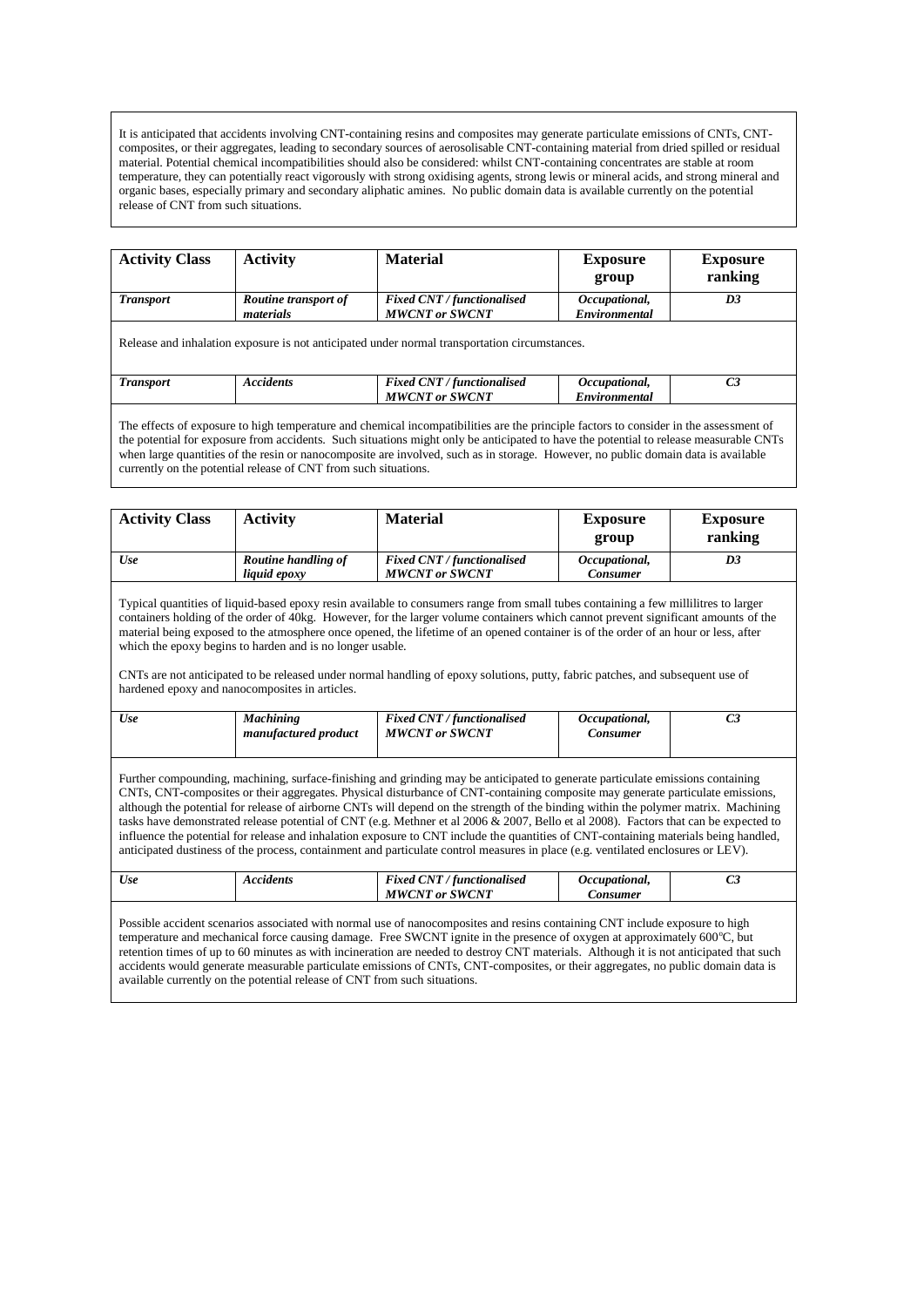| ranking<br>group<br><b>Waste collection</b><br><b>Fixed CNT / functionalised</b><br><b>Disposal</b><br>Occupational,<br>D <sub>3</sub><br><b>MWCNT</b> or SWCNT<br>Environmental<br>Realistically, small volumes of unused pre-hardened epoxy still in liquid form may be expected in refuse. However, the epoxy is<br>supplied in a robust container, which may be expected to prevent release of the liquid material. If liquid material were to be released<br>caused a failure of the container during compaction of waste, hardening will start to take place. The likelihood of significant<br>quantities of CNT-containing liquid epoxy existing in the environment is considered low, although there is no information in the<br>public domain to evaluate the extent and significance of this as a source of potential CNT exposure via the environment.<br>Waste collection and separation of hardened epoxy or nanocomposites are not expected to cause damage leading to measurable<br>release and inhalation exposure under normal circumstances. Whilst compaction may cause damage to the composites and resins, this<br>is not expected to result in measurable release and inhalation exposure, no public domain data is available currently on the potential<br>release of CNT from such situations.<br>Fixed CNT / functionalised<br>Occupational,<br>C <sub>3</sub><br><b>Disposal</b><br><i>Incineration</i><br><b>MWCNT</b> or SWCNT<br>Environmental<br>Free SWCNT ignite in the presence of oxygen at approximately $600^{\circ}$ C. Therefore, incineration process (temperatures > $850^{\circ}$ C, and<br>retention times of up to 60 minutes) is likely to destroy CNT materials, except where the composite material is fire resistant,<br>preventing the CNTs being exposed to oxygen during incineration. It is also known that under reductive conditions, SWCNT start<br>transforming at around 1200 $^{\circ}$ C and may reform into MWCNT at around 2200 $^{\circ}$ C.<br><b>Disposal</b><br>Fixed CNT / functionalised<br>Occupational,<br>B <sub>3</sub><br><i>Incineration</i><br><b>MWCNT</b> or SWCNT<br>Environmental<br><i>(uncontrolled)</i><br>conditions)<br>Uncontrolled incineration, for example in uncontrolled fires, is unlikely to incinerate the CNT and so may present a greater risk of<br>potential exposure.<br><b>Fixed CNT / functionalised</b><br>Landfill<br>Occupational,<br>D3<br>Disposal<br><b>MWCNT</b> or SWCNT<br>Environmental<br>Typical quantities of liquid-based epoxy resin available to consumers range from small tubes containing a few millilitres to larger<br>containers holding of the order of 40kg. However, for the larger volume containers which cannot prevent significant amounts of the<br>material being exposed to the atmosphere once opened, the lifetime of an opened container is of the order of an hour or less, after<br>which the epoxy begins to harden and is no longer usable. Disposal of unused pre-hardened epoxy still in liquid form by consumers<br>may be expected for small volumes and present a potential source of CNT-containing material. However, the epoxy is supplied in a<br>robust container, which will take some time to break down, which would then allow air to act on the epoxy and hardened the material.<br>The likelihood of significant quantities of CNT-containing liquid epoxy existing in the environment is considered low, although there<br>is no information in the public domain to evaluate the extent and significance of this as a source of potential CNT exposure.<br>Nanocomposites and resins disposed of to landfill are likely to degrade over time, but again it is not known whether CNTs can be<br>released from the hardened material and migrate into soil/water environments.<br><b>Material</b><br><b>Activity Class</b><br><b>Activity</b><br><b>Exposure</b><br><b>Exposure</b> | <b>Activity Class</b> | <b>Activity</b> | <b>Material</b> | <b>Exposure</b> | <b>Exposure</b> |
|----------------------------------------------------------------------------------------------------------------------------------------------------------------------------------------------------------------------------------------------------------------------------------------------------------------------------------------------------------------------------------------------------------------------------------------------------------------------------------------------------------------------------------------------------------------------------------------------------------------------------------------------------------------------------------------------------------------------------------------------------------------------------------------------------------------------------------------------------------------------------------------------------------------------------------------------------------------------------------------------------------------------------------------------------------------------------------------------------------------------------------------------------------------------------------------------------------------------------------------------------------------------------------------------------------------------------------------------------------------------------------------------------------------------------------------------------------------------------------------------------------------------------------------------------------------------------------------------------------------------------------------------------------------------------------------------------------------------------------------------------------------------------------------------------------------------------------------------------------------------------------------------------------------------------------------------------------------------------------------------------------------------------------------------------------------------------------------------------------------------------------------------------------------------------------------------------------------------------------------------------------------------------------------------------------------------------------------------------------------------------------------------------------------------------------------------------------------------------------------------------------------------------------------------------------------------------------------------------------------------------------------------------------------------------------------------------------------------------------------------------------------------------------------------------------------------------------------------------------------------------------------------------------------------------------------------------------------------------------------------------------------------------------------------------------------------------------------------------------------------------------------------------------------------------------------------------------------------------------------------------------------------------------------------------------------------------------------------------------------------------------------------------------------------------------------------------------------------------------------------------------------------------------------------------------------------------------------------------------------------------------------------------------------------------------------------------------------------------------------------------------------------------------------------------------------------------------------------------------------------------------------------------------------------------------------------|-----------------------|-----------------|-----------------|-----------------|-----------------|
|                                                                                                                                                                                                                                                                                                                                                                                                                                                                                                                                                                                                                                                                                                                                                                                                                                                                                                                                                                                                                                                                                                                                                                                                                                                                                                                                                                                                                                                                                                                                                                                                                                                                                                                                                                                                                                                                                                                                                                                                                                                                                                                                                                                                                                                                                                                                                                                                                                                                                                                                                                                                                                                                                                                                                                                                                                                                                                                                                                                                                                                                                                                                                                                                                                                                                                                                                                                                                                                                                                                                                                                                                                                                                                                                                                                                                                                                                                                                              |                       |                 |                 |                 |                 |
|                                                                                                                                                                                                                                                                                                                                                                                                                                                                                                                                                                                                                                                                                                                                                                                                                                                                                                                                                                                                                                                                                                                                                                                                                                                                                                                                                                                                                                                                                                                                                                                                                                                                                                                                                                                                                                                                                                                                                                                                                                                                                                                                                                                                                                                                                                                                                                                                                                                                                                                                                                                                                                                                                                                                                                                                                                                                                                                                                                                                                                                                                                                                                                                                                                                                                                                                                                                                                                                                                                                                                                                                                                                                                                                                                                                                                                                                                                                                              |                       |                 |                 |                 |                 |
|                                                                                                                                                                                                                                                                                                                                                                                                                                                                                                                                                                                                                                                                                                                                                                                                                                                                                                                                                                                                                                                                                                                                                                                                                                                                                                                                                                                                                                                                                                                                                                                                                                                                                                                                                                                                                                                                                                                                                                                                                                                                                                                                                                                                                                                                                                                                                                                                                                                                                                                                                                                                                                                                                                                                                                                                                                                                                                                                                                                                                                                                                                                                                                                                                                                                                                                                                                                                                                                                                                                                                                                                                                                                                                                                                                                                                                                                                                                                              |                       |                 |                 |                 |                 |
|                                                                                                                                                                                                                                                                                                                                                                                                                                                                                                                                                                                                                                                                                                                                                                                                                                                                                                                                                                                                                                                                                                                                                                                                                                                                                                                                                                                                                                                                                                                                                                                                                                                                                                                                                                                                                                                                                                                                                                                                                                                                                                                                                                                                                                                                                                                                                                                                                                                                                                                                                                                                                                                                                                                                                                                                                                                                                                                                                                                                                                                                                                                                                                                                                                                                                                                                                                                                                                                                                                                                                                                                                                                                                                                                                                                                                                                                                                                                              |                       |                 |                 |                 |                 |
|                                                                                                                                                                                                                                                                                                                                                                                                                                                                                                                                                                                                                                                                                                                                                                                                                                                                                                                                                                                                                                                                                                                                                                                                                                                                                                                                                                                                                                                                                                                                                                                                                                                                                                                                                                                                                                                                                                                                                                                                                                                                                                                                                                                                                                                                                                                                                                                                                                                                                                                                                                                                                                                                                                                                                                                                                                                                                                                                                                                                                                                                                                                                                                                                                                                                                                                                                                                                                                                                                                                                                                                                                                                                                                                                                                                                                                                                                                                                              |                       |                 |                 |                 |                 |
|                                                                                                                                                                                                                                                                                                                                                                                                                                                                                                                                                                                                                                                                                                                                                                                                                                                                                                                                                                                                                                                                                                                                                                                                                                                                                                                                                                                                                                                                                                                                                                                                                                                                                                                                                                                                                                                                                                                                                                                                                                                                                                                                                                                                                                                                                                                                                                                                                                                                                                                                                                                                                                                                                                                                                                                                                                                                                                                                                                                                                                                                                                                                                                                                                                                                                                                                                                                                                                                                                                                                                                                                                                                                                                                                                                                                                                                                                                                                              |                       |                 |                 |                 |                 |
|                                                                                                                                                                                                                                                                                                                                                                                                                                                                                                                                                                                                                                                                                                                                                                                                                                                                                                                                                                                                                                                                                                                                                                                                                                                                                                                                                                                                                                                                                                                                                                                                                                                                                                                                                                                                                                                                                                                                                                                                                                                                                                                                                                                                                                                                                                                                                                                                                                                                                                                                                                                                                                                                                                                                                                                                                                                                                                                                                                                                                                                                                                                                                                                                                                                                                                                                                                                                                                                                                                                                                                                                                                                                                                                                                                                                                                                                                                                                              |                       |                 |                 |                 |                 |
|                                                                                                                                                                                                                                                                                                                                                                                                                                                                                                                                                                                                                                                                                                                                                                                                                                                                                                                                                                                                                                                                                                                                                                                                                                                                                                                                                                                                                                                                                                                                                                                                                                                                                                                                                                                                                                                                                                                                                                                                                                                                                                                                                                                                                                                                                                                                                                                                                                                                                                                                                                                                                                                                                                                                                                                                                                                                                                                                                                                                                                                                                                                                                                                                                                                                                                                                                                                                                                                                                                                                                                                                                                                                                                                                                                                                                                                                                                                                              |                       |                 |                 |                 |                 |
|                                                                                                                                                                                                                                                                                                                                                                                                                                                                                                                                                                                                                                                                                                                                                                                                                                                                                                                                                                                                                                                                                                                                                                                                                                                                                                                                                                                                                                                                                                                                                                                                                                                                                                                                                                                                                                                                                                                                                                                                                                                                                                                                                                                                                                                                                                                                                                                                                                                                                                                                                                                                                                                                                                                                                                                                                                                                                                                                                                                                                                                                                                                                                                                                                                                                                                                                                                                                                                                                                                                                                                                                                                                                                                                                                                                                                                                                                                                                              |                       |                 |                 |                 |                 |
|                                                                                                                                                                                                                                                                                                                                                                                                                                                                                                                                                                                                                                                                                                                                                                                                                                                                                                                                                                                                                                                                                                                                                                                                                                                                                                                                                                                                                                                                                                                                                                                                                                                                                                                                                                                                                                                                                                                                                                                                                                                                                                                                                                                                                                                                                                                                                                                                                                                                                                                                                                                                                                                                                                                                                                                                                                                                                                                                                                                                                                                                                                                                                                                                                                                                                                                                                                                                                                                                                                                                                                                                                                                                                                                                                                                                                                                                                                                                              |                       |                 |                 |                 |                 |
|                                                                                                                                                                                                                                                                                                                                                                                                                                                                                                                                                                                                                                                                                                                                                                                                                                                                                                                                                                                                                                                                                                                                                                                                                                                                                                                                                                                                                                                                                                                                                                                                                                                                                                                                                                                                                                                                                                                                                                                                                                                                                                                                                                                                                                                                                                                                                                                                                                                                                                                                                                                                                                                                                                                                                                                                                                                                                                                                                                                                                                                                                                                                                                                                                                                                                                                                                                                                                                                                                                                                                                                                                                                                                                                                                                                                                                                                                                                                              |                       |                 |                 |                 |                 |

| <b>Activity Class</b> | <b>Activity</b>   | <b>Material</b>                                            | <b>Exposure</b><br>group       | <b>Exposure</b><br>ranking |
|-----------------------|-------------------|------------------------------------------------------------|--------------------------------|----------------------------|
| Recycling             | <b>Processing</b> | <b>Fixed CNT / functionalised</b><br><b>MWCNT</b> or SWCNT | Occupational,<br>Environmental | B <sub>2</sub>             |

It is anticipated that processes involving the recycling of CNT-containing nanocomposites and resins, including separating, chemically cleaning, grinding, chopping, milling, re-melting, mixing, re-pelletising, and re-compounding may generate particulate emissions containing CNTs, CNT-composites, or their aggregates. Manual processing has the potential for release of CNTs into the occupational settings and exposure of the workforce. Factors that can be expected to influence the potential for release and inhalation exposure to CNT include the physical state of the materials for recycling, quantities to be handled, anticipated dustiness of the processes, process containment and particulate control measures in place (e.g. ventilated enclosures or LEV). No public domain data is available currently on the potential release of CNT from such situations.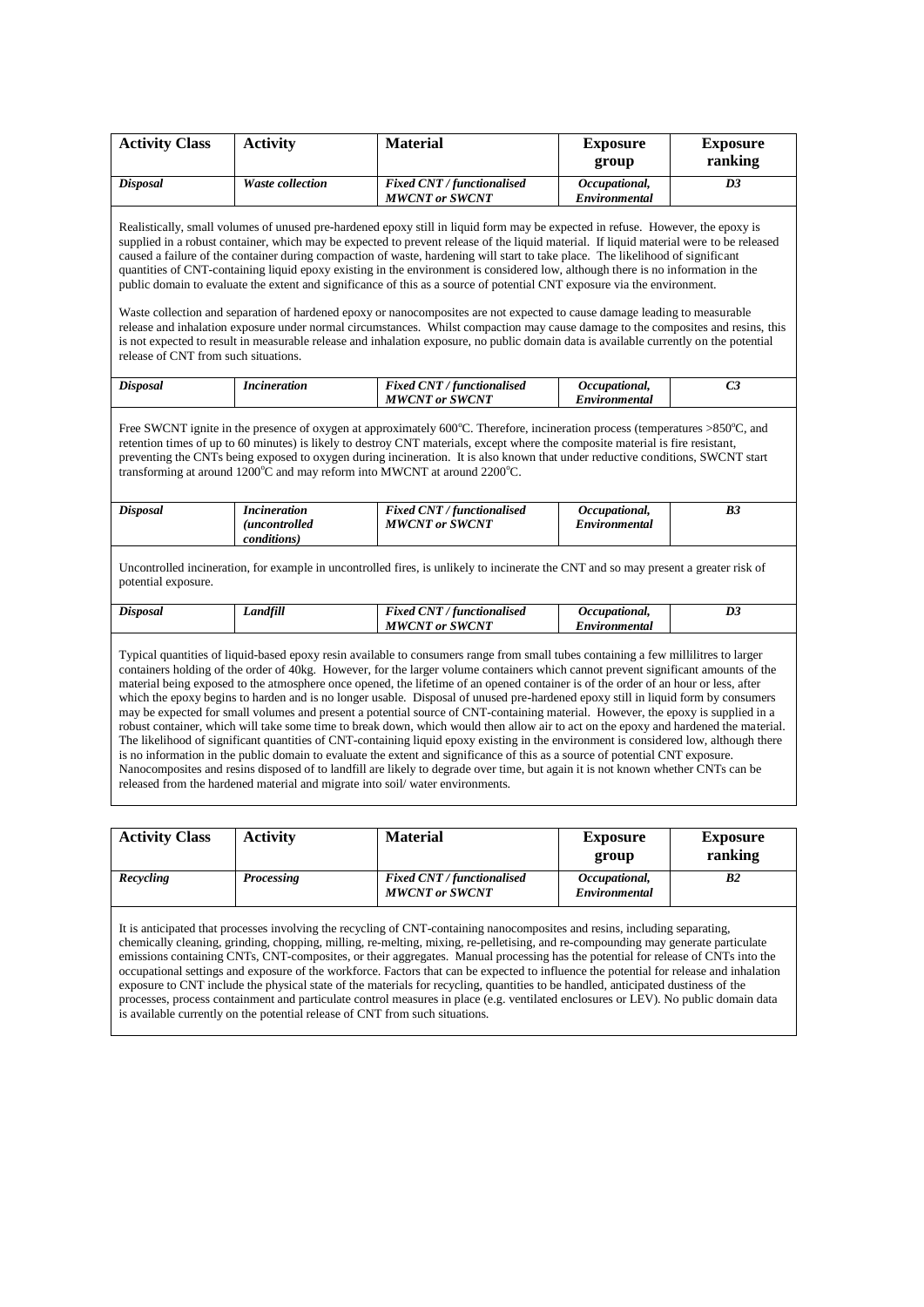# **5.2.3 Carbon Nanotubes in Textiles: CNT incorporated into yarn**

| <b>Activity Class</b>                                                                                                                                                                                                                         | <b>Activity</b>                                                                               | <b>Material</b>                                                                                                                                                                                                                                                                                                                                                                                                                                                                                                                                                                                                                                                                                                                                                                                                                                                                                                                                                                                                                                                                                                                                                                                                                                                                                                                                                                                                                                                                                                                                                                                                                                                                                                                                                                                                                                                                                                                                                                                                       | <b>Exposure</b><br>group | <b>Exposure</b><br>ranking |
|-----------------------------------------------------------------------------------------------------------------------------------------------------------------------------------------------------------------------------------------------|-----------------------------------------------------------------------------------------------|-----------------------------------------------------------------------------------------------------------------------------------------------------------------------------------------------------------------------------------------------------------------------------------------------------------------------------------------------------------------------------------------------------------------------------------------------------------------------------------------------------------------------------------------------------------------------------------------------------------------------------------------------------------------------------------------------------------------------------------------------------------------------------------------------------------------------------------------------------------------------------------------------------------------------------------------------------------------------------------------------------------------------------------------------------------------------------------------------------------------------------------------------------------------------------------------------------------------------------------------------------------------------------------------------------------------------------------------------------------------------------------------------------------------------------------------------------------------------------------------------------------------------------------------------------------------------------------------------------------------------------------------------------------------------------------------------------------------------------------------------------------------------------------------------------------------------------------------------------------------------------------------------------------------------------------------------------------------------------------------------------------------------|--------------------------|----------------------------|
| Manufacturing                                                                                                                                                                                                                                 | Handling, mixing prior<br>to spinning                                                         | CNT                                                                                                                                                                                                                                                                                                                                                                                                                                                                                                                                                                                                                                                                                                                                                                                                                                                                                                                                                                                                                                                                                                                                                                                                                                                                                                                                                                                                                                                                                                                                                                                                                                                                                                                                                                                                                                                                                                                                                                                                                   | Occupational             | B1                         |
| to assess exposure.                                                                                                                                                                                                                           |                                                                                               | This task would include handling of the CNT as delivered from the suppliers and preparation of same for incorporation into the<br>process. It could include bag opening, scooping, weighing. This may be automated or manual. Mixing tasks would include loading<br>into the reactor or container followed by the mixing process, usually with some mechanical activity. The mixing chamber may be<br>open or closed. Mixing may occur at the nozzle although it is not clear whether this is used in CNT processes. Exposure would vary<br>dependant on the nature of the CNTs as delivered, (e.g. dry, in suspension or in a masterbatch), the level of automation and the<br>effectiveness of control measures used. There is no published evidence of release in this specific setting (i.e. in textile area) on which                                                                                                                                                                                                                                                                                                                                                                                                                                                                                                                                                                                                                                                                                                                                                                                                                                                                                                                                                                                                                                                                                                                                                                                            |                          |                            |
| However handling and mixing of CNT in other settings have demonstrated that there is release potential (Maynard et al 2004, Han et<br>al 2008, Methner et al 2006, 2007), particularly if control approaches are not implemented effectively. |                                                                                               |                                                                                                                                                                                                                                                                                                                                                                                                                                                                                                                                                                                                                                                                                                                                                                                                                                                                                                                                                                                                                                                                                                                                                                                                                                                                                                                                                                                                                                                                                                                                                                                                                                                                                                                                                                                                                                                                                                                                                                                                                       |                          |                            |
|                                                                                                                                                                                                                                               | against which it may be reasonable to compare CNT.                                            | Han et al monitored the possible exposure to MWCNT release in a carbon nanotube research laboratory (i.e. not at an industrial<br>scale). In a range of activities including blending (mixing). Mass concentrations of up to 0.43 mg.m <sup>-3</sup> were reported during blending<br>before exposure control was implemented. Following implementation of exposure control (hood and ventilation), the maximum<br>measured concentration (mass) was 0.04 mg.m <sup>-3</sup> . The fibres were only found in the blending scenario and were found on both<br>personal and area samples at approximately the same level. The reported number concentration was very high (193.6 and 172.9 fibre<br>$ml^{-1}$ ). For reference, these are two orders of magnitude greater than typical asbestos workplace exposure limits of 0.1 fibre $ml^{-1}$                                                                                                                                                                                                                                                                                                                                                                                                                                                                                                                                                                                                                                                                                                                                                                                                                                                                                                                                                                                                                                                                                                                                                                        |                          |                            |
|                                                                                                                                                                                                                                               | simulated handling activities they measured concentrations up to 53 $\Box$ g m <sup>3</sup> . | The study carried out by Maynard el at in 2004 focussed mainly activities concerning the synthesis and recovery of SWCNT. In                                                                                                                                                                                                                                                                                                                                                                                                                                                                                                                                                                                                                                                                                                                                                                                                                                                                                                                                                                                                                                                                                                                                                                                                                                                                                                                                                                                                                                                                                                                                                                                                                                                                                                                                                                                                                                                                                          |                          |                            |
| to 20%.                                                                                                                                                                                                                                       |                                                                                               | One factor to consider is the proportion of CNT which is likely to be used. At this stage of development, prior to full production, this<br>is still the subject of research to find appropriate combinations. This was reviewed by Kohler et al (2008) who identified data for a<br>rand of matrix polymers including polyacrinitrile, polypropylene, polyethylene and polyester. CNT weight percentage ranged from 1                                                                                                                                                                                                                                                                                                                                                                                                                                                                                                                                                                                                                                                                                                                                                                                                                                                                                                                                                                                                                                                                                                                                                                                                                                                                                                                                                                                                                                                                                                                                                                                                |                          |                            |
| be collected.                                                                                                                                                                                                                                 |                                                                                               | It is very difficult to judge the extent to which the conditions in these studies, all at a laboratory scale are representative of likely<br>condition in commercial scale activities. However, measurable concentration in similar activities highlights the need for more data to                                                                                                                                                                                                                                                                                                                                                                                                                                                                                                                                                                                                                                                                                                                                                                                                                                                                                                                                                                                                                                                                                                                                                                                                                                                                                                                                                                                                                                                                                                                                                                                                                                                                                                                                   |                          |                            |
| Manufacturing                                                                                                                                                                                                                                 | <b>Spinning</b>                                                                               | CNT / polymer matrix                                                                                                                                                                                                                                                                                                                                                                                                                                                                                                                                                                                                                                                                                                                                                                                                                                                                                                                                                                                                                                                                                                                                                                                                                                                                                                                                                                                                                                                                                                                                                                                                                                                                                                                                                                                                                                                                                                                                                                                                  | <b>Occupational</b>      | C <sub>2</sub>             |
|                                                                                                                                                                                                                                               |                                                                                               | Synthetic yarns are generally produced in hot processes. Polymer chips are melted at temperatures of around 270 °C. The molten<br>polymer is then extruded through a spinneret and the filaments are subsequently drawn into the desired polyester fibre. Mixing may<br>occur dynamically at or near the nozzle. After extrusion from the spinneret, the fibres are drawn or elongated. Yarns can be<br>monofilament or multifilament by twisting several together. Depending upon the desired properties, the polyester fibres are usually<br>drawn up to five times its original length. For higher tenacity, the filaments are drawn to a greater extent. When the fibres come in<br>contact with the air, they solidify. After the polyester yarn is drawn, it is wound on large bobbins or flat-wound packages, ready to be<br>woven into material. In spinning there will be mechanical contact between the yarns and with the formers with the yarn moving at<br>high speed. This high energy activity may lead to shedding of fibres. If fibres are shed, they are more likely to be they are more<br>likely to be of the composite (i.e. polymer and CNT combined) than CNT alone.<br>We have no exposure data available for this process with CNT. Kohler et al (2008) commented that "textile experts do not expect<br>considerable particle release during spinning and weaving". However exposures in the production of other synthetic fibres have been<br>observed. Cherrie et al 1995 measured fibre dust exposure during para-aramid manufacturing their 8-hour time-weighted average<br>exposure to respirable fibrils. Geometric mean concentrations for different jobs were generally low, ranging from 0.005 to 0.4 fibres<br>$ml^{-1}$ . Assuming a log-normal distribution, less than 1% of the exposure levels would be expected to exceed 0.5 fibres $ml^{-1}$ and about<br>0.002% would be above 2 fibres $ml^{-1}$ . This work suggests that exposures during this activity are plausible. |                          |                            |
| <b>Manufacturing</b>                                                                                                                                                                                                                          | Weaving                                                                                       | $CNT$ / polymer matrix                                                                                                                                                                                                                                                                                                                                                                                                                                                                                                                                                                                                                                                                                                                                                                                                                                                                                                                                                                                                                                                                                                                                                                                                                                                                                                                                                                                                                                                                                                                                                                                                                                                                                                                                                                                                                                                                                                                                                                                                | Occupational             | C <sub>2</sub>             |

In weaving there will be mechanical contact between yarns and between the yarns and with the formers. This may lead to shedding of fibres. No CNT exposure data is available for this process. However the work of Cherrie et al (1995) on exposures during production of para-aramid suggests that as in spinning exposures during this activity are plausible. Levels are likely to be similar to spinning.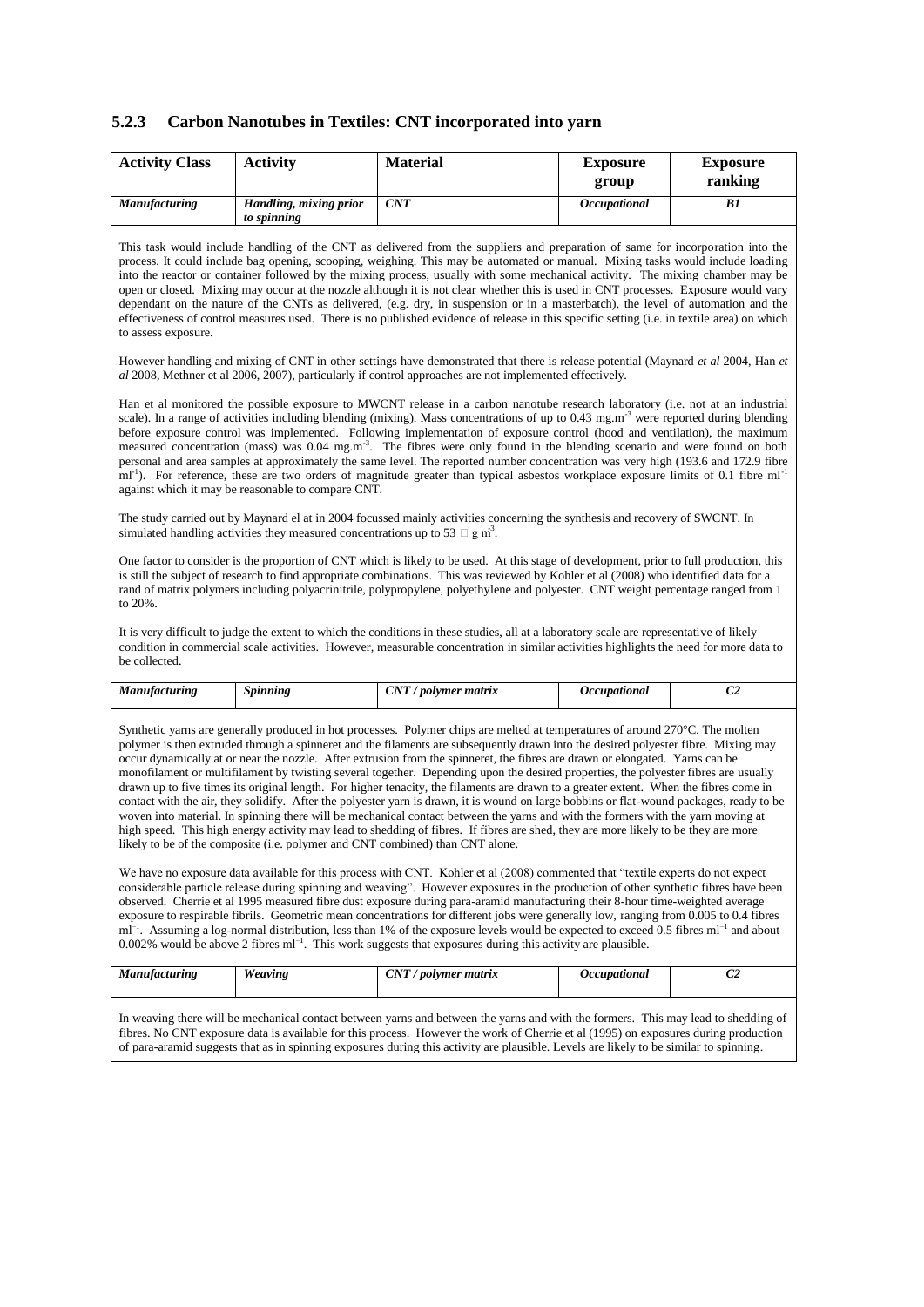| <b>Activity Class</b> | Activity                                                                                                                                                                                                                                                                                                               | <b>Material</b>                                                                                                                                                                                                                                                     | <i>Exposure</i><br>group       | <i>Exposure</i><br>ranking |  |  |
|-----------------------|------------------------------------------------------------------------------------------------------------------------------------------------------------------------------------------------------------------------------------------------------------------------------------------------------------------------|---------------------------------------------------------------------------------------------------------------------------------------------------------------------------------------------------------------------------------------------------------------------|--------------------------------|----------------------------|--|--|
| <b>Manufacturing</b>  | <b>Finishing</b>                                                                                                                                                                                                                                                                                                       | $CNT$ / polymer matrix                                                                                                                                                                                                                                              | Occupational                   | D3                         |  |  |
| release is lower.     |                                                                                                                                                                                                                                                                                                                        | Finishing could include, inspection, cleaning, washing and packing. It may be manual or automated. No CNT exposure data is<br>available for this process. Finishing is likely to be a lower energy process than spinning or wearing and so the probability of fibre |                                |                            |  |  |
| <b>Manufacturing</b>  | Accidents - spillage                                                                                                                                                                                                                                                                                                   | CNT, CNT / polymer matrix                                                                                                                                                                                                                                           | <i><b>Occupational</b></i>     | B <sub>3</sub>             |  |  |
|                       | This could include spillage of CNT or CNT formulation, contamination of the workplaces and exposure during subsequent cleanup.<br>In many industrial processes clean up after spillage is a major source of exposure. Again we have no direct data from the manufacture<br>or use of synthetic textile containing CNT. |                                                                                                                                                                                                                                                                     |                                |                            |  |  |
| <b>Manufacturing</b>  | Accidents - fire                                                                                                                                                                                                                                                                                                       | $CNT / CNT / ash$ mix                                                                                                                                                                                                                                               | Occupational,<br>Environmental | B1                         |  |  |
|                       | Major accidents, such as a fire in a storage facility may create the potential for release into the environment and the potential for<br>्रमंत्र के प्रति का सामने के लिए में से समाज के लिए मामले के प्रति के प्रति के प्रति के प्रति के समाज में में                                                                 |                                                                                                                                                                                                                                                                     |                                |                            |  |  |

occupational exposure to those attending the fire or involved in the clean up after it. It is expected that in controlled incineration (see disposal) of composites will result in complete incineration of CNT. It has been shown that CNT (MWCNT and SWCNT) will burn of completely at 740<sup>o</sup>C (Wang et al 2006). However, incineration at lowered temperatures will not necessarily result in destruction of the CNT (Kashiwagi et al 2002). This could result in the formation of ash containing CNT at elevated levels. No data available from accidental incineration of CNT polymers.

| <b>Activity Class</b> | <b>Activity</b>                      | <b>Material</b>                                                                            | <b>Exposure</b><br>group       | <b>Exposure</b><br>ranking |
|-----------------------|--------------------------------------|--------------------------------------------------------------------------------------------|--------------------------------|----------------------------|
| <b>Transport</b>      | <b>Transport of finished</b><br>item | CNT, CNT / polymer matrix                                                                  | <i><b>Occupational</b></i>     | D3                         |
|                       |                                      | Exposure is likely to be small, as garments are likely to be packed or otherwise enclosed. |                                |                            |
| <b>Transport</b>      | <b>Accidents</b>                     | CNT, CNT / polymer matrix                                                                  | Occupational,<br>Environmental | B1                         |
|                       |                                      |                                                                                            |                                |                            |

The main danger from accident would be exposure to high temperature in the event of a fire (see manufacturing, accidents – fire).

| <b>Activity Class</b> | <b>Activity</b> | <b>Material</b>           | <b>Exposure</b><br>group | <b>Exposure</b><br>ranking |
|-----------------------|-----------------|---------------------------|--------------------------|----------------------------|
| Use                   | Wearing         | CNT, CNT / polymer matrix | Consumer                 | D2                         |

During use garments typically suffer a 10% weight loss (Kohler et al 2008) although this must be highly dependent on the specific type of material. On of the reasons for using synthetic materials is that they are considered to be "hard wearing". Various processes contribute to this including mechanical abrasion, thermal degradation, photo-oxidative degradation and weathering. It is likely that most of the weight loss would occur during the washing process.

However, wearing may cause polymer fibres containing to be shed. Shedding of fibres would not necessarily be expected to become airborne, rather might be expected that they would transfer to the skin on to other clothing and be subsequently washed off. Synthetic materials of this type would normally be considered hard wearing, and addition of CNT would be anticipated to enhance this property, further reducing the likelihood of inhalation exposure.

If there is shedding, this could present a chronic low level exposure to the wearer, to those in contact with the wearer (family and children) and to the wearers in home environment. No information on this process is available for CNT polymers but it is anticipated to be low. The following example, although not entirely trivial, is likely to be a worst case and is calculated with many assumptions:

Typical weight of a T-shirt - 250 g Assume wearer owns 4 such items – 1000g Incorporation of CNT at a 10% weight ratio – 100g of CNT During use, over 3 years, the garment looses 10% - 10g of CNT Most of this would be in washing lets assume  $10\%$  would be in wearing stage  $-1$  g of CNT Only a small proportion of this could become airborne, assume 10% - 0.1 g of CNT Assume loss to be linear over 3 years (1000 days), the amount becoming airborne per day would be - 0.0001g Assume that this would be dispersed into 1000m3 of air, this would result in a concentration of 0.000001gm  $1 \square$  om<sup>3</sup> *Use Washing CNT / polymer matrix Occupational, Consumer D3*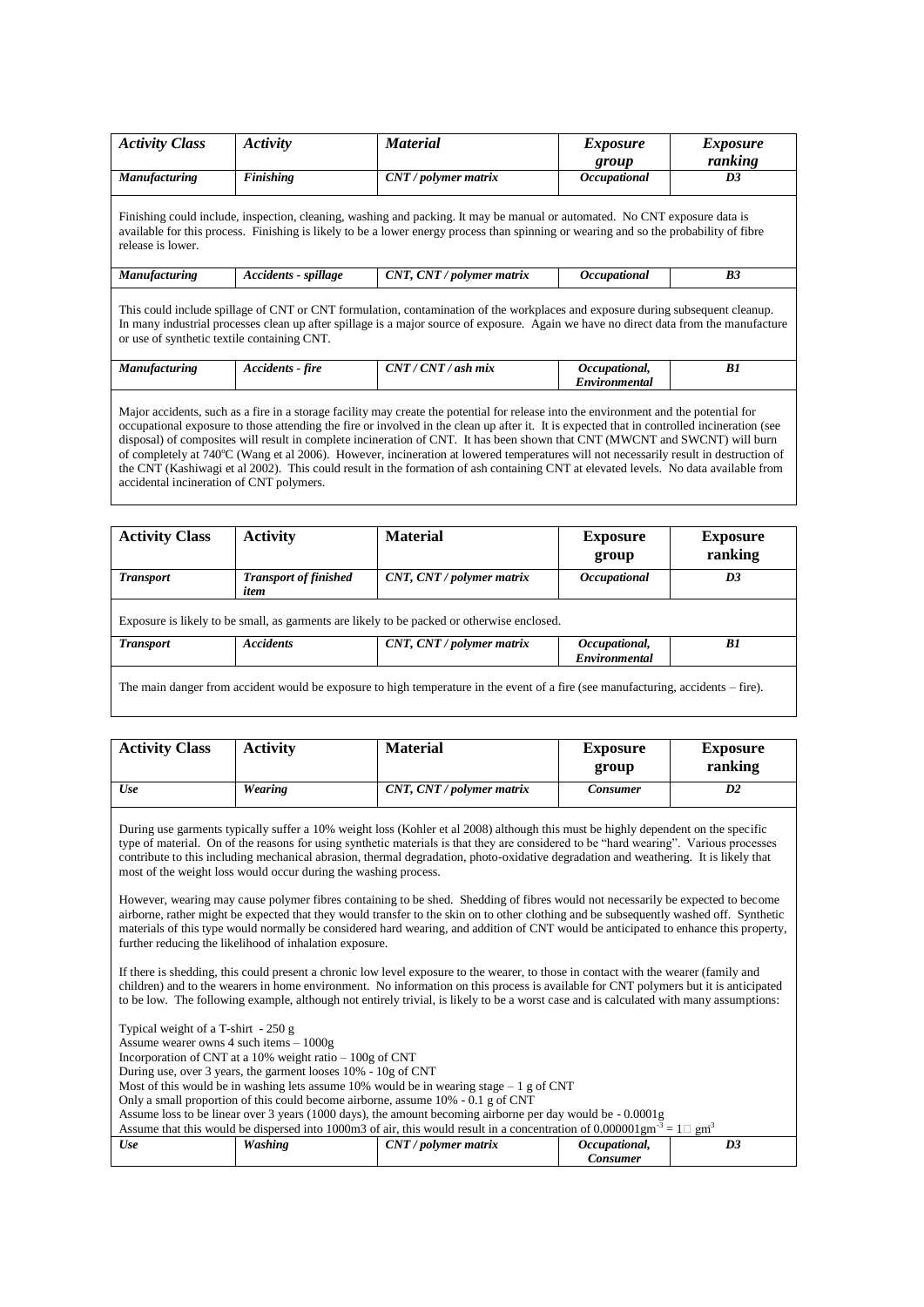Washing may cause fibres to be released but any fibres released are likely to be retained within the waste water and so will not provide an inhalation exposure. Overtime there may be some build up of released fibres on filters or otherwise within the machine but again this would be unlikely to inhalation exposure, even during cleaning. Tumble drying may provide enhanced shedding of fibres due to heating and drying. As above a failure to shed fibres would be considered an advantageous property. No information concerning exposure during these laundry processes is available for CNT polymer materials.

| Use | <i>Ironing</i>                                                        | $CNT$ / polymer matrix                                                                                                          | Occupational,<br><b>Consumer</b> | D3 |
|-----|-----------------------------------------------------------------------|---------------------------------------------------------------------------------------------------------------------------------|----------------------------------|----|
|     | It is not expected that normal ironing would result in fibre release. |                                                                                                                                 |                                  |    |
| Use | Accident – exposure to<br>high temperature                            | $CNT$ , $CNT$ / polymer matrix                                                                                                  | Consumer                         | B1 |
|     |                                                                       | Ironing may cause thermal decomposition of burning of the meterial. Accidental burning in the home is also plaugible. Synthetic |                                  |    |

Ironing may cause thermal decomposition of burning of the material. Accidental burning in the home is also plausible. Synthetic textiles disintegrate at temperatures of more that 200°C (Kohler 2008). Incineration at these temperatures leaves an ash cake which contains CNT (Kashiwagi, 2008). It is not known if CNT would enter the smoke emitted from this event. No information of release of CNT into the air as a result of this process is available.

| <b>Activity Class</b>         | <b>Activity</b>                                                                      | <b>Material</b>                                                                                                                                                                                                                                                                                                                                                                                             | <b>Exposure</b><br>group              | <b>Exposure</b><br>ranking |
|-------------------------------|--------------------------------------------------------------------------------------|-------------------------------------------------------------------------------------------------------------------------------------------------------------------------------------------------------------------------------------------------------------------------------------------------------------------------------------------------------------------------------------------------------------|---------------------------------------|----------------------------|
| <b>Disposal</b>               | Landfill                                                                             | $CNT$ / polymer matrix                                                                                                                                                                                                                                                                                                                                                                                      | Occupational,<br>Environmental        | D <sub>3</sub>             |
| unlikely.                     |                                                                                      | The land filing process could involve mechanical processes which could cause release to the air and exposure of the workers involved<br>in that activity. No information is available on exposure from this process. Once landfill has been complete release to the air is                                                                                                                                  |                                       |                            |
| <b>Disposal</b>               | <b>Incineration</b> -<br>controlled                                                  | $CNT$ / polymer matrix                                                                                                                                                                                                                                                                                                                                                                                      | Occupational,<br>Environmental        | D <sub>3</sub>             |
|                               |                                                                                      | Controlled incineration of textiles, (such as in municipal incinerators) will almost certainly incinerate the CNT due to the elevated<br>temperatures involved $(>800^{\circ}C)$ . These systems also include filtration of the flue gasses so any CNT release would be capture.                                                                                                                            |                                       |                            |
| <b>Disposal</b>               | <i>Incineration</i><br>(uncontrolled)                                                | $CNT$ / polymer matrix                                                                                                                                                                                                                                                                                                                                                                                      | Occupational,<br>Environmental        | B <sub>2</sub>             |
|                               | information of release of CNT into the air as a result of this process is available. | Uncontrolled incineration, for example in uncontrolled fires, is unlikely to incinerate the CNT and so may present a greater risk of<br>exposure. Synthetic textiles disintegrate at temperatures of more that 200°C (Kohler 2008). Incineration at these temperatures leaves<br>an ash cake which contains CNT (Kashiwagi, 2008). It is not known if CNT would enter the smoke emitted from this event. No |                                       |                            |
| <b>Disposal</b>               | Shredding / milling /<br>recycling                                                   | $CNT$ / polymer matrix                                                                                                                                                                                                                                                                                                                                                                                      | Occupational,<br>Environmental        | D2                         |
| potentially lead to exposure. |                                                                                      | Textiles undergo various types of mechanical, thermal and chemical treatment as part of the recycling process. All of these could                                                                                                                                                                                                                                                                           |                                       |                            |
| <b>Disposal</b>               | Recycling                                                                            | $CNT$ / polymer matrix                                                                                                                                                                                                                                                                                                                                                                                      | Occupational,<br><b>Environmental</b> | C <sub>2</sub>             |

Textiles undergo various types of mechanical, thermal and chemical treatment as part of the recycling process. All of these could potentially lead to exposure.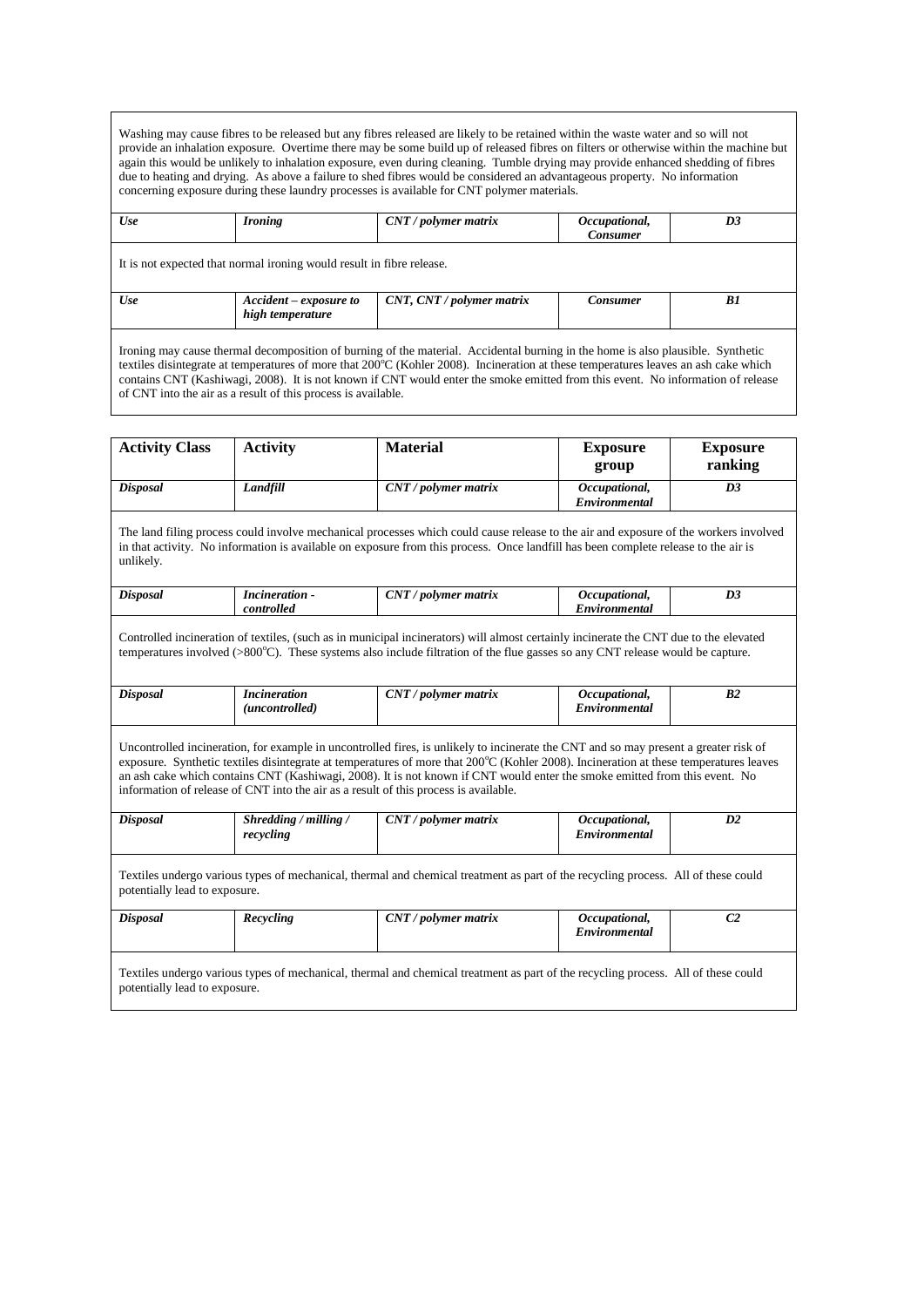# **5.2.4 Carbon Nanotubes in Textiles: CNT applied as a coating**

| <b>Activity Class</b>                   | <b>Activity</b>                                                              | <b>Material</b>                                                                                                                                                                                                                                                                                                                                                                                                                                                                                                                                                                                                                                                                                                                                                                                     | <b>Exposure</b><br>group       | <b>Exposure</b><br>ranking |
|-----------------------------------------|------------------------------------------------------------------------------|-----------------------------------------------------------------------------------------------------------------------------------------------------------------------------------------------------------------------------------------------------------------------------------------------------------------------------------------------------------------------------------------------------------------------------------------------------------------------------------------------------------------------------------------------------------------------------------------------------------------------------------------------------------------------------------------------------------------------------------------------------------------------------------------------------|--------------------------------|----------------------------|
| Manufacturing                           | Handling / mixing                                                            | <b>CNT</b>                                                                                                                                                                                                                                                                                                                                                                                                                                                                                                                                                                                                                                                                                                                                                                                          | Occupational                   | B1                         |
| effectiveness of control measures used. |                                                                              | Activities would include handling of the CNT as delivered from the suppliers and preparation of same for incorporation into the<br>process. It could include bag opening, scooping, weighing. This may be automated or manual. Exposure would vary dependant<br>on the nature of the CNTs as delivered, (e.g. dry, in suspension or in a masterbatch), the level of automation and the<br>No published evidence of release in the this specific scenario (i.e. in textile area) however handling tasks in other settings have<br>demonstrated release potential (e.g. Maynard et al 2004, Han et al 2008, Methner et al 2006, 2007).                                                                                                                                                                |                                |                            |
| Manufacturing                           | Coating                                                                      | CNT, CNT / solvents                                                                                                                                                                                                                                                                                                                                                                                                                                                                                                                                                                                                                                                                                                                                                                                 | Occupational                   | A3                         |
| gel.                                    | for inhalation exposure exists, if the process is not controlled adequately. | Possible spraying or dipping activity using a suspension of CNTs. Coating could be applied to the yarn or to finished textiles or<br>garments. Most published work currently describes coating by submersion in a bath. For example Xue et al 2007 describes<br>coating of a range of fibre types with CNT to create a conductive fibre by drawing them through a coagulation bath containing a<br>However spray coating is a common process with finished textiles e.g. for the purpose of waterproofing. We have not yet been<br>able to find any evidence of this process being applied using nanotubes. Any spraying activity clearly has the potential for<br>exposure if not carried out under suitably controlled condition. If a spray coating method was used then a significant potential |                                |                            |
| Manufacturing                           | Weaving                                                                      | CNT                                                                                                                                                                                                                                                                                                                                                                                                                                                                                                                                                                                                                                                                                                                                                                                                 | Occupational                   | B <sub>2</sub>             |
|                                         |                                                                              | In weaving there will be mechanical contact between yarns and between the yarns and with the formers. This may lead to<br>shedding of fibres. The CNTs reside on the surface then the likelihood is that it is these which will be shed firs. No CNT<br>exposure data is available for this process. However the work of Cherrie et al (1995) on exposures during production of para-<br>aramid suggests that as in spinning exposures during this activity are plausible. Levels are likely to be similar to spinning.                                                                                                                                                                                                                                                                             |                                |                            |
| Manufacturing                           | <b>Finishing</b>                                                             | CNT, CNT / binder                                                                                                                                                                                                                                                                                                                                                                                                                                                                                                                                                                                                                                                                                                                                                                                   | Occupational                   | B2                         |
| fibre release is lower.                 |                                                                              | Finishing could include, inspection, cleaning, washing and packing. It may be manual or automated. No CNT exposure data is<br>available for this process. Finishing is likely to be a lower energy process than spinning or wearing and so the probability of                                                                                                                                                                                                                                                                                                                                                                                                                                                                                                                                       |                                |                            |
| Manufacturing                           | Accidents - spillage                                                         | CNT                                                                                                                                                                                                                                                                                                                                                                                                                                                                                                                                                                                                                                                                                                                                                                                                 | Occupational                   | B <sub>3</sub>             |
|                                         | manufacture or use of synthetic textile containing CNT.                      | This could include spillage of CNT or CNT formulation, contamination of the workplaces and exposure during subsequent clean<br>up. In many industrial processes clean up after spillage is a major source of exposure. Again we have no direct data from the                                                                                                                                                                                                                                                                                                                                                                                                                                                                                                                                        |                                |                            |
| Manufacturing                           | Accidents - fire                                                             | $CNT$ , $CNT$ / ash mix                                                                                                                                                                                                                                                                                                                                                                                                                                                                                                                                                                                                                                                                                                                                                                             | Occupational,<br>Environmental | B1                         |
|                                         |                                                                              | Major accidents, such as a fire in a storage facility may create the potential for release into the environment and the potential for<br>occupational exposure to those attending the fire or involved in the clean up after it. It is expected that in controlled incineration<br>(see disposal) of composites will result in complete incineration of CNT. It has been shown that CNT (MWCNT and SWCNT)<br>will burn of completely at 740°C (Yang et al 2004). However, incineration at lowered temperatures will not necessarily result in<br>destruction of the CNT (Kashiwagi et al 2002). This could result in the formation of ash containing CNT at elevated levels. No                                                                                                                     |                                |                            |

data available from accidental incineration of CNT polymers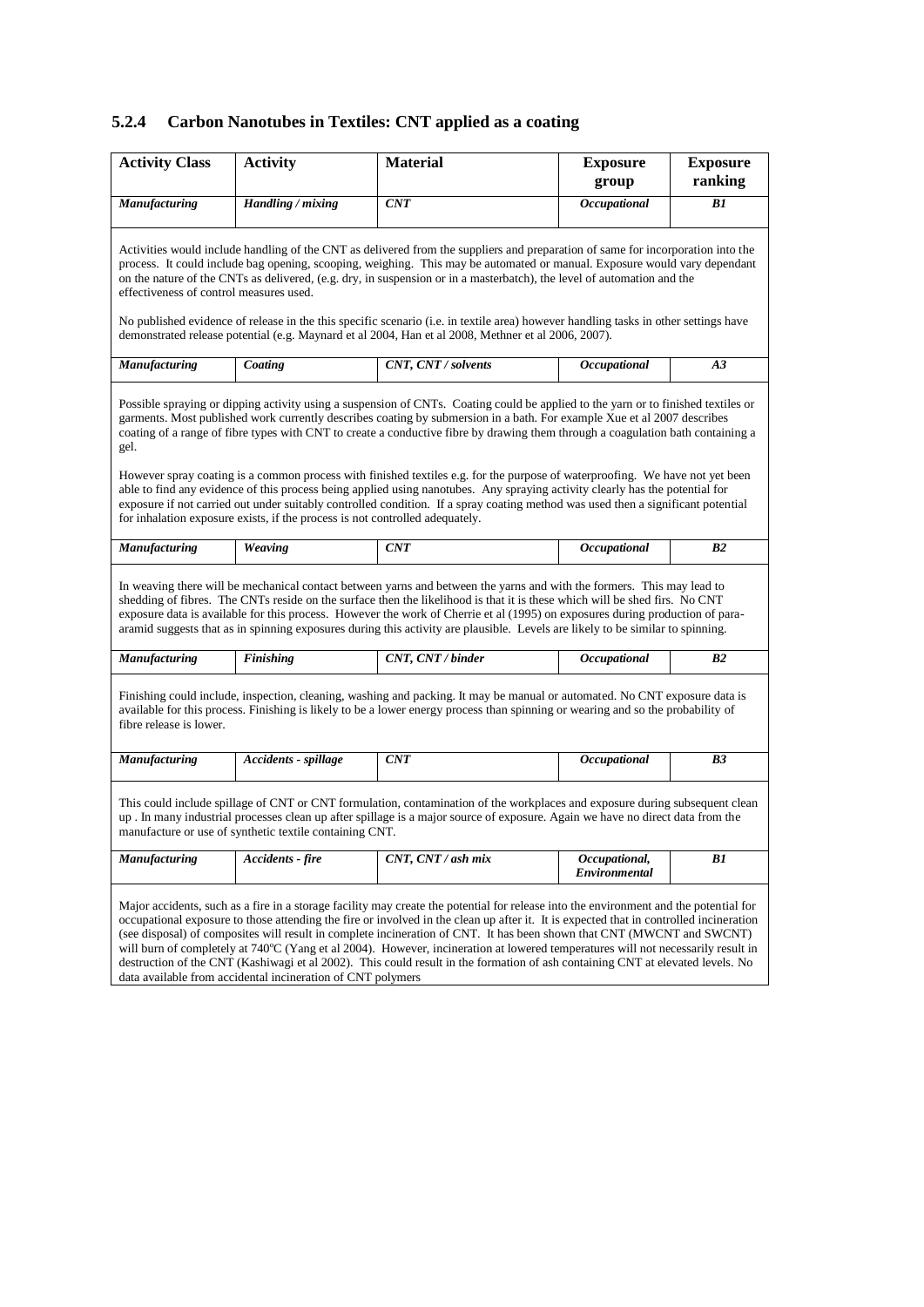| <b>Activity Class</b> | <b>Activity</b>                      | <b>Material</b>                                                                            | <b>Exposure</b><br>group       | <b>Exposure</b><br>ranking |
|-----------------------|--------------------------------------|--------------------------------------------------------------------------------------------|--------------------------------|----------------------------|
| <b>Transport</b>      | <b>Transport of finished</b><br>item | CNT, CNT binder                                                                            | <i><b>Occupational</b></i>     | D3                         |
|                       |                                      | Exposure is likely to be small, as garments are likely to be packed or otherwise enclosed. |                                |                            |
| <b>Transport</b>      | <b>Accidents</b>                     | CNT, CNT / polymer matrix                                                                  | Occupational,<br>Environmental | B1                         |
|                       |                                      |                                                                                            |                                |                            |

The main danger from accidents would be exposure to high temperature in the event of a fire (see manufacturing, accidents – fire).

| <b>Activity Class</b> | Activity | <b>Material</b>           | <b>Exposure</b><br>group | <b>Exposure</b><br>ranking |
|-----------------------|----------|---------------------------|--------------------------|----------------------------|
| Use                   | Wearing  | CNT, CNT / polymer matrix | Consumer                 | B2                         |

As described above, during use garments typically suffer a 10% weight loss (Kohler et al 2008) although this must be highly dependent on the specific type of material. On of the reasons for using synthetic materials is that they are considered to be "hard wearing". Various processes contribute to this including mechanical abrasion, thermal degradation, photo-oxidative degradation and weathering. It is likely that most of the weight loss would occur during the washing process. There would be additional concerns if the CNT were on the outside of the fibres.

However, wearing may cause polymer fibres containing to be shed. Shedding of fibres would not necessarily be expected to become airborne, rather might be expected that they would transfer to the skin on to other clothing and be subsequently washed off. Synthetic materials of this type would normally be considered hard wearing, and addition of CNT would be anticipated to enhance this property, further reducing the likelihood of inhalation exposure.

If there is shedding, this could present a chronic low level exposure to the wearer, to those in contact with the wearer (family and children) and to the wearers in home environment. No information on this process is available for these types of textiles.

| Use | <b>Washing</b>                                                        | $CNT$ / polymer matrix                                                                                                                                                                                                                                                                                                                                                                                                                                                                                                                                                                                                                   | Occupational,<br><b>Consumer</b> | D <sub>3</sub> |
|-----|-----------------------------------------------------------------------|------------------------------------------------------------------------------------------------------------------------------------------------------------------------------------------------------------------------------------------------------------------------------------------------------------------------------------------------------------------------------------------------------------------------------------------------------------------------------------------------------------------------------------------------------------------------------------------------------------------------------------------|----------------------------------|----------------|
|     |                                                                       | Washing may cause fibres to be released but any fibres released are likely to be retained within the waste water and so will not<br>provide an inhalation exposure. Overtime there may be some build up of released fibres on filters or otherwise within the<br>machine but again this would be unlikely to inhalation exposure, even during cleaning. Tumble drying may provide enhanced<br>shedding of fibres due to heating and drying. As above a failure to shed fibres would be considered an advantageous property.<br>No information concerning exposure during these laundry processes is available for CNT polymer materials. |                                  |                |
| Use | <b>Ironing</b>                                                        | $CNT$ / polymer matrix                                                                                                                                                                                                                                                                                                                                                                                                                                                                                                                                                                                                                   | Occupational,<br><b>Consumer</b> | D3             |
|     | It is not expected that normal ironing would result in fibre release. |                                                                                                                                                                                                                                                                                                                                                                                                                                                                                                                                                                                                                                          |                                  |                |

ash cake which contains CNT (Kashiwagi, 2008). It is not known if CNT would enter the smoke emitted from this event. No information of release of CNT into the air as a result of this process is available.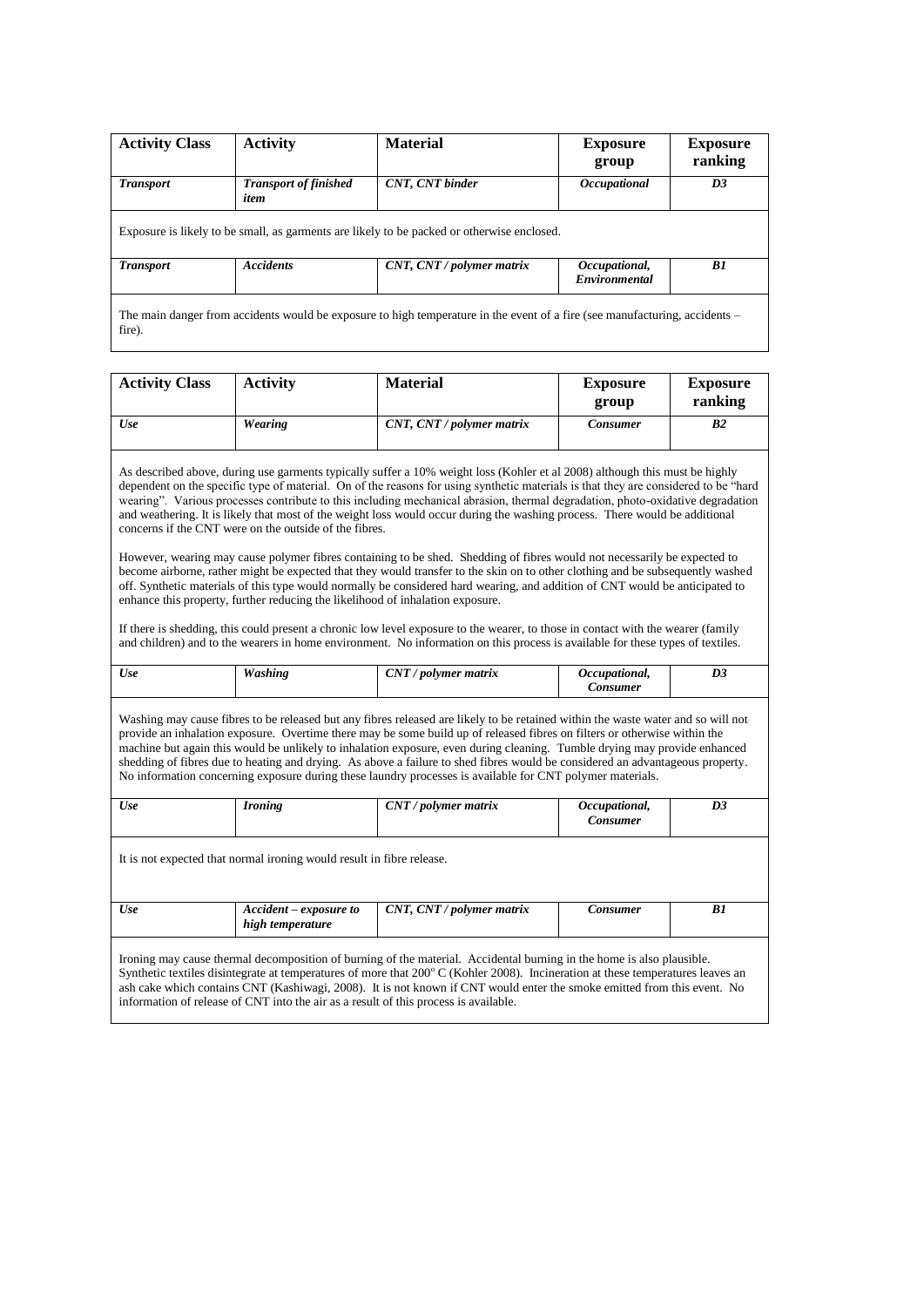| <b>Activity Class</b>                                                                                                                                                                                                                                                                                                                                                                                                                                                                                | <b>Activity</b>                                                                                                                                                                                                                                                         | <b>Material</b>        | <b>Exposure</b><br>group              | <b>Exposure</b><br>ranking |  |  |  |  |
|------------------------------------------------------------------------------------------------------------------------------------------------------------------------------------------------------------------------------------------------------------------------------------------------------------------------------------------------------------------------------------------------------------------------------------------------------------------------------------------------------|-------------------------------------------------------------------------------------------------------------------------------------------------------------------------------------------------------------------------------------------------------------------------|------------------------|---------------------------------------|----------------------------|--|--|--|--|
| <b>Disposal</b>                                                                                                                                                                                                                                                                                                                                                                                                                                                                                      | Landfill                                                                                                                                                                                                                                                                | CNT / polymer matrix   | Occupational,<br><b>Environmental</b> | D <sub>3</sub>             |  |  |  |  |
| The land filing process could involve mechanical processes which could cause release to the air and exposure of the workers<br>involved in that activity. No information is available on exposure from this process. Once landfill has been complete release to<br>the air is unlikely.                                                                                                                                                                                                              |                                                                                                                                                                                                                                                                         |                        |                                       |                            |  |  |  |  |
| <b>Disposal</b>                                                                                                                                                                                                                                                                                                                                                                                                                                                                                      | <b>Incineration</b> -<br>controlled                                                                                                                                                                                                                                     | CNT / polymer matrix   | Occupational,<br>Environmental        | D <sub>3</sub>             |  |  |  |  |
| capture.                                                                                                                                                                                                                                                                                                                                                                                                                                                                                             | Controlled incineration of textiles, (such as in municipal incinerators) will almost certainly incinerate the CNT due to the<br>elevated temperatures involved $(>800^{\circ}C)$ . These systems also include filtration of the flue gasses so any CNT release would be |                        |                                       |                            |  |  |  |  |
| <b>Disposal</b>                                                                                                                                                                                                                                                                                                                                                                                                                                                                                      | <b>Incineration</b><br>(uncontrolled)                                                                                                                                                                                                                                   | CNT / polymer matrix   | Occupational,<br>Environmental        | B <sub>2</sub>             |  |  |  |  |
| Uncontrolled incineration, for example in uncontrolled fires, is unlikely to incinerated the CNT and so may present a greater risk<br>of exposure. Synthetic textiles disintegrate at temperatures of more that 200°C (Kohler 2008). Incineration at these temperatures<br>leaves an ash cake which contains CNT (Kashiwagi, 2008). It is not known if CNT would enter the smoke emitted from this<br>event. No information of release of CNT into the air as a result of this process is available. |                                                                                                                                                                                                                                                                         |                        |                                       |                            |  |  |  |  |
| <b>Disposal</b>                                                                                                                                                                                                                                                                                                                                                                                                                                                                                      | Shredding / milling /<br>recycling                                                                                                                                                                                                                                      | CNT / polymer matrix   | Occupational,<br>Environmental        | B <sub>2</sub>             |  |  |  |  |
| Textiles undergo various types of mechanical, thermal and chemical treatment as part of the recycling process. All of these<br>could potentially lead to exposure.                                                                                                                                                                                                                                                                                                                                   |                                                                                                                                                                                                                                                                         |                        |                                       |                            |  |  |  |  |
| <b>Disposal</b>                                                                                                                                                                                                                                                                                                                                                                                                                                                                                      | Recycling                                                                                                                                                                                                                                                               | $CNT$ / polymer matrix | Occupational,<br>Environmental        | B <sub>2</sub>             |  |  |  |  |
| Textiles undergo various types of mechanical, thermal and chemical treatment as part of the recycling process. All of these<br>could potentially lead to exposure.                                                                                                                                                                                                                                                                                                                                   |                                                                                                                                                                                                                                                                         |                        |                                       |                            |  |  |  |  |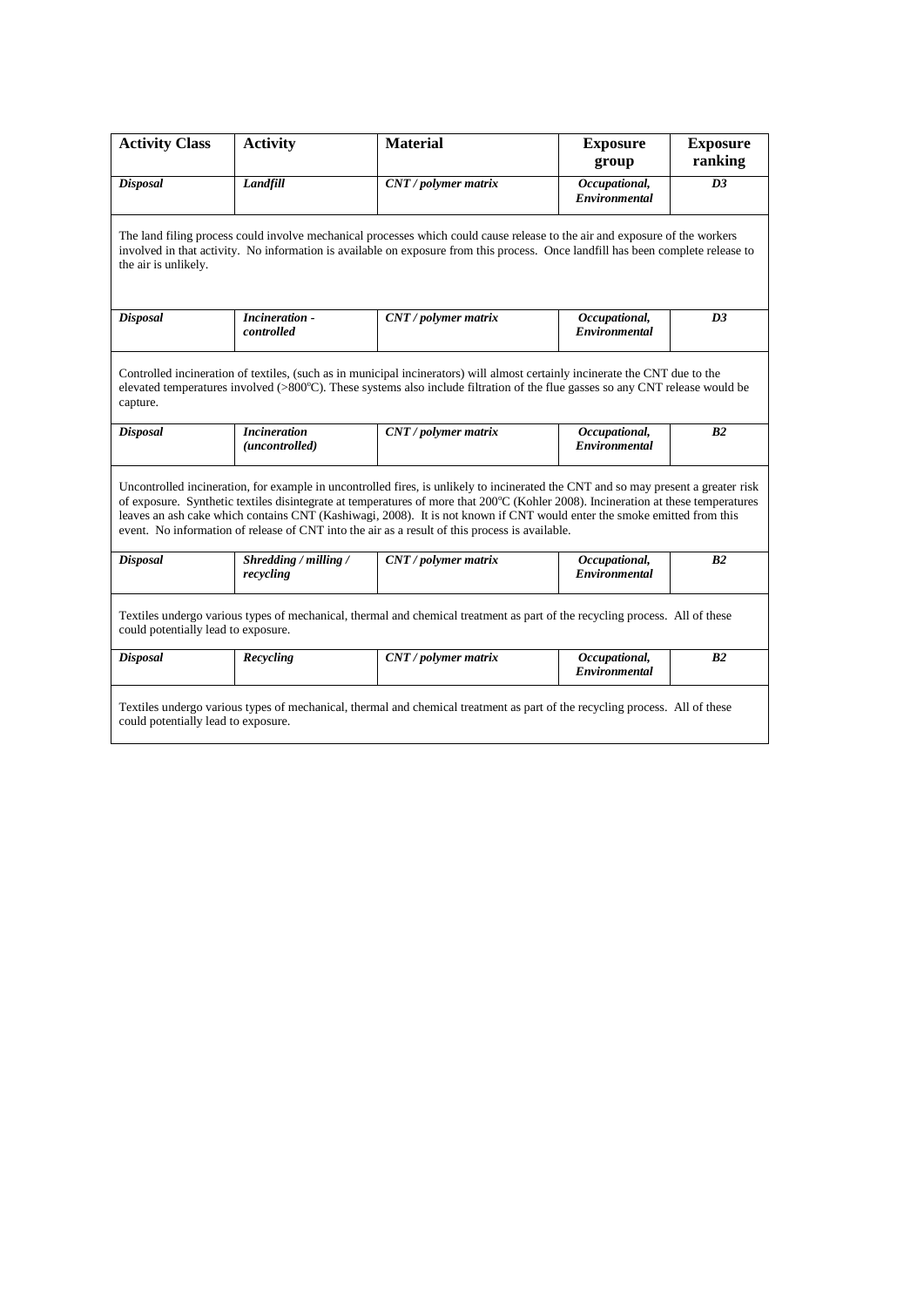# **5.2.5: Comparative Summary of Activities and Products in order of Exposure Ranking Categories**

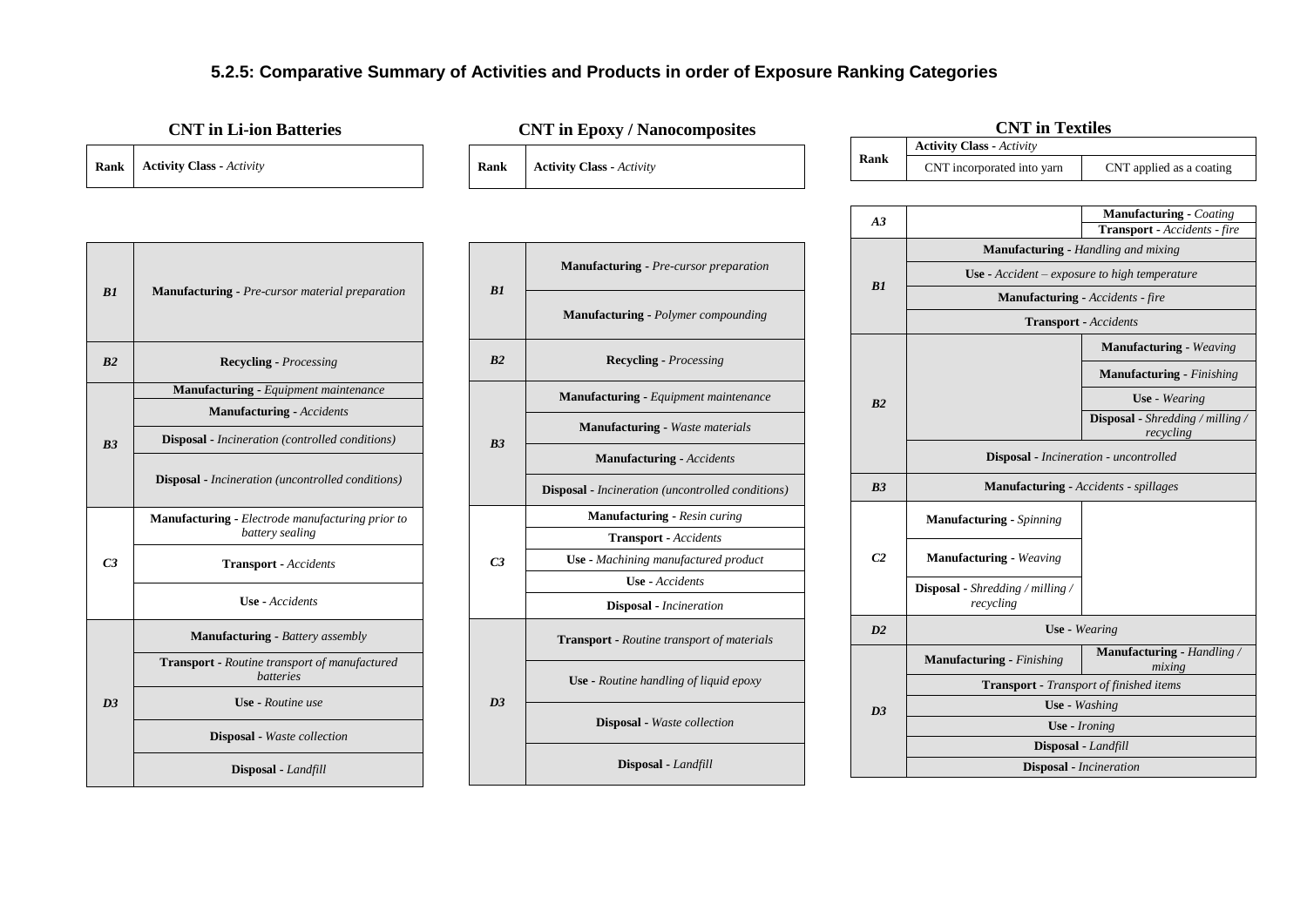# **5.3 Conclusions**

In this work, we have attempted to identify, and where possible characterise, the potential exposures across the life cycle for three products – Li-ion batteries, epoxy resin and textiles containing CNTs. The main problem that we faced was the paucity of data in all cases relating to the specific applications of CNT in the scenarios described. Where possible we have drawn analogous data available from other similar scenarios. We also note that in the scenarios described, there a large number of variables including, for example, the quantities of CNT and substrate used, the duration of activities, and control methods adopted, which make generalisation challenging. For this reason, we have restricted our appraisal to trying to identify and rank situations where there is the *potential*  for exposure to occur. Whether exposure does or does or not occur will depend on the variables in the specific case. We have also tried, where possible, to describe the nature of the exposure (i.e. whether it is 'free' CNT material or CNT in combination with for example a polymer matrix).

In our ranking of the data, we make the following observations:

- Most of the scenarios where there is the highest potential for exposure are at the production end of the life cycle. They relate to relatively common industrial activities such as spraying, handling and mixing. There are already adequate control methods for these types of activities, which if implemented correctly, should be effective in limiting exposure of workers.
- In the case of CNT-containing batteries, the chances of inhalation exposure during use stage will only occur if the batteries are intentionally or accidentally cut open. The main likelihood of CNT exposure relates to accidental release (e.g. fire), and recycling and disposal stages. People likely to be at most risk of exposure will be those working at the recycling or waste disposal premises, or in the immediate vicinity.
- In the case of textiles, we considered it necessary to further divide this into two cases:
	- 1. For textiles where the CNT was incorporated into the yarn at the spinning stage;
	- 2. Where CNT was added to the outer surface of the yarn in a post-production coating process; reflecting the different exposure potential in these cases.
- In the second textiles case, the potential for exposure to CNT alone is much higher than in case 1, and this is the only case where significant consumer exposure seems plausible (see Appendix 3). Other lifecycle stages where there is a likelihood of exposure include recycling (shredding and milling of worn-out textiles), and disposal through incomplete incineration. People likely to be exposed in this case would again be those working at the recycling or waste disposal premises, or in the immediate vicinity.
- CNT-containing epoxy adhesive resins may carry a risk of inhalation exposure during use only if there are conditions that lead to formation of aerosols. The main likelihood of exposure will be during disposal through incomplete incineration. It is also of note that epoxy resins generally have a relatively short shelf life (9 months in the case of the study product). There is therefore a need for a mechanism for collection of the unused (unhardened, liquid) epoxy resin after sell-by date for appropriate and safe disposal.
- Common to all the three product types studied is the need for development of mechanisms for appropriate end-of-life treatments (e.g. separate collection of spent CNT-containing batteries, recycling of CNT-containing batteries and textiles under controlled conditions, and processes that ensure complete incineration of CNT in the disposed of products).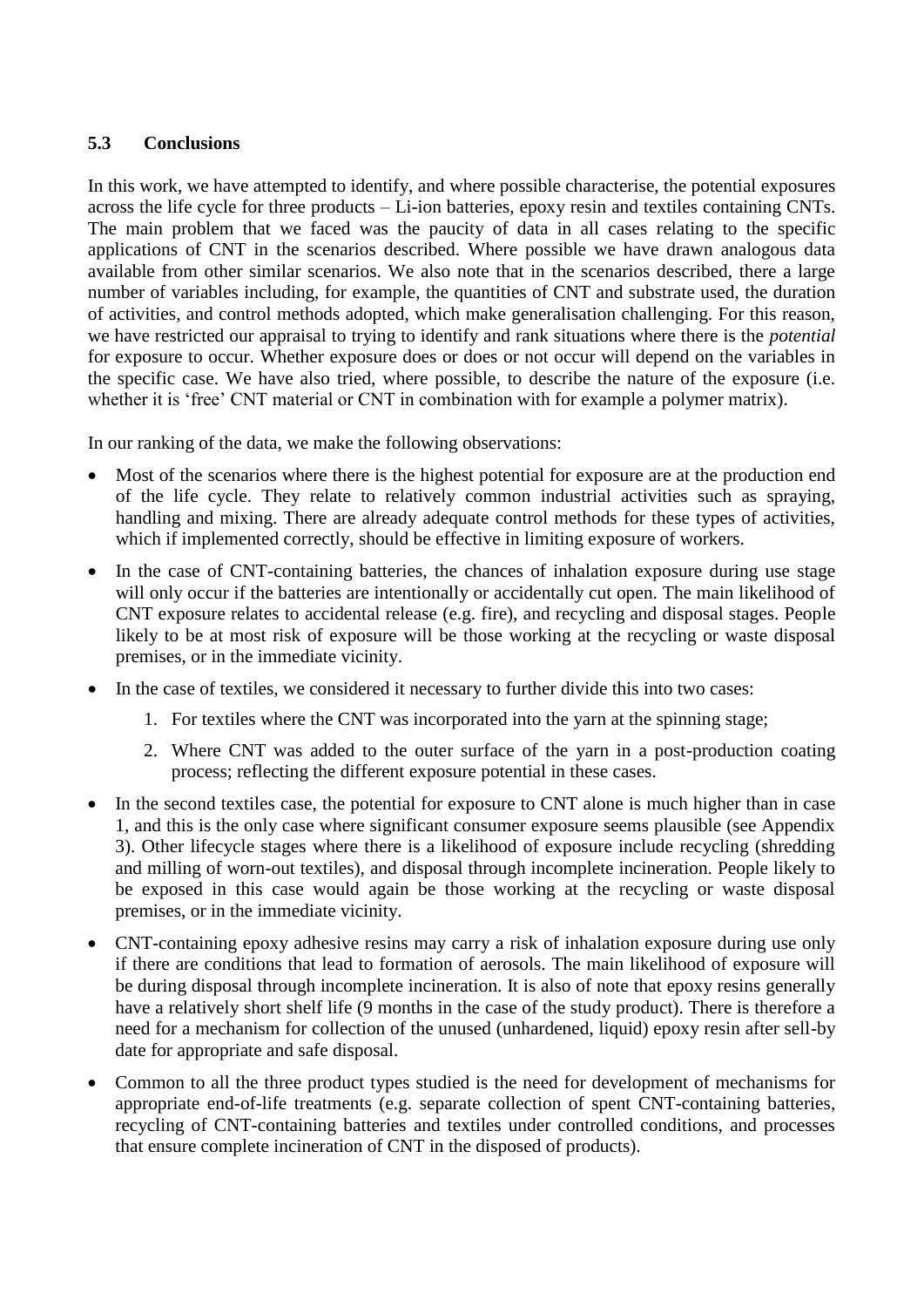Urgent research is needed to address the almost total lack of exposure data for CNT-containing consumer products, and the appropriateness of end-of-life treatments. The findings of such research should also enable the manufacturers to develop safer products through better product design which is aimed at minimising the likelihood of exposure to CNTs (and/ or other nanomaterials) during subsequent stages in the lifecycle.

It is of note that CNTs are likely to undergo various transformation during manufacturing, use and end-of-life treatment of the products. The health effects of potential exposure to the product-derived CNTs may be different from neat CNTs that are generally used in toxicological studies. Research is therefore also needed to characterise CNTs in consumer products to inform the risk assessment process.

# **6.0 References**

Aitken, R.J., Chaudhry, M.Q., Boxall, A.B.A., Hull, M. (2006) In-depth Review: Manufacture and use of nanomaterials - current status in the UK and global trends, Occupational Medicine 56: 300– 306.

Bauer C., Buchgeister J., Hischier R., Poganietz W. R., Schebek L., Warsen J., 2007, Towards a framework for life cycle thinking in the assessment of nanotechnology, Journal of Cleaner Production 16

Bauhofer W and Kovacs JZ. (2009), A review and analysis of electrical percolation in carbon nanotube polymer composites. Compostie Science and Technology; 69: 1486–1498.

Bello D, Hart AJ, Ahn K, Hallock M, Yamamoto N, Garcia EJ, Ellenbecker MJ, Wardle BL. (2008), Particle exposure levels during CVD growth and subsequent handling of vertically-aligned carbon nanotube films. Carbon; 46: 974-977.

Bello D, Wardle B, Yamamoto N, Guzman deVilloria R, Garcia E, Hart A, Ahn K, Ellenbecker M, Hallock M. (2009), Exposure to nanoscale particles and fibers during machining of hybrid advanced composites containing carbon nanotubes. Journal of Nanoparticle Research; 11: 231-249.

Boxall, A.B.A., Chaudhry, Q., Sinclair, C., Jones, A., Aitken, R., Jefferson, B., and Watts, C. (2007). Current and Predicted Environmental Exposure to Engineered Nanoparticles. Central Science **Laboratory**, **Example 20** Laboratory, **Example 20** York.

[www.defra.gov.uk/science/Project\\_Data/DocumentLibrary/CB01098/CB01098\\_6270\\_FRP.pdf](http://www.defra.gov.uk/science/Project_Data/DocumentLibrary/CB01098/CB01098_6270_FRP.pdf)

Cataldo, F., 2002. A study on the thermal stability to 1000°C of various carbon allotropes and carbonaceous matter both under nitrogen and in air. Fullerenes, Nanotubes, and Carbon Nanostructures 20(4), 293-311.

Chaudhry, Q., Boxall, A., Aitken, R. and Hull, M. (2005) A scoping study into the manufacture and use of nanomaterials in the UK, Central Science Laboratory, York [www.defra.gov.uk/science/Project\\_Data/DocumentLibrary/CB01070/CB01070\\_3156\\_FRP.doc](http://www.defra.gov.uk/science/Project_Data/DocumentLibrary/CB01070/CB01070_3156_FRP.doc)

Cherrie, J.W., Gibson, H., McIntosh, C., Maclaren, W.M. & Lynch, G. (1995), Exposure to fine airborne fibrous dust amongs processors of para-aramid", Annals of Occupational Hygiene, vol. 39, no. 4, pp. 403-425.

DOI: 10.1021/es8018176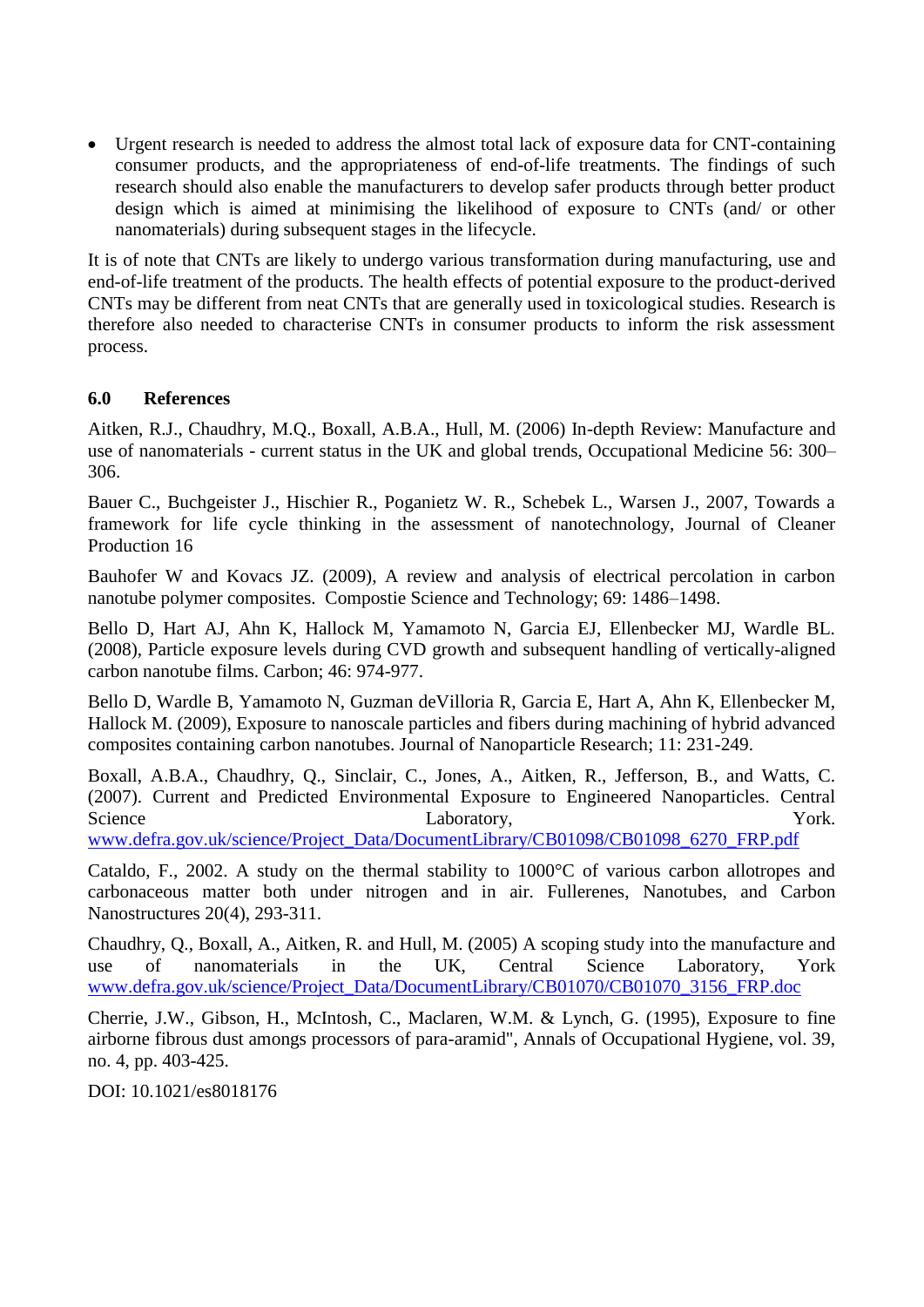Han JH, Lee EJ, Lee JH, So KP, Lee YH, Bae GN, Lee SB, Ji JH, Cho MH, Yu IJ. (2008), Monitoring multiwalled carbon nanotube exposure in carbon nanotube research facility. Inhalation Toxicology; 20: 741-749.

Han, J.H., Lee, E.J., Lee, J.H., So, K.P., Lee, Y.H., Bae, G.N., Lee, S.B., Ji, J.H., Cho, M.H. & Yu, I.J. 2008, "Monitoring multiwalled carbon nanotube exposure in carbon nanotube research facility", Inhalation toxicology, vol. 20, no. 8, pp. 741-749.

Healy M. L., Dahlben L. J., Isaacs J. A., 2008, Environment assessment of single-walled carbon nanotube processes, Journal of Industrial Ecology 12(3)

Hellweg S, Evangelia Demou, Raffaella Bruzzi, Arjen Meijer, Ralph K. Rosenbaum, Mark A. J. Huijbregts, and Thomas E. McKone, 2009: Integrating Human Indoor Air Pollutant Exposure within Life Cycle Impact Assessment. Environ. Sci. Technol., 2009, 43 (6), 1670-1679

Jolliet et al. 2004: Jolliet, O., Müller-Wenk, R., Bare, J., Brent, A., Goedkoop, M., Heijungs, R., Itsubo, N., Peña, C., Pennington, D., Potting, J., Rebitzer, G., Stewart, M., Udo de Haes, H., and Weidema, B.P., The LCIA Midpoint-damage Framework of the UNEP/SETAC Life Cycle Initiative, UNEP/SETAC Life Cycle Initiative, Intl. J. of LCA 9 (6) (2004).

Kashiwagi T , Grulke E, Hilding J, Harris R , Awad W, Douglas, J (2002), "Thermal Degradation and Flammability Properties of Poly(propylene)/Carbon Nanotube Composites", Macromolecular Rapid Communications, vol. 23, no. 13, pp. 761-765.

Khanna V., Bakshi B. R., 2009, Carbon nanofiber polymer composites: evaluation of life cycle energy use, Envir. Science Technol. 2009, 43, 2078-2084.

Khanna V., Bakshi B. R., Lee L. J., 2008, Carbon nanofiber production – Life cycle energy consumption and environmental impact, Journal of Industrial Ecology 12(3)

Klöpffer W, Mary Ann Curran, Paolo Frankl, Reinout Heijungs, Annette Köhler, Stig Irving Olsen, 2007: Nanotechnology and Life Cycle Assessment - A Systems Approach to Nanotechnology and the Environment. Synthesis of Results obtained at a workshop in Washington, DC, 2-3 October 2006.

Köhler A. R., Som C., Helland A., Gottschalk F., 2007, Studying the potential release of carbon nanotubes throughout the application life cycle, Journal of Cleaner Production 16

Köhler, A.R., Som, C., Helland, A. & Gottschalk, F. (2008), "Studying the potential release of carbon nanotubes throughout the application life cycle", Journal of Cleaner Production, vol. 16, no. 8-9, pp. 927-937.

Kushnir D., Sandén B. A., 2008, Energy requirements of carbon nanoparticles production, Journal of Industrial Ecology 12(3)

Lloyd, S.M. & Lave, L. (2003). Life cycle economic and environmental implications of using nanocomposites in automobiles. Environmental Science and Technology, 37: 3458-3466.

Lloyd, S.M., Lave, L.B. & Matthews, H.S. (2005). Life cycle benefits of using nanotechnology to stabilize platinum-group metal particles in automotive catalysts. Environmental Science & Technology, 39(5): 1384-1392.

Lloyd, SM and Lave , L, 2003: Life Cycle Economics and Environmental Implications of using Nanocomposites in Automobiles. Environ. Sci. Technol. 37 (15).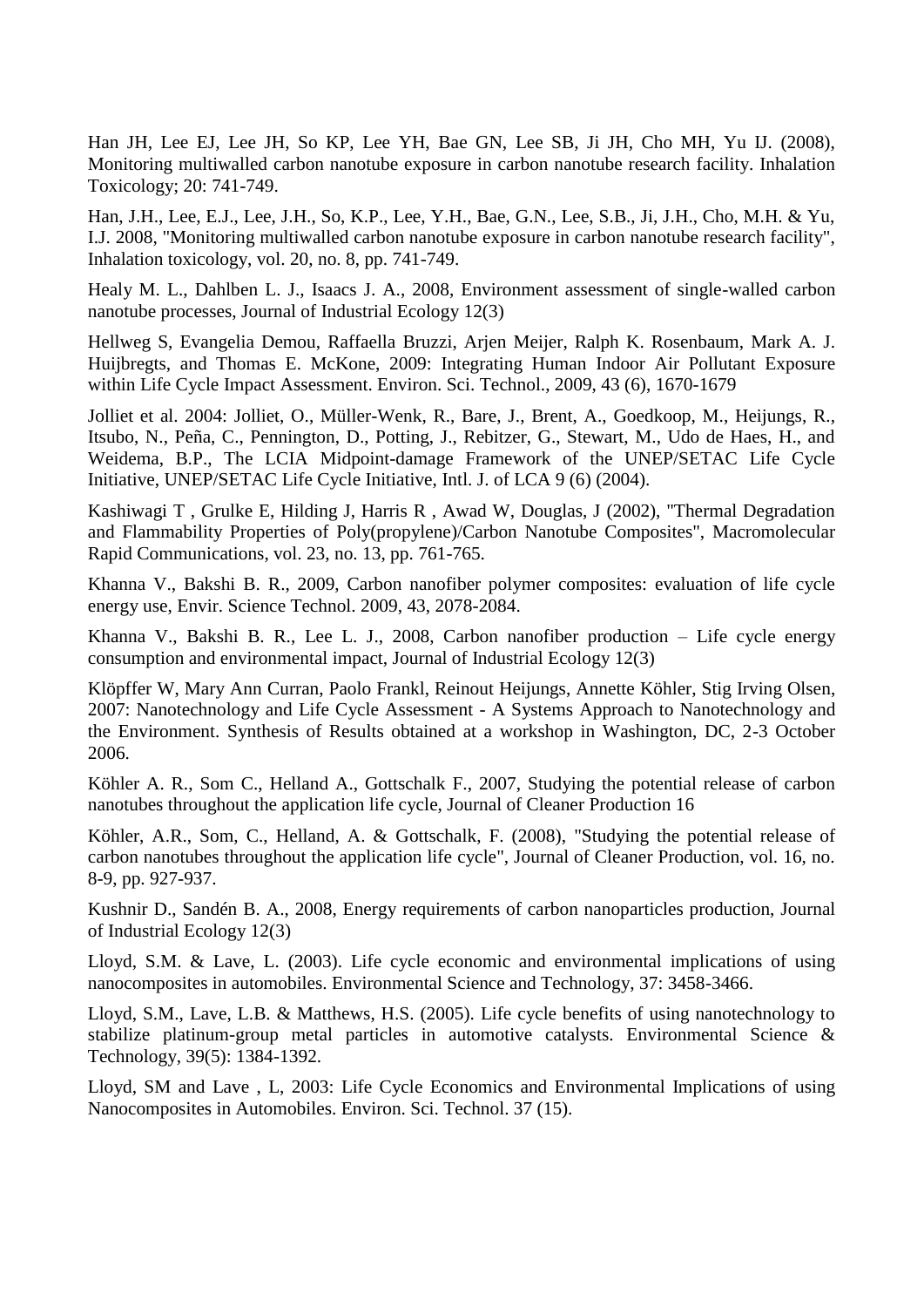Maynard AD, Baron PA, Foley M, Shvedova AA, Kisin ER, Castranova V. (2004), Exposure to carbon nanotube material: aerosol release during the handling of unrefined single-walled carbon nanotube material. Journal of Toxicology and Environmental Health. Part A; 67: 87-107.

Methner MM, Birch ME, Evans DE, Ku BK, Crouch K, Hoover MD. (2007), Identification and characterization of potential sources of worker exposure to carbon nanofibers during polymer composite laboratory operations. Journal of Occupational and Environmental Hygiene; 4: D125-30.

Methner, M.M., Birch, M.E., Evans, D. & Hoover, M.D. (2006), NIOSH Health Hazard Evaluation Report, University of Dayton Research Institute, Ohio. Downloaded from: http://www.cdc.gov/niosh/hhe/reports/pdfs/2005-0291-3025.pdf

Murray, C.J.L., Lopez, A.D. (1996). The global burden of disease: a comprehensive assessment of mortality and disability from diseases, injuries, and risk factors in 1990 and projected to 2020. Global Burden of Disease and Injury Series Volume I. Harvard School of Public Health, World Bank, World Health Organisation, USA. 990 p.

Olapiriyakul S., Caudill R. J., 2008, A framework for risk management and end-of-life (EOL) analysis for nanotechnology products: a case study of Li-ion batteries. Proceedings from IEEE international symposium on electronics and the environment

Olsen, S.I., Christensen, F.M., Hauschild, M., Pedersen, F., Larsen, H.F. & Tørsløv, J.: [Life Cycle](file:///E:\sioInternetEIAR21.pdf)  [Assessment and Risk Assessment: A Methodological Comparison.](file:///E:\sioInternetEIAR21.pdf) Environmental Impact Assessment Review 21, 2001, pp. 385-404.

Poland CA, Duffin R., Kinloch I, Maynard A, Wallace WAH, Seaton A, Stone V, Brown S, MacNee W & Donaldson K (2008) Carbon nanotubes introduced into the abdominal cavity of mice show asbestos-like pathogenicity in a pilot study, Nature Nanotechnology 3: 423-428.

Seager T. P., Raffaelle R. P., Landi B. J., 2008, Sources of variability and uncertaintiy in LCA of single wall carbon nanotubes for Li-ion batteries in electric vehicles. Proceedings from IEEE international symposium on electronics and the environment

Sengül H., Theis T. L., Ghosh S., 2008, Toward sustainable nanoproducts – An overview of nanomanufacturing methods. Journal of Industrial Ecology 12(3)

Som C, Markus Berges, Qasim Chaudhry, Maria Dusinska, Teresa F. Fernandes, Stig I. Olsen, Bernd Nowack, 2009a: The Importance of Life Cycle Concepts for the Development of Safe Nanoproducts. Submitted to Toxicology, April 2009.

Steinfeldt, M., Petschow, U., Haum, R., von Gleich, A. (2004) Nanotechnology& Sustainability, Discussion Paper of the IOEW 65/04 [\(www.ioew.de/home/downloaddateien/DP6504.pdf\)](http://www.ioew.de/home/downloaddateien/DP6504.pdf).

TGD, LCIA, 2007: International Reference Life Cycle Data System (ILCD) Handbook: Framework and requirements for Life Cycle Impact Assessment (LCIA) models and indicators. Draft guidance document for public consultation. 1 June 2009.

Udo de Haes, H.A., Jolliet, O., Norris, G., and Saur, K., (2002) UNEP/SETAC Life Cycle Initiative: Background, Aims and Scope, Intl. J. of LCA 7 (4), 192.

Wenzel, H.; Hauschild, M.Z.; Alting, L. Environmental Assessment of Products. Volume 1: Methodology, tools and case studies in product development. Chapman & Hall: London, 1997; pp. 543.

World Health Organization (WHO). (1997), Determination of airborne fibre number concentrations. A recommended method, by phase-contrast optical microscopy (membrane filter method). Geneva.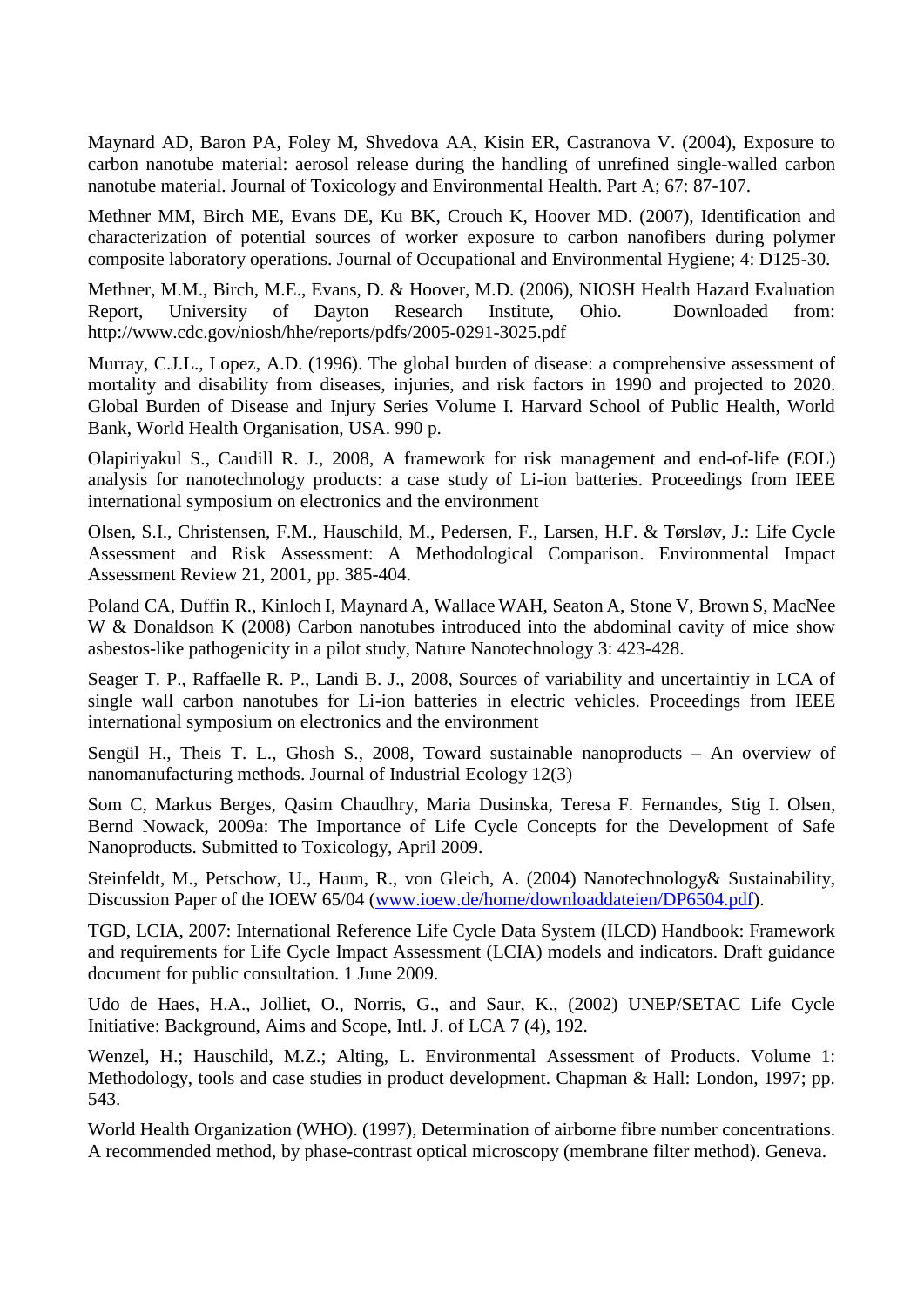Yang, S., Rafael Castilleja, J., Barrera, E.V. & Lozano, K. (2004), "Thermal analysis of an acrylonitrile–butadiene–styrene/SWNT composite", Polymer Degradation and Stability, vol. 83, no. 3, pp. 383-388.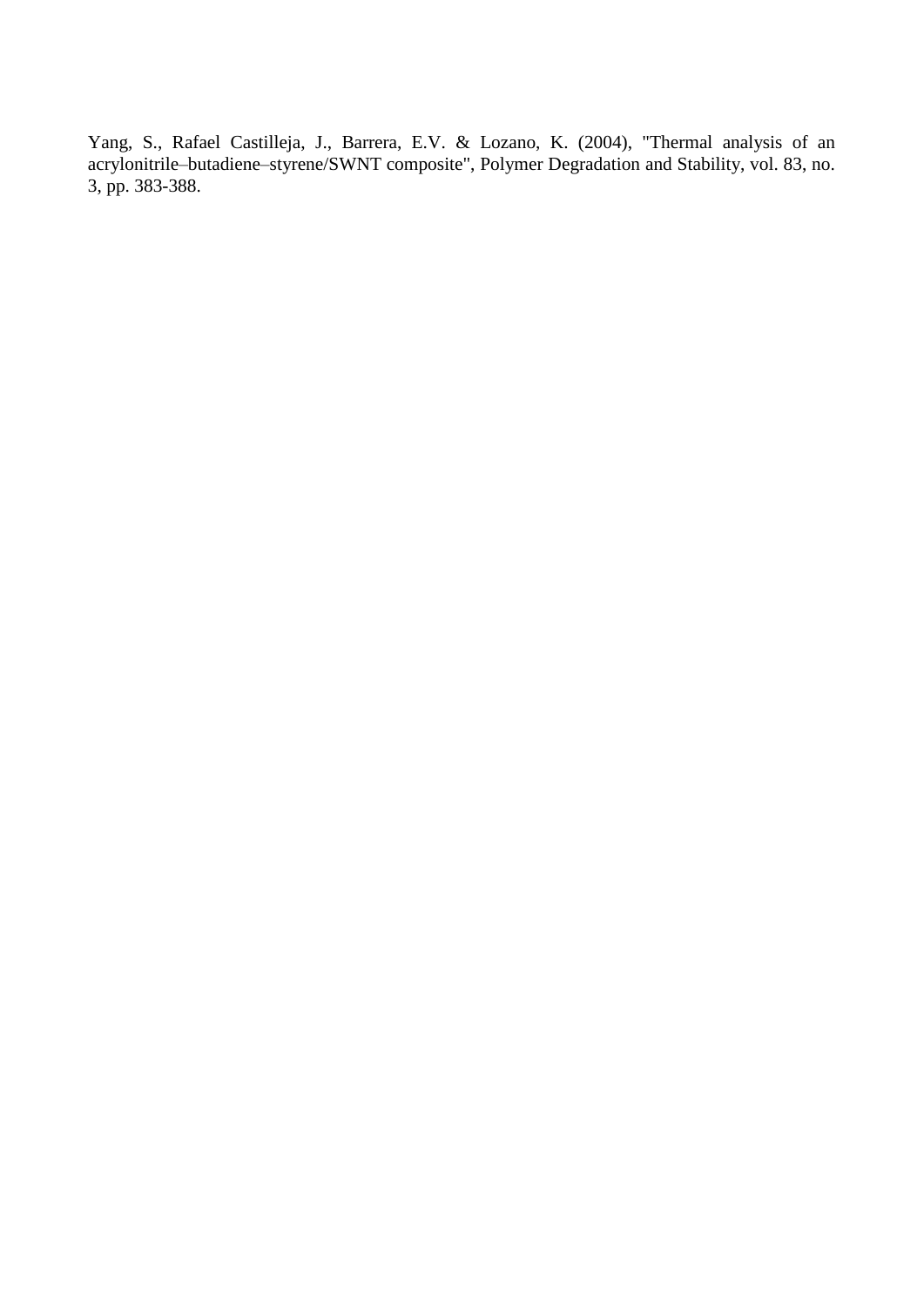**Appendix 1: The scope of Life cycle concepts and risk assessment methods**

|                                                                                                                             | <b>Risk Assessment</b>          |                                                    |                                                         |                                                                                   | Life cycle concepts                    |                                    |                           |             |
|-----------------------------------------------------------------------------------------------------------------------------|---------------------------------|----------------------------------------------------|---------------------------------------------------------|-----------------------------------------------------------------------------------|----------------------------------------|------------------------------------|---------------------------|-------------|
|                                                                                                                             | Toxicology<br>Translocati<br>on | Ecotoxicology<br>and<br>environmental<br>behaviour | Analytics,<br>monitoring<br>(incl. material<br>science) | *Exposure - effect<br>studies,<br>biomonitoring<br>(incl. occupational<br>health) | Life cycle<br>thinking,<br>perspective | Foresight,<br>Roadmapping,<br>etc. | Material flow<br>analysis | <b>LCA</b>  |
| Methods provide information on:                                                                                             |                                 |                                                    |                                                         |                                                                                   |                                        |                                    |                           |             |
| Future nanoapplication and -products                                                                                        |                                 |                                                    |                                                         |                                                                                   | X                                      | $\mathbf{x}$                       |                           | (x)         |
| Mode of ENPs integration into nanoproducts                                                                                  |                                 |                                                    |                                                         |                                                                                   | i X                                    |                                    |                           | $\mathbf X$ |
| Release scenarios for ENPs from<br>nanoproducts (product life cycle stage,<br>compartment released to, quantities, "forms") |                                 |                                                    | $\mathbf X$                                             | $\overline{\mathbf{x}}$                                                           | $\boldsymbol{\mathrm{x}}$              | $\mathbf X$                        | X                         | X           |
| Exposure routes                                                                                                             |                                 | X                                                  |                                                         | X                                                                                 | X                                      |                                    | $\mathbf{x}$              |             |
| Quality of exposure: Potential uptake paths<br>(lung, skin, )                                                               | $\mathbf X$                     | $\mathbf{x}$                                       |                                                         |                                                                                   | $\mathbf{x}$                           |                                    |                           |             |
| Behaviour of ENP in technosphere and<br>environmental compartments                                                          |                                 | $\mathbf X$                                        | $\mathbf X$                                             | $\mathbf X$                                                                       |                                        |                                    |                           |             |
| Occupational Health scenarios                                                                                               | $\mathbf X$                     |                                                    | $\mathbf X$                                             | $\mathbf X$                                                                       | $\mathbf x$                            |                                    | $\mathbf X$               |             |
| Consumer Exposure scenarios                                                                                                 | $\mathbf X$                     |                                                    | X                                                       | $\mathbf{x}$                                                                      | $\mathbf{x}$                           |                                    | X                         |             |
| Dose/ Response-Relationships for ENPs                                                                                       | $\mathbf X$                     | X                                                  |                                                         |                                                                                   |                                        |                                    |                           |             |
| Bioavailability of ENPs                                                                                                     | $\mathbf X$                     | X                                                  |                                                         |                                                                                   |                                        |                                    |                           |             |
| Biopersistency of ENPs                                                                                                      | $\mathbf{X}$                    | X                                                  | X                                                       |                                                                                   |                                        |                                    |                           |             |
| Degradation of ENP in technosphere and<br>environmental compartments under what<br>conditions                               |                                 | $\boldsymbol{\mathrm{X}}$                          | X                                                       |                                                                                   |                                        |                                    |                           |             |
| Relative impact of nanoproducts on human<br>health and the environment                                                      | $\mathbf X$                     | X                                                  |                                                         | $\mathbf X$                                                                       |                                        |                                    |                           | $\mathbf X$ |
| Opportunity for material and energy savings<br>or risk for increased material and<br>consumption                            |                                 |                                                    |                                                         |                                                                                   |                                        |                                    |                           | X           |

*The scope of Life cycle concepts and risk assessment methods is roughly outlined by showing which relevant information for the development of safe nanoproducts is gained by the application of the different methods or concepts. (Som et al., 2009)*

*\*Risk assessment methods, as well as life cycle methods contribute to exposure studies.*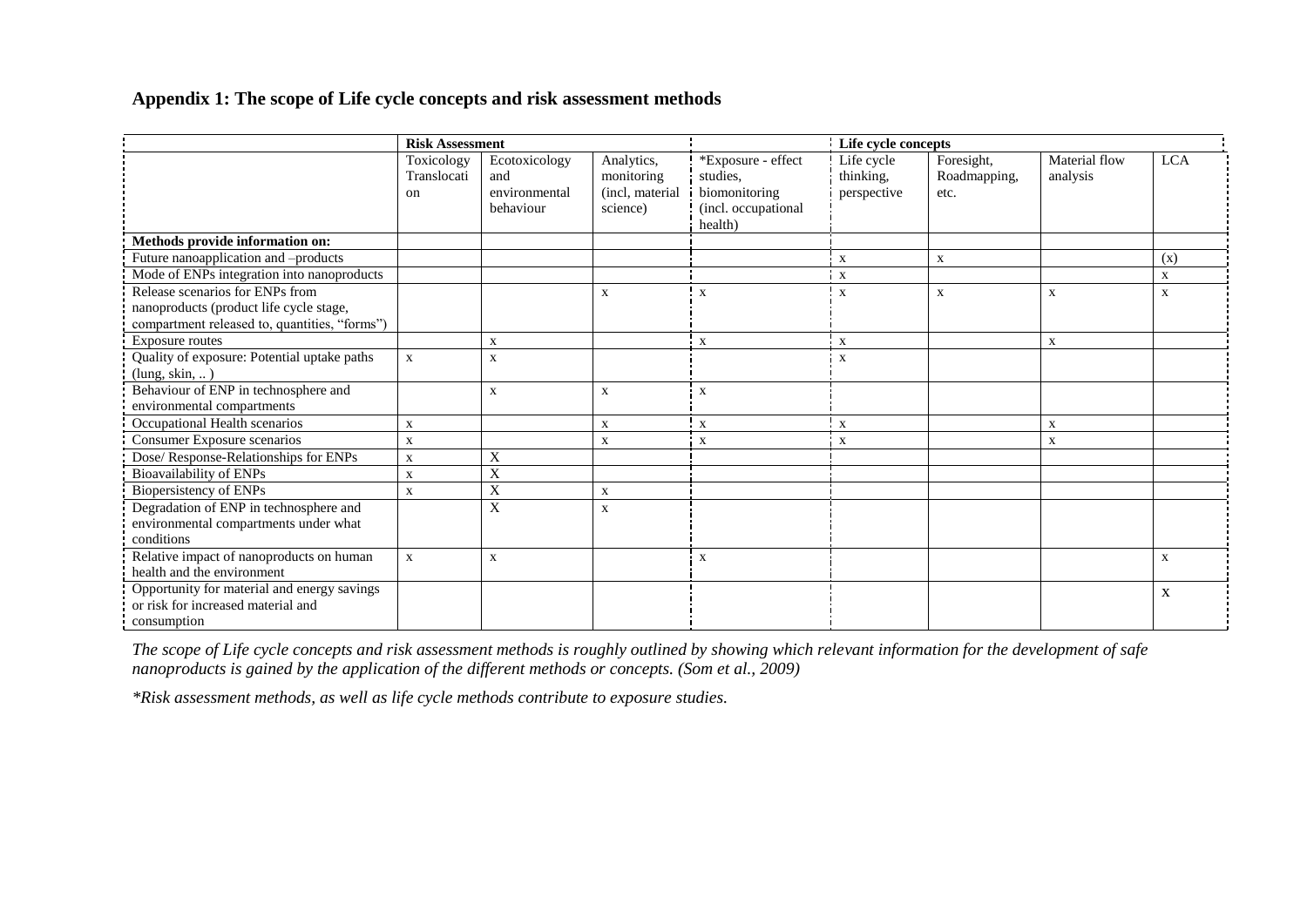### **Appendix 2: CNT review in a LCA perspective. Emphasis on potential releases and exposure to CNT**

# **Article reviewed:**

Bauer C., Buchgeister J., Hischier R., Poganietz W. R., Schebek L., Warsen J., 2007, *Towards a framework for life cycle thinking in the assessment of nanotechnology*, Journal of Cleaner Production 16

# **Summary:**

- $\triangleright$  Generalities about nanotechnologies, in relation to LCA
- $\geq 2$  cases of studies:
	- Physical vapour deposition (PVD) coating
	- **CNT in electronic sectors: FED screen (field emission display)**
		- *CNT as surface coating*

### **Main conclusions in the context:**

- $\triangleright$  Not a strong focus on human health exposure
- $\triangleright$  UFP discussed for nanotechnologies in general
- $\triangleright$  Emphasis on the lack of data, though the two cases were performed (CML method, and Cumulative Energy Demand)
- References to basic materials for CNT (growth of CNT at low temperature; *Hwang et al*., 2005; energy requirements (electricity) from *Healy et al*. (2006) (20% of the reported value is considered).

# **References**

Healy ML, Tanwani A, Isaacs JA., 2006, *Economic and environmental tradeoffs in SWNT production*. In: NSTI-Nanotech. Boston (MA, USA): Nano Science and Technology Institute

Hwang C-L, Ting J, Chiang J-S, Chuang C., 2005, *Process of direct growth of carbon nanotubes on a substrate at low temperature.* U.S. Patent 6,855,376, Chutung (Taiwan): Industrial Technology Research Institute.

Available from: http://www.freepatentsonline.com/6855376.html; 2005.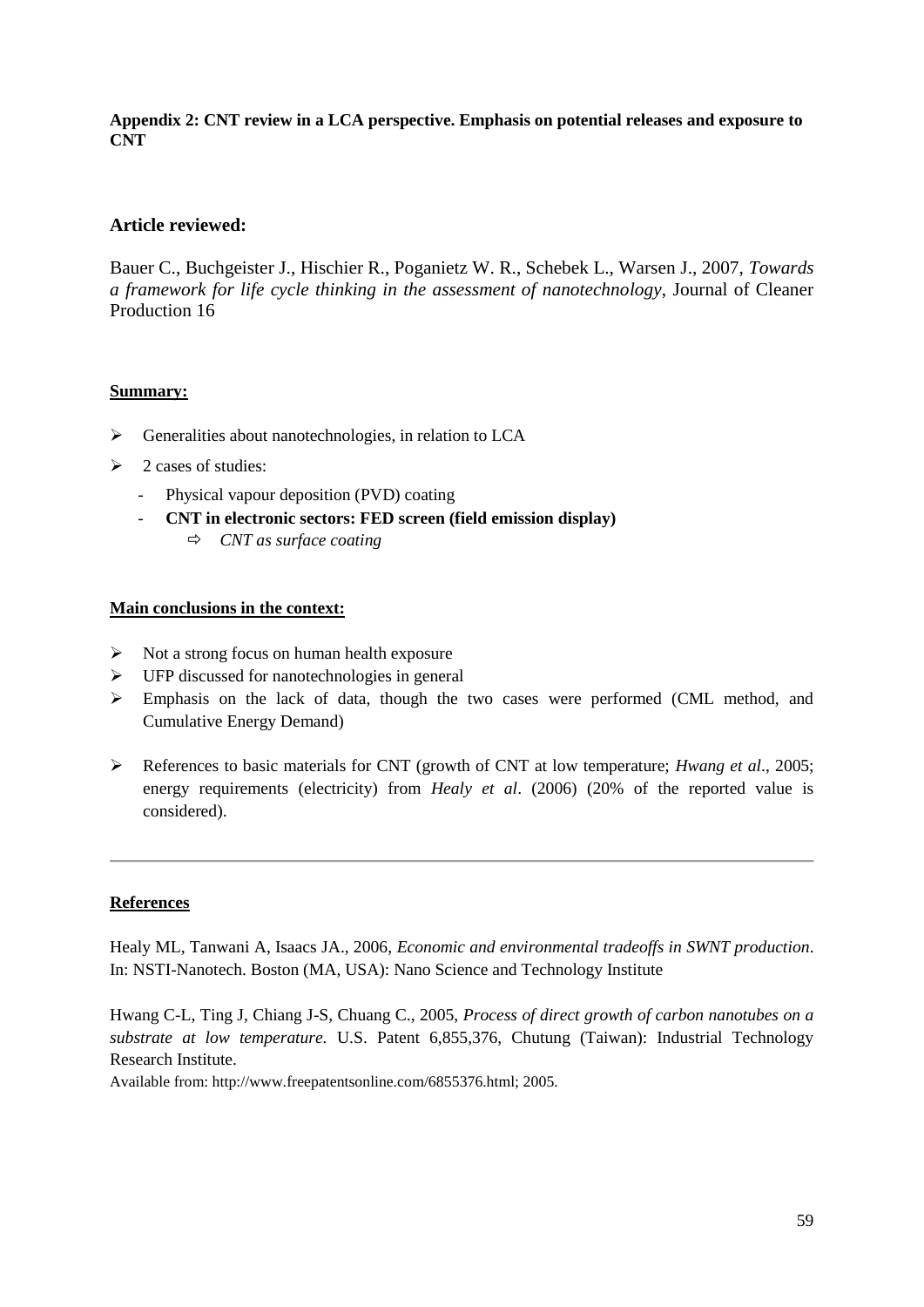|                                                                                           | <b>Materials</b>                                                                                                                                                                                                                                                                                                                                                                                                                              | Manufacture | <b>Use</b>                                                                                                                                                                                                                                                                                         | <b>Disposal</b>                                                                                                     |
|-------------------------------------------------------------------------------------------|-----------------------------------------------------------------------------------------------------------------------------------------------------------------------------------------------------------------------------------------------------------------------------------------------------------------------------------------------------------------------------------------------------------------------------------------------|-------------|----------------------------------------------------------------------------------------------------------------------------------------------------------------------------------------------------------------------------------------------------------------------------------------------------|---------------------------------------------------------------------------------------------------------------------|
| <b>Energy</b>                                                                             |                                                                                                                                                                                                                                                                                                                                                                                                                                               |             | Example of the CNT-based FED<br>screen:<br>Domination of energy<br>consumptions at use stage.                                                                                                                                                                                                      |                                                                                                                     |
| <b>Release</b><br>potential<br>(Is there any<br>possibility of<br>releases?)              | - [ comment: Use of metals might induce releases, though this is not<br>mentioned at all.]<br>"Possible" release of ultra-fine particles (UFP; $\langle 0.1 \mu m \rangle$ and their<br>"probable impact on human health".<br>$\Rightarrow$ No focus on a particular LC stage<br>- "Unlikely that releases of<br>nanoparticles occur when<br>vacuum conditions in the coating<br>plant" (case stated for PVD,<br>might also be valid for CNT) |             | Release of UFP might arise when<br>using products containing<br>"inherently dispersive<br>nanoparticles" (e.g. personal care<br>products; Reijnders, 2006).<br>Example of the CNT-based FED<br>screen:<br>CNT layer in the vacuum between<br>two glass layers $\Rightarrow$ no emission<br>assumed | Assumption that releases of CNT<br>out of the vacuum occur, but the<br>point is not covered due to lack of<br>data. |
| <b>Exposure</b><br>(Is there<br>people/living<br>organisms,<br>who could<br>be affected?) |                                                                                                                                                                                                                                                                                                                                                                                                                                               |             | Example of the CNT-based FED<br>screen:<br>[ <i>comment</i> : what if the screen<br>breaks $? \Rightarrow$ release of CNT/UFP to<br>user]                                                                                                                                                          | Exposure to waste treatment<br>personals.                                                                           |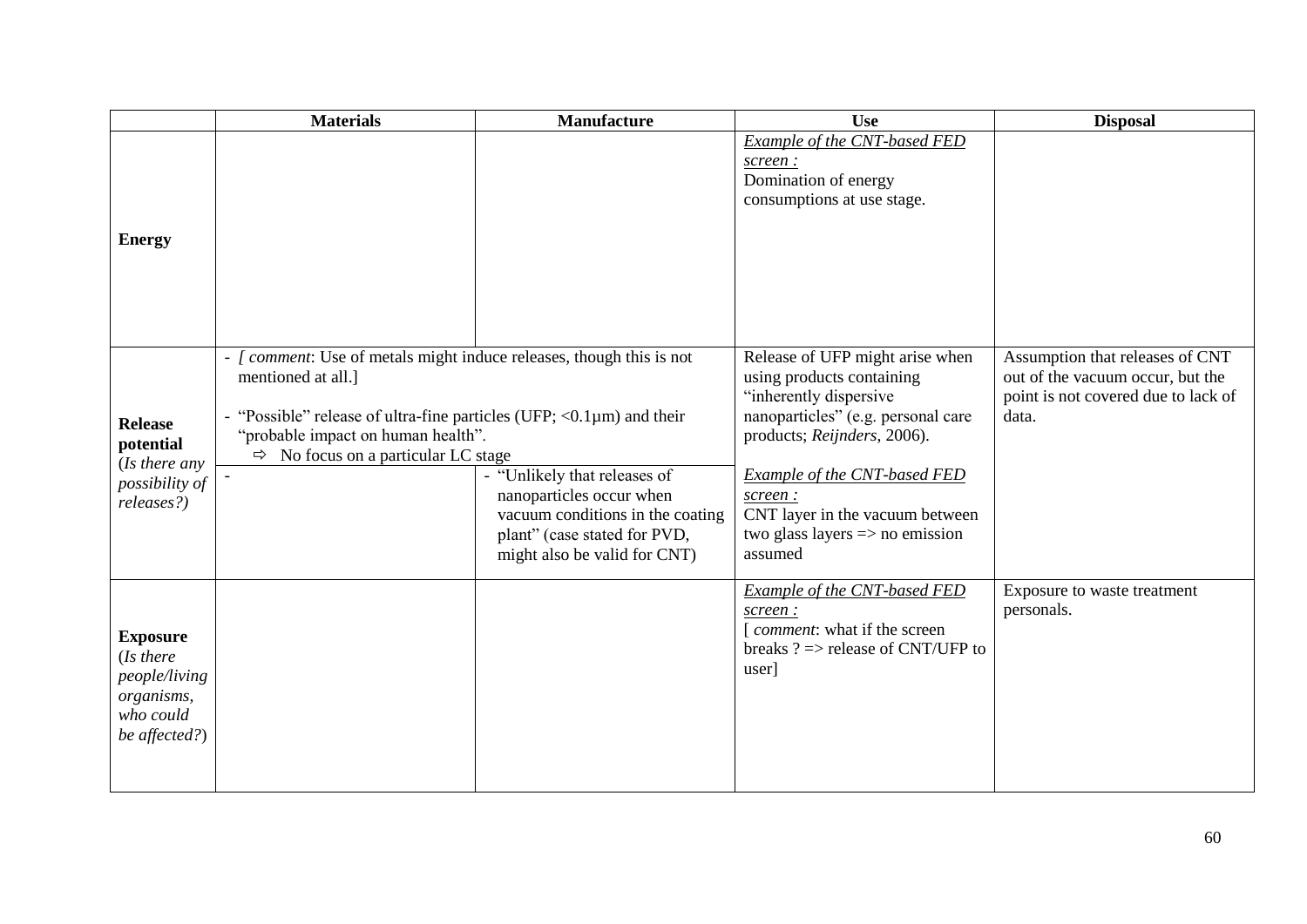Khanna V., Bakshi B. R., Lee L. J., 2008, Carbon nanofiber production – Life cycle energy consumption and environmental impact, Journal of Industrial Ecology 12(3)

### **Summary:**

 $\Rightarrow$  CNF: Surface coating (textiles)

Performing a LCIA of CNF synthesis: "cradle to gate" LCA.

- $\triangleright$  Major processes are integrated (extraction and manufacture of materials, ending at the synthesis of CNF).
- $\triangleright$  A material inventory for the manufacture of 1 kg of CNF is provided

# **Main conclusions in the context:**

- $\triangleright$  Not integrating the use and disposal stage
- $\triangleright$  Not including releases and impacts of CNF on human and ecosystems species during manufacturing (lack of quantifiable data).
- References to *Magrez et al*. (2006), who give evidence of size-dependent hazardous and toxic effects of carbon-based nanomaterials (incl. CNF).

#### **References**

Magrez, A., S. Kasas, V. Salicio, N. Pasquier, J.W. Seo, M. Celio, S. Catsicas, B. Schwaller, and L. Forr´o., 2006, *Cellular toxicity of carbon-based nanomaterials*. Nano Letters 6(6): 1121–1125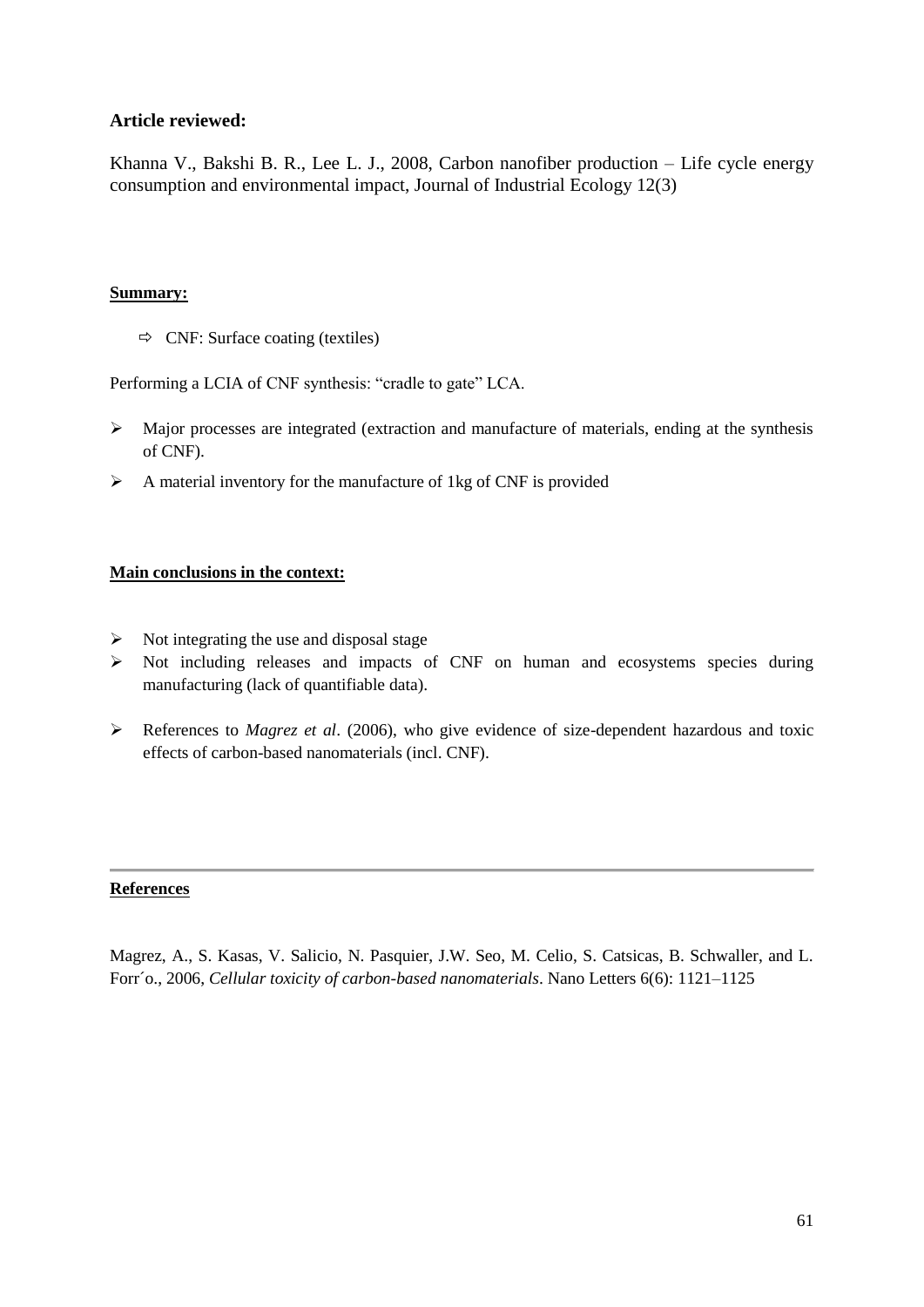|                                                                                           | <b>Materials</b>                                                                                                                                                                                                                                                                                                                    | <b>Manufacture</b>                                                                                                                                                                                                                                                                                 | <b>Use</b>   | <b>Disposal</b> |
|-------------------------------------------------------------------------------------------|-------------------------------------------------------------------------------------------------------------------------------------------------------------------------------------------------------------------------------------------------------------------------------------------------------------------------------------|----------------------------------------------------------------------------------------------------------------------------------------------------------------------------------------------------------------------------------------------------------------------------------------------------|--------------|-----------------|
| <b>Energy</b>                                                                             | Life cycle energy requirement ranging between 2.8 (with benzene<br>feedstock) and 10.9 GJ/kg (with methane feedstock), which is 13-50<br>times higher than the requirement for same amount of Al.<br>Mainly due to processes, particularly resources consumed to meet the<br>electrical demand (coal) to maintain high temperatures |                                                                                                                                                                                                                                                                                                    |              |                 |
| <b>Release</b><br>potential<br>(Is there any<br>possibility of<br>releases?)              | - Human toxicity mainly due to hydrocarbon feedback (when using<br>vapour-grown carbon nanofibers (VGCNF))                                                                                                                                                                                                                          | - Though releases of CNF are not<br>discussed, it is mentioned that<br>they "can" occur in CNF reactor,<br>in the separation system<br>(separation of CNF and off-<br>gases), in the purification stage<br>(CNF dissolved in solvents), and<br>they are "likely" to occur in<br>processing stages. | Not included |                 |
| <b>Exposure</b><br>(Is there<br>people/living<br>organisms,<br>who could<br>be affected?) |                                                                                                                                                                                                                                                                                                                                     | comments: LCA workers]                                                                                                                                                                                                                                                                             |              |                 |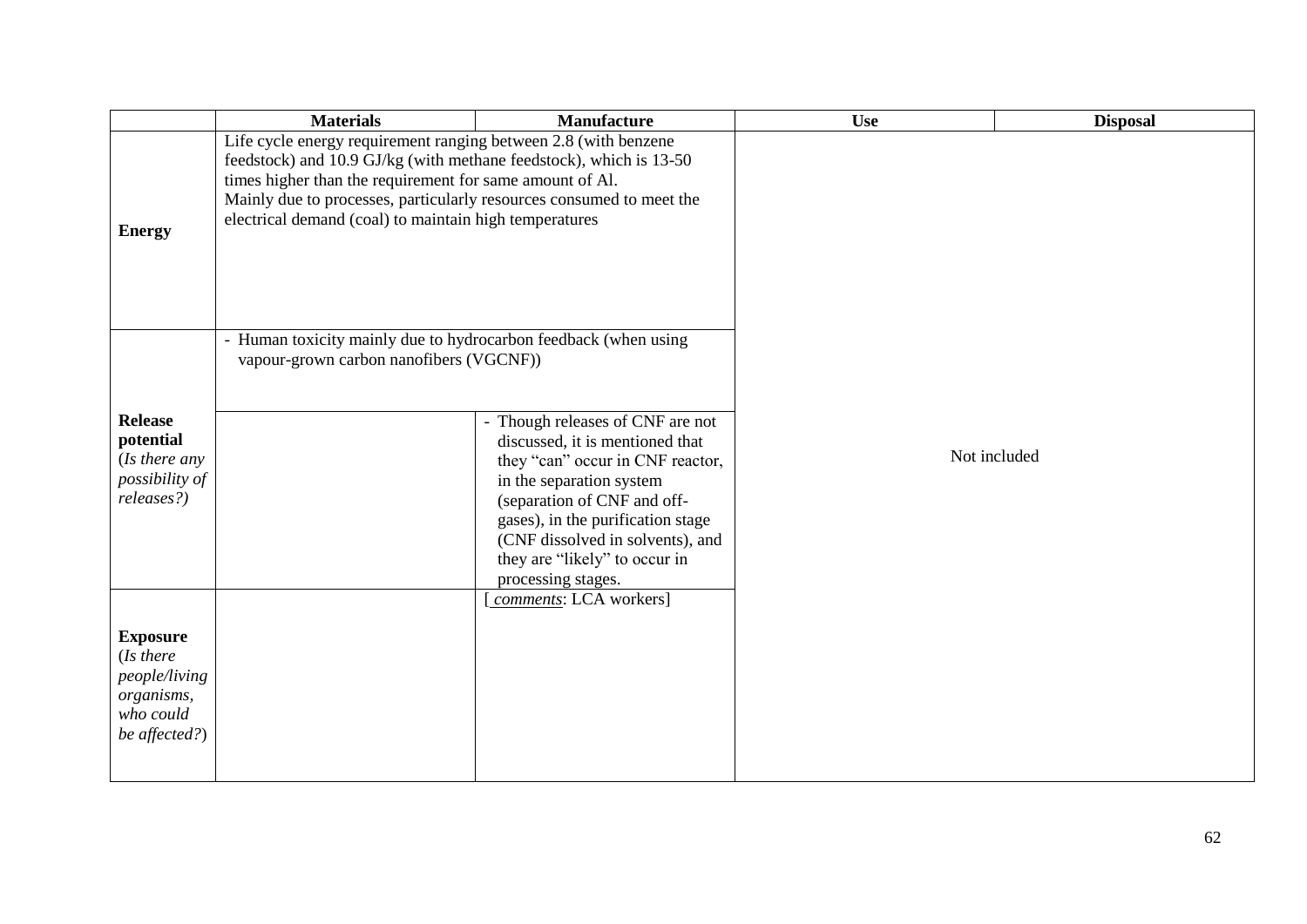Khanna V., Bakshi B. R., 2009, *Carbon nanofiber polymer composites: evaluation of life cycle energy use*, Envir. Science Technol. 2009, 43, 2078-2084.

### **Summary:**

- $\triangleright$  Products containing CNT (1<sup>st</sup> category; e.g. batteries)  $\Rightarrow$  Example of automotive body panels treated (incl. use stage)
- $\triangleright$  Large emphasis on energy (energetic LCA of PNCs)

# **Main conclusions in the context:**

- $\triangleright$  Regarding energy, the use stage contribution (relatively to other LC stages) is highly dependent on the type of products
- $\triangleright$  End-of-life of PNCs not considered, though the likelihood of occurrence of releases and exposure to CNF during the disposal/recycling stage (*The Royal Society*, 2004) is mentioned.

# **References**

The Royal Society, 2004, *Nanoscience and Nanotechnologies: opportunities and uncertainties*. www.nanotec.org.uk/finalReport.htm. Accessed January 2008.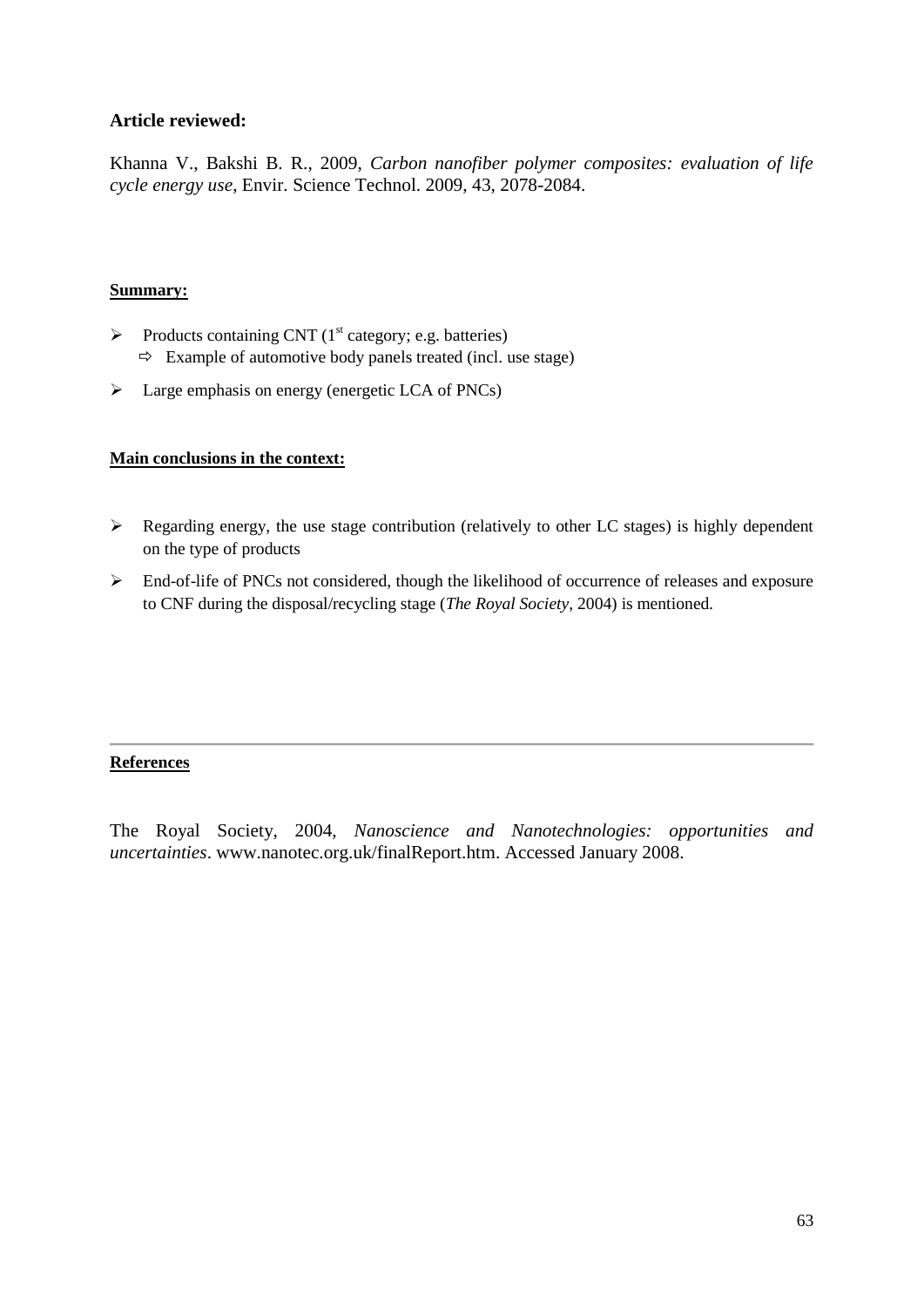|                                                                                           | <b>Materials</b><br><b>Manufacture</b>                                                                                                                                                                                                                                                                |               | <b>Use</b>                                                                                                                                                                                                                                                                                                                                                                                                                                                                   | <b>Disposal</b> |
|-------------------------------------------------------------------------------------------|-------------------------------------------------------------------------------------------------------------------------------------------------------------------------------------------------------------------------------------------------------------------------------------------------------|---------------|------------------------------------------------------------------------------------------------------------------------------------------------------------------------------------------------------------------------------------------------------------------------------------------------------------------------------------------------------------------------------------------------------------------------------------------------------------------------------|-----------------|
| <b>Energy</b>                                                                             | Based on a "cradle-to-gate" comparison with steel (with a same<br>functional unit, considering the equal stiffness), PNCs (polymer<br>nanocomposites) induce an energy consumption 1.3-10 times higher<br>(different ranges of CNF ratios and polymer resins were investigated,<br>hence the ranges). |               | Potential for savings was<br>considered: conclusion was that it<br>is highly dependent on the product<br>itself and its function<br>Example: infrastructure, using<br>CNF will not induce energy<br>requirement, and therefore there is<br>no potential for savings. On the<br>opposite, the substitution of steel<br>by CNF-reinforced PNCs (polymer<br>nanocomposites) in a car would<br>enable savings due to a lighter<br>mass and resulting lower fuel<br>consumptions. |                 |
| <b>Release</b><br>potential<br>(Is there any)<br>possibility of<br>releases?)             | Not discussed                                                                                                                                                                                                                                                                                         | Not discussed | Not discussed                                                                                                                                                                                                                                                                                                                                                                                                                                                                | Not included    |
| <b>Exposure</b><br>(Is there<br>people/living<br>organisms,<br>who could<br>be affected?) | Not discussed                                                                                                                                                                                                                                                                                         | Not discussed | Not discussed                                                                                                                                                                                                                                                                                                                                                                                                                                                                |                 |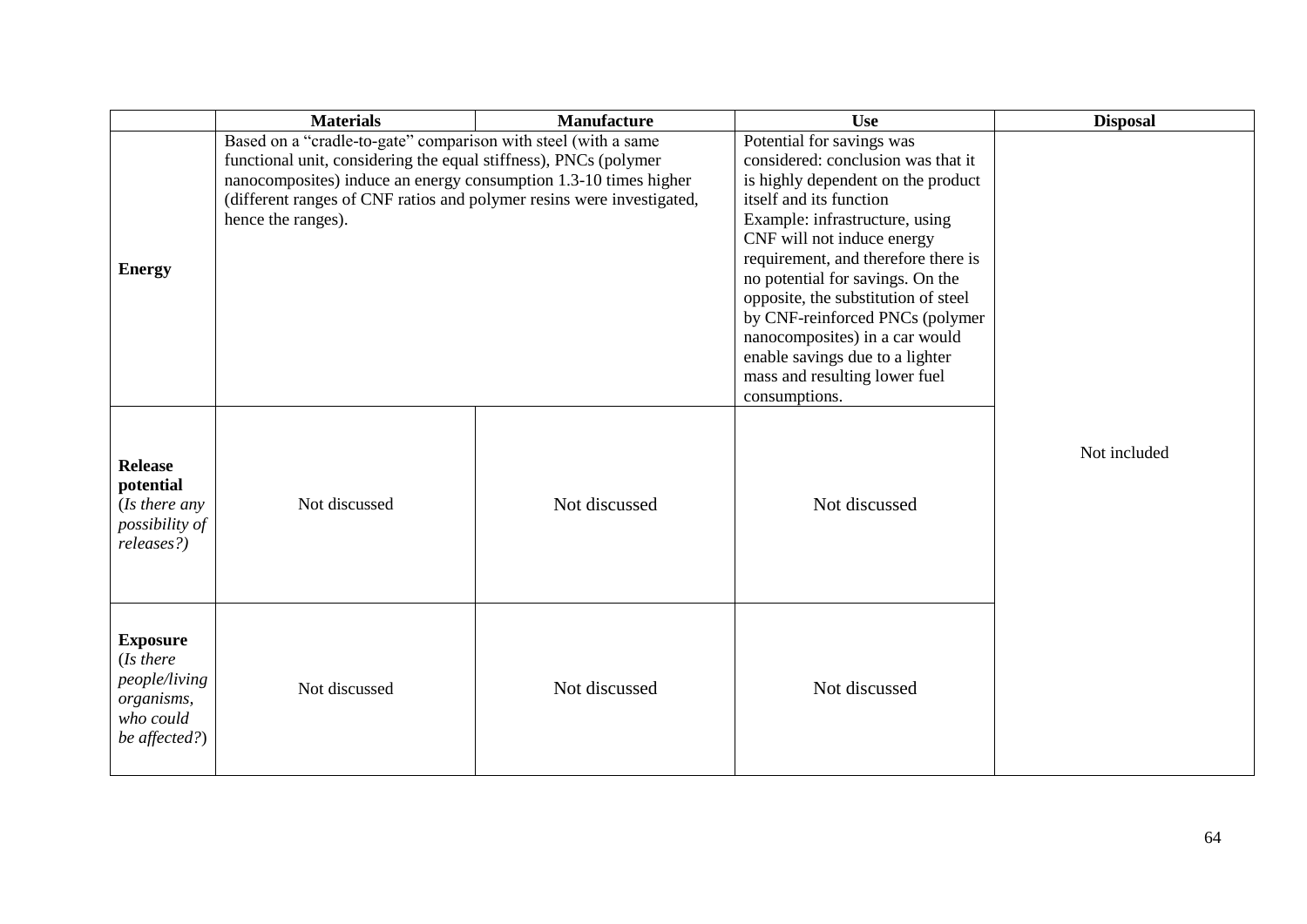Healy M. L., Dahlben L. J., Isaacs J. A., 2008, *Environment assessment of single-walled carbon nanotube processes*, Journal of Industrial Ecology 12(3)

# **Summary:**

Assessment of 3 methods of production of SWNT (arc ablation (arc), chemical vapour deposition (CVD), high-pressure carbon monoxide (HiPCO)).

- $\triangleright$  Production of 1 g of CNT = > no distinction according to its use
- Only materials and manufacturing stages (namely processes are catalyst preparation, synthesis of CNT, purification, inspection, packaging)
- $\triangleright$  Emphasis on electricity in discussions.

# **Main conclusions in the context:**

- Extent of the environmental burden remains uncertain as long as no additional information regarding the environmental and health impacts of CNTs is provided.
- Particularly, more data is needed to enable assessments of impacts of worker exposure during the manufacturing process ("EHS effects of SWNT") or of SWNT discharges to the environment;

# **References**

*Cf. corresponding paper*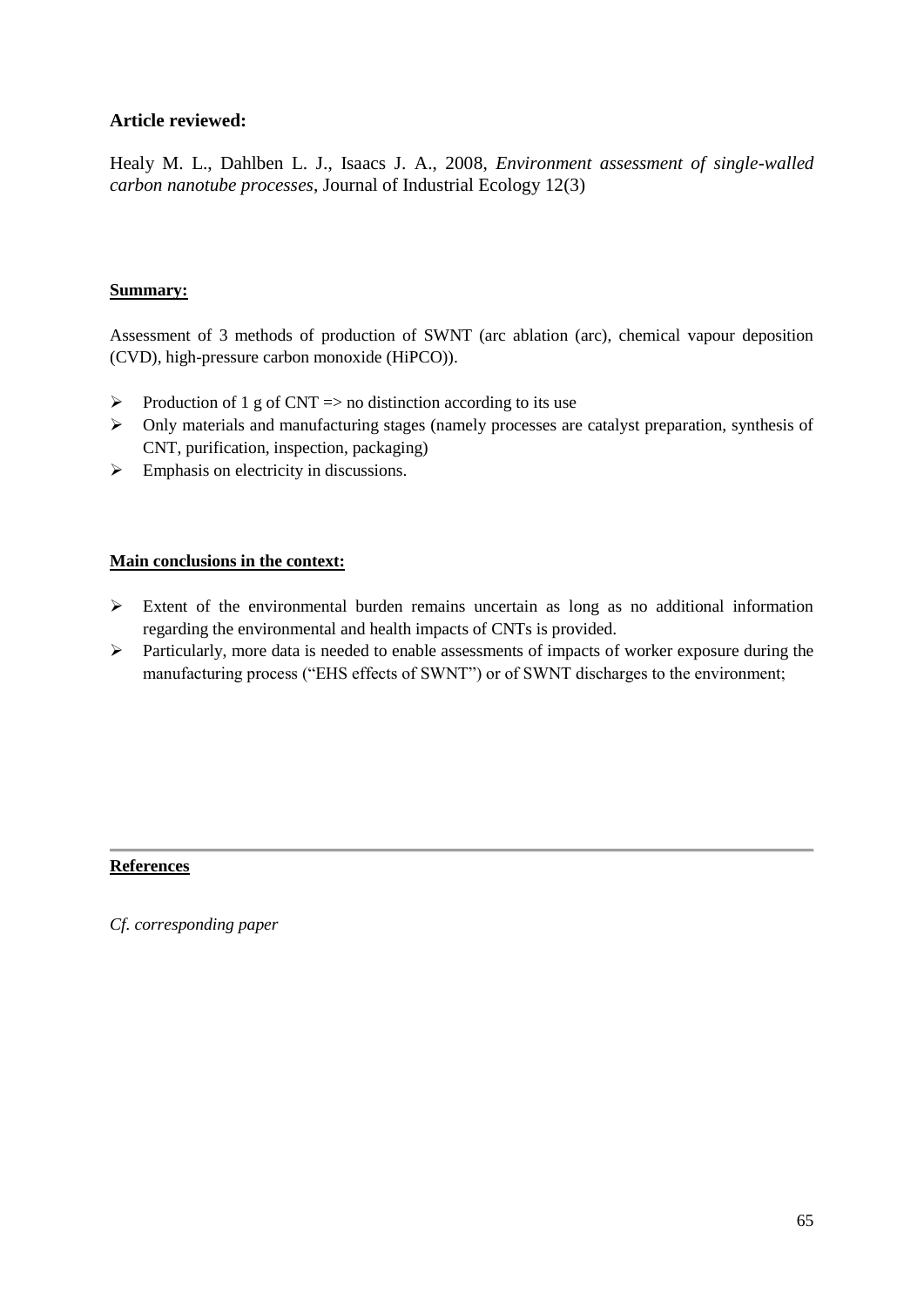|                            |            | <b>Materials</b>                  |                                                                                                                                                            | <b>Manufacture</b>                                                                          | <b>Use</b>                                                                               | <b>Disposal</b> |
|----------------------------|------------|-----------------------------------|------------------------------------------------------------------------------------------------------------------------------------------------------------|---------------------------------------------------------------------------------------------|------------------------------------------------------------------------------------------|-----------------|
|                            |            |                                   |                                                                                                                                                            | Energy requirements for the three types of production are provided for the two processes:   |                                                                                          |                 |
|                            |            |                                   | synthesis of CNT and purification of CNT.                                                                                                                  |                                                                                             |                                                                                          |                 |
|                            | Arc        | Synthesis                         | 69.73 $kWh/g_{CNT-produced}$                                                                                                                               |                                                                                             |                                                                                          |                 |
|                            |            | Purification                      | $28.49\;kWh/g_{\rm CNT\text{-}produced}$                                                                                                                   |                                                                                             |                                                                                          |                 |
|                            | <b>CVD</b> | Synthesis                         | $230.24 \;kWh/g_{CNT\text{-produced}}$                                                                                                                     |                                                                                             |                                                                                          |                 |
| <b>Energy</b>              |            | Purification                      | $14.77~\text{kWh/g}_{\text{CNT-produced}}$                                                                                                                 |                                                                                             |                                                                                          |                 |
|                            |            | HiPCO Synthesis                   | $26.49$ kWh/ $g_{\text{CNT-produced}}$                                                                                                                     |                                                                                             |                                                                                          |                 |
|                            |            | Purification                      | 13.71 kWh/g <sub>CNT-produced</sub>                                                                                                                        |                                                                                             |                                                                                          |                 |
|                            | Note:      | wafer Si)                         | High consumptions compared to same production of other materials (e.g. aluminium,                                                                          |                                                                                             | Not included                                                                             |                 |
|                            |            |                                   |                                                                                                                                                            | Uncertainties remain as for the environmental impacts which may be associated with          |                                                                                          |                 |
| <b>Release</b>             |            |                                   |                                                                                                                                                            | dispersion of SWNT into air, water, soil, and the resulting human health effects, via       |                                                                                          |                 |
| potential                  |            |                                   |                                                                                                                                                            | inhalation, ingestion, or dermal contact. [comments: the release potential is not           | Regarding energy, the example of a switch,                                               |                 |
| (Is there any              |            |                                   | estimated, due to lack of information]                                                                                                                     |                                                                                             | which does not require energy to be used                                                 |                 |
| possibility of             |            |                                   |                                                                                                                                                            | With respect to human toxicity, the impact "Airborne inorganics" was assessed, and it       | serves to state that the use stage might also be                                         |                 |
| releases?)                 |            |                                   |                                                                                                                                                            | turned out that it had a relatively significant contribution (particularly for CVD). The    | relevant, depending on the specificity of the                                            |                 |
|                            |            |                                   | impact is driven by the electricity production. [comments: No further investigation is                                                                     | product.                                                                                    |                                                                                          |                 |
|                            |            |                                   | performed to be of relevance in the context of our study.]<br>Workers. Environmental health and safety of SWCNTs is mentioned several times, but cannot be |                                                                                             |                                                                                          |                 |
|                            |            |                                   | discussed further due to lack of data. On-going works are identified:                                                                                      |                                                                                             |                                                                                          |                 |
|                            |            |                                   |                                                                                                                                                            |                                                                                             | A very brief example in the field of                                                     |                 |
|                            |            |                                   | Research is conducted to investigate exposure and effects of CNTs ( <i>Hurt et al.</i> , 2005;                                                             | microelectronics (Central Processing Unit) is                                               |                                                                                          |                 |
|                            |            | Warheit, 2005; Lam et al., 2006). |                                                                                                                                                            |                                                                                             | given to demonstrate that disposal stage might<br>be relevant if the risk that CNT cause |                 |
| <b>Exposure</b>            |            |                                   |                                                                                                                                                            | Is quoted the on-going research on the capacity of SWCNTs to be inhaled after synthesis     | health/environmental effects is proved                                                   |                 |
| (Is there<br>people/living |            |                                   |                                                                                                                                                            | without agitation (Baron et al., 2003, Colvin, 2003, Muller et al. 2006)                    |                                                                                          |                 |
| organisms,                 |            |                                   |                                                                                                                                                            |                                                                                             |                                                                                          |                 |
| who could                  |            |                                   |                                                                                                                                                            | Proposals for guidelines to ensure public safety and environmental responsibility are under |                                                                                          |                 |
| be affected?)              |            |                                   |                                                                                                                                                            | study (Hett 2004; Royal Society & Royal Academy of Engineering 2004; Oberd orster et al.    |                                                                                          |                 |
|                            |            |                                   |                                                                                                                                                            | 2005b; Brady et al. 2006; Maynard 2006; Renn and Rocco 2006; EPA 2007; Kl'opffer et al.     |                                                                                          |                 |
|                            | 2007)      |                                   |                                                                                                                                                            |                                                                                             |                                                                                          |                 |
|                            |            |                                   |                                                                                                                                                            | In the absence of information, guidelines for best practices in the workplaces have been    |                                                                                          |                 |
|                            |            |                                   |                                                                                                                                                            | proposed to limit possible exposure (DOE, 2007; NIOSH, 2007; Ellenbecker et al., 2008)      |                                                                                          |                 |
|                            |            |                                   |                                                                                                                                                            |                                                                                             |                                                                                          |                 |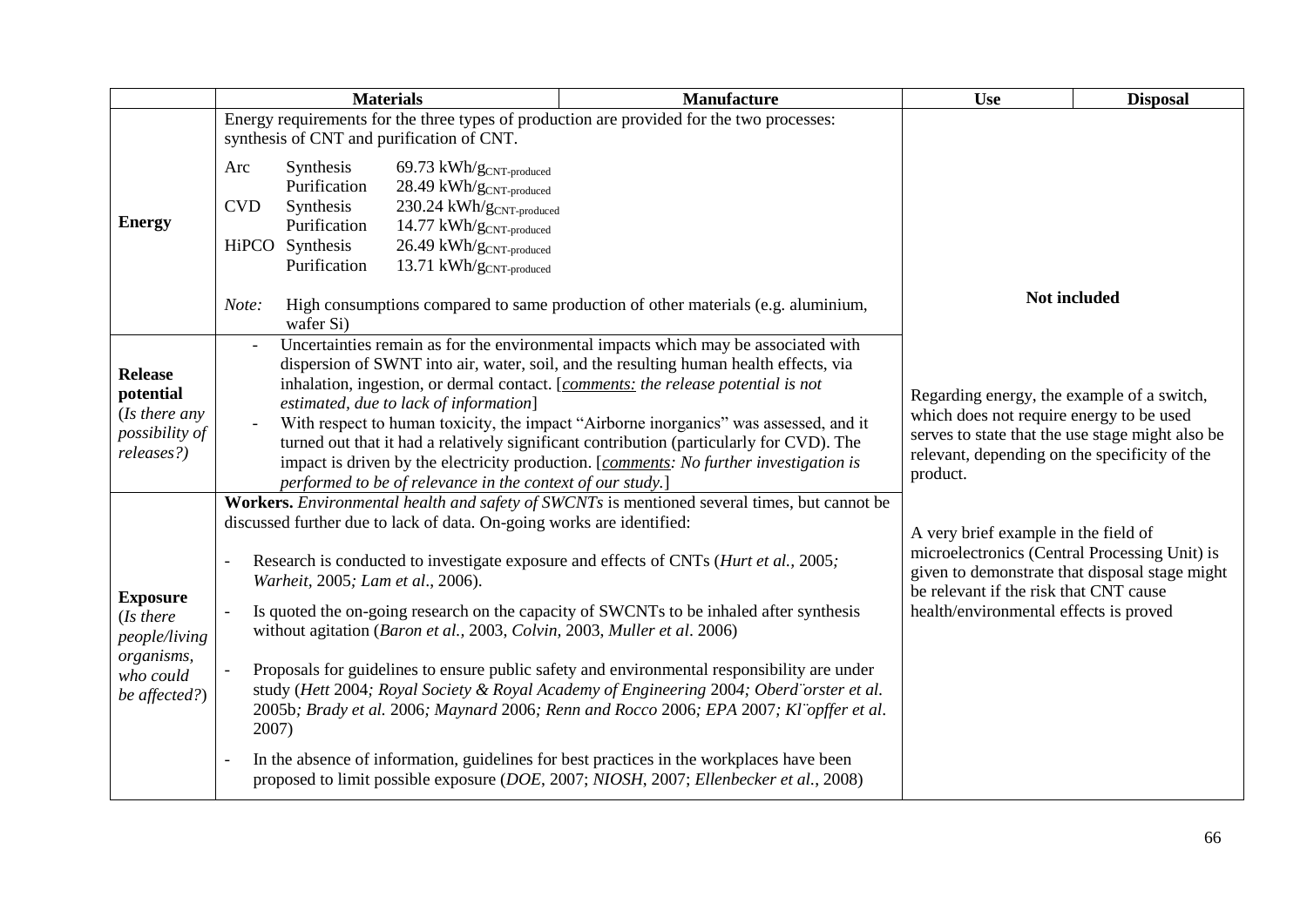Köhler A. R., Som C., Helland A., Gottschalk F., 2007, Studying the potential release of carbon nanotubes throughout the application life cycle, Journal of Cleaner Production 16

# **Summary:**

As title suggests, identification of the potential sources of CNT releases through their LC.

CNT-oriented approach, meaning that the focus is not on the CNT-containing product itself (battery, textile).

 $\Rightarrow$  In the perspective of the CNT-containing product, the study then only covers the potential releases from the manufacturing stage (materials are not discussed) till the disposal stage and only related to CNT.

2 cases of study:

- $\triangleright$  Li-ion batteries (CNT in a matrix, 1<sup>st</sup> category)
- $\triangleright$  **Textile** (2<sup>nd</sup> category)

Releases might arise in the forms of :

- $\triangleright$  Inherently dispersive CNT
- $\triangleright$  Aggregates of CNT
- $\triangleright$  Micron-sized composite particles, integrating CNT
- $\triangleright$  Exposition of free CNT, protruding from the surface of leached matrix material

#### **Main conclusions in the context:**

- $\triangleright$  Identification of potential occurrences of CNT releases and associated risks depending on the different ways of handling the products at different stages (production, use, disposal)
- Correlated exposure briefly discussed, depending on the situation of the releases.
- $\triangleright$  Impacts on human health and the environment not investigated enough at the moment to conclude on the risks of those potential exposures to CNT. As a conclusion to the study, a precautionary approach is recommended to be implemented, regarding the CNT applications (e.g. use of state of the art exhaust filters).

#### **References**

Elsner P. *What textile engineers should know about the human skin*. In: Elsner P, Hatch K, Wigger-Alberti W, editors. *Textiles and the skin*. Basel: Karger; 2003. p. 24-34.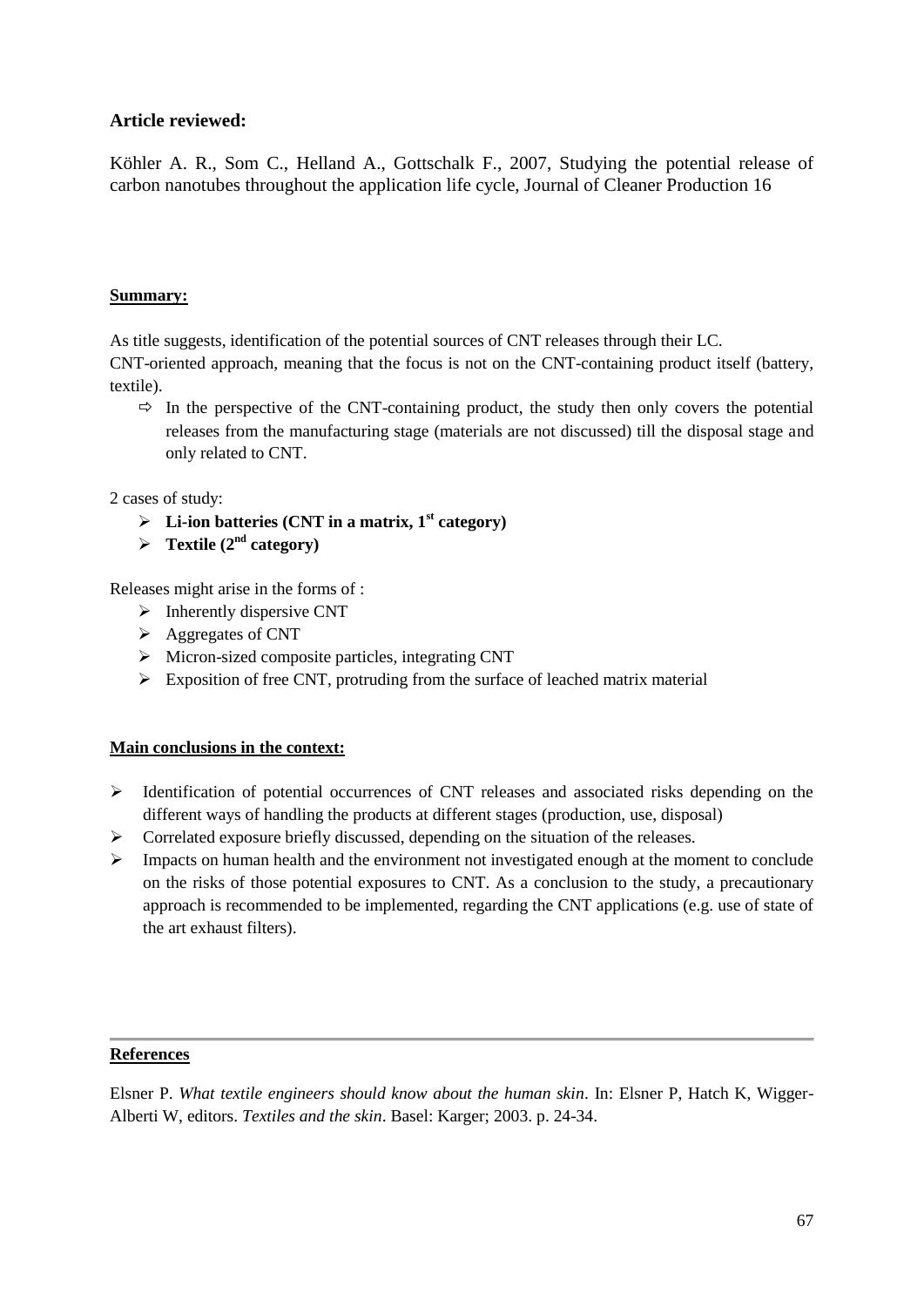|                                                                               | <b>Materials</b>                                                                                                                                                                                                                                                                                                                                                                                                                                                                                                                                                                                                       | <b>Manufacture</b>                                                                                                                                                                                                                                                                                                                                                                                                                                                                                             |                                                                                                                                                                                                                                                                                                                                                          | <b>Use</b>                                                                                                                                                                                                                                               |                                                                                                                                                                                                                                                                                                                         | <b>Disposal</b>                                                                                                                                                                                                                                                                                                                                                                                                                                                                                                                                                                                                                 |                                                                                                                                                                                                                                                                                                                                                                                                                                                                                                                                                                                                    |  |
|-------------------------------------------------------------------------------|------------------------------------------------------------------------------------------------------------------------------------------------------------------------------------------------------------------------------------------------------------------------------------------------------------------------------------------------------------------------------------------------------------------------------------------------------------------------------------------------------------------------------------------------------------------------------------------------------------------------|----------------------------------------------------------------------------------------------------------------------------------------------------------------------------------------------------------------------------------------------------------------------------------------------------------------------------------------------------------------------------------------------------------------------------------------------------------------------------------------------------------------|----------------------------------------------------------------------------------------------------------------------------------------------------------------------------------------------------------------------------------------------------------------------------------------------------------------------------------------------------------|----------------------------------------------------------------------------------------------------------------------------------------------------------------------------------------------------------------------------------------------------------|-------------------------------------------------------------------------------------------------------------------------------------------------------------------------------------------------------------------------------------------------------------------------------------------------------------------------|---------------------------------------------------------------------------------------------------------------------------------------------------------------------------------------------------------------------------------------------------------------------------------------------------------------------------------------------------------------------------------------------------------------------------------------------------------------------------------------------------------------------------------------------------------------------------------------------------------------------------------|----------------------------------------------------------------------------------------------------------------------------------------------------------------------------------------------------------------------------------------------------------------------------------------------------------------------------------------------------------------------------------------------------------------------------------------------------------------------------------------------------------------------------------------------------------------------------------------------------|--|
|                                                                               |                                                                                                                                                                                                                                                                                                                                                                                                                                                                                                                                                                                                                        | <b>Battery</b>                                                                                                                                                                                                                                                                                                                                                                                                                                                                                                 | <b>Textile</b>                                                                                                                                                                                                                                                                                                                                           | <b>Battery</b>                                                                                                                                                                                                                                           | <b>Textile</b>                                                                                                                                                                                                                                                                                                          | <b>Battery</b>                                                                                                                                                                                                                                                                                                                                                                                                                                                                                                                                                                                                                  | <b>Textile</b>                                                                                                                                                                                                                                                                                                                                                                                                                                                                                                                                                                                     |  |
| <b>Energy</b>                                                                 | Not discussed                                                                                                                                                                                                                                                                                                                                                                                                                                                                                                                                                                                                          | Not discussed                                                                                                                                                                                                                                                                                                                                                                                                                                                                                                  |                                                                                                                                                                                                                                                                                                                                                          |                                                                                                                                                                                                                                                          | Not discussed                                                                                                                                                                                                                                                                                                           |                                                                                                                                                                                                                                                                                                                                                                                                                                                                                                                                                                                                                                 | Not discussed                                                                                                                                                                                                                                                                                                                                                                                                                                                                                                                                                                                      |  |
| <b>Release</b><br>potential<br>(Is there any)<br>possibility of<br>releases?) | Only the synthesis<br>of CNT is<br>considered in this<br>stage.<br>Gas-phase<br>processes: CNT<br>are formed as an<br>aerosol inside a<br>reactor vessel<br>If positive pressure<br>$\Rightarrow$ possible<br>leakages<br>Vapour-phase<br>processes: direct<br>releases unlikely<br>to occur<br>Recovery phase:<br>CNT may be<br>collected in bag-<br>filters (e.g. gas-<br>phase processes)<br>$\Rightarrow$ risk of releases<br>if inefficient<br>(particularly in<br>case of<br>recirculation of the<br>work place air).<br>Possible re-<br>suspension of<br>CNT into the air<br>when recovery<br>done by automated | Some<br>substances used<br>are mentioned<br>"moderately<br>toxic and<br>environmentally<br>problematic"<br>(e.g. V2O5,<br>LiCoO2). No<br>discussion about<br>their potential<br>releases is<br>provided.<br>Potential<br>emissions of<br>CNT in<br>occupational<br>environments<br>might arise at all<br>stages until the<br>cells are sealed<br>(e.g.<br>chemical/physic<br>al preparation of<br>the CNT<br>(milling),<br>preparation of<br>the electrodes<br>(e.g.<br>assembling,<br>winding).<br>Production | Potential<br>releases at<br>the early<br>stages<br>(when<br>polymers<br>are<br>blenched<br>with<br>nanotubes)<br><b>Not</b><br>considerabl<br>e releases<br>are<br>expected<br>from<br>experts<br>during<br>spinning<br>and<br>weaving,<br>but might<br>occur at<br>fabric<br>finishing<br>and<br>tailoring<br>(dry and<br>wet<br>abrasion of<br>fibres) | If properly handled,<br>it is unlikely to<br>have emissions of<br>CNT (due to the<br>sealing/encapsulatin<br>g)<br>- Release might<br>occur in case of<br>faulty operation<br>(mechanical force,<br>exposure to heat,<br>irregular recharge<br>attempts) | As CNT<br>are very<br>stable, their<br>potential<br>releases<br>depend on<br>the<br>degradation<br>of the<br>matrix<br>material<br>(potential<br>degradation<br>of polymer<br>due to<br>external<br>influences<br>such as<br>UV-<br>radiation,<br>high T,<br>water, wear<br>and tear, or<br>also<br>internal<br>ageing) | <b>Recycling:</b><br><b>CNT-emission</b><br>scenarios depend on<br>the process details<br>Example:<br>sophisticated<br>technologies might<br>imply shredding,<br>milling and thermal<br>processing, thus<br>generating dust and<br>CNT are likely to be<br>dispersed in air<br>(potential occurrence<br>in exhaust of the<br>recycling facilities,<br>due to filters not<br>designed for<br>nanoparticles.<br>Manual dismantling<br>or primitive<br>technologies<br>"certainly" cause<br>release of CNT and<br>lead to direct<br>exposure in the<br>working<br>environment.<br>Mechanical<br>processing and<br>pyrolysis do not | <b>Recycling:</b><br>Mechanical, thermal<br>and chemical<br>treatments could<br>possibly result in<br>CNT emissions.<br>If the CNT-<br>containing material<br>is recycled, a cross<br>contamination can be<br>possible (if<br>downcycling to<br>technical products,<br>CNT become no<br>longer traceable)<br><b>Incineration</b><br>In proper<br>installations, one<br>"can assume that the<br>CNT/polymer<br>composites<br>incinerate<br>completely". In case<br>of surviving CNT<br>enter the waste gas<br>stream, they will<br>form agglomerates<br>with dust particles<br>and deposit in waste |  |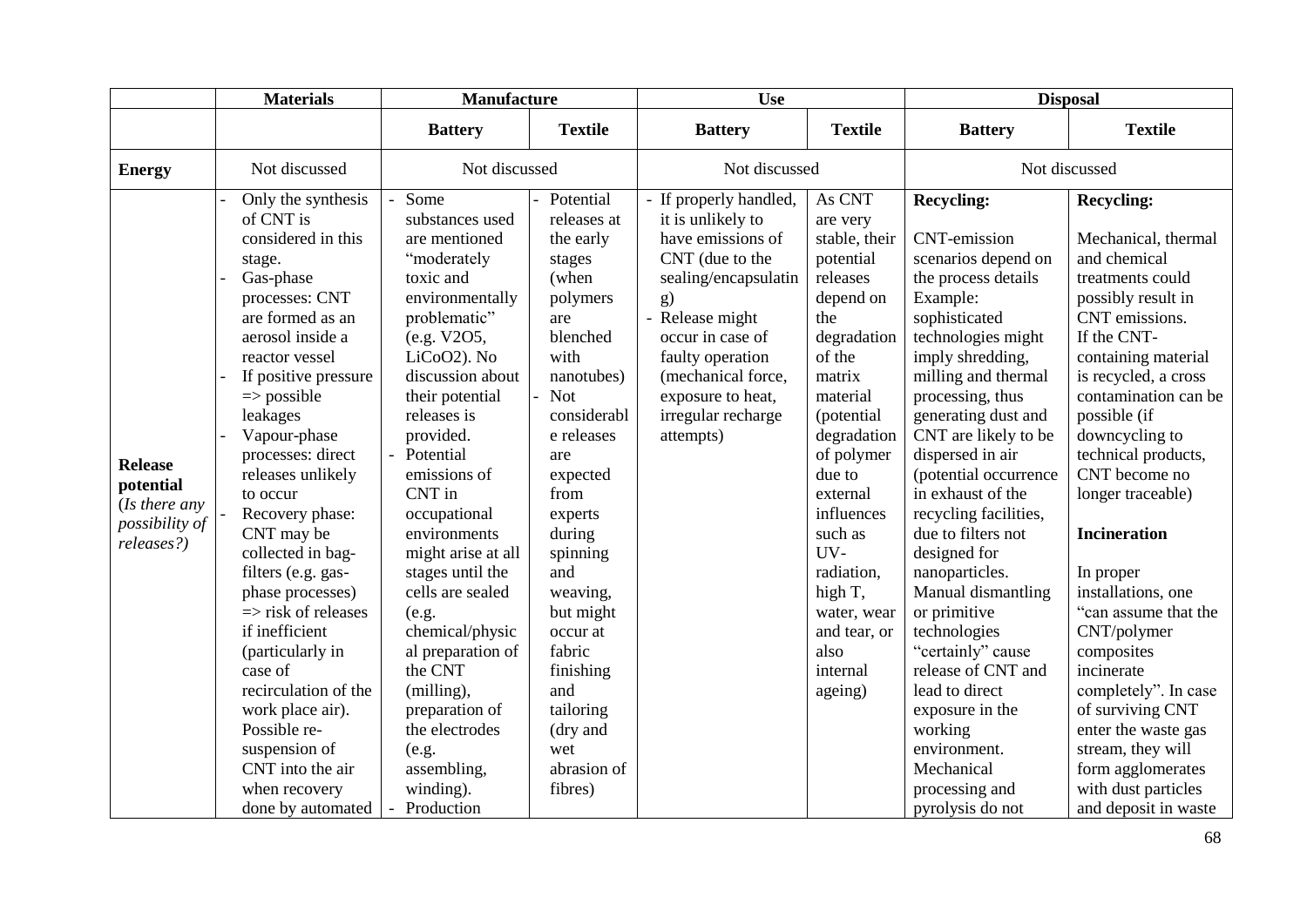| or manual removal    | waste and          |  | eliminate CNT         | gas filter [comment        |
|----------------------|--------------------|--|-----------------------|----------------------------|
| from the             | contaminated       |  | ("transferred into    | $\Rightarrow$ no releases] |
| deposition           | facilities and     |  | granulate interstage  | In case of                 |
| substrates (vapour-  | supplies (e.g.     |  | products"), which     | uncontrolled               |
|                      |                    |  |                       |                            |
| phase processes).    | inert gas) might   |  | become then large     | incineration in open       |
| Likelihood that      | be a source of     |  | potential sources of  | fires (developing          |
| during recovery,     | CNT releases.      |  | releases, because the | countries), CNT            |
| and further          | - Overall,         |  | handling operations   | might not be               |
| processing           | likelihood of      |  | take place outside    | destroyed and might        |
| (handling,           | releases depends   |  | controlled            | enter the ashes or the     |
| packaging), CNT      | on types of        |  | environments.         | fume.                      |
| are released as      | facilities, safety |  |                       |                            |
| agglomerated bulk    | installations,     |  | <b>Incineration:</b>  |                            |
| powder rather than   | operational        |  |                       |                            |
| individual CNT.      | concept and        |  | Usually ignition of   |                            |
| Possible releases    | process design.    |  | CNT in presence of    |                            |
| when cleaning and    |                    |  | O2. In case of        |                            |
| maintaining the      |                    |  | densely packed        |                            |
| installations as     |                    |  | CNT, it might         |                            |
| well as at the       |                    |  | survive the           |                            |
| disposal of          |                    |  | incineration.         |                            |
| materials (e.g. dust |                    |  | Cylindrical cells     |                            |
| collection system).  |                    |  | might still then      |                            |
|                      |                    |  | contain CNT when      |                            |
|                      |                    |  | entering the slag     |                            |
|                      |                    |  | (comment: potential   |                            |
|                      |                    |  | releases in landfill  |                            |
|                      |                    |  | ?).                   |                            |
|                      |                    |  |                       |                            |
|                      |                    |  | Landfill:             |                            |
|                      |                    |  |                       |                            |
|                      |                    |  | Risk of leakages due  |                            |
|                      |                    |  | to battery corrosion. |                            |
|                      |                    |  | Migration to air as   |                            |
|                      |                    |  |                       |                            |
|                      |                    |  | dust, or soil or      |                            |
|                      |                    |  | flushed away by       |                            |
|                      |                    |  | water                 |                            |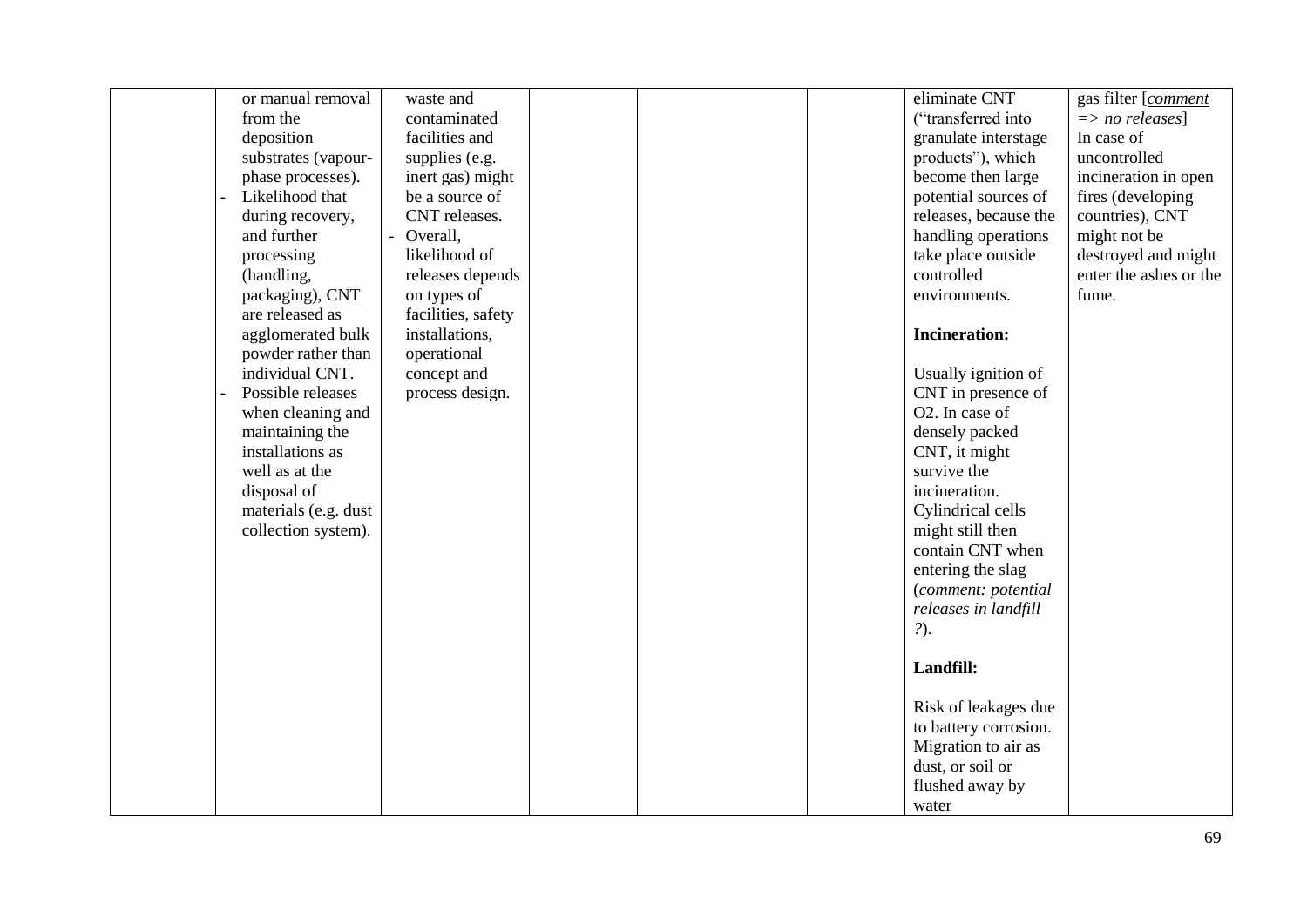|                 | Workers at the<br>$\overline{\phantom{a}}$ | Users | Dermal      | Workers in waste treatment facilities (case |
|-----------------|--------------------------------------------|-------|-------------|---------------------------------------------|
|                 | production plant                           |       | exposure to | for recycling with manual dismantling);     |
|                 | (incl.                                     |       | CNT might   | [comments: People living in the             |
|                 | maintenance                                |       | induce      | surroundings of the recycling facility]     |
|                 | people).                                   |       | health      |                                             |
| <b>Exposure</b> |                                            |       | effects     | comments: All living organisms next to the  |
| (Is there       |                                            |       | such as     | landfill area.]                             |
| people/living   |                                            |       | skin        |                                             |
| organisms,      |                                            |       | irritation  |                                             |
| who could       |                                            |       | (Elsner,    |                                             |
| be affected?)   |                                            |       | 2003)       |                                             |
|                 |                                            |       |             |                                             |
|                 |                                            |       |             |                                             |
|                 |                                            |       |             |                                             |
|                 |                                            |       |             |                                             |
|                 |                                            |       |             |                                             |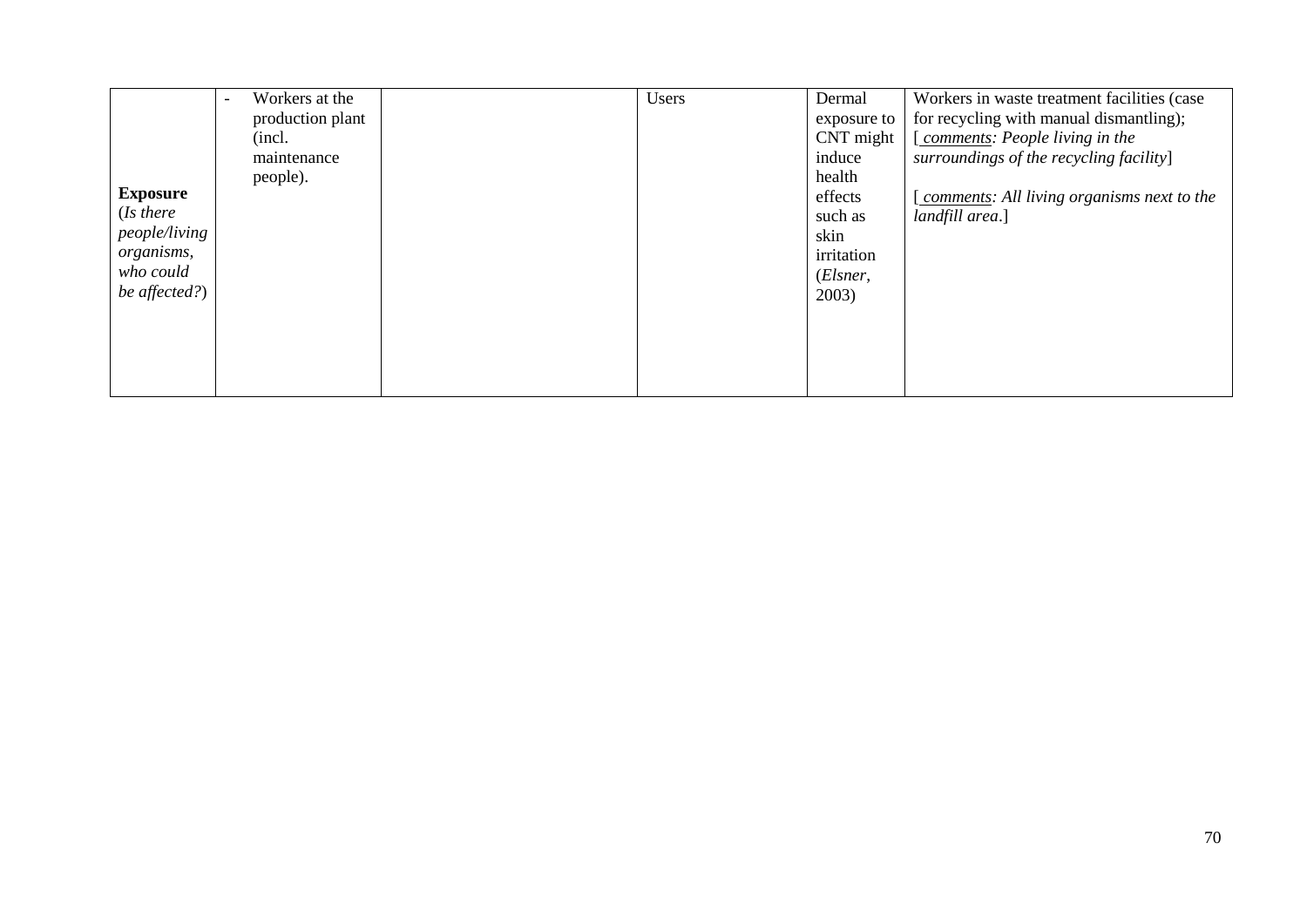Kushnir D., Sandén B. A., 2008, Energy requirements of carbon nanoparticles production, Journal of Industrial Ecology 12(3)

# **Summary:**

- $\triangleright$  Provide energy requirements for production of CNP
	- $\Rightarrow$  For several methods used (e.g. CVD)
	- $\Rightarrow$  Influence of critical factors on the energy demand identified
- $\triangleright$  Energy requirements, with a 'cradle to gate'' perspective

### **Main conclusions in the context:**

- Provide figures for energy requirements for different methods and for different processes
- $\triangleright$  No mention of other issues (potential releases and exposure of/to CNT)

# **References**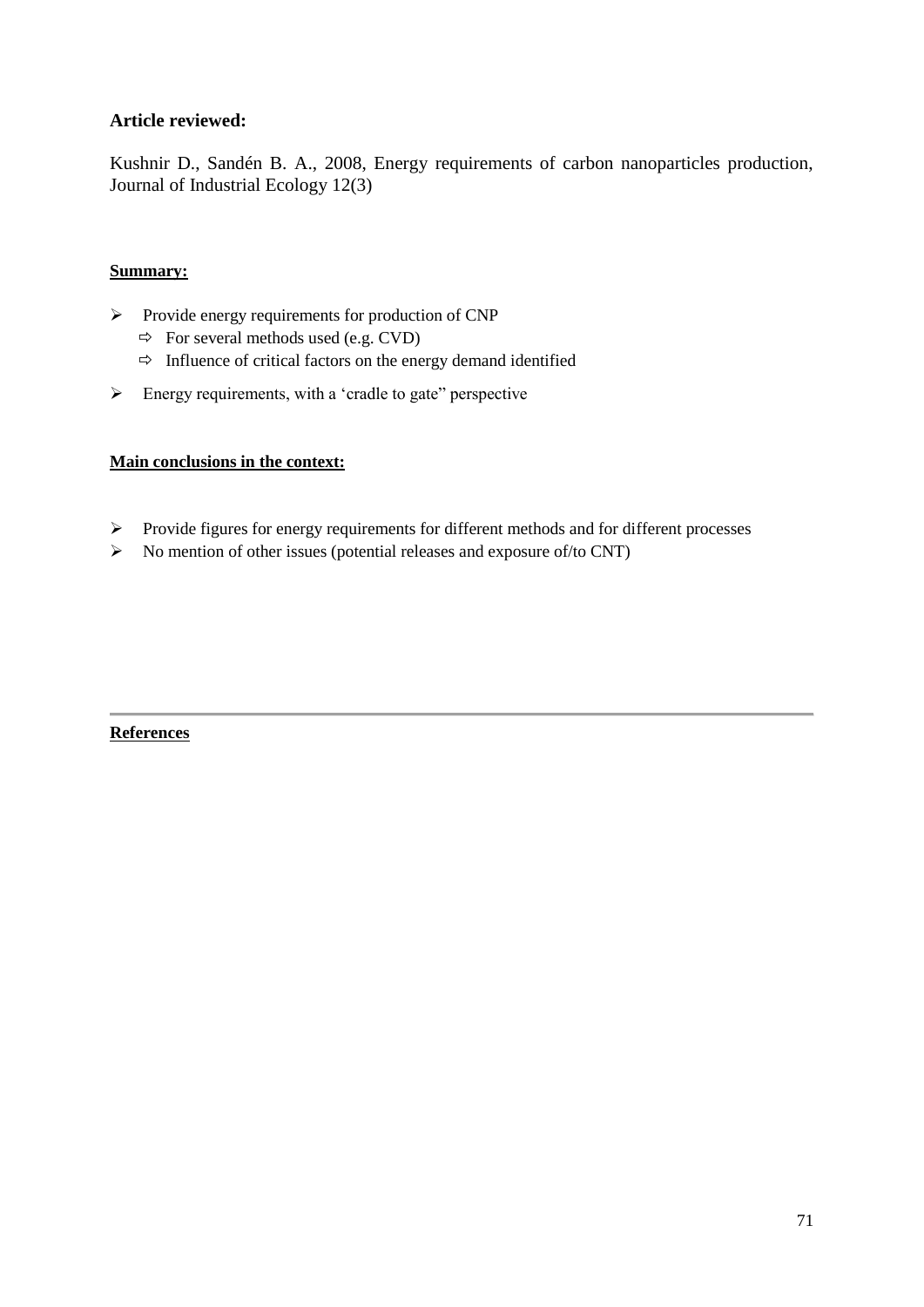|                                                                                           | <b>Materials</b>                                                                                                                                                                                                                                                                                                                                                                                                                                                                                                                        | <b>Manufacture</b> | <b>Use</b>    | <b>Disposal</b> |
|-------------------------------------------------------------------------------------------|-----------------------------------------------------------------------------------------------------------------------------------------------------------------------------------------------------------------------------------------------------------------------------------------------------------------------------------------------------------------------------------------------------------------------------------------------------------------------------------------------------------------------------------------|--------------------|---------------|-----------------|
| <b>Energy</b>                                                                             | Energy requirements provided for 1 kg of CNP produced (Carbon<br>nanoparticles) for different processes:<br>Net feedstock<br>$\overline{\phantom{a}}$<br>Catalyst bed production<br>$\overline{\phantom{a}}$<br>Acid production<br>$\overline{\phantom{a}}$<br>Gas purification<br>$\overline{\phantom{a}}$<br>Process heating<br>$\overline{\phantom{a}}$<br>Compression<br>$\overline{\phantom{a}}$<br>Purification processes<br>$\overline{\phantom{a}}$<br>For both thermal and electricity and for different methods of production |                    |               |                 |
| <b>Release</b><br>potential<br>(Is there any<br>possibility of<br>releases?)              | Not discussed                                                                                                                                                                                                                                                                                                                                                                                                                                                                                                                           | Not discussed      | Not discussed | Not included    |
| <b>Exposure</b><br>(Is there<br>people/living<br>organisms,<br>who could<br>be affected?) | Not discussed                                                                                                                                                                                                                                                                                                                                                                                                                                                                                                                           | Not discussed      |               |                 |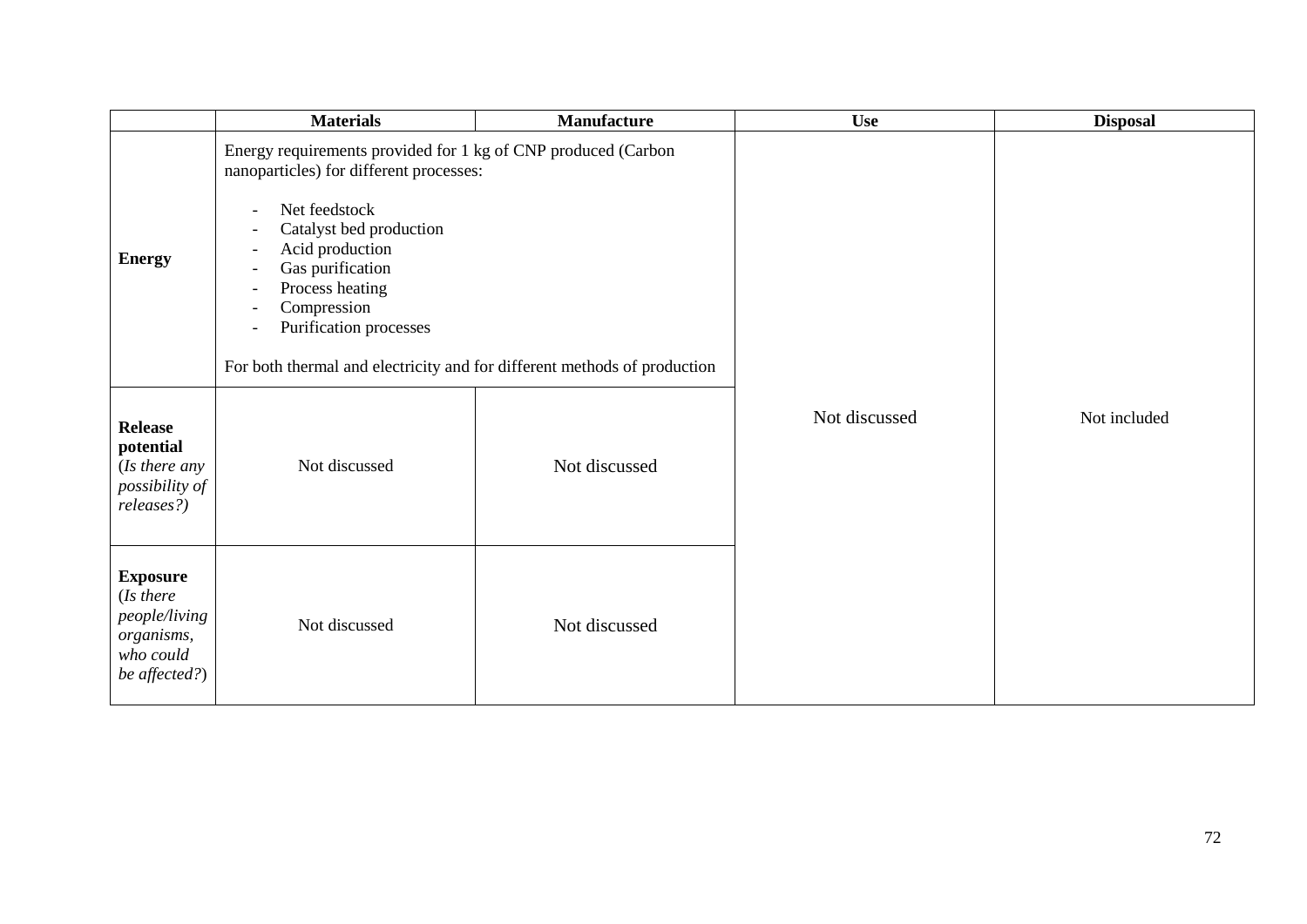Seager T. P., Raffaelle R. P., Landi B. J., 2008, *Sources of variability and uncertaintiy in LCA of single wall carbon nanotubes for Li-ion batteries in electric vehicles.* Proceedings from IEEE international symposium on electronics and the environment

# **Summary:**

- $\triangleright$  Overall, difficulties to perform LCA due to the large variability in nanomaterials and in their ways of production; uncertainties in the toxicology and risks of nanomaterials, and a lack of data concerning their end-of-life.
- Discussion illustrated with case of a SWCNT-based Li-ion battery for use in automotive applications.
- $\triangleright$  An example of functional unit relevant to the use phase was defined as "miles driven" for the case of study.
- Difficulty to characterize toxicity and environmental risks as for SWCNT (surface properties, interaction with environmental media or microbial activation not possible to capture in terms of mass concentrations). No existing LCA midpoints may be meaningful.

# **Main conclusions in the context:**

 $\triangleright$  Not much relevant in the goals of this review

# **References**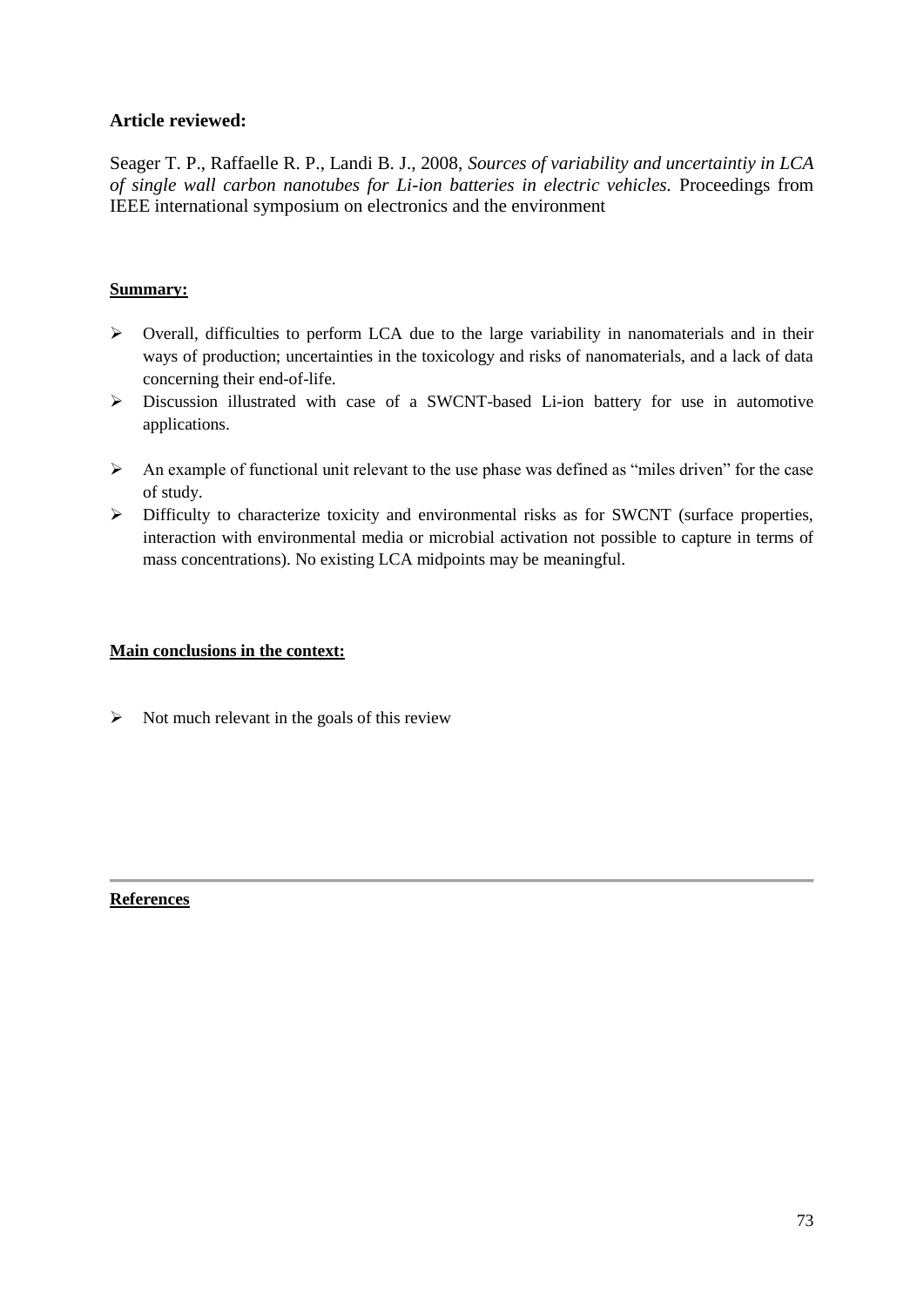|                                                                                           | <b>Materials</b> | <b>Manufacture</b>                                                                                                    | <b>Use</b>    | <b>Disposal</b> |
|-------------------------------------------------------------------------------------------|------------------|-----------------------------------------------------------------------------------------------------------------------|---------------|-----------------|
| <b>Energy</b>                                                                             |                  | Large dependence on the<br>method used to produce the<br>SWCNT and the properties of<br>the SWCNT, which are required |               |                 |
| <b>Release</b><br>potential<br>(Is there any<br>possibility of<br>releases?)              | Not discussed    | Not discussed                                                                                                         | Not discussed | Not included    |
| <b>Exposure</b><br>(Is there<br>people/living<br>organisms,<br>who could<br>be affected?) |                  | Not discussed                                                                                                         |               |                 |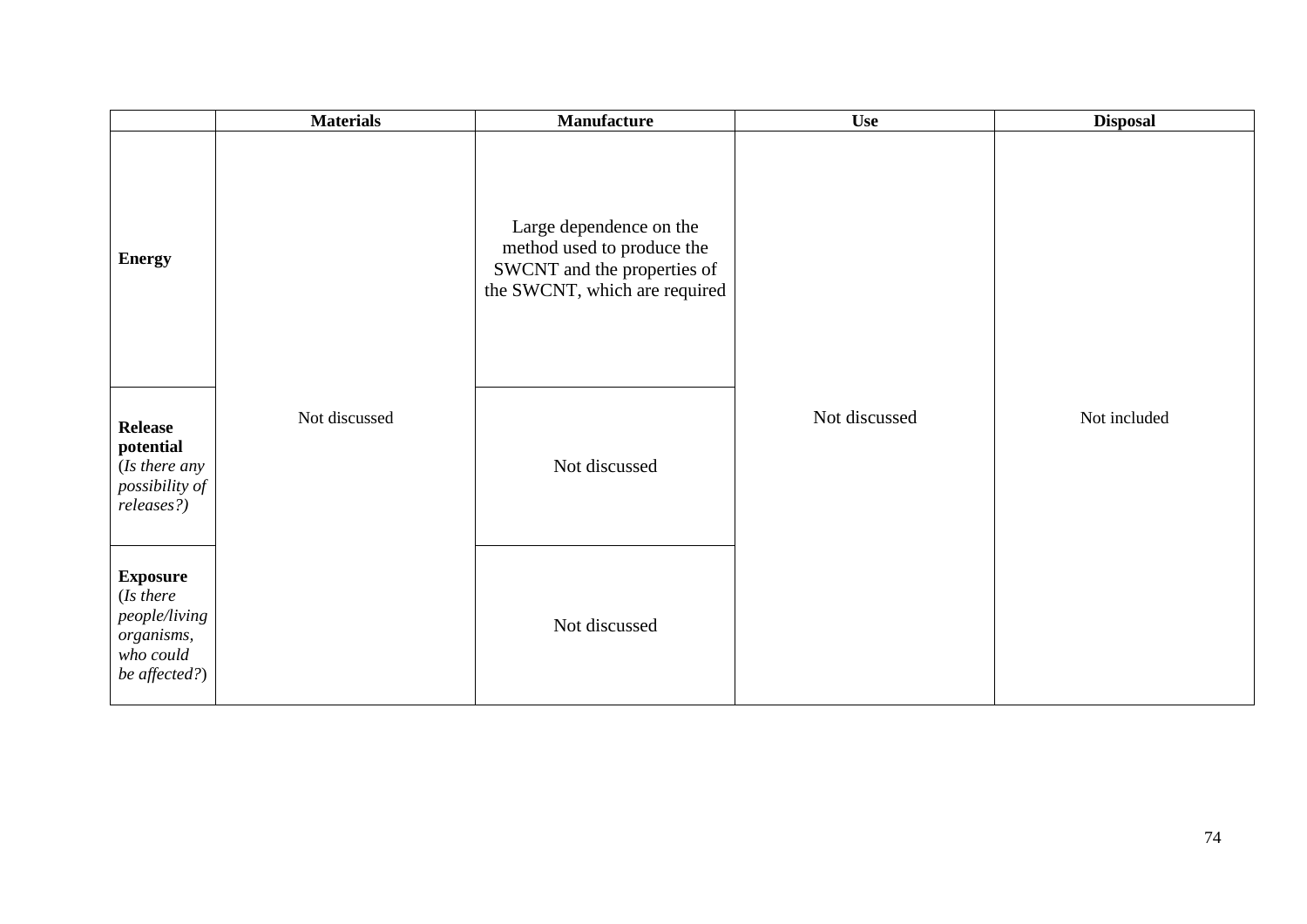Olapiriyakul S., Caudill R. J., 2008, A framework for risk management and end-of-life (EOL) analysis for nanotechnology products: a case study of Li-ion batteries. Proceedings from IEEE international symposium on electronics and the environment

# **Summary:**

- $\Rightarrow$  Products containing CNT: batteries (1<sup>st</sup> case)
- **Emphasis on end-of-life of the battery and its recycling**.
- $\triangleright$  Not particularly strong focus on CNT, even though they are discussed separately along with nanoparticles in general.
- $\triangleright$  Contain a unit process diagram for the pyrometallurgical recovery process, with identifications of possible nanoparticles releases

### **Main conclusions in the context:**

- Potential releases through the filtration system (after wet scrubber), if not adapted, and through slag/unmelted materials, in case the CNT is preserved from oxygen during the reduction process.
- Occupational exposure at recycling facilities [*and workers/users in contact with recovered products/materials; AL comments*]

# **References**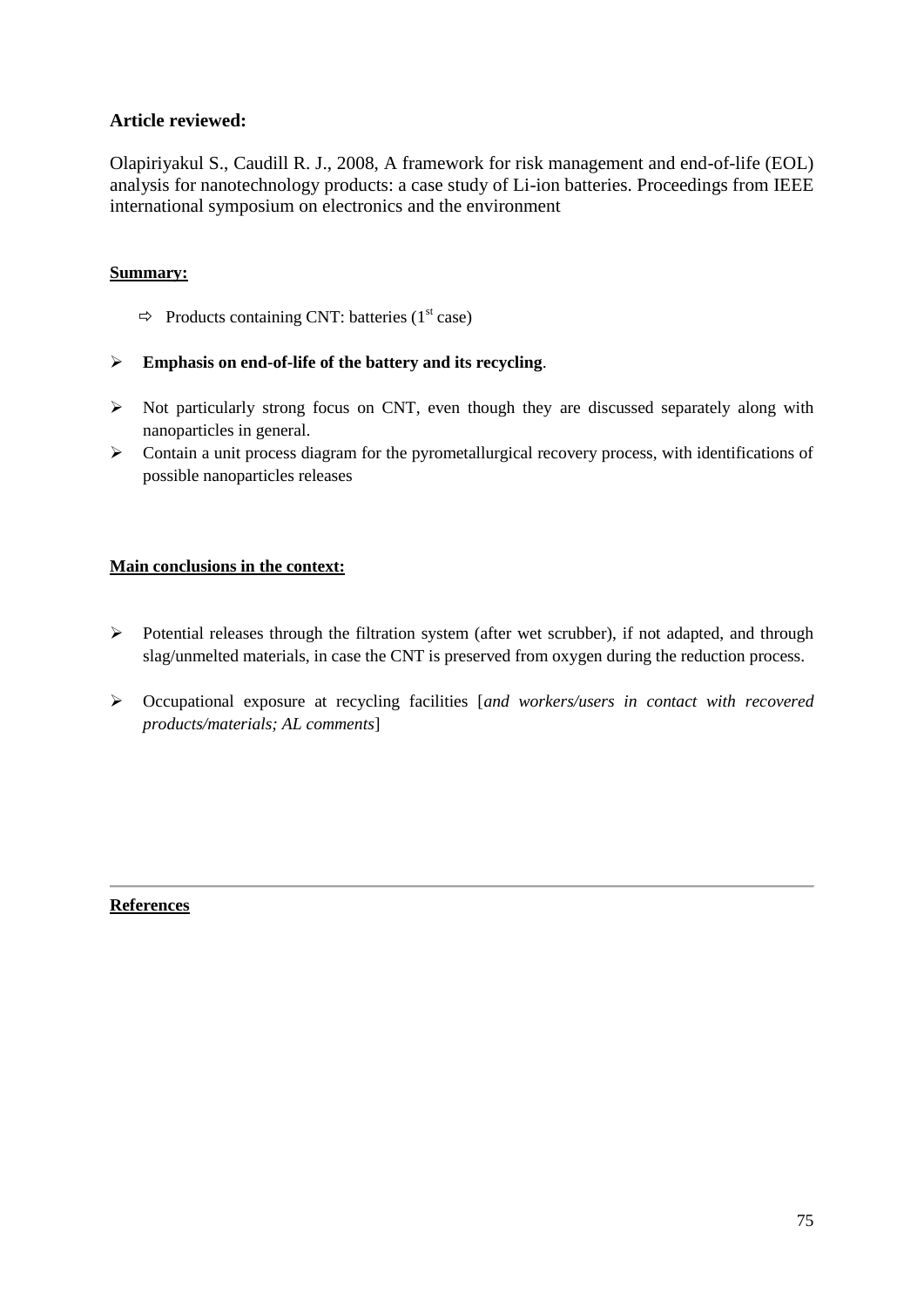|                                                                                           | <b>Materials</b> | <b>Manufacture</b> | <b>Use</b>    | <b>Disposal</b>                                                                                                                                                                                                                                                                                                                                                                                                                                                                                                                                                                                                |
|-------------------------------------------------------------------------------------------|------------------|--------------------|---------------|----------------------------------------------------------------------------------------------------------------------------------------------------------------------------------------------------------------------------------------------------------------------------------------------------------------------------------------------------------------------------------------------------------------------------------------------------------------------------------------------------------------------------------------------------------------------------------------------------------------|
| <b>Energy</b>                                                                             |                  |                    |               | Necessary increase of the energy consumption (at the<br>smelting stage) in order to overcome the problem of melting<br>point elevation (in to the reduction process, where CNT<br>might remain if not oxidized).<br>Subsequently to this, the example of a current process<br>calculated to consume 2.916 GJ per ton of finished material,<br>which would have to be raised to 3.6 GJ/ton.                                                                                                                                                                                                                     |
| <b>Release</b><br>potential<br>(Is there any<br>possibility of<br>releases?)              | Not discussed    | Not discussed      | Not discussed | During the EOL recycling operations (e.g. shredding<br>process), potential generation and releases of small<br>nanoparticles through conventional filtration system<br>might occur (small nanoparticles may follow the<br>Brownian motion and therefore get through the filter)<br>CNT encapsulated in a non-oxide host matrix, with a<br>melting point higher than the reduction temperature, may<br>survive the reduction process (because not exposed to<br>oxygen), and therefore remain with the unmelted<br>materials (e.g. Contamination of the recovered metals and<br>slag by unmelted nanomaterials) |
| <b>Exposure</b><br>(Is there<br>people/living<br>organisms,<br>who could<br>be affected?) |                  |                    |               | Occupational exposure in case of insufficient filtration<br>system.<br>comments: Exposure to workers and users in contact<br>with the recovered metals (affected by contamination)]                                                                                                                                                                                                                                                                                                                                                                                                                            |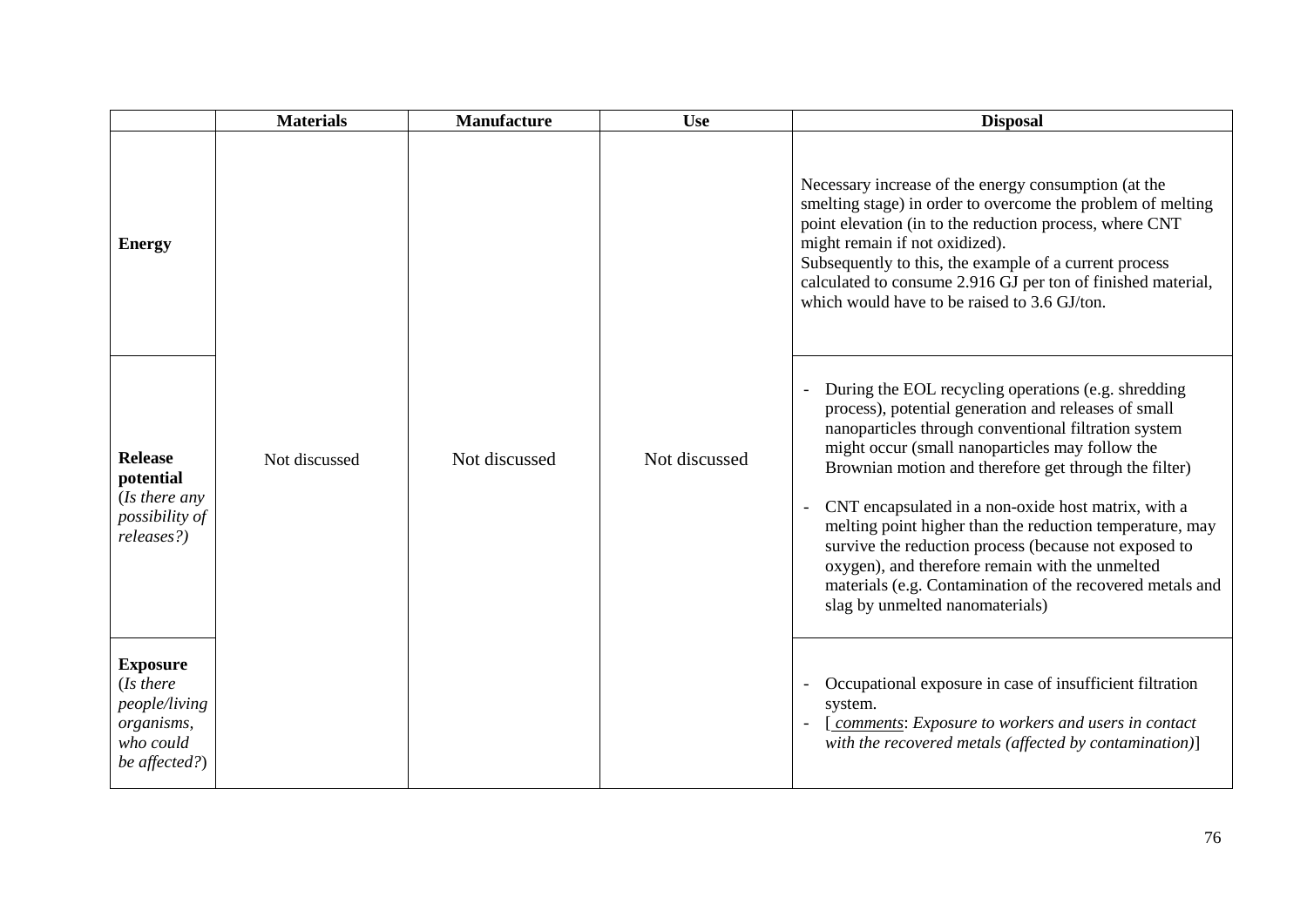Sengül H., Theis T. L., Ghosh S., 2008, Toward sustainable nanoproducts – An overview of nanomanufacturing methods. Journal of Industrial Ecology 12(3)

#### **Summary:**

- $\triangleright$  Thorough review of manufacturing techniques of nanomaterials
- Environmental impacts not deeply detailed

#### **Main conclusions in the context:**

- $\triangleright$  No focus on CNTs
- Mainly manufacturing techniques developed, with a brief mention of chemical exposure  $\Rightarrow$  Not much relevant for the review

### **References**

Petkewich, R. 2007. *Nanotube synthesis emits toxic by-products*. ACS Meeting News. http://pubs.acs.org/cen/news/85/i35/8535news9.html. Accessed August 2007.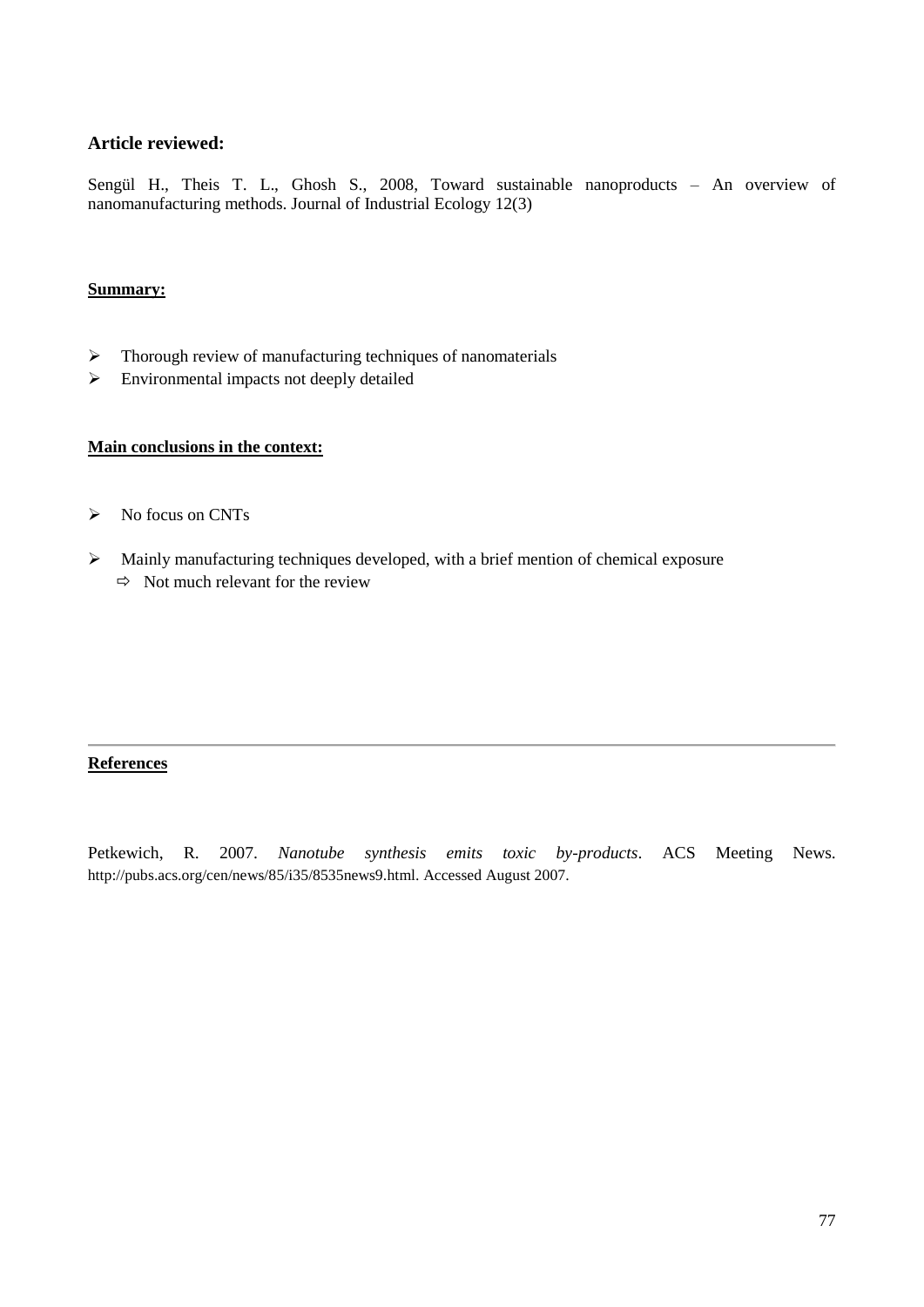|                                                                                           | <b>Materials</b> | Manufacture                                                                                                                                                                                                                                                                                                                                                                                                                                                       | <b>Use</b>    | <b>Disposal</b> |
|-------------------------------------------------------------------------------------------|------------------|-------------------------------------------------------------------------------------------------------------------------------------------------------------------------------------------------------------------------------------------------------------------------------------------------------------------------------------------------------------------------------------------------------------------------------------------------------------------|---------------|-----------------|
| <b>Energy</b>                                                                             |                  | Not discussed                                                                                                                                                                                                                                                                                                                                                                                                                                                     |               |                 |
| <b>Release</b><br>potential<br>(Is there any<br>possibility of<br>releases?)              | Not discussed    | "PAHs (pyrene and xylene)<br>$\overline{\phantom{0}}$<br>are used as precursors for the<br>growth of CNTs". Mention<br>of a source identifying<br>emissions of 15 aromatic<br>hydrocarbons, including 4<br>different kinds of toxic<br>PAHs, occurring in the<br>synthesis of nanotubes<br>(Petkewich, 2007).<br>Potential releases of CNTs as<br>agglomerated powder from<br>bag filters [comment:<br>already mentioned in the<br>review of Kohler et al., 2008] | Not discussed | Not discussed   |
| <b>Exposure</b><br>(Is there<br>people/living<br>organisms,<br>who could<br>be affected?) |                  | [comment: Workers]                                                                                                                                                                                                                                                                                                                                                                                                                                                |               |                 |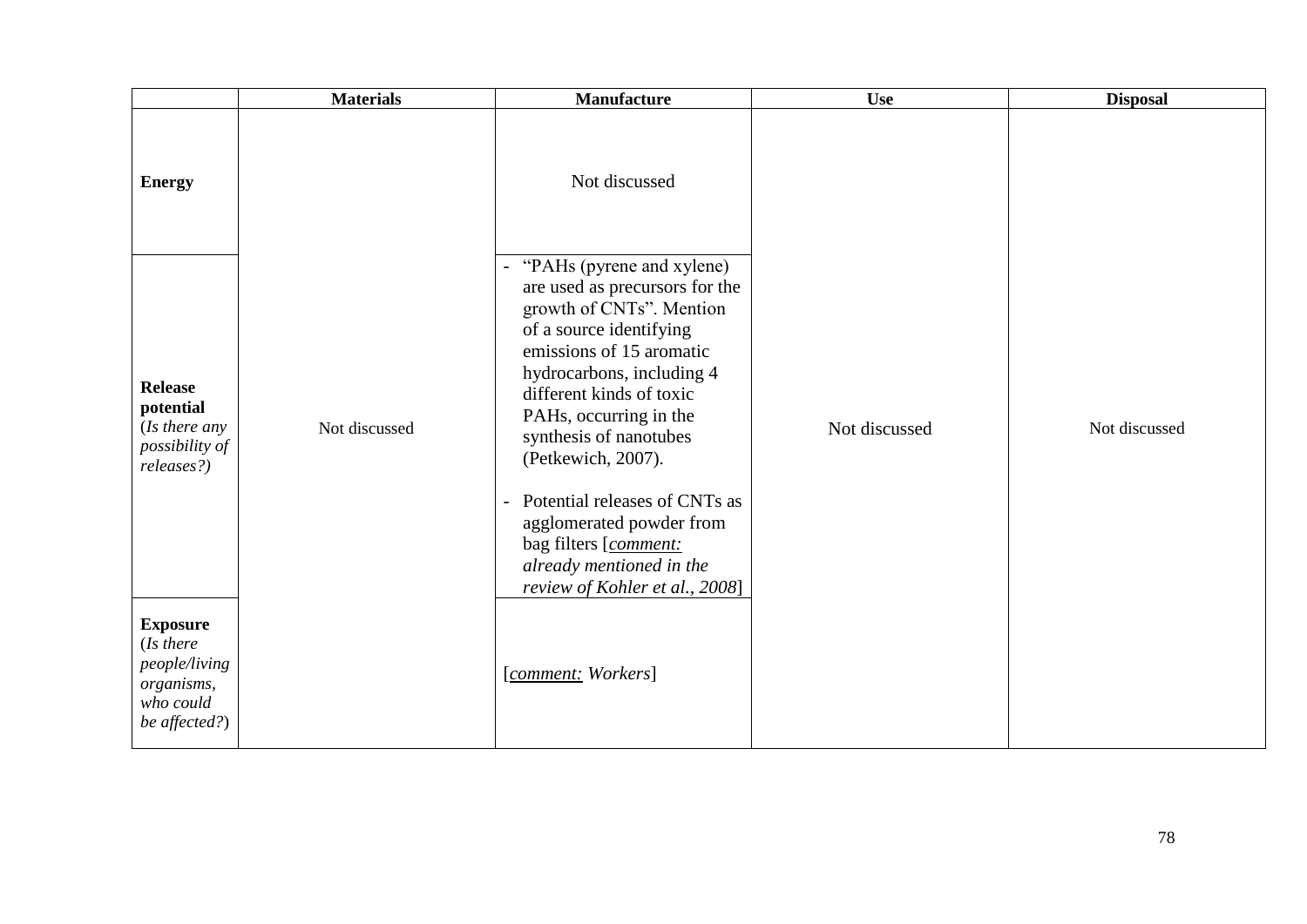Claudia Som, Marcel Halbeisen, Andreas Köhler, 2009b: Integration von Nanopartikeln in Textilien, Abschätzungen zur Stabilität entlang des textilen Lebenszyklus. Report from EMPA [www.empa.ch/nanosafetextiles](http://www.empa.ch/nanosafetextiles)

# **Summary:**

Report from Nanosafe textiles project sponsored by TVS Textilverband Schweiz and the Empa.

- > Thorough review of techniques for incorporation of nanomaterials in textiles and the stability of the integration of nanoparticles
- $\triangleright$  Environmental impacts not deeply detailed

# **Main conclusions in the context:**

- $\triangleright$  There are no unequivocal evidence of potential for release but fairly sound estimates have been produced based on the theoretical knowledge of how nanotextiles are produced and used
- $\triangleright$  Nanoparticles (NP) can be integrated in quite different ways into textiles: into the fiber, on the surface of the fibers or in the textile matrix.
- $\triangleright$  The NP can be bound more or less strongly depending e.g. on type of chemicals, type of textile, functionalisation of the NP, process technical parameters in the manufacturing, further process steps of the textile after the binding.
- $\triangleright$  The release depends on the binding of NP and on influences on the textiles during its life cycle, e.g. mechanical stress, washing, UV-light, solvents etc.
- $\triangleright$  The NP can be released as single NPs, agglomerated NPs or nano- or micro meter scale textile containing NP.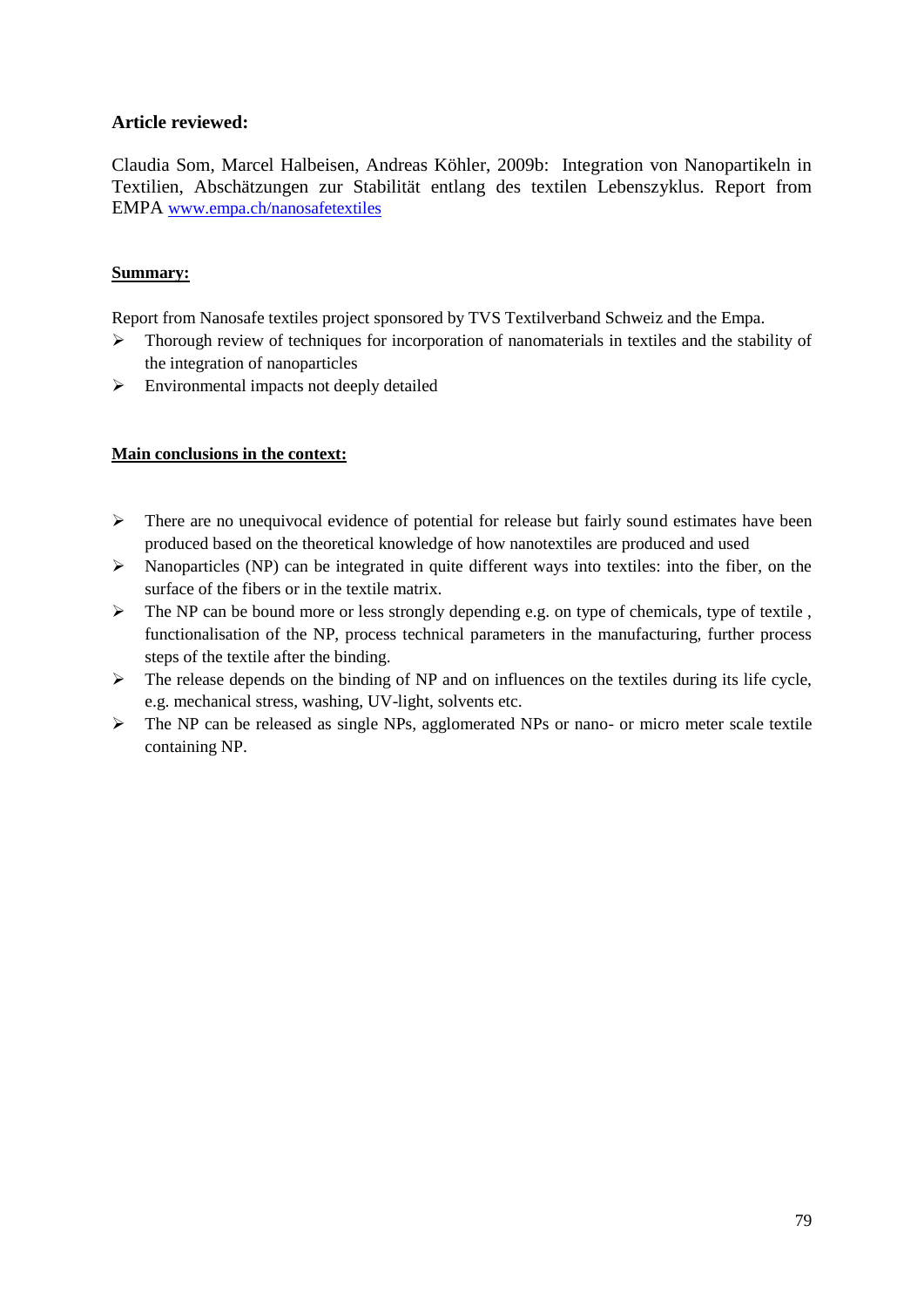|                                                                                           | <b>Materials</b> | <b>Manufacture</b> | <b>Use</b>                                                                             | <b>Disposal</b> |
|-------------------------------------------------------------------------------------------|------------------|--------------------|----------------------------------------------------------------------------------------|-----------------|
| <b>Energy</b>                                                                             | Not discussed    | Not discussed      | Not discussed                                                                          | Not discussed   |
| <b>Release</b><br>potential<br>(Is there any<br>possibility of<br>releases?)              | Not discussed    | Not discussed      | Depends very much on the type of<br>NP, the textile and the way NP and<br>incorporated | Not discussed   |
| <b>Exposure</b><br>(Is there<br>people/living<br>organisms,<br>who could<br>be affected?) | Not discussed    | Not discussed      | Not discussed                                                                          | Not discussed   |